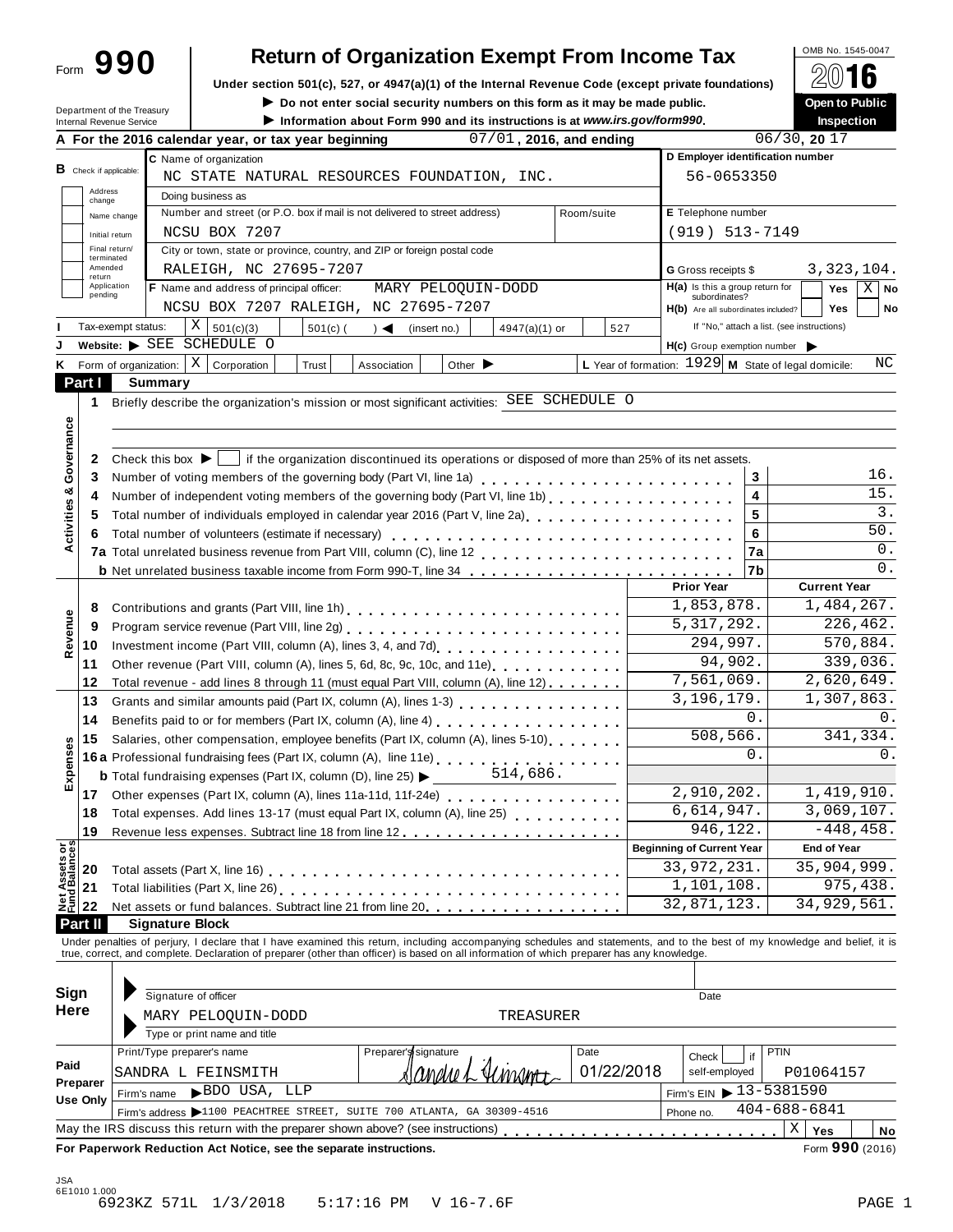## Form **8868**

## **Application for Automatic Extension of Time To File an Exempt Organization Return** (Rev. January 2017) OMB No. 1545-1709

Department of the Treasury<br>Department of the Treasury<br>Internal Revenue Service **CONFICE 1999 File a separate application for each return.**<br>Internal Revenue Service **CONFICE 1999 File a separate application for each return.** 

**Electronic filing** *(e-file)***.** You can electronically file Form 8868 to request a 6-month automatic extension of time to file any of the forms listed below with the exception of Form 8870, Information Return for Transfers Associated With Certain Personal Benefit Contracts, for which an extension request must be sent to the IRS in paper format (see instructions). For more details on the electronic filing of this form, visit *www.irs.gov/efile*, click on Charities & Non-Profits, and click on *e-file* for *Charities and Non-Profits.*

### **Automatic 6-Month Extension of Time.** Only submit original (no copies needed).

All corporations required to file an income tax return other than Form 990-T (including 1120-C filers), partnerships, REMICs, and trusts must use Form 7004 to request an extension of time to file income tax returns.

|                             |                                                                                          | Enter filer's identifying number, see instructions |
|-----------------------------|------------------------------------------------------------------------------------------|----------------------------------------------------|
| Type or                     | Name of exempt organization or other filer, see instructions.                            | Employer identification number (EIN) or            |
| print                       | NC STATE NATURAL RESOURCES FOUNDATION, INC.                                              | 56-0653350                                         |
| File by the                 | Number, street, and room or suite no. If a P.O. box, see instructions.                   | Social security number (SSN)                       |
| due date for<br>filing your | NCSU BOX 7207                                                                            |                                                    |
| return. See                 | City, town or post office, state, and ZIP code. For a foreign address, see instructions. |                                                    |
| instructions.               | RALEIGH, NC 27695-7207                                                                   |                                                    |

Enter the Return Code for the return that this application is for (file a separate application for each return)  $\dots \dots \dots$  $\begin{bmatrix} 0 & 1 \end{bmatrix}$ 

| Application                              | Return         | <b>Application</b>                | Return |
|------------------------------------------|----------------|-----------------------------------|--------|
| <b>Is For</b>                            |                | <b>Is For</b>                     | Code   |
| Form 990 or Form 990-EZ                  | 0 <sub>1</sub> | Form 990-T (corporation)          | 07     |
| Form 990-BL                              | 02             | l Form 1041-A                     | 08     |
| Form 4720 (individual)                   | 03             | Form 4720 (other than individual) | 09     |
| Form 990-PF                              | 04             | <b>Form 5227</b>                  | 10     |
| Form 990-T (sec. 401(a) or 408(a) trust) | 05             | Form 6069                         | 11     |
| Form 990-T (trust other than above)      | 06             | Form 8870                         | 12     |

 $\bullet$  The books are in the care of  $\triangleright$  MARY PELOQUIN-DODD

Telephone No.  $\triangleright$  919 513-7149<br>If the experiments of the state of the state of the state of the limit of  $\cdot$ If the organization does not have an office or place of business in the United States, check this box  $\Box$ If this is for a Group Return, enter the organization's four digit Group Exemption Number (GEN)  $\overline{\phantom{a}}$  for the organization's four digit Group Exemption Number (GEN) . If this is for the whole group, check this box  $\Box$  If it is for part of the group, check this box  $\Box$  and attach a list with the names and EINs of all members the extension is for.

**1** I request an automatic 6-month extension of time until \_\_\_\_\_\_\_\_\_\_\_ for the organization named above. The extension is for the organization's return for:  $05/15$ , 2018, to file the exempt organization return

|              | calendar year 20 _____ or<br>tax year beginning                                                                                                    |          |       |
|--------------|----------------------------------------------------------------------------------------------------------------------------------------------------|----------|-------|
|              | $07/01$ , 20 16, and ending<br>$06/30$ , 20 17.                                                                                                    |          |       |
| $\mathbf{2}$ | Initial return<br>If the tax year entered in line 1 is for less than 12 months, check reason:<br>Final return                                      |          |       |
|              | Change in accounting period                                                                                                                        |          |       |
| За           | If this application is for Forms 990-BL, 990-PF, 990-T, 4720, or 6069, enter the tentative tax, less any                                           |          |       |
|              | nonrefundable credits. See instructions.                                                                                                           | 3a S     | 0.    |
| b            | this application is for Forms 990-PF, 990-T, 4720, or 6069, enter any refundable credits and                                                       |          |       |
|              | estimated tax payments made. Include any prior year overpayment allowed as a credit.                                                               | 3b   \$  | 0.    |
| C            | <b>Balance due.</b> Subtract line 3b from line 3a. Include your payment with this form, if required, by using EFTPS                                |          |       |
|              | (Electronic Federal Tax Payment System). See instructions.                                                                                         | $3c$ $s$ | $0$ . |
|              | Caution. If you are going to make an electronic funds withdrawal (direct debit) with this Form 8868, see Form 8453-EO and Form 8879-EO for payment |          |       |
|              | instructions.                                                                                                                                      |          |       |

**For Privacy Act and Paperwork Reduction Act Notice, see instructions.** Form **8868** (Rev. 1-2017)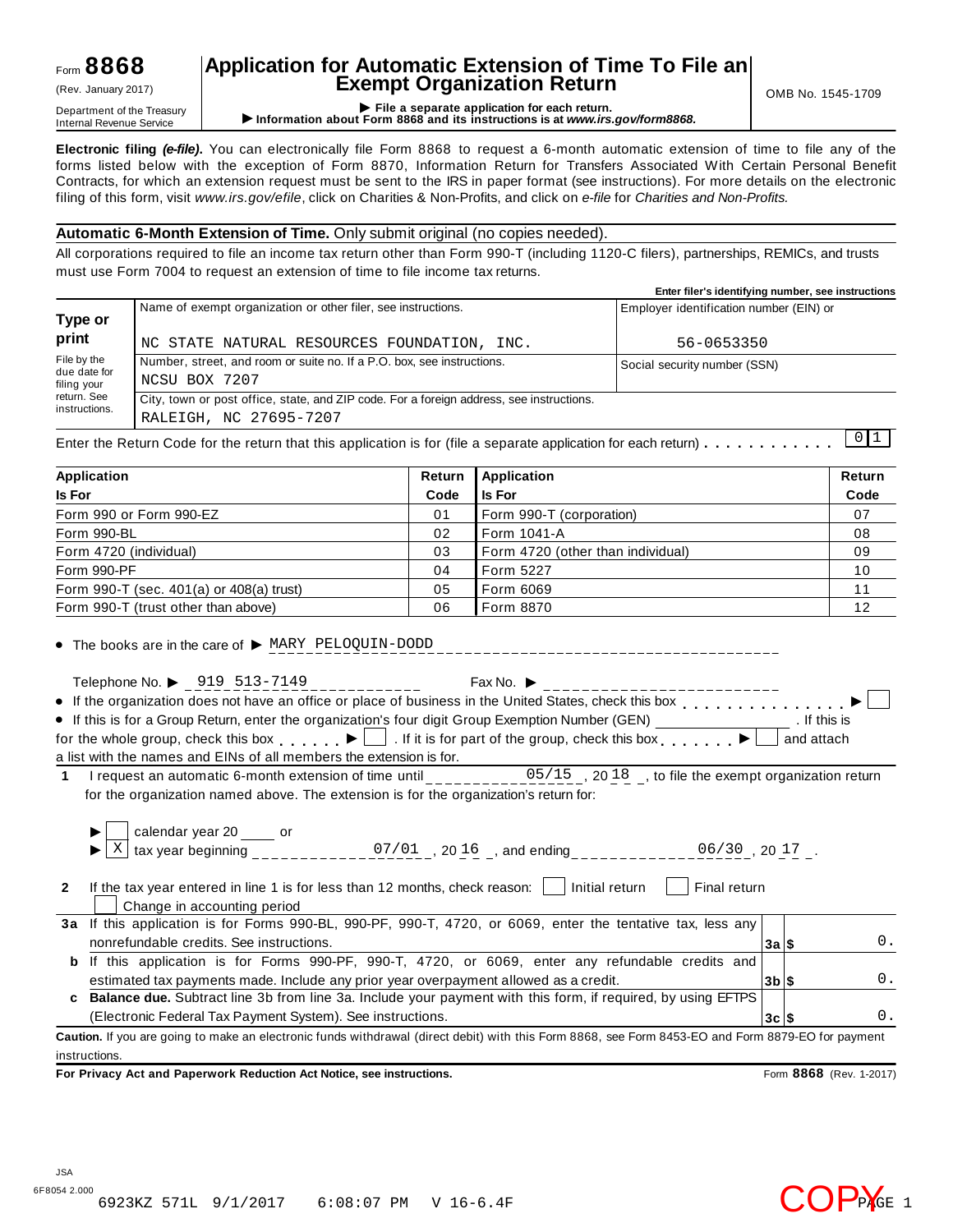NC STATE NATURAL RESOURCES FOUNDATION, INC. 56-0653350

| Form 990 (2016)                                                                                                                                                                                                                                                                                                                                      | Page 2                    |
|------------------------------------------------------------------------------------------------------------------------------------------------------------------------------------------------------------------------------------------------------------------------------------------------------------------------------------------------------|---------------------------|
| Part III<br><b>Statement of Program Service Accomplishments</b>                                                                                                                                                                                                                                                                                      |                           |
| 1 Briefly describe the organization's mission:                                                                                                                                                                                                                                                                                                       |                           |
| PROMOTE EDUCATION AND RESEARCH IN THE COLLEGE OF NATURAL RESOURCES OF                                                                                                                                                                                                                                                                                |                           |
| NORTH CAROLINA STATE UNIVERSITY AS WELL AS AID AND PROMOTE, BY                                                                                                                                                                                                                                                                                       |                           |
| FINANCIAL ASSISTANCE AND OTHERWISE, ALL TYPES OF EDUCATION, RESEARCH                                                                                                                                                                                                                                                                                 |                           |
| AND EXTENSION IN THE COLLEGE OF NATURAL RESOURCES.                                                                                                                                                                                                                                                                                                   |                           |
| 2 Did the organization undertake any significant program services during the year which were not listed on the<br>If "Yes," describe these new services on Schedule O.                                                                                                                                                                               | $ X $ No<br>Yes           |
| Did the organization cease conducting, or make significant changes in how it conducts, any program<br>3<br>If "Yes," describe these changes on Schedule O.                                                                                                                                                                                           | $ X $ No<br>Yes           |
| Describe the organization's program service accomplishments for each of its three largest program services, as measured by<br>4<br>expenses. Section $501(c)(3)$ and $501(c)(4)$ organizations are required to report the amount of grants and allocations to others,<br>the total expenses, and revenue, if any, for each program service reported. |                           |
| 4a (Code:<br>$2,336,598$ . including grants of \$<br>1,307,863. ) (Revenue \$<br>) (Expenses \$<br>TO PROMOTE EDUCATION AND RESEARCH IN THE COLLEGE OF NATURAL                                                                                                                                                                                       |                           |
| RESOURCES OF NORTH CAROLINA STATE UNIVERSITY AS WELL AS AID AND                                                                                                                                                                                                                                                                                      |                           |
| PROMOTE, BY FINANCIAL ASSISTANCE AND OTHERWISE, ALL TYPES OF                                                                                                                                                                                                                                                                                         |                           |
| EDUCATION, RESEARCH AND EXTENSION IN THE COLLEGE OF NATURAL<br>RESOURCES.                                                                                                                                                                                                                                                                            |                           |
|                                                                                                                                                                                                                                                                                                                                                      |                           |
|                                                                                                                                                                                                                                                                                                                                                      |                           |
| including grants of \$ ) (Revenue \$<br>) (Expenses \$<br>4b (Code:                                                                                                                                                                                                                                                                                  |                           |
|                                                                                                                                                                                                                                                                                                                                                      |                           |
| 4c (Code: ) (Expenses \$ including grants of \$ ) (Revenue \$                                                                                                                                                                                                                                                                                        |                           |
|                                                                                                                                                                                                                                                                                                                                                      |                           |
|                                                                                                                                                                                                                                                                                                                                                      |                           |
|                                                                                                                                                                                                                                                                                                                                                      |                           |
| 4d Other program services (Describe in Schedule O.)<br>(Expenses \$<br>including grants of \$<br>) (Revenue \$                                                                                                                                                                                                                                       |                           |
| 4e Total program service expenses ><br>2,336,598.                                                                                                                                                                                                                                                                                                    |                           |
| <b>JSA</b><br>6E1020 1.000                                                                                                                                                                                                                                                                                                                           | Form 990 (2016)<br>PAGE 2 |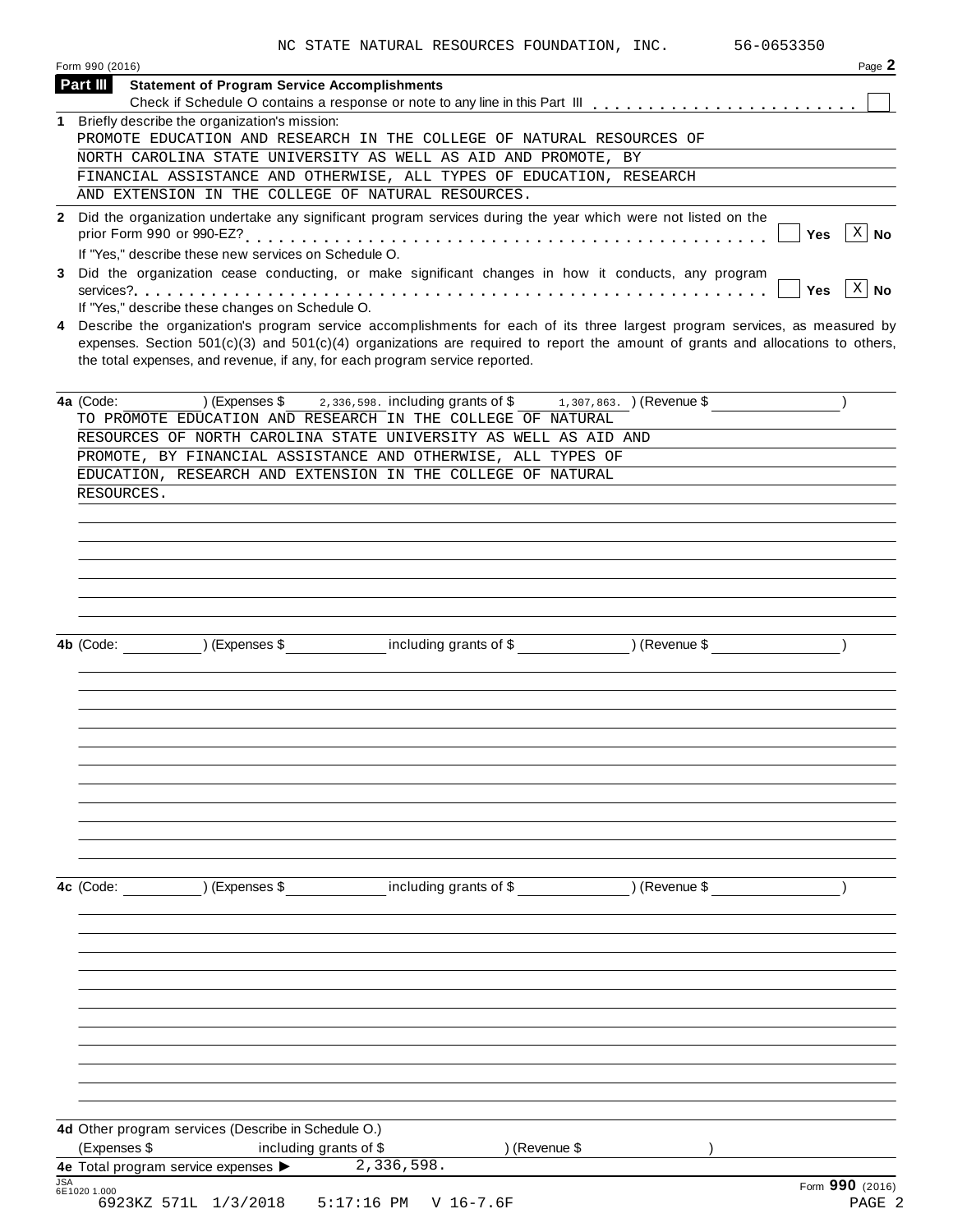NC STATE NATURAL RESOURCES FOUNDATION, INC. 56-0653350

|         | Form 990 (2016)                                                                                                                                                                                                                                                                                                                                                                               |                 |                  | Page 3 |
|---------|-----------------------------------------------------------------------------------------------------------------------------------------------------------------------------------------------------------------------------------------------------------------------------------------------------------------------------------------------------------------------------------------------|-----------------|------------------|--------|
| Part IV | <b>Checklist of Required Schedules</b>                                                                                                                                                                                                                                                                                                                                                        |                 |                  |        |
|         |                                                                                                                                                                                                                                                                                                                                                                                               |                 | Yes              | No     |
| 1       | Is the organization described in section $501(c)(3)$ or $4947(a)(1)$ (other than a private foundation)? If "Yes,"                                                                                                                                                                                                                                                                             |                 |                  |        |
|         |                                                                                                                                                                                                                                                                                                                                                                                               | 1               | Χ<br>$\mathbf X$ |        |
| 2       | Is the organization required to complete Schedule B, Schedule of Contributors (see instructions)?.                                                                                                                                                                                                                                                                                            | $\mathbf{2}$    |                  |        |
| 3       | Did the organization engage in direct or indirect political campaign activities on behalf of or in opposition to                                                                                                                                                                                                                                                                              |                 |                  |        |
|         | candidates for public office? If "Yes," complete Schedule C, Part I.                                                                                                                                                                                                                                                                                                                          | 3               |                  | Χ      |
| 4       | Section 501(c)(3) organizations. Did the organization engage in lobbying activities, or have a section 501(h)                                                                                                                                                                                                                                                                                 |                 |                  | Χ      |
|         |                                                                                                                                                                                                                                                                                                                                                                                               | $\overline{4}$  |                  |        |
| 5       | Is the organization a section $501(c)(4)$ , $501(c)(5)$ , or $501(c)(6)$ organization that receives membership dues,                                                                                                                                                                                                                                                                          |                 |                  |        |
|         | assessments, or similar amounts as defined in Revenue Procedure 98-19? If "Yes," complete Schedule C,                                                                                                                                                                                                                                                                                         | 5               |                  | Χ      |
| 6       | Did the organization maintain any donor advised funds or any similar funds or accounts for which donors                                                                                                                                                                                                                                                                                       |                 |                  |        |
|         | have the right to provide advice on the distribution or investment of amounts in such funds or accounts? If                                                                                                                                                                                                                                                                                   |                 |                  |        |
|         | "Yes," complete Schedule D, Part $l_1, \ldots, l_k, \ldots, l_k, \ldots, l_k, \ldots, l_k, \ldots, l_k, \ldots, l_k, \ldots, l_k, \ldots, l_k, \ldots, l_k, \ldots, l_k, \ldots, l_k, \ldots, l_k, \ldots, l_k, \ldots, l_k, \ldots, l_k, \ldots, l_k, \ldots, l_k, \ldots, l_k, \ldots, l_k, \ldots, l_k, \ldots, l_k, \ldots, l_k, \ldots, l_k, \ldots, l_k, \ldots, l_k, \ldots, l_k, \ld$ | 6               |                  | Χ      |
| 7       | Did the organization receive or hold a conservation easement, including easements to preserve open space,                                                                                                                                                                                                                                                                                     |                 |                  |        |
|         | the environment, historic land areas, or historic structures? If "Yes," complete Schedule D, Part II.                                                                                                                                                                                                                                                                                         | $\overline{7}$  | Χ                |        |
|         | Did the organization maintain collections of works of art, historical treasures, or other similar assets? If "Yes,"                                                                                                                                                                                                                                                                           |                 |                  |        |
| 8       |                                                                                                                                                                                                                                                                                                                                                                                               | 8               |                  | Χ      |
| 9       | Did the organization report an amount in Part X, line 21, for escrow or custodial account liability, serve as a                                                                                                                                                                                                                                                                               |                 |                  |        |
|         | custodian for amounts not listed in Part X; or provide credit counseling, debt management, credit repair, or                                                                                                                                                                                                                                                                                  |                 |                  |        |
|         |                                                                                                                                                                                                                                                                                                                                                                                               | 9               |                  | Χ      |
| 10      | Did the organization, directly or through a related organization, hold assets in temporarily restricted                                                                                                                                                                                                                                                                                       |                 |                  |        |
|         | endowments, permanent endowments, or quasi-endowments? If "Yes," complete Schedule D, Part V.                                                                                                                                                                                                                                                                                                 | 10              | Χ                |        |
| 11      | If the organization's answer to any of the following questions is "Yes," then complete Schedule D, Parts VI,                                                                                                                                                                                                                                                                                  |                 |                  |        |
|         | VII, VIII, IX, or X as applicable.                                                                                                                                                                                                                                                                                                                                                            |                 |                  |        |
|         | a Did the organization report an amount for land, buildings, and equipment in Part X, line 10? If "Yes,"                                                                                                                                                                                                                                                                                      |                 |                  |        |
|         |                                                                                                                                                                                                                                                                                                                                                                                               | 11a             | Χ                |        |
|         | <b>b</b> Did the organization report an amount for investments-other securities in Part X, line 12 that is 5% or more                                                                                                                                                                                                                                                                         |                 |                  |        |
|         |                                                                                                                                                                                                                                                                                                                                                                                               | 11 <sub>b</sub> | Χ                |        |
|         | c Did the organization report an amount for investments-program related in Part X, line 13 that is 5% or more                                                                                                                                                                                                                                                                                 |                 |                  |        |
|         |                                                                                                                                                                                                                                                                                                                                                                                               | 11c             |                  | Χ      |
|         | d Did the organization report an amount for other assets in Part X, line 15 that is 5% or more of its total assets                                                                                                                                                                                                                                                                            |                 |                  |        |
|         | reported in Part X, line 16? If "Yes," complete Schedule D, Part IX.                                                                                                                                                                                                                                                                                                                          | 11d             |                  | Χ      |
|         | e Did the organization report an amount for other liabilities in Part X, line 25? If "Yes," complete Schedule D, Part X                                                                                                                                                                                                                                                                       | 11e             | Χ                |        |
|         | f Did the organization's separate or consolidated financial statements for the tax year include a footnote that addresses                                                                                                                                                                                                                                                                     |                 |                  |        |
|         | the organization's liability for uncertain tax positions under FIN 48 (ASC 740)? If "Yes," complete Schedule D, Part X                                                                                                                                                                                                                                                                        | 11f             | Χ                |        |
|         | 12a Did the organization obtain separate, independent audited financial statements for the tax year? If "Yes," complete                                                                                                                                                                                                                                                                       |                 |                  |        |
|         |                                                                                                                                                                                                                                                                                                                                                                                               | 12a             | Χ                |        |
|         | <b>b</b> Was the organization included in consolidated, independent audited financial statements for the tax year? If                                                                                                                                                                                                                                                                         |                 |                  |        |
|         | "Yes," and if the organization answered "No" to line 12a, then completing Schedule D, Parts XI and XII is optional 1                                                                                                                                                                                                                                                                          | 12b             |                  | Χ      |
| 13      | Is the organization a school described in section $170(b)(1)(A)(ii)?$ If "Yes," complete Schedule E.                                                                                                                                                                                                                                                                                          | 13              |                  | Χ      |
|         | 14a Did the organization maintain an office, employees, or agents outside of the United States?.                                                                                                                                                                                                                                                                                              | 14a             |                  | X      |
|         | <b>b</b> Did the organization have aggregate revenues or expenses of more than \$10,000 from grantmaking,                                                                                                                                                                                                                                                                                     |                 |                  |        |
|         | fundraising, business, investment, and program service activities outside the United States, or aggregate                                                                                                                                                                                                                                                                                     |                 |                  |        |
|         | foreign investments valued at \$100,000 or more? If "Yes," complete Schedule F, Parts I and IV                                                                                                                                                                                                                                                                                                | 14 <sub>b</sub> |                  | Χ      |
| 15      | Did the organization report on Part IX, column (A), line 3, more than \$5,000 of grants or other assistance to or                                                                                                                                                                                                                                                                             |                 |                  |        |
|         |                                                                                                                                                                                                                                                                                                                                                                                               | 15              |                  | Χ      |
| 16      | Did the organization report on Part IX, column (A), line 3, more than \$5,000 of aggregate grants or other                                                                                                                                                                                                                                                                                    |                 |                  |        |
|         | assistance to or for foreign individuals? If "Yes," complete Schedule F, Parts III and IV                                                                                                                                                                                                                                                                                                     | 16              |                  | Χ      |
| 17      | Did the organization report a total of more than \$15,000 of expenses for professional fundraising services on                                                                                                                                                                                                                                                                                |                 |                  |        |
|         | Part IX, column (A), lines 6 and 11e? If "Yes," complete Schedule G, Part I (see instructions)                                                                                                                                                                                                                                                                                                | 17              |                  | Χ      |
| 18      | Did the organization report more than \$15,000 total of fundraising event gross income and contributions on                                                                                                                                                                                                                                                                                   |                 |                  |        |
|         |                                                                                                                                                                                                                                                                                                                                                                                               | 18              |                  | Χ      |
| 19      | Did the organization report more than \$15,000 of gross income from gaming activities on Part VIII, line 9a?                                                                                                                                                                                                                                                                                  |                 |                  |        |
|         |                                                                                                                                                                                                                                                                                                                                                                                               | 19              |                  | Χ      |

Form **990** (2016)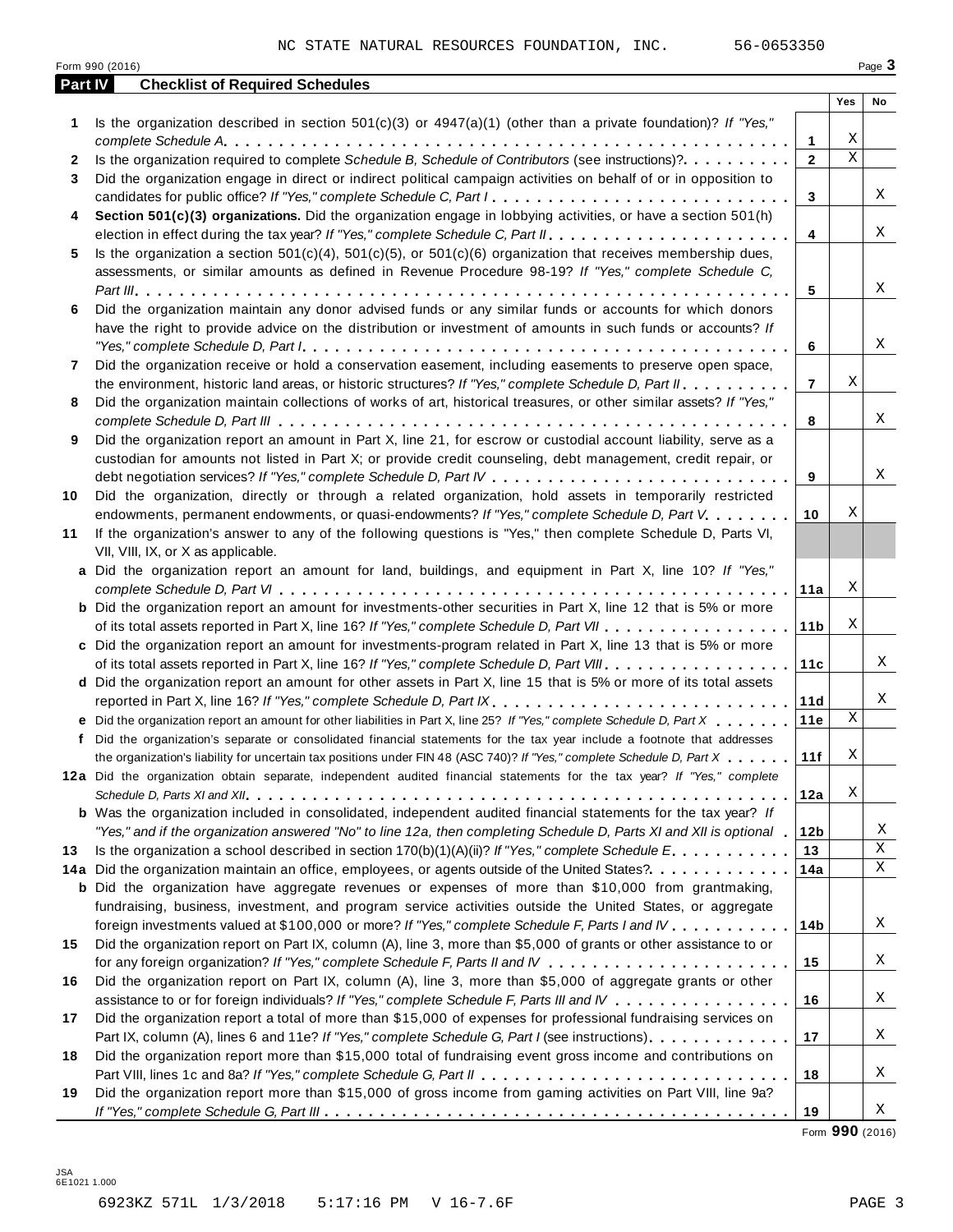| X<br>20a<br>Did the organization operate one or more hospital facilities? If "Yes," complete Schedule H.<br>20 a<br>20 <sub>b</sub><br>If "Yes" to line 20a, did the organization attach a copy of its audited financial statements to this return?<br>b<br>Did the organization report more than \$5,000 of grants or other assistance to any domestic organization or<br>21<br>Χ<br>21<br>domestic government on Part IX, column (A), line 1? If "Yes," complete Schedule I, Parts I and II.<br>Did the organization report more than \$5,000 of grants or other assistance to or for domestic individuals on<br>22<br>X<br>22<br>Did the organization answer "Yes" to Part VII, Section A, line 3, 4, or 5 about compensation of the<br>23<br>organization's current and former officers, directors, trustees, key employees, and highest compensated<br>Χ<br>23<br>Did the organization have a tax-exempt bond issue with an outstanding principal amount of more than<br>24 a<br>\$100,000 as of the last day of the year, that was issued after December 31, 2002? If "Yes," answer lines 24b<br>Χ<br>24a<br>through 24d and complete Schedule K. If "No," go to line 25a<br>24b<br>Did the organization invest any proceeds of tax-exempt bonds beyond a temporary period exception?.<br>b<br>Did the organization maintain an escrow account other than a refunding escrow at any time during the year<br>c<br>24c<br>24d<br>Did the organization act as an "on behalf of" issuer for bonds outstanding at any time during the year?<br>d<br>Section 501(c)(3), 501(c)(4), and 501(c)(29) organizations. Did the organization engage in an excess benefit<br>25 a<br>Χ<br>25a<br>transaction with a disqualified person during the year? If "Yes," complete Schedule L, Part I<br>Is the organization aware that it engaged in an excess benefit transaction with a disqualified person in a prior<br>b<br>year, and that the transaction has not been reported on any of the organization's prior Forms 990 or 990-EZ?<br>Χ<br>25 <sub>b</sub><br>Did the organization report any amount on Part X, line 5, 6, or 22 for receivables from or payables to any<br>26<br>current or former officers, directors, trustees, key employees, highest compensated employees, or<br>Χ<br>26<br>Did the organization provide a grant or other assistance to an officer, director, trustee, key employee,<br>27<br>substantial contributor or employee thereof, a grant selection committee member, or to a 35% controlled<br>Χ<br>27<br>entity or family member of any of these persons? If "Yes," complete Schedule L, Part III.<br>Was the organization a party to a business transaction with one of the following parties (see Schedule L,<br>28<br>Part IV instructions for applicable filing thresholds, conditions, and exceptions):<br>X<br>28a<br>A current or former officer, director, trustee, or key employee? If "Yes," complete Schedule L, Part IV<br>a<br>A family member of a current or former officer, director, trustee, or key employee? If "Yes," complete<br>b<br>Χ<br>28b<br>An entity of which a current or former officer, director, trustee, or key employee (or a family member thereof)<br>c<br>Χ<br>was an officer, director, trustee, or direct or indirect owner? If "Yes," complete Schedule L, Part IV.<br>28c<br>Χ<br>29<br>Did the organization receive more than \$25,000 in non-cash contributions? If "Yes," complete Schedule M.<br>29<br>Did the organization receive contributions of art, historical treasures, or other similar assets, or qualified<br>30<br>Χ<br>30<br>Did the organization liquidate, terminate, or dissolve and cease operations? If "Yes," complete Schedule N,<br>31<br>X<br>31<br>Did the organization sell, exchange, dispose of, or transfer more than 25% of its net assets? If "Yes,"<br>32<br>X<br>32<br>Did the organization own 100% of an entity disregarded as separate from the organization under Regulations<br>33<br>X<br>33<br>sections 301.7701-2 and 301.7701-3? If "Yes," complete Schedule R, Part  <br>Was the organization related to any tax-exempt or taxable entity? If "Yes," complete Schedule R, Part II, III,<br>34<br>Χ<br>34<br>X<br>Did the organization have a controlled entity within the meaning of section $512(b)(13)? \ldots \ldots \ldots \ldots$<br>35a<br>35a<br>If "Yes" to line 35a, did the organization receive any payment from or engage in any transaction with a<br>b<br>controlled entity within the meaning of section 512(b)(13)? If "Yes," complete Schedule R, Part V, line 2<br>35 <sub>b</sub><br>Section 501(c)(3) organizations. Did the organization make any transfers to an exempt non-charitable<br>36<br>Χ<br>36<br>Did the organization conduct more than 5% of its activities through an entity that is not a related organization<br>37<br>and that is treated as a partnership for federal income tax purposes? If "Yes," complete Schedule R,<br>X<br>37<br>Did the organization complete Schedule O and provide explanations in Schedule O for Part VI, lines 11b and<br>38<br>Χ<br>19? Note. All Form 990 filers are required to complete Schedule O.<br>38 | <b>Part IV</b> | <b>Checklist of Required Schedules (continued)</b> |     |    |
|-----------------------------------------------------------------------------------------------------------------------------------------------------------------------------------------------------------------------------------------------------------------------------------------------------------------------------------------------------------------------------------------------------------------------------------------------------------------------------------------------------------------------------------------------------------------------------------------------------------------------------------------------------------------------------------------------------------------------------------------------------------------------------------------------------------------------------------------------------------------------------------------------------------------------------------------------------------------------------------------------------------------------------------------------------------------------------------------------------------------------------------------------------------------------------------------------------------------------------------------------------------------------------------------------------------------------------------------------------------------------------------------------------------------------------------------------------------------------------------------------------------------------------------------------------------------------------------------------------------------------------------------------------------------------------------------------------------------------------------------------------------------------------------------------------------------------------------------------------------------------------------------------------------------------------------------------------------------------------------------------------------------------------------------------------------------------------------------------------------------------------------------------------------------------------------------------------------------------------------------------------------------------------------------------------------------------------------------------------------------------------------------------------------------------------------------------------------------------------------------------------------------------------------------------------------------------------------------------------------------------------------------------------------------------------------------------------------------------------------------------------------------------------------------------------------------------------------------------------------------------------------------------------------------------------------------------------------------------------------------------------------------------------------------------------------------------------------------------------------------------------------------------------------------------------------------------------------------------------------------------------------------------------------------------------------------------------------------------------------------------------------------------------------------------------------------------------------------------------------------------------------------------------------------------------------------------------------------------------------------------------------------------------------------------------------------------------------------------------------------------------------------------------------------------------------------------------------------------------------------------------------------------------------------------------------------------------------------------------------------------------------------------------------------------------------------------------------------------------------------------------------------------------------------------------------------------------------------------------------------------------------------------------------------------------------------------------------------------------------------------------------------------------------------------------------------------------------------------------------------------------------------------------------------------------------------------------------------------------------------------------------------------------------------------------------------------------------------------------------------------------------------------------------------------------------------------------------------------------------------------------------------------------------------------------------------------------------------------------------------------------------------------------------------------------------------------------------------------------------------------------------------------------------------------------------------------------|----------------|----------------------------------------------------|-----|----|
|                                                                                                                                                                                                                                                                                                                                                                                                                                                                                                                                                                                                                                                                                                                                                                                                                                                                                                                                                                                                                                                                                                                                                                                                                                                                                                                                                                                                                                                                                                                                                                                                                                                                                                                                                                                                                                                                                                                                                                                                                                                                                                                                                                                                                                                                                                                                                                                                                                                                                                                                                                                                                                                                                                                                                                                                                                                                                                                                                                                                                                                                                                                                                                                                                                                                                                                                                                                                                                                                                                                                                                                                                                                                                                                                                                                                                                                                                                                                                                                                                                                                                                                                                                                                                                                                                                                                                                                                                                                                                                                                                                                                                                                                                                                                                                                                                                                                                                                                                                                                                                                                                                                                                                                                     |                |                                                    | Yes | No |
|                                                                                                                                                                                                                                                                                                                                                                                                                                                                                                                                                                                                                                                                                                                                                                                                                                                                                                                                                                                                                                                                                                                                                                                                                                                                                                                                                                                                                                                                                                                                                                                                                                                                                                                                                                                                                                                                                                                                                                                                                                                                                                                                                                                                                                                                                                                                                                                                                                                                                                                                                                                                                                                                                                                                                                                                                                                                                                                                                                                                                                                                                                                                                                                                                                                                                                                                                                                                                                                                                                                                                                                                                                                                                                                                                                                                                                                                                                                                                                                                                                                                                                                                                                                                                                                                                                                                                                                                                                                                                                                                                                                                                                                                                                                                                                                                                                                                                                                                                                                                                                                                                                                                                                                                     |                |                                                    |     |    |
|                                                                                                                                                                                                                                                                                                                                                                                                                                                                                                                                                                                                                                                                                                                                                                                                                                                                                                                                                                                                                                                                                                                                                                                                                                                                                                                                                                                                                                                                                                                                                                                                                                                                                                                                                                                                                                                                                                                                                                                                                                                                                                                                                                                                                                                                                                                                                                                                                                                                                                                                                                                                                                                                                                                                                                                                                                                                                                                                                                                                                                                                                                                                                                                                                                                                                                                                                                                                                                                                                                                                                                                                                                                                                                                                                                                                                                                                                                                                                                                                                                                                                                                                                                                                                                                                                                                                                                                                                                                                                                                                                                                                                                                                                                                                                                                                                                                                                                                                                                                                                                                                                                                                                                                                     |                |                                                    |     |    |
|                                                                                                                                                                                                                                                                                                                                                                                                                                                                                                                                                                                                                                                                                                                                                                                                                                                                                                                                                                                                                                                                                                                                                                                                                                                                                                                                                                                                                                                                                                                                                                                                                                                                                                                                                                                                                                                                                                                                                                                                                                                                                                                                                                                                                                                                                                                                                                                                                                                                                                                                                                                                                                                                                                                                                                                                                                                                                                                                                                                                                                                                                                                                                                                                                                                                                                                                                                                                                                                                                                                                                                                                                                                                                                                                                                                                                                                                                                                                                                                                                                                                                                                                                                                                                                                                                                                                                                                                                                                                                                                                                                                                                                                                                                                                                                                                                                                                                                                                                                                                                                                                                                                                                                                                     |                |                                                    |     |    |
|                                                                                                                                                                                                                                                                                                                                                                                                                                                                                                                                                                                                                                                                                                                                                                                                                                                                                                                                                                                                                                                                                                                                                                                                                                                                                                                                                                                                                                                                                                                                                                                                                                                                                                                                                                                                                                                                                                                                                                                                                                                                                                                                                                                                                                                                                                                                                                                                                                                                                                                                                                                                                                                                                                                                                                                                                                                                                                                                                                                                                                                                                                                                                                                                                                                                                                                                                                                                                                                                                                                                                                                                                                                                                                                                                                                                                                                                                                                                                                                                                                                                                                                                                                                                                                                                                                                                                                                                                                                                                                                                                                                                                                                                                                                                                                                                                                                                                                                                                                                                                                                                                                                                                                                                     |                |                                                    |     |    |
|                                                                                                                                                                                                                                                                                                                                                                                                                                                                                                                                                                                                                                                                                                                                                                                                                                                                                                                                                                                                                                                                                                                                                                                                                                                                                                                                                                                                                                                                                                                                                                                                                                                                                                                                                                                                                                                                                                                                                                                                                                                                                                                                                                                                                                                                                                                                                                                                                                                                                                                                                                                                                                                                                                                                                                                                                                                                                                                                                                                                                                                                                                                                                                                                                                                                                                                                                                                                                                                                                                                                                                                                                                                                                                                                                                                                                                                                                                                                                                                                                                                                                                                                                                                                                                                                                                                                                                                                                                                                                                                                                                                                                                                                                                                                                                                                                                                                                                                                                                                                                                                                                                                                                                                                     |                |                                                    |     |    |
|                                                                                                                                                                                                                                                                                                                                                                                                                                                                                                                                                                                                                                                                                                                                                                                                                                                                                                                                                                                                                                                                                                                                                                                                                                                                                                                                                                                                                                                                                                                                                                                                                                                                                                                                                                                                                                                                                                                                                                                                                                                                                                                                                                                                                                                                                                                                                                                                                                                                                                                                                                                                                                                                                                                                                                                                                                                                                                                                                                                                                                                                                                                                                                                                                                                                                                                                                                                                                                                                                                                                                                                                                                                                                                                                                                                                                                                                                                                                                                                                                                                                                                                                                                                                                                                                                                                                                                                                                                                                                                                                                                                                                                                                                                                                                                                                                                                                                                                                                                                                                                                                                                                                                                                                     |                |                                                    |     |    |
|                                                                                                                                                                                                                                                                                                                                                                                                                                                                                                                                                                                                                                                                                                                                                                                                                                                                                                                                                                                                                                                                                                                                                                                                                                                                                                                                                                                                                                                                                                                                                                                                                                                                                                                                                                                                                                                                                                                                                                                                                                                                                                                                                                                                                                                                                                                                                                                                                                                                                                                                                                                                                                                                                                                                                                                                                                                                                                                                                                                                                                                                                                                                                                                                                                                                                                                                                                                                                                                                                                                                                                                                                                                                                                                                                                                                                                                                                                                                                                                                                                                                                                                                                                                                                                                                                                                                                                                                                                                                                                                                                                                                                                                                                                                                                                                                                                                                                                                                                                                                                                                                                                                                                                                                     |                |                                                    |     |    |
|                                                                                                                                                                                                                                                                                                                                                                                                                                                                                                                                                                                                                                                                                                                                                                                                                                                                                                                                                                                                                                                                                                                                                                                                                                                                                                                                                                                                                                                                                                                                                                                                                                                                                                                                                                                                                                                                                                                                                                                                                                                                                                                                                                                                                                                                                                                                                                                                                                                                                                                                                                                                                                                                                                                                                                                                                                                                                                                                                                                                                                                                                                                                                                                                                                                                                                                                                                                                                                                                                                                                                                                                                                                                                                                                                                                                                                                                                                                                                                                                                                                                                                                                                                                                                                                                                                                                                                                                                                                                                                                                                                                                                                                                                                                                                                                                                                                                                                                                                                                                                                                                                                                                                                                                     |                |                                                    |     |    |
|                                                                                                                                                                                                                                                                                                                                                                                                                                                                                                                                                                                                                                                                                                                                                                                                                                                                                                                                                                                                                                                                                                                                                                                                                                                                                                                                                                                                                                                                                                                                                                                                                                                                                                                                                                                                                                                                                                                                                                                                                                                                                                                                                                                                                                                                                                                                                                                                                                                                                                                                                                                                                                                                                                                                                                                                                                                                                                                                                                                                                                                                                                                                                                                                                                                                                                                                                                                                                                                                                                                                                                                                                                                                                                                                                                                                                                                                                                                                                                                                                                                                                                                                                                                                                                                                                                                                                                                                                                                                                                                                                                                                                                                                                                                                                                                                                                                                                                                                                                                                                                                                                                                                                                                                     |                |                                                    |     |    |
|                                                                                                                                                                                                                                                                                                                                                                                                                                                                                                                                                                                                                                                                                                                                                                                                                                                                                                                                                                                                                                                                                                                                                                                                                                                                                                                                                                                                                                                                                                                                                                                                                                                                                                                                                                                                                                                                                                                                                                                                                                                                                                                                                                                                                                                                                                                                                                                                                                                                                                                                                                                                                                                                                                                                                                                                                                                                                                                                                                                                                                                                                                                                                                                                                                                                                                                                                                                                                                                                                                                                                                                                                                                                                                                                                                                                                                                                                                                                                                                                                                                                                                                                                                                                                                                                                                                                                                                                                                                                                                                                                                                                                                                                                                                                                                                                                                                                                                                                                                                                                                                                                                                                                                                                     |                |                                                    |     |    |
|                                                                                                                                                                                                                                                                                                                                                                                                                                                                                                                                                                                                                                                                                                                                                                                                                                                                                                                                                                                                                                                                                                                                                                                                                                                                                                                                                                                                                                                                                                                                                                                                                                                                                                                                                                                                                                                                                                                                                                                                                                                                                                                                                                                                                                                                                                                                                                                                                                                                                                                                                                                                                                                                                                                                                                                                                                                                                                                                                                                                                                                                                                                                                                                                                                                                                                                                                                                                                                                                                                                                                                                                                                                                                                                                                                                                                                                                                                                                                                                                                                                                                                                                                                                                                                                                                                                                                                                                                                                                                                                                                                                                                                                                                                                                                                                                                                                                                                                                                                                                                                                                                                                                                                                                     |                |                                                    |     |    |
|                                                                                                                                                                                                                                                                                                                                                                                                                                                                                                                                                                                                                                                                                                                                                                                                                                                                                                                                                                                                                                                                                                                                                                                                                                                                                                                                                                                                                                                                                                                                                                                                                                                                                                                                                                                                                                                                                                                                                                                                                                                                                                                                                                                                                                                                                                                                                                                                                                                                                                                                                                                                                                                                                                                                                                                                                                                                                                                                                                                                                                                                                                                                                                                                                                                                                                                                                                                                                                                                                                                                                                                                                                                                                                                                                                                                                                                                                                                                                                                                                                                                                                                                                                                                                                                                                                                                                                                                                                                                                                                                                                                                                                                                                                                                                                                                                                                                                                                                                                                                                                                                                                                                                                                                     |                |                                                    |     |    |
|                                                                                                                                                                                                                                                                                                                                                                                                                                                                                                                                                                                                                                                                                                                                                                                                                                                                                                                                                                                                                                                                                                                                                                                                                                                                                                                                                                                                                                                                                                                                                                                                                                                                                                                                                                                                                                                                                                                                                                                                                                                                                                                                                                                                                                                                                                                                                                                                                                                                                                                                                                                                                                                                                                                                                                                                                                                                                                                                                                                                                                                                                                                                                                                                                                                                                                                                                                                                                                                                                                                                                                                                                                                                                                                                                                                                                                                                                                                                                                                                                                                                                                                                                                                                                                                                                                                                                                                                                                                                                                                                                                                                                                                                                                                                                                                                                                                                                                                                                                                                                                                                                                                                                                                                     |                |                                                    |     |    |
|                                                                                                                                                                                                                                                                                                                                                                                                                                                                                                                                                                                                                                                                                                                                                                                                                                                                                                                                                                                                                                                                                                                                                                                                                                                                                                                                                                                                                                                                                                                                                                                                                                                                                                                                                                                                                                                                                                                                                                                                                                                                                                                                                                                                                                                                                                                                                                                                                                                                                                                                                                                                                                                                                                                                                                                                                                                                                                                                                                                                                                                                                                                                                                                                                                                                                                                                                                                                                                                                                                                                                                                                                                                                                                                                                                                                                                                                                                                                                                                                                                                                                                                                                                                                                                                                                                                                                                                                                                                                                                                                                                                                                                                                                                                                                                                                                                                                                                                                                                                                                                                                                                                                                                                                     |                |                                                    |     |    |
|                                                                                                                                                                                                                                                                                                                                                                                                                                                                                                                                                                                                                                                                                                                                                                                                                                                                                                                                                                                                                                                                                                                                                                                                                                                                                                                                                                                                                                                                                                                                                                                                                                                                                                                                                                                                                                                                                                                                                                                                                                                                                                                                                                                                                                                                                                                                                                                                                                                                                                                                                                                                                                                                                                                                                                                                                                                                                                                                                                                                                                                                                                                                                                                                                                                                                                                                                                                                                                                                                                                                                                                                                                                                                                                                                                                                                                                                                                                                                                                                                                                                                                                                                                                                                                                                                                                                                                                                                                                                                                                                                                                                                                                                                                                                                                                                                                                                                                                                                                                                                                                                                                                                                                                                     |                |                                                    |     |    |
|                                                                                                                                                                                                                                                                                                                                                                                                                                                                                                                                                                                                                                                                                                                                                                                                                                                                                                                                                                                                                                                                                                                                                                                                                                                                                                                                                                                                                                                                                                                                                                                                                                                                                                                                                                                                                                                                                                                                                                                                                                                                                                                                                                                                                                                                                                                                                                                                                                                                                                                                                                                                                                                                                                                                                                                                                                                                                                                                                                                                                                                                                                                                                                                                                                                                                                                                                                                                                                                                                                                                                                                                                                                                                                                                                                                                                                                                                                                                                                                                                                                                                                                                                                                                                                                                                                                                                                                                                                                                                                                                                                                                                                                                                                                                                                                                                                                                                                                                                                                                                                                                                                                                                                                                     |                |                                                    |     |    |
|                                                                                                                                                                                                                                                                                                                                                                                                                                                                                                                                                                                                                                                                                                                                                                                                                                                                                                                                                                                                                                                                                                                                                                                                                                                                                                                                                                                                                                                                                                                                                                                                                                                                                                                                                                                                                                                                                                                                                                                                                                                                                                                                                                                                                                                                                                                                                                                                                                                                                                                                                                                                                                                                                                                                                                                                                                                                                                                                                                                                                                                                                                                                                                                                                                                                                                                                                                                                                                                                                                                                                                                                                                                                                                                                                                                                                                                                                                                                                                                                                                                                                                                                                                                                                                                                                                                                                                                                                                                                                                                                                                                                                                                                                                                                                                                                                                                                                                                                                                                                                                                                                                                                                                                                     |                |                                                    |     |    |
|                                                                                                                                                                                                                                                                                                                                                                                                                                                                                                                                                                                                                                                                                                                                                                                                                                                                                                                                                                                                                                                                                                                                                                                                                                                                                                                                                                                                                                                                                                                                                                                                                                                                                                                                                                                                                                                                                                                                                                                                                                                                                                                                                                                                                                                                                                                                                                                                                                                                                                                                                                                                                                                                                                                                                                                                                                                                                                                                                                                                                                                                                                                                                                                                                                                                                                                                                                                                                                                                                                                                                                                                                                                                                                                                                                                                                                                                                                                                                                                                                                                                                                                                                                                                                                                                                                                                                                                                                                                                                                                                                                                                                                                                                                                                                                                                                                                                                                                                                                                                                                                                                                                                                                                                     |                |                                                    |     |    |
|                                                                                                                                                                                                                                                                                                                                                                                                                                                                                                                                                                                                                                                                                                                                                                                                                                                                                                                                                                                                                                                                                                                                                                                                                                                                                                                                                                                                                                                                                                                                                                                                                                                                                                                                                                                                                                                                                                                                                                                                                                                                                                                                                                                                                                                                                                                                                                                                                                                                                                                                                                                                                                                                                                                                                                                                                                                                                                                                                                                                                                                                                                                                                                                                                                                                                                                                                                                                                                                                                                                                                                                                                                                                                                                                                                                                                                                                                                                                                                                                                                                                                                                                                                                                                                                                                                                                                                                                                                                                                                                                                                                                                                                                                                                                                                                                                                                                                                                                                                                                                                                                                                                                                                                                     |                |                                                    |     |    |
|                                                                                                                                                                                                                                                                                                                                                                                                                                                                                                                                                                                                                                                                                                                                                                                                                                                                                                                                                                                                                                                                                                                                                                                                                                                                                                                                                                                                                                                                                                                                                                                                                                                                                                                                                                                                                                                                                                                                                                                                                                                                                                                                                                                                                                                                                                                                                                                                                                                                                                                                                                                                                                                                                                                                                                                                                                                                                                                                                                                                                                                                                                                                                                                                                                                                                                                                                                                                                                                                                                                                                                                                                                                                                                                                                                                                                                                                                                                                                                                                                                                                                                                                                                                                                                                                                                                                                                                                                                                                                                                                                                                                                                                                                                                                                                                                                                                                                                                                                                                                                                                                                                                                                                                                     |                |                                                    |     |    |
|                                                                                                                                                                                                                                                                                                                                                                                                                                                                                                                                                                                                                                                                                                                                                                                                                                                                                                                                                                                                                                                                                                                                                                                                                                                                                                                                                                                                                                                                                                                                                                                                                                                                                                                                                                                                                                                                                                                                                                                                                                                                                                                                                                                                                                                                                                                                                                                                                                                                                                                                                                                                                                                                                                                                                                                                                                                                                                                                                                                                                                                                                                                                                                                                                                                                                                                                                                                                                                                                                                                                                                                                                                                                                                                                                                                                                                                                                                                                                                                                                                                                                                                                                                                                                                                                                                                                                                                                                                                                                                                                                                                                                                                                                                                                                                                                                                                                                                                                                                                                                                                                                                                                                                                                     |                |                                                    |     |    |
|                                                                                                                                                                                                                                                                                                                                                                                                                                                                                                                                                                                                                                                                                                                                                                                                                                                                                                                                                                                                                                                                                                                                                                                                                                                                                                                                                                                                                                                                                                                                                                                                                                                                                                                                                                                                                                                                                                                                                                                                                                                                                                                                                                                                                                                                                                                                                                                                                                                                                                                                                                                                                                                                                                                                                                                                                                                                                                                                                                                                                                                                                                                                                                                                                                                                                                                                                                                                                                                                                                                                                                                                                                                                                                                                                                                                                                                                                                                                                                                                                                                                                                                                                                                                                                                                                                                                                                                                                                                                                                                                                                                                                                                                                                                                                                                                                                                                                                                                                                                                                                                                                                                                                                                                     |                |                                                    |     |    |
|                                                                                                                                                                                                                                                                                                                                                                                                                                                                                                                                                                                                                                                                                                                                                                                                                                                                                                                                                                                                                                                                                                                                                                                                                                                                                                                                                                                                                                                                                                                                                                                                                                                                                                                                                                                                                                                                                                                                                                                                                                                                                                                                                                                                                                                                                                                                                                                                                                                                                                                                                                                                                                                                                                                                                                                                                                                                                                                                                                                                                                                                                                                                                                                                                                                                                                                                                                                                                                                                                                                                                                                                                                                                                                                                                                                                                                                                                                                                                                                                                                                                                                                                                                                                                                                                                                                                                                                                                                                                                                                                                                                                                                                                                                                                                                                                                                                                                                                                                                                                                                                                                                                                                                                                     |                |                                                    |     |    |
|                                                                                                                                                                                                                                                                                                                                                                                                                                                                                                                                                                                                                                                                                                                                                                                                                                                                                                                                                                                                                                                                                                                                                                                                                                                                                                                                                                                                                                                                                                                                                                                                                                                                                                                                                                                                                                                                                                                                                                                                                                                                                                                                                                                                                                                                                                                                                                                                                                                                                                                                                                                                                                                                                                                                                                                                                                                                                                                                                                                                                                                                                                                                                                                                                                                                                                                                                                                                                                                                                                                                                                                                                                                                                                                                                                                                                                                                                                                                                                                                                                                                                                                                                                                                                                                                                                                                                                                                                                                                                                                                                                                                                                                                                                                                                                                                                                                                                                                                                                                                                                                                                                                                                                                                     |                |                                                    |     |    |
|                                                                                                                                                                                                                                                                                                                                                                                                                                                                                                                                                                                                                                                                                                                                                                                                                                                                                                                                                                                                                                                                                                                                                                                                                                                                                                                                                                                                                                                                                                                                                                                                                                                                                                                                                                                                                                                                                                                                                                                                                                                                                                                                                                                                                                                                                                                                                                                                                                                                                                                                                                                                                                                                                                                                                                                                                                                                                                                                                                                                                                                                                                                                                                                                                                                                                                                                                                                                                                                                                                                                                                                                                                                                                                                                                                                                                                                                                                                                                                                                                                                                                                                                                                                                                                                                                                                                                                                                                                                                                                                                                                                                                                                                                                                                                                                                                                                                                                                                                                                                                                                                                                                                                                                                     |                |                                                    |     |    |
|                                                                                                                                                                                                                                                                                                                                                                                                                                                                                                                                                                                                                                                                                                                                                                                                                                                                                                                                                                                                                                                                                                                                                                                                                                                                                                                                                                                                                                                                                                                                                                                                                                                                                                                                                                                                                                                                                                                                                                                                                                                                                                                                                                                                                                                                                                                                                                                                                                                                                                                                                                                                                                                                                                                                                                                                                                                                                                                                                                                                                                                                                                                                                                                                                                                                                                                                                                                                                                                                                                                                                                                                                                                                                                                                                                                                                                                                                                                                                                                                                                                                                                                                                                                                                                                                                                                                                                                                                                                                                                                                                                                                                                                                                                                                                                                                                                                                                                                                                                                                                                                                                                                                                                                                     |                |                                                    |     |    |
|                                                                                                                                                                                                                                                                                                                                                                                                                                                                                                                                                                                                                                                                                                                                                                                                                                                                                                                                                                                                                                                                                                                                                                                                                                                                                                                                                                                                                                                                                                                                                                                                                                                                                                                                                                                                                                                                                                                                                                                                                                                                                                                                                                                                                                                                                                                                                                                                                                                                                                                                                                                                                                                                                                                                                                                                                                                                                                                                                                                                                                                                                                                                                                                                                                                                                                                                                                                                                                                                                                                                                                                                                                                                                                                                                                                                                                                                                                                                                                                                                                                                                                                                                                                                                                                                                                                                                                                                                                                                                                                                                                                                                                                                                                                                                                                                                                                                                                                                                                                                                                                                                                                                                                                                     |                |                                                    |     |    |
|                                                                                                                                                                                                                                                                                                                                                                                                                                                                                                                                                                                                                                                                                                                                                                                                                                                                                                                                                                                                                                                                                                                                                                                                                                                                                                                                                                                                                                                                                                                                                                                                                                                                                                                                                                                                                                                                                                                                                                                                                                                                                                                                                                                                                                                                                                                                                                                                                                                                                                                                                                                                                                                                                                                                                                                                                                                                                                                                                                                                                                                                                                                                                                                                                                                                                                                                                                                                                                                                                                                                                                                                                                                                                                                                                                                                                                                                                                                                                                                                                                                                                                                                                                                                                                                                                                                                                                                                                                                                                                                                                                                                                                                                                                                                                                                                                                                                                                                                                                                                                                                                                                                                                                                                     |                |                                                    |     |    |
|                                                                                                                                                                                                                                                                                                                                                                                                                                                                                                                                                                                                                                                                                                                                                                                                                                                                                                                                                                                                                                                                                                                                                                                                                                                                                                                                                                                                                                                                                                                                                                                                                                                                                                                                                                                                                                                                                                                                                                                                                                                                                                                                                                                                                                                                                                                                                                                                                                                                                                                                                                                                                                                                                                                                                                                                                                                                                                                                                                                                                                                                                                                                                                                                                                                                                                                                                                                                                                                                                                                                                                                                                                                                                                                                                                                                                                                                                                                                                                                                                                                                                                                                                                                                                                                                                                                                                                                                                                                                                                                                                                                                                                                                                                                                                                                                                                                                                                                                                                                                                                                                                                                                                                                                     |                |                                                    |     |    |
|                                                                                                                                                                                                                                                                                                                                                                                                                                                                                                                                                                                                                                                                                                                                                                                                                                                                                                                                                                                                                                                                                                                                                                                                                                                                                                                                                                                                                                                                                                                                                                                                                                                                                                                                                                                                                                                                                                                                                                                                                                                                                                                                                                                                                                                                                                                                                                                                                                                                                                                                                                                                                                                                                                                                                                                                                                                                                                                                                                                                                                                                                                                                                                                                                                                                                                                                                                                                                                                                                                                                                                                                                                                                                                                                                                                                                                                                                                                                                                                                                                                                                                                                                                                                                                                                                                                                                                                                                                                                                                                                                                                                                                                                                                                                                                                                                                                                                                                                                                                                                                                                                                                                                                                                     |                |                                                    |     |    |
|                                                                                                                                                                                                                                                                                                                                                                                                                                                                                                                                                                                                                                                                                                                                                                                                                                                                                                                                                                                                                                                                                                                                                                                                                                                                                                                                                                                                                                                                                                                                                                                                                                                                                                                                                                                                                                                                                                                                                                                                                                                                                                                                                                                                                                                                                                                                                                                                                                                                                                                                                                                                                                                                                                                                                                                                                                                                                                                                                                                                                                                                                                                                                                                                                                                                                                                                                                                                                                                                                                                                                                                                                                                                                                                                                                                                                                                                                                                                                                                                                                                                                                                                                                                                                                                                                                                                                                                                                                                                                                                                                                                                                                                                                                                                                                                                                                                                                                                                                                                                                                                                                                                                                                                                     |                |                                                    |     |    |
|                                                                                                                                                                                                                                                                                                                                                                                                                                                                                                                                                                                                                                                                                                                                                                                                                                                                                                                                                                                                                                                                                                                                                                                                                                                                                                                                                                                                                                                                                                                                                                                                                                                                                                                                                                                                                                                                                                                                                                                                                                                                                                                                                                                                                                                                                                                                                                                                                                                                                                                                                                                                                                                                                                                                                                                                                                                                                                                                                                                                                                                                                                                                                                                                                                                                                                                                                                                                                                                                                                                                                                                                                                                                                                                                                                                                                                                                                                                                                                                                                                                                                                                                                                                                                                                                                                                                                                                                                                                                                                                                                                                                                                                                                                                                                                                                                                                                                                                                                                                                                                                                                                                                                                                                     |                |                                                    |     |    |
|                                                                                                                                                                                                                                                                                                                                                                                                                                                                                                                                                                                                                                                                                                                                                                                                                                                                                                                                                                                                                                                                                                                                                                                                                                                                                                                                                                                                                                                                                                                                                                                                                                                                                                                                                                                                                                                                                                                                                                                                                                                                                                                                                                                                                                                                                                                                                                                                                                                                                                                                                                                                                                                                                                                                                                                                                                                                                                                                                                                                                                                                                                                                                                                                                                                                                                                                                                                                                                                                                                                                                                                                                                                                                                                                                                                                                                                                                                                                                                                                                                                                                                                                                                                                                                                                                                                                                                                                                                                                                                                                                                                                                                                                                                                                                                                                                                                                                                                                                                                                                                                                                                                                                                                                     |                |                                                    |     |    |
|                                                                                                                                                                                                                                                                                                                                                                                                                                                                                                                                                                                                                                                                                                                                                                                                                                                                                                                                                                                                                                                                                                                                                                                                                                                                                                                                                                                                                                                                                                                                                                                                                                                                                                                                                                                                                                                                                                                                                                                                                                                                                                                                                                                                                                                                                                                                                                                                                                                                                                                                                                                                                                                                                                                                                                                                                                                                                                                                                                                                                                                                                                                                                                                                                                                                                                                                                                                                                                                                                                                                                                                                                                                                                                                                                                                                                                                                                                                                                                                                                                                                                                                                                                                                                                                                                                                                                                                                                                                                                                                                                                                                                                                                                                                                                                                                                                                                                                                                                                                                                                                                                                                                                                                                     |                |                                                    |     |    |
|                                                                                                                                                                                                                                                                                                                                                                                                                                                                                                                                                                                                                                                                                                                                                                                                                                                                                                                                                                                                                                                                                                                                                                                                                                                                                                                                                                                                                                                                                                                                                                                                                                                                                                                                                                                                                                                                                                                                                                                                                                                                                                                                                                                                                                                                                                                                                                                                                                                                                                                                                                                                                                                                                                                                                                                                                                                                                                                                                                                                                                                                                                                                                                                                                                                                                                                                                                                                                                                                                                                                                                                                                                                                                                                                                                                                                                                                                                                                                                                                                                                                                                                                                                                                                                                                                                                                                                                                                                                                                                                                                                                                                                                                                                                                                                                                                                                                                                                                                                                                                                                                                                                                                                                                     |                |                                                    |     |    |
|                                                                                                                                                                                                                                                                                                                                                                                                                                                                                                                                                                                                                                                                                                                                                                                                                                                                                                                                                                                                                                                                                                                                                                                                                                                                                                                                                                                                                                                                                                                                                                                                                                                                                                                                                                                                                                                                                                                                                                                                                                                                                                                                                                                                                                                                                                                                                                                                                                                                                                                                                                                                                                                                                                                                                                                                                                                                                                                                                                                                                                                                                                                                                                                                                                                                                                                                                                                                                                                                                                                                                                                                                                                                                                                                                                                                                                                                                                                                                                                                                                                                                                                                                                                                                                                                                                                                                                                                                                                                                                                                                                                                                                                                                                                                                                                                                                                                                                                                                                                                                                                                                                                                                                                                     |                |                                                    |     |    |
|                                                                                                                                                                                                                                                                                                                                                                                                                                                                                                                                                                                                                                                                                                                                                                                                                                                                                                                                                                                                                                                                                                                                                                                                                                                                                                                                                                                                                                                                                                                                                                                                                                                                                                                                                                                                                                                                                                                                                                                                                                                                                                                                                                                                                                                                                                                                                                                                                                                                                                                                                                                                                                                                                                                                                                                                                                                                                                                                                                                                                                                                                                                                                                                                                                                                                                                                                                                                                                                                                                                                                                                                                                                                                                                                                                                                                                                                                                                                                                                                                                                                                                                                                                                                                                                                                                                                                                                                                                                                                                                                                                                                                                                                                                                                                                                                                                                                                                                                                                                                                                                                                                                                                                                                     |                |                                                    |     |    |
|                                                                                                                                                                                                                                                                                                                                                                                                                                                                                                                                                                                                                                                                                                                                                                                                                                                                                                                                                                                                                                                                                                                                                                                                                                                                                                                                                                                                                                                                                                                                                                                                                                                                                                                                                                                                                                                                                                                                                                                                                                                                                                                                                                                                                                                                                                                                                                                                                                                                                                                                                                                                                                                                                                                                                                                                                                                                                                                                                                                                                                                                                                                                                                                                                                                                                                                                                                                                                                                                                                                                                                                                                                                                                                                                                                                                                                                                                                                                                                                                                                                                                                                                                                                                                                                                                                                                                                                                                                                                                                                                                                                                                                                                                                                                                                                                                                                                                                                                                                                                                                                                                                                                                                                                     |                |                                                    |     |    |
|                                                                                                                                                                                                                                                                                                                                                                                                                                                                                                                                                                                                                                                                                                                                                                                                                                                                                                                                                                                                                                                                                                                                                                                                                                                                                                                                                                                                                                                                                                                                                                                                                                                                                                                                                                                                                                                                                                                                                                                                                                                                                                                                                                                                                                                                                                                                                                                                                                                                                                                                                                                                                                                                                                                                                                                                                                                                                                                                                                                                                                                                                                                                                                                                                                                                                                                                                                                                                                                                                                                                                                                                                                                                                                                                                                                                                                                                                                                                                                                                                                                                                                                                                                                                                                                                                                                                                                                                                                                                                                                                                                                                                                                                                                                                                                                                                                                                                                                                                                                                                                                                                                                                                                                                     |                |                                                    |     |    |
|                                                                                                                                                                                                                                                                                                                                                                                                                                                                                                                                                                                                                                                                                                                                                                                                                                                                                                                                                                                                                                                                                                                                                                                                                                                                                                                                                                                                                                                                                                                                                                                                                                                                                                                                                                                                                                                                                                                                                                                                                                                                                                                                                                                                                                                                                                                                                                                                                                                                                                                                                                                                                                                                                                                                                                                                                                                                                                                                                                                                                                                                                                                                                                                                                                                                                                                                                                                                                                                                                                                                                                                                                                                                                                                                                                                                                                                                                                                                                                                                                                                                                                                                                                                                                                                                                                                                                                                                                                                                                                                                                                                                                                                                                                                                                                                                                                                                                                                                                                                                                                                                                                                                                                                                     |                |                                                    |     |    |
|                                                                                                                                                                                                                                                                                                                                                                                                                                                                                                                                                                                                                                                                                                                                                                                                                                                                                                                                                                                                                                                                                                                                                                                                                                                                                                                                                                                                                                                                                                                                                                                                                                                                                                                                                                                                                                                                                                                                                                                                                                                                                                                                                                                                                                                                                                                                                                                                                                                                                                                                                                                                                                                                                                                                                                                                                                                                                                                                                                                                                                                                                                                                                                                                                                                                                                                                                                                                                                                                                                                                                                                                                                                                                                                                                                                                                                                                                                                                                                                                                                                                                                                                                                                                                                                                                                                                                                                                                                                                                                                                                                                                                                                                                                                                                                                                                                                                                                                                                                                                                                                                                                                                                                                                     |                |                                                    |     |    |
|                                                                                                                                                                                                                                                                                                                                                                                                                                                                                                                                                                                                                                                                                                                                                                                                                                                                                                                                                                                                                                                                                                                                                                                                                                                                                                                                                                                                                                                                                                                                                                                                                                                                                                                                                                                                                                                                                                                                                                                                                                                                                                                                                                                                                                                                                                                                                                                                                                                                                                                                                                                                                                                                                                                                                                                                                                                                                                                                                                                                                                                                                                                                                                                                                                                                                                                                                                                                                                                                                                                                                                                                                                                                                                                                                                                                                                                                                                                                                                                                                                                                                                                                                                                                                                                                                                                                                                                                                                                                                                                                                                                                                                                                                                                                                                                                                                                                                                                                                                                                                                                                                                                                                                                                     |                |                                                    |     |    |
|                                                                                                                                                                                                                                                                                                                                                                                                                                                                                                                                                                                                                                                                                                                                                                                                                                                                                                                                                                                                                                                                                                                                                                                                                                                                                                                                                                                                                                                                                                                                                                                                                                                                                                                                                                                                                                                                                                                                                                                                                                                                                                                                                                                                                                                                                                                                                                                                                                                                                                                                                                                                                                                                                                                                                                                                                                                                                                                                                                                                                                                                                                                                                                                                                                                                                                                                                                                                                                                                                                                                                                                                                                                                                                                                                                                                                                                                                                                                                                                                                                                                                                                                                                                                                                                                                                                                                                                                                                                                                                                                                                                                                                                                                                                                                                                                                                                                                                                                                                                                                                                                                                                                                                                                     |                |                                                    |     |    |
|                                                                                                                                                                                                                                                                                                                                                                                                                                                                                                                                                                                                                                                                                                                                                                                                                                                                                                                                                                                                                                                                                                                                                                                                                                                                                                                                                                                                                                                                                                                                                                                                                                                                                                                                                                                                                                                                                                                                                                                                                                                                                                                                                                                                                                                                                                                                                                                                                                                                                                                                                                                                                                                                                                                                                                                                                                                                                                                                                                                                                                                                                                                                                                                                                                                                                                                                                                                                                                                                                                                                                                                                                                                                                                                                                                                                                                                                                                                                                                                                                                                                                                                                                                                                                                                                                                                                                                                                                                                                                                                                                                                                                                                                                                                                                                                                                                                                                                                                                                                                                                                                                                                                                                                                     |                |                                                    |     |    |
|                                                                                                                                                                                                                                                                                                                                                                                                                                                                                                                                                                                                                                                                                                                                                                                                                                                                                                                                                                                                                                                                                                                                                                                                                                                                                                                                                                                                                                                                                                                                                                                                                                                                                                                                                                                                                                                                                                                                                                                                                                                                                                                                                                                                                                                                                                                                                                                                                                                                                                                                                                                                                                                                                                                                                                                                                                                                                                                                                                                                                                                                                                                                                                                                                                                                                                                                                                                                                                                                                                                                                                                                                                                                                                                                                                                                                                                                                                                                                                                                                                                                                                                                                                                                                                                                                                                                                                                                                                                                                                                                                                                                                                                                                                                                                                                                                                                                                                                                                                                                                                                                                                                                                                                                     |                |                                                    |     |    |
|                                                                                                                                                                                                                                                                                                                                                                                                                                                                                                                                                                                                                                                                                                                                                                                                                                                                                                                                                                                                                                                                                                                                                                                                                                                                                                                                                                                                                                                                                                                                                                                                                                                                                                                                                                                                                                                                                                                                                                                                                                                                                                                                                                                                                                                                                                                                                                                                                                                                                                                                                                                                                                                                                                                                                                                                                                                                                                                                                                                                                                                                                                                                                                                                                                                                                                                                                                                                                                                                                                                                                                                                                                                                                                                                                                                                                                                                                                                                                                                                                                                                                                                                                                                                                                                                                                                                                                                                                                                                                                                                                                                                                                                                                                                                                                                                                                                                                                                                                                                                                                                                                                                                                                                                     |                |                                                    |     |    |
|                                                                                                                                                                                                                                                                                                                                                                                                                                                                                                                                                                                                                                                                                                                                                                                                                                                                                                                                                                                                                                                                                                                                                                                                                                                                                                                                                                                                                                                                                                                                                                                                                                                                                                                                                                                                                                                                                                                                                                                                                                                                                                                                                                                                                                                                                                                                                                                                                                                                                                                                                                                                                                                                                                                                                                                                                                                                                                                                                                                                                                                                                                                                                                                                                                                                                                                                                                                                                                                                                                                                                                                                                                                                                                                                                                                                                                                                                                                                                                                                                                                                                                                                                                                                                                                                                                                                                                                                                                                                                                                                                                                                                                                                                                                                                                                                                                                                                                                                                                                                                                                                                                                                                                                                     |                |                                                    |     |    |
|                                                                                                                                                                                                                                                                                                                                                                                                                                                                                                                                                                                                                                                                                                                                                                                                                                                                                                                                                                                                                                                                                                                                                                                                                                                                                                                                                                                                                                                                                                                                                                                                                                                                                                                                                                                                                                                                                                                                                                                                                                                                                                                                                                                                                                                                                                                                                                                                                                                                                                                                                                                                                                                                                                                                                                                                                                                                                                                                                                                                                                                                                                                                                                                                                                                                                                                                                                                                                                                                                                                                                                                                                                                                                                                                                                                                                                                                                                                                                                                                                                                                                                                                                                                                                                                                                                                                                                                                                                                                                                                                                                                                                                                                                                                                                                                                                                                                                                                                                                                                                                                                                                                                                                                                     |                |                                                    |     |    |
|                                                                                                                                                                                                                                                                                                                                                                                                                                                                                                                                                                                                                                                                                                                                                                                                                                                                                                                                                                                                                                                                                                                                                                                                                                                                                                                                                                                                                                                                                                                                                                                                                                                                                                                                                                                                                                                                                                                                                                                                                                                                                                                                                                                                                                                                                                                                                                                                                                                                                                                                                                                                                                                                                                                                                                                                                                                                                                                                                                                                                                                                                                                                                                                                                                                                                                                                                                                                                                                                                                                                                                                                                                                                                                                                                                                                                                                                                                                                                                                                                                                                                                                                                                                                                                                                                                                                                                                                                                                                                                                                                                                                                                                                                                                                                                                                                                                                                                                                                                                                                                                                                                                                                                                                     |                |                                                    |     |    |
|                                                                                                                                                                                                                                                                                                                                                                                                                                                                                                                                                                                                                                                                                                                                                                                                                                                                                                                                                                                                                                                                                                                                                                                                                                                                                                                                                                                                                                                                                                                                                                                                                                                                                                                                                                                                                                                                                                                                                                                                                                                                                                                                                                                                                                                                                                                                                                                                                                                                                                                                                                                                                                                                                                                                                                                                                                                                                                                                                                                                                                                                                                                                                                                                                                                                                                                                                                                                                                                                                                                                                                                                                                                                                                                                                                                                                                                                                                                                                                                                                                                                                                                                                                                                                                                                                                                                                                                                                                                                                                                                                                                                                                                                                                                                                                                                                                                                                                                                                                                                                                                                                                                                                                                                     |                |                                                    |     |    |
|                                                                                                                                                                                                                                                                                                                                                                                                                                                                                                                                                                                                                                                                                                                                                                                                                                                                                                                                                                                                                                                                                                                                                                                                                                                                                                                                                                                                                                                                                                                                                                                                                                                                                                                                                                                                                                                                                                                                                                                                                                                                                                                                                                                                                                                                                                                                                                                                                                                                                                                                                                                                                                                                                                                                                                                                                                                                                                                                                                                                                                                                                                                                                                                                                                                                                                                                                                                                                                                                                                                                                                                                                                                                                                                                                                                                                                                                                                                                                                                                                                                                                                                                                                                                                                                                                                                                                                                                                                                                                                                                                                                                                                                                                                                                                                                                                                                                                                                                                                                                                                                                                                                                                                                                     |                |                                                    |     |    |
|                                                                                                                                                                                                                                                                                                                                                                                                                                                                                                                                                                                                                                                                                                                                                                                                                                                                                                                                                                                                                                                                                                                                                                                                                                                                                                                                                                                                                                                                                                                                                                                                                                                                                                                                                                                                                                                                                                                                                                                                                                                                                                                                                                                                                                                                                                                                                                                                                                                                                                                                                                                                                                                                                                                                                                                                                                                                                                                                                                                                                                                                                                                                                                                                                                                                                                                                                                                                                                                                                                                                                                                                                                                                                                                                                                                                                                                                                                                                                                                                                                                                                                                                                                                                                                                                                                                                                                                                                                                                                                                                                                                                                                                                                                                                                                                                                                                                                                                                                                                                                                                                                                                                                                                                     |                |                                                    |     |    |

Form **990** (2016)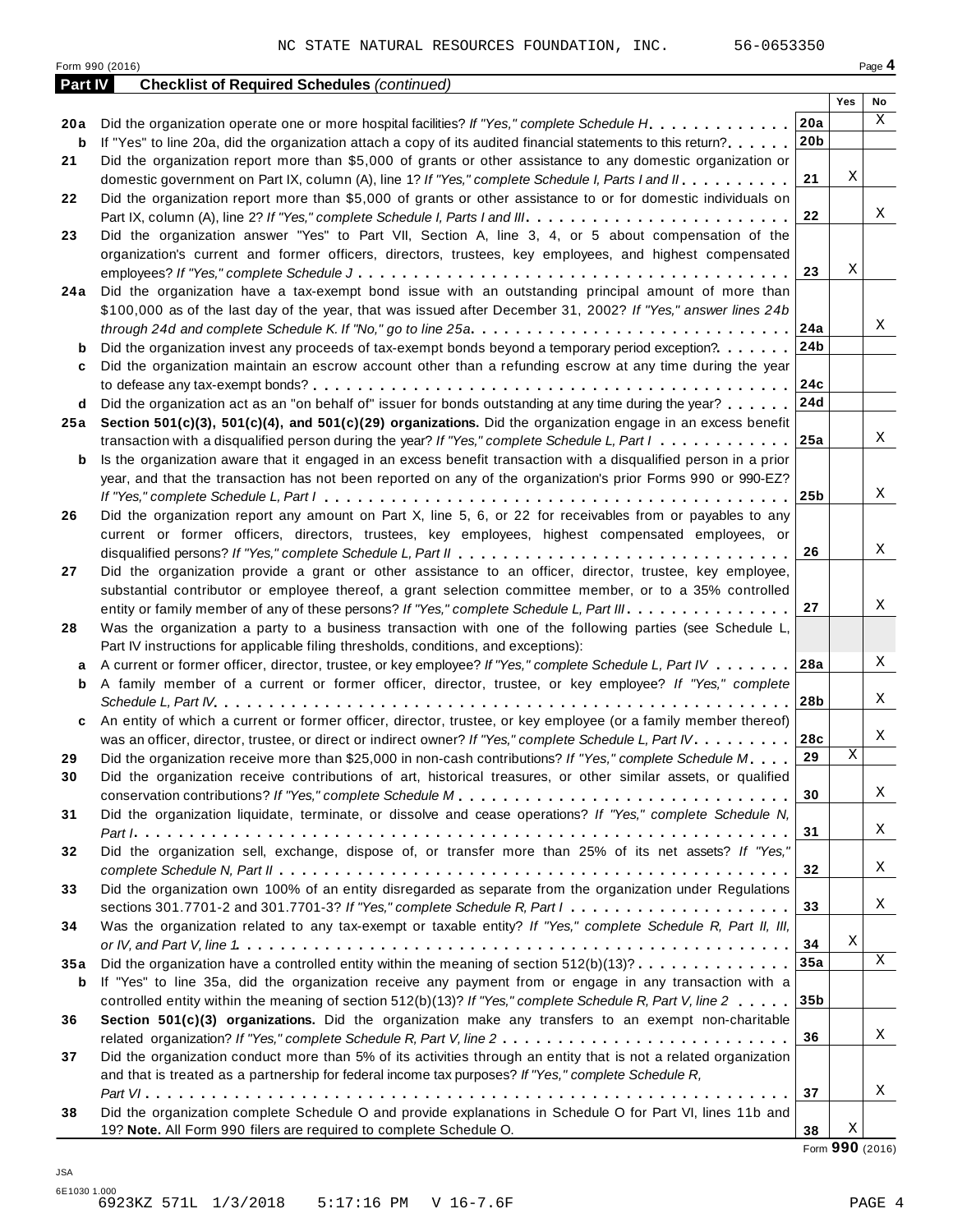|               | NC STATE NATURAL RESOURCES FOUNDATION, INC.<br>56-0653350                                                                                                                                                                              |                        |                 |          |
|---------------|----------------------------------------------------------------------------------------------------------------------------------------------------------------------------------------------------------------------------------------|------------------------|-----------------|----------|
|               | Form 990 (2016)                                                                                                                                                                                                                        |                        |                 | Page $5$ |
| <b>Part V</b> | <b>Statements Regarding Other IRS Filings and Tax Compliance</b>                                                                                                                                                                       |                        |                 |          |
|               |                                                                                                                                                                                                                                        |                        | Yes             | No       |
|               | 13<br>1a Enter the number reported in Box 3 of Form 1096. Enter -0- if not applicable $\ldots \ldots \ldots \square$                                                                                                                   |                        |                 |          |
|               | $\Omega$ .<br>1b<br><b>b</b> Enter the number of Forms W-2G included in line 1a. Enter -0- if not applicable.                                                                                                                          |                        |                 |          |
|               | c Did the organization comply with backup withholding rules for reportable payments to vendors and                                                                                                                                     |                        | Χ               |          |
|               | 2a Enter the number of employees reported on Form W-3, Transmittal of Wage and Tax                                                                                                                                                     | 1c                     |                 |          |
|               | 5 <sup>1</sup><br>Statements, filed for the calendar year ending with or within the year covered by this return. 2a                                                                                                                    |                        |                 |          |
|               | <b>b</b> If at least one is reported on line 2a, did the organization file all required federal employment tax returns?                                                                                                                | 2b                     | Χ               |          |
|               | Note. If the sum of lines 1a and 2a is greater than 250, you may be required to e-file (see instructions)                                                                                                                              |                        |                 |          |
|               | 3a Did the organization have unrelated business gross income of \$1,000 or more during the year?                                                                                                                                       | 3a                     |                 | Χ        |
|               | <b>b</b> If "Yes," has it filed a Form 990-T for this year? If "No" to line 3b, provide an explanation in Schedule O.                                                                                                                  | 3b                     |                 |          |
|               | 4a At any time during the calendar year, did the organization have an interest in, or a signature or other authority<br>over, a financial account in a foreign country (such as a bank account, securities account, or other financial |                        |                 |          |
|               |                                                                                                                                                                                                                                        | 4a                     |                 | Χ        |
|               | <b>b</b> If "Yes," enter the name of the foreign country: $\blacktriangleright$ $\equiv$                                                                                                                                               |                        |                 |          |
|               | See instructions for filing requirements for FinCEN Form 114, Report of Foreign Bank and Financial Accounts                                                                                                                            |                        |                 |          |
|               | (FBAR).                                                                                                                                                                                                                                |                        |                 | Χ        |
|               | 5a Was the organization a party to a prohibited tax shelter transaction at any time during the tax year?                                                                                                                               | 5a<br>5b               |                 | X        |
|               | <b>b</b> Did any taxable party notify the organization that it was or is a party to a prohibited tax shelter transaction?                                                                                                              | 5 <sub>c</sub>         |                 |          |
|               | 6a Does the organization have annual gross receipts that are normally greater than \$100,000, and did the                                                                                                                              |                        |                 |          |
|               | organization solicit any contributions that were not tax deductible as charitable contributions?                                                                                                                                       | 6a                     |                 | Χ        |
|               | <b>b</b> If "Yes," did the organization include with every solicitation an express statement that such contributions or                                                                                                                |                        |                 |          |
|               |                                                                                                                                                                                                                                        | 6b                     |                 |          |
|               | 7 Organizations that may receive deductible contributions under section 170(c).<br>a Did the organization receive a payment in excess of \$75 made partly as a contribution and partly for goods                                       |                        |                 |          |
|               |                                                                                                                                                                                                                                        | 7а                     |                 | Х        |
|               | <b>b</b> If "Yes," did the organization notify the donor of the value of the goods or services provided?                                                                                                                               | 7b                     |                 |          |
|               | c Did the organization sell, exchange, or otherwise dispose of tangible personal property for which it was                                                                                                                             |                        |                 |          |
|               |                                                                                                                                                                                                                                        | 7c                     |                 | Χ        |
|               | 7d<br>d If "Yes." indicate the number of Forms 8282 filed during the year                                                                                                                                                              | 7e                     |                 | Χ        |
|               | e Did the organization receive any funds, directly or indirectly, to pay premiums on a personal benefit contract?<br>f Did the organization, during the year, pay premiums, directly or indirectly, on a personal benefit contract?    | 7f                     |                 | Χ        |
|               | g If the organization received a contribution of qualified intellectual property, did the organization file Form 8899 as required?                                                                                                     | 7g                     |                 |          |
|               | h If the organization received a contribution of cars, boats, airplanes, or other vehicles, did the organization file a Form 1098-C?                                                                                                   | 7h                     |                 |          |
| 8             | Sponsoring organizations maintaining donor advised funds. Did a donor advised fund maintained by the                                                                                                                                   |                        |                 |          |
|               | sponsoring organization have excess business holdings at any time during the year?                                                                                                                                                     | 8                      |                 |          |
| 9             | Sponsoring organizations maintaining donor advised funds.<br>a Did the sponsoring organization make any taxable distributions under section 4966?                                                                                      | 9a                     |                 |          |
|               | <b>b</b> Did the sponsoring organization make a distribution to a donor, donor advisor, or related person?                                                                                                                             | 9b                     |                 |          |
| 10            | Section 501(c)(7) organizations. Enter:                                                                                                                                                                                                |                        |                 |          |
|               | 10a<br>a Initiation fees and capital contributions included on Part VIII, line 12                                                                                                                                                      |                        |                 |          |
|               |                                                                                                                                                                                                                                        |                        |                 |          |
| 11            | Section 501(c)(12) organizations. Enter:<br>11a<br>a Gross income from members or shareholders                                                                                                                                         |                        |                 |          |
|               | <b>b</b> Gross income from other sources (Do not net amounts due or paid to other sources                                                                                                                                              |                        |                 |          |
|               | 11 b<br>against amounts due or received from them.) $\ldots \ldots \ldots \ldots \ldots \ldots \ldots \ldots \ldots$                                                                                                                   |                        |                 |          |
|               | 12a Section 4947(a)(1) non-exempt charitable trusts. Is the organization filing Form 990 in lieu of Form 1041?                                                                                                                         | 12a                    |                 |          |
|               | <b>b</b> If "Yes," enter the amount of tax-exempt interest received or accrued during the year. $\boxed{12b}$                                                                                                                          |                        |                 |          |
| 13            | Section 501(c)(29) qualified nonprofit health insurance issuers.<br>a Is the organization licensed to issue qualified health plans in more than one state?                                                                             | 13a                    |                 |          |
|               | Note. See the instructions for additional information the organization must report on Schedule O.                                                                                                                                      |                        |                 |          |
|               | <b>b</b> Enter the amount of reserves the organization is required to maintain by the states in which                                                                                                                                  |                        |                 |          |
|               | 13 <sub>b</sub><br>the organization is licensed to issue qualified health plans $\ldots \ldots \ldots \ldots \ldots \ldots \ldots$                                                                                                     |                        |                 |          |
|               | 13c                                                                                                                                                                                                                                    |                        |                 | Χ        |
|               | 14a Did the organization receive any payments for indoor tanning services during the tax year?<br><b>b</b> If "Yes," has it filed a Form 720 to report these payments? If "No," provide an explanation in Schedule O                   | 14a<br>14 <sub>b</sub> |                 |          |
| <b>JSA</b>    | 6E1040 1.000                                                                                                                                                                                                                           |                        | Form 990 (2016) |          |
|               | 6923KZ 571L 1/3/2018<br>$5:17:16$ PM<br>$V$ 16-7.6F                                                                                                                                                                                    |                        |                 | PAGE 5   |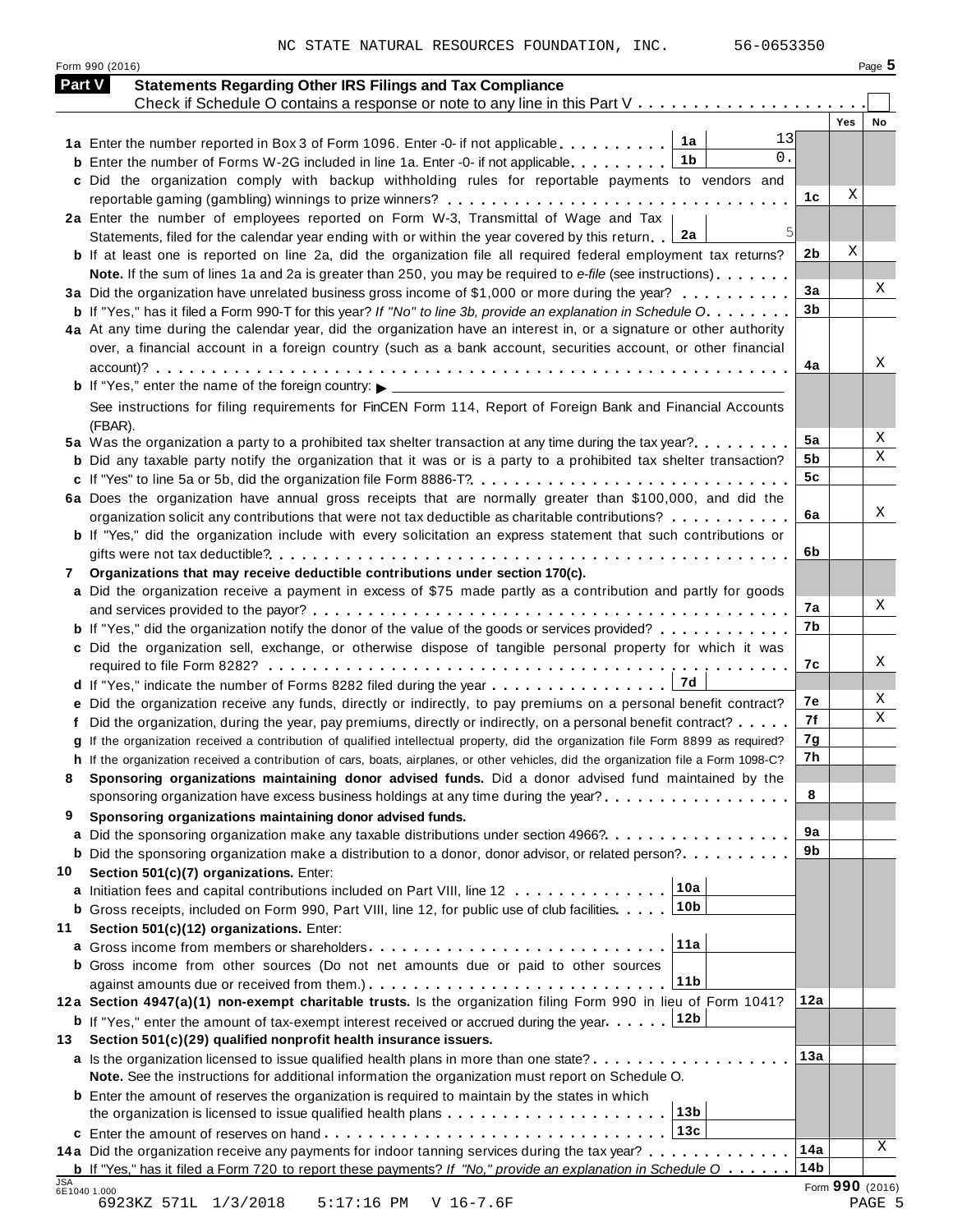|         | 56-0653350<br>NC STATE NATURAL RESOURCES FOUNDATION, INC.<br>Form 990 (2016)                                                                                                                                                                                                                                                              |                 |     | Page $6$ |
|---------|-------------------------------------------------------------------------------------------------------------------------------------------------------------------------------------------------------------------------------------------------------------------------------------------------------------------------------------------|-----------------|-----|----------|
| Part VI | Governance, Management, and Disclosure For each "Yes" response to lines 2 through 7b below, and for a "No"<br>response to line 8a, 8b, or 10b below, describe the circumstances, processes, or changes in Schedule O. See instructions.                                                                                                   |                 |     |          |
|         |                                                                                                                                                                                                                                                                                                                                           |                 |     | Χ        |
|         | <b>Section A. Governing Body and Management</b>                                                                                                                                                                                                                                                                                           |                 | Yes | No       |
|         | 16                                                                                                                                                                                                                                                                                                                                        |                 |     |          |
|         | 1a<br>1a Enter the number of voting members of the governing body at the end of the tax year                                                                                                                                                                                                                                              |                 |     |          |
|         | If there are material differences in voting rights among members of the governing body, or if the governing                                                                                                                                                                                                                               |                 |     |          |
|         | body delegated broad authority to an executive committee or similar committee, explain in Schedule O.<br>15                                                                                                                                                                                                                               |                 |     |          |
| b       | 1b<br>Enter the number of voting members included in line 1a, above, who are independent                                                                                                                                                                                                                                                  |                 |     |          |
| 2       | Did any officer, director, trustee, or key employee have a family relationship or a business relationship with                                                                                                                                                                                                                            |                 |     |          |
|         | any other officer, director, trustee, or key employee?. $\dots \dots \dots \dots \dots \dots \dots \dots \dots \dots \dots \dots \dots \dots$                                                                                                                                                                                             | 2               | Χ   |          |
| 3       | Did the organization delegate control over management duties customarily performed by or under the direct                                                                                                                                                                                                                                 |                 |     | Χ        |
|         | supervision of officers, directors, or trustees, or key employees to a management company or other person?                                                                                                                                                                                                                                | 3               | Χ   |          |
| 4       | Did the organization make any significant changes to its governing documents since the prior Form 990 was filed?                                                                                                                                                                                                                          | 4               |     | Χ        |
| 5       | Did the organization become aware during the year of a significant diversion of the organization's assets?                                                                                                                                                                                                                                | 5               |     | X        |
| 6       |                                                                                                                                                                                                                                                                                                                                           | 6               |     |          |
| 7a      | Did the organization have members, stockholders, or other persons who had the power to elect or appoint                                                                                                                                                                                                                                   |                 |     |          |
|         |                                                                                                                                                                                                                                                                                                                                           | 7а              |     | Χ        |
|         | <b>b</b> Are any governance decisions of the organization reserved to (or subject to approval by) members,                                                                                                                                                                                                                                |                 |     | Χ        |
|         |                                                                                                                                                                                                                                                                                                                                           | 7b              |     |          |
| 8       | Did the organization contemporaneously document the meetings held or written actions undertaken during                                                                                                                                                                                                                                    |                 |     |          |
|         | the year by the following:                                                                                                                                                                                                                                                                                                                |                 | Χ   |          |
| а       |                                                                                                                                                                                                                                                                                                                                           | 8a              | Χ   |          |
| b       |                                                                                                                                                                                                                                                                                                                                           | 8b              |     |          |
| 9       | Is there any officer, director, trustee, or key employee listed in Part VII, Section A, who cannot be reached at                                                                                                                                                                                                                          | 9               |     | Χ        |
|         | the organization's mailing address? If "Yes," provide the names and addresses in Schedule O<br>Section B. Policies (This Section B requests information about policies not required by the Internal Revenue Code.)                                                                                                                        |                 |     |          |
|         |                                                                                                                                                                                                                                                                                                                                           |                 | Yes | No       |
|         |                                                                                                                                                                                                                                                                                                                                           | 10a             |     | Χ        |
|         | 10a Did the organization have local chapters, branches, or affiliates?                                                                                                                                                                                                                                                                    |                 |     |          |
| b       | If "Yes," did the organization have written policies and procedures governing the activities of such chapters,                                                                                                                                                                                                                            | 10 <sub>b</sub> |     |          |
|         | affiliates, and branches to ensure their operations are consistent with the organization's exempt purposes?                                                                                                                                                                                                                               | 11a             | Χ   |          |
| 11 a    | Has the organization provided a complete copy of this Form 990 to all members of its governing body before filing the form?                                                                                                                                                                                                               |                 |     |          |
| b       | Describe in Schedule O the process, if any, used by the organization to review this Form 990.                                                                                                                                                                                                                                             | 12a             | Χ   |          |
| 12a     | Did the organization have a written conflict of interest policy? If "No," go to line 13                                                                                                                                                                                                                                                   |                 |     |          |
|         | <b>b</b> Were officers, directors, or trustees, and key employees required to disclose annually interests that could give                                                                                                                                                                                                                 | 12 <sub>b</sub> | X   |          |
|         | Did the organization regularly and consistently monitor and enforce compliance with the policy? If "Yes,"                                                                                                                                                                                                                                 |                 |     |          |
|         |                                                                                                                                                                                                                                                                                                                                           | 12c             | X   |          |
| 13      | Did the organization have a written whistleblower policy?                                                                                                                                                                                                                                                                                 | 13              | Χ   |          |
| 14      | Did the organization have a written document retention and destruction policy?                                                                                                                                                                                                                                                            | 14              | Χ   |          |
| 15      | Did the process for determining compensation of the following persons include a review and approval by                                                                                                                                                                                                                                    |                 |     |          |
|         | independent persons, comparability data, and contemporaneous substantiation of the deliberation and decision?                                                                                                                                                                                                                             |                 |     |          |
| а       |                                                                                                                                                                                                                                                                                                                                           | 15a             | Χ   |          |
| b       |                                                                                                                                                                                                                                                                                                                                           | 15 <sub>b</sub> | Χ   |          |
|         | If "Yes" to line 15a or 15b, describe the process in Schedule O (see instructions).                                                                                                                                                                                                                                                       |                 |     |          |
| 16a     | Did the organization invest in, contribute assets to, or participate in a joint venture or similar arrangement                                                                                                                                                                                                                            |                 |     |          |
|         |                                                                                                                                                                                                                                                                                                                                           | 16a             |     | Χ        |
|         | <b>b</b> If "Yes," did the organization follow a written policy or procedure requiring the organization to evaluate its                                                                                                                                                                                                                   |                 |     |          |
|         | participation in joint venture arrangements under applicable federal tax law, and take steps to safeguard the                                                                                                                                                                                                                             |                 |     |          |
|         |                                                                                                                                                                                                                                                                                                                                           | 16b             |     |          |
|         | <b>Section C. Disclosure</b>                                                                                                                                                                                                                                                                                                              |                 |     |          |
| 17      | NONE<br>List the states with which a copy of this Form 990 is required to be filed $\blacktriangleright$                                                                                                                                                                                                                                  |                 |     |          |
| 18      | Section 6104 requires an organization to make its Forms 1023 (or 1024 if applicable), 990, and 990-T (Section 501(c)(3)s only)<br>available for public inspection. Indicate how you made these available. Check all that apply.<br>$\mathbf{X}$<br>Own website<br>Another's website<br>Upon request<br>Χ<br>Other (explain in Schedule O) |                 |     |          |
| 19      | Describe in Schedule O whether (and if so, how) the organization made its governing documents, conflict of interest policy, and                                                                                                                                                                                                           |                 |     |          |
|         | financial statements available to the public during the tax year.                                                                                                                                                                                                                                                                         |                 |     |          |
| 20      | State the name, address, and telephone number of the person who possesses the organization's books and records:<br>MARY PELOQUIN-DODD NCSU BOX 7207 RALETGH, NC 27695                                                                                                                                                                     |                 |     |          |

JSA Form **<sup>990</sup>** (2016) 6E1042 1.000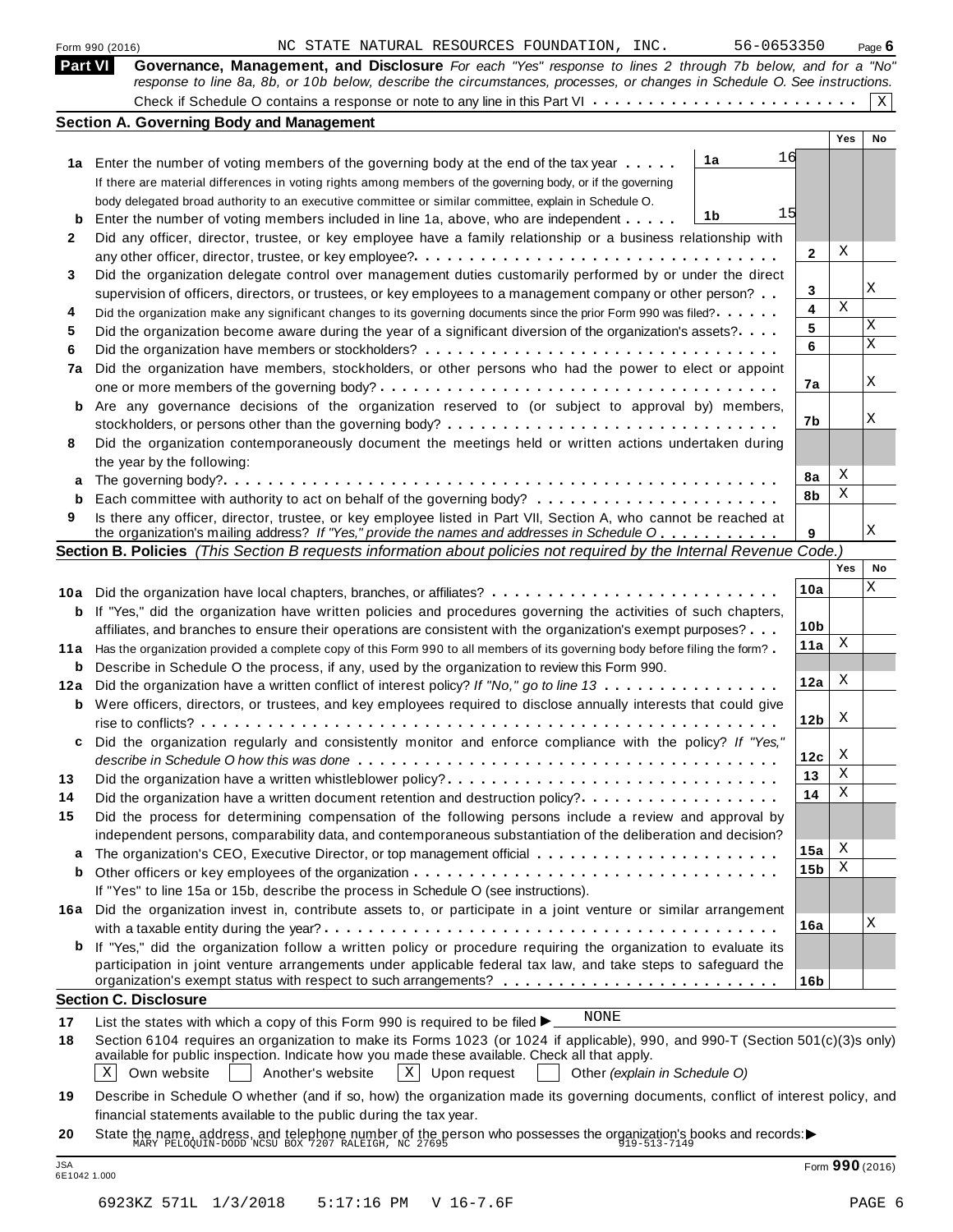| <b>Part VII</b> | Compensation of Officers, Directors, Trustees, Key Employees, Highest Compensated Employees, and                                  |
|-----------------|-----------------------------------------------------------------------------------------------------------------------------------|
|                 | <b>Independent Contractors</b>                                                                                                    |
|                 | Check if Schedule O contains a response or note to any line in this Part VII                                                      |
|                 | Section A. Officers, Directors, Trustees, Key Employees, and Highest Compensated Employees                                        |
|                 | 1a Complete this table for all persons required to be listed. Report compensation for the calendar year ending with or within the |

organization's tax year.

anization's lax year.<br>● List all of the organization's **current** officers, directors, trustees (whether individuals or organizations), regardless of amount of<br>nnensation Enter -0- in columns (D) (E) and (E) if no compensa compensation. Enter -0- in columns (D), (E), and (F) if no compensation was paid.

• List all of the organization's **current** key employees, if any. See instructions for definition of "key employee."<br>● List the experientials five expect highest expressed explores (other than an efficer director of

**Example in the organization's current** key employees, if any. See instructions for definition of key employee.<br>• List the organization's five **current** highest compensated employees (other than an officer, director, trust who received reportable compensation (Box 5 of Form W-2 and/or Box 7 of Form 1099-MISC) of more than \$100,000 from the

organization and any related organizations.<br>• List all of the organization's **former** officers, key employees, and highest compensated employees who received more than<br>\$1.00.000 of reportable componention from the erganiza \$100,000 of reportable compensation from the organization and any related organizations.

% List all of the organization's **former directors or trustees** that received, in the capacity as a former director or trustee of the organization, more than \$10,000 of reportable compensation from the organization and any related organizations.

List persons in the following order: individual trustees or directors; institutional trustees; officers; key employees; highest compensated employees; and former such persons.

Check this box if neither the organization nor any related organization compensated any current officer, director, or trustee.

| (A)<br>Name and Title      | (B)<br>Average<br>hours per<br>week (list any<br>hours for<br>related<br>organizations<br>below dotted<br>line) | $\vec{\mathsf{d}}$<br>Individual trustee<br>director | Institutional trustee | Officer | (C)<br>Position<br>Key employee | (do not check more than one<br>box, unless person is both an<br>officer and a director/trustee)<br>Highest compensated<br>employee | Former | (D)<br>Reportable<br>compensation<br>from<br>the<br>organization<br>(W-2/1099-MISC) | (E)<br>Reportable<br>compensation from<br>related<br>organizations<br>(W-2/1099-MISC) | (F)<br>Estimated<br>amount of<br>other<br>compensation<br>from the<br>organization<br>and related<br>organizations |
|----------------------------|-----------------------------------------------------------------------------------------------------------------|------------------------------------------------------|-----------------------|---------|---------------------------------|------------------------------------------------------------------------------------------------------------------------------------|--------|-------------------------------------------------------------------------------------|---------------------------------------------------------------------------------------|--------------------------------------------------------------------------------------------------------------------|
| (1) BLAS ARROYO            | 1.00                                                                                                            |                                                      |                       |         |                                 |                                                                                                                                    |        |                                                                                     |                                                                                       |                                                                                                                    |
| <b>DIRECTOR</b>            | $0$ .                                                                                                           | Χ                                                    |                       |         |                                 |                                                                                                                                    |        | 0.                                                                                  | $\boldsymbol{0}$ .                                                                    | 0.                                                                                                                 |
| $(2)$ LOU BOOS             | 1.00                                                                                                            |                                                      |                       |         |                                 |                                                                                                                                    |        |                                                                                     |                                                                                       |                                                                                                                    |
| <b>DIRECTOR</b>            | 0.                                                                                                              | Χ                                                    |                       |         |                                 |                                                                                                                                    |        | 0.                                                                                  | 0.                                                                                    | $\mathsf 0$ .                                                                                                      |
| (3) JIM BOWEN              | 1.00                                                                                                            |                                                      |                       |         |                                 |                                                                                                                                    |        |                                                                                     |                                                                                       |                                                                                                                    |
| <b>DIRECTOR</b>            | 0.                                                                                                              | Χ                                                    |                       |         |                                 |                                                                                                                                    |        | 0.                                                                                  | $0$ .                                                                                 | $\mathsf 0$ .                                                                                                      |
| (4) JAMES A. BUZZARD       | 1.00                                                                                                            |                                                      |                       |         |                                 |                                                                                                                                    |        |                                                                                     |                                                                                       |                                                                                                                    |
| <b>CHAIR</b>               | 0.                                                                                                              | X                                                    |                       | X       |                                 |                                                                                                                                    |        | 0.                                                                                  | $0$ .                                                                                 | $\mathsf 0$ .                                                                                                      |
| (5) HUNTER JENKINS         | 1.00                                                                                                            |                                                      |                       |         |                                 |                                                                                                                                    |        |                                                                                     |                                                                                       |                                                                                                                    |
| <b>DIRECTOR</b>            | 0.                                                                                                              | Χ                                                    |                       |         |                                 |                                                                                                                                    |        | $0$ .                                                                               | $0$ .                                                                                 | $\mathsf 0$ .                                                                                                      |
| (6) LEWIS R. LEDFORD       | 1.00                                                                                                            |                                                      |                       |         |                                 |                                                                                                                                    |        |                                                                                     |                                                                                       |                                                                                                                    |
| VICE CHAIR                 | $0$ .                                                                                                           | Χ                                                    |                       | X       |                                 |                                                                                                                                    |        | 0.                                                                                  | 0.                                                                                    | 0.                                                                                                                 |
| (7) DICK LUDINGTON         | 1.00                                                                                                            |                                                      |                       |         |                                 |                                                                                                                                    |        |                                                                                     |                                                                                       |                                                                                                                    |
| <b>DIRECTOR</b>            | 0.                                                                                                              | Χ                                                    |                       |         |                                 |                                                                                                                                    |        | 0.                                                                                  | 0.                                                                                    | 0.                                                                                                                 |
| (8) BARBARA MCCUTCHAN      | 1.00                                                                                                            |                                                      |                       |         |                                 |                                                                                                                                    |        |                                                                                     |                                                                                       |                                                                                                                    |
| <b>DIRECTOR</b>            | $0$ .                                                                                                           | Χ                                                    |                       |         |                                 |                                                                                                                                    |        | $\mathsf{O}$ .                                                                      | 0.                                                                                    | 0.                                                                                                                 |
| (9) RICHARD L. PORTERFIELD | 1.00                                                                                                            |                                                      |                       |         |                                 |                                                                                                                                    |        |                                                                                     |                                                                                       |                                                                                                                    |
| <b>DIRECTOR</b>            | $0$ .                                                                                                           | Χ                                                    |                       |         |                                 |                                                                                                                                    |        | $0$ .                                                                               | $0$ .                                                                                 | $0$ .                                                                                                              |
| $(10)$ PHILLIP S. REA      | 1.00                                                                                                            |                                                      |                       |         |                                 |                                                                                                                                    |        |                                                                                     |                                                                                       |                                                                                                                    |
| <b>DIRECTOR</b>            | 0.                                                                                                              | Χ                                                    |                       |         |                                 |                                                                                                                                    |        | 0.                                                                                  | $0$ .                                                                                 | $0$ .                                                                                                              |
| (11) HARRY SIDERIS         | 1.00                                                                                                            |                                                      |                       |         |                                 |                                                                                                                                    |        |                                                                                     |                                                                                       |                                                                                                                    |
| DIRECTOR                   | $0$ .                                                                                                           | X                                                    |                       |         |                                 |                                                                                                                                    |        | 0.                                                                                  | 0.                                                                                    | 0.                                                                                                                 |
| (12) RONALD L. TERRY       | 1.00                                                                                                            |                                                      |                       |         |                                 |                                                                                                                                    |        |                                                                                     |                                                                                       |                                                                                                                    |
| <b>DIRECTOR</b>            | 0.                                                                                                              | Χ                                                    |                       |         |                                 |                                                                                                                                    |        | 0.                                                                                  | 0.                                                                                    | 0.                                                                                                                 |
| (13) GENIE USSERY          | 1.00                                                                                                            |                                                      |                       |         |                                 |                                                                                                                                    |        |                                                                                     |                                                                                       |                                                                                                                    |
| <b>DIRECTOR</b>            | 0.                                                                                                              | Χ                                                    |                       |         |                                 |                                                                                                                                    |        | 0.                                                                                  | 0.                                                                                    | 0.                                                                                                                 |
| (14) SCOTT WALLINGER       | 1.00                                                                                                            |                                                      |                       |         |                                 |                                                                                                                                    |        |                                                                                     |                                                                                       |                                                                                                                    |
| <b>DIRECTOR</b>            | 0.                                                                                                              | Χ                                                    |                       |         |                                 |                                                                                                                                    |        | 0.                                                                                  | 0.                                                                                    | $0$ .                                                                                                              |

Form **990** (2016) JSA 6E1041 1.000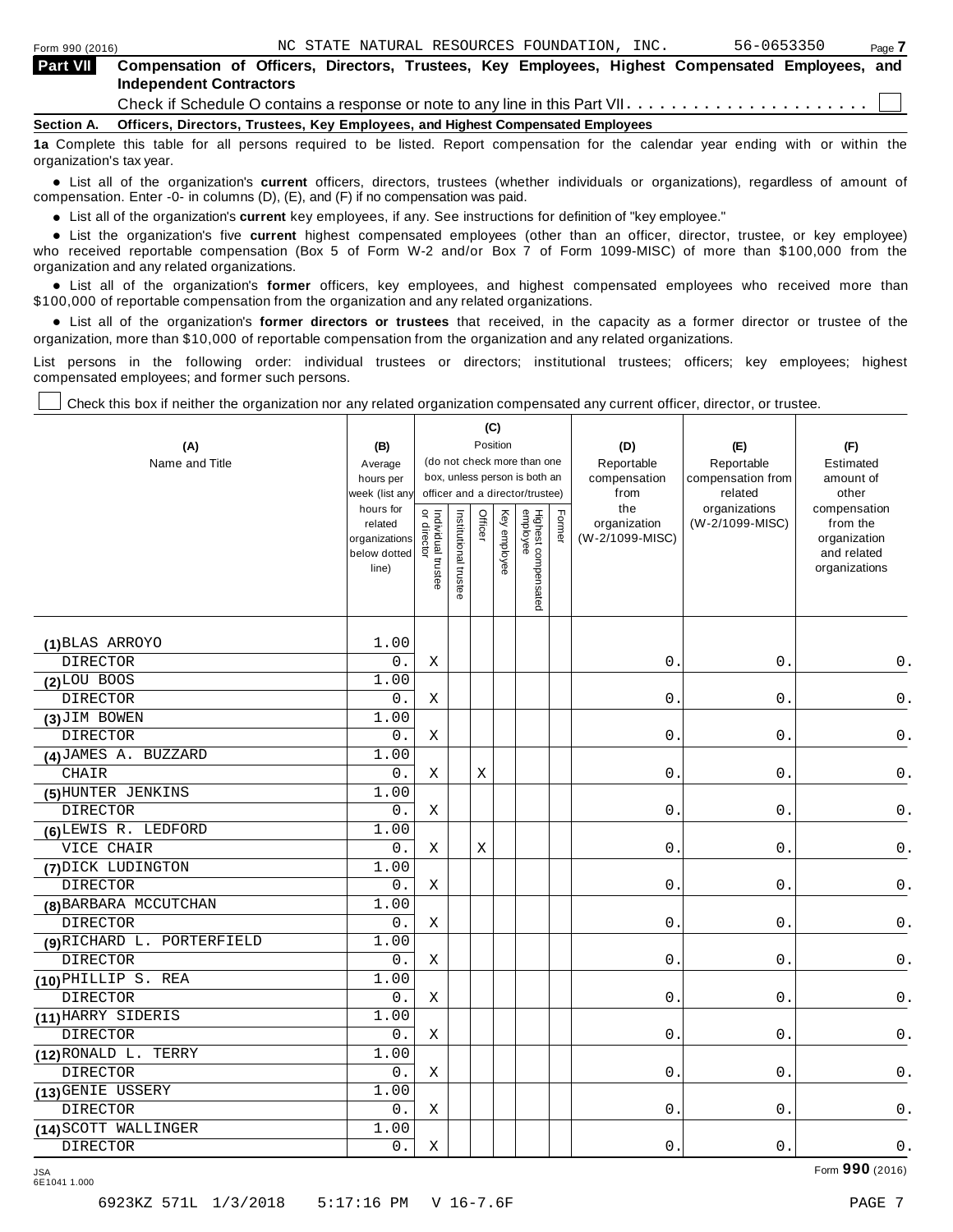|  | Form 990 (2016) |  |
|--|-----------------|--|
|  |                 |  |

| (A)<br>Name and title                                                                                                                                                                                                                                     |                                  | (B)<br>Average<br>hours per<br>week (list any<br>hours for | (C)<br>(D)<br>Reportable<br>Position<br>(do not check more than one<br>compensation<br>box, unless person is both an<br>from<br>officer and a director/trustee)<br>the |                       |                         |                                 |        | (E)<br>Reportable<br>compensation from<br>related<br>organizations | (F)<br>Estimated<br>amount of<br>other<br>compensation |                                                          |
|-----------------------------------------------------------------------------------------------------------------------------------------------------------------------------------------------------------------------------------------------------------|----------------------------------|------------------------------------------------------------|------------------------------------------------------------------------------------------------------------------------------------------------------------------------|-----------------------|-------------------------|---------------------------------|--------|--------------------------------------------------------------------|--------------------------------------------------------|----------------------------------------------------------|
|                                                                                                                                                                                                                                                           |                                  | related<br>organizations<br>below dotted<br>line)          | Individual trustee<br>   or director                                                                                                                                   | Institutional trustee | Officer<br>Key employee | Highest compensated<br>employee | Former | organization<br>(W-2/1099-MISC)                                    | (W-2/1099-MISC)                                        | from the<br>organization<br>and related<br>organizations |
| (15) BETH WILSON                                                                                                                                                                                                                                          |                                  | 1.00                                                       |                                                                                                                                                                        |                       |                         |                                 |        |                                                                    |                                                        |                                                          |
| <b>DIRECTOR</b>                                                                                                                                                                                                                                           |                                  | 0.                                                         | Χ                                                                                                                                                                      |                       |                         |                                 |        | 0.                                                                 | 0.                                                     | 0.                                                       |
| (16) SAM COOK, JR.<br>VICE PRESIDENT                                                                                                                                                                                                                      |                                  | 1.00<br>0.                                                 |                                                                                                                                                                        |                       |                         |                                 |        |                                                                    |                                                        |                                                          |
| (17) VICKI S. HARDEE                                                                                                                                                                                                                                      |                                  | 1.00                                                       |                                                                                                                                                                        |                       | Χ                       |                                 |        | 0.                                                                 | 68,245.                                                | 11,452.                                                  |
| SECRETARY                                                                                                                                                                                                                                                 |                                  | 40.00                                                      |                                                                                                                                                                        |                       | Χ                       |                                 |        | 0.                                                                 | 45,000.                                                | $0$ .                                                    |
| (18) LARA BROWN DE FUENMAYOR                                                                                                                                                                                                                              |                                  | 1.00                                                       |                                                                                                                                                                        |                       |                         |                                 |        |                                                                    |                                                        |                                                          |
| PRESIDENT                                                                                                                                                                                                                                                 |                                  | 40.00                                                      |                                                                                                                                                                        |                       | Χ                       |                                 |        | 0.                                                                 | 153,037.                                               | 24,518.                                                  |
| (19) JILL TASAICO                                                                                                                                                                                                                                         |                                  | 1.00                                                       |                                                                                                                                                                        |                       |                         |                                 |        |                                                                    |                                                        |                                                          |
| ASSISTANT TREASURER                                                                                                                                                                                                                                       |                                  | 40.00                                                      |                                                                                                                                                                        |                       | Χ                       |                                 |        | 0.                                                                 | 157,522.                                               | 29,912.                                                  |
| (20) MARY PELOQUIN-DODD                                                                                                                                                                                                                                   |                                  | 1.00                                                       |                                                                                                                                                                        |                       |                         |                                 |        |                                                                    |                                                        |                                                          |
| EX-OFFICIO, TREASURER                                                                                                                                                                                                                                     |                                  | 40.00                                                      |                                                                                                                                                                        |                       | Χ                       |                                 |        | 0.                                                                 | 252,036.                                               | 37,433.                                                  |
| 21) ASHLEY FAIRCLOTH                                                                                                                                                                                                                                      |                                  | 1.00                                                       |                                                                                                                                                                        |                       |                         |                                 |        |                                                                    |                                                        |                                                          |
| DIRECTOR, FOREST OPERATION                                                                                                                                                                                                                                |                                  | 40.00                                                      |                                                                                                                                                                        |                       |                         | X                               |        | 143,479.                                                           | 0.                                                     | 7,563.                                                   |
|                                                                                                                                                                                                                                                           |                                  |                                                            |                                                                                                                                                                        |                       |                         |                                 |        |                                                                    |                                                        |                                                          |
|                                                                                                                                                                                                                                                           |                                  |                                                            |                                                                                                                                                                        |                       |                         |                                 |        |                                                                    |                                                        |                                                          |
|                                                                                                                                                                                                                                                           |                                  |                                                            |                                                                                                                                                                        |                       |                         |                                 |        |                                                                    |                                                        |                                                          |
|                                                                                                                                                                                                                                                           |                                  |                                                            |                                                                                                                                                                        |                       |                         |                                 |        |                                                                    |                                                        |                                                          |
|                                                                                                                                                                                                                                                           |                                  |                                                            |                                                                                                                                                                        |                       |                         |                                 |        | 0.                                                                 | 0.                                                     | 0.                                                       |
| 1b Sub-total                                                                                                                                                                                                                                              |                                  |                                                            |                                                                                                                                                                        |                       |                         |                                 |        | 143,479.                                                           | 675,840.                                               | 110,878.                                                 |
|                                                                                                                                                                                                                                                           |                                  |                                                            |                                                                                                                                                                        |                       |                         |                                 |        |                                                                    |                                                        |                                                          |
| c Total from continuation sheets to Part VII, Section A                                                                                                                                                                                                   |                                  |                                                            |                                                                                                                                                                        |                       |                         |                                 |        | 143,479.                                                           | 675,840.                                               |                                                          |
| reportable compensation from the organization ▶                                                                                                                                                                                                           |                                  |                                                            | $\mathbf{1}$                                                                                                                                                           |                       |                         |                                 |        |                                                                    |                                                        |                                                          |
| Did the organization list any former officer, director, or trustee, key employee, or highest compensated<br>employee on line 1a? If "Yes," complete Schedule J for such individual                                                                        |                                  |                                                            |                                                                                                                                                                        |                       |                         |                                 |        |                                                                    |                                                        | <b>Yes</b><br>3                                          |
| For any individual listed on line 1a, is the sum of reportable compensation and other compensation from the<br>organization and related organizations greater than \$150,000? If "Yes," complete Schedule J for such                                      |                                  |                                                            |                                                                                                                                                                        |                       |                         |                                 |        |                                                                    |                                                        | Χ<br>4                                                   |
| 2 Total number of individuals (including but not limited to those listed above) who received more than \$100,000 of<br>3<br>4<br>Did any person listed on line 1a receive or accrue compensation from any unrelated organization or individual<br>5.      |                                  |                                                            |                                                                                                                                                                        |                       |                         |                                 |        |                                                                    |                                                        | 5                                                        |
| for services rendered to the organization? If "Yes," complete Schedule J for such person<br><b>Section B. Independent Contractors</b>                                                                                                                     |                                  |                                                            |                                                                                                                                                                        |                       |                         |                                 |        |                                                                    |                                                        |                                                          |
| Complete this table for your five highest compensated independent contractors that received more than \$100,000 of<br>compensation from the organization. Report compensation for the calendar year ending with or within the organization's tax<br>year. |                                  |                                                            |                                                                                                                                                                        |                       |                         |                                 |        |                                                                    |                                                        |                                                          |
|                                                                                                                                                                                                                                                           | (A)<br>Name and business address |                                                            |                                                                                                                                                                        |                       |                         |                                 |        | (B)                                                                |                                                        | (C)                                                      |
|                                                                                                                                                                                                                                                           |                                  |                                                            |                                                                                                                                                                        |                       |                         |                                 |        | Description of services                                            |                                                        | Compensation                                             |
| 1<br>ATTACHMENT 1                                                                                                                                                                                                                                         |                                  |                                                            |                                                                                                                                                                        |                       |                         |                                 |        |                                                                    |                                                        |                                                          |
|                                                                                                                                                                                                                                                           |                                  |                                                            |                                                                                                                                                                        |                       |                         |                                 |        |                                                                    |                                                        | 110,878.<br>No.<br>X<br>х                                |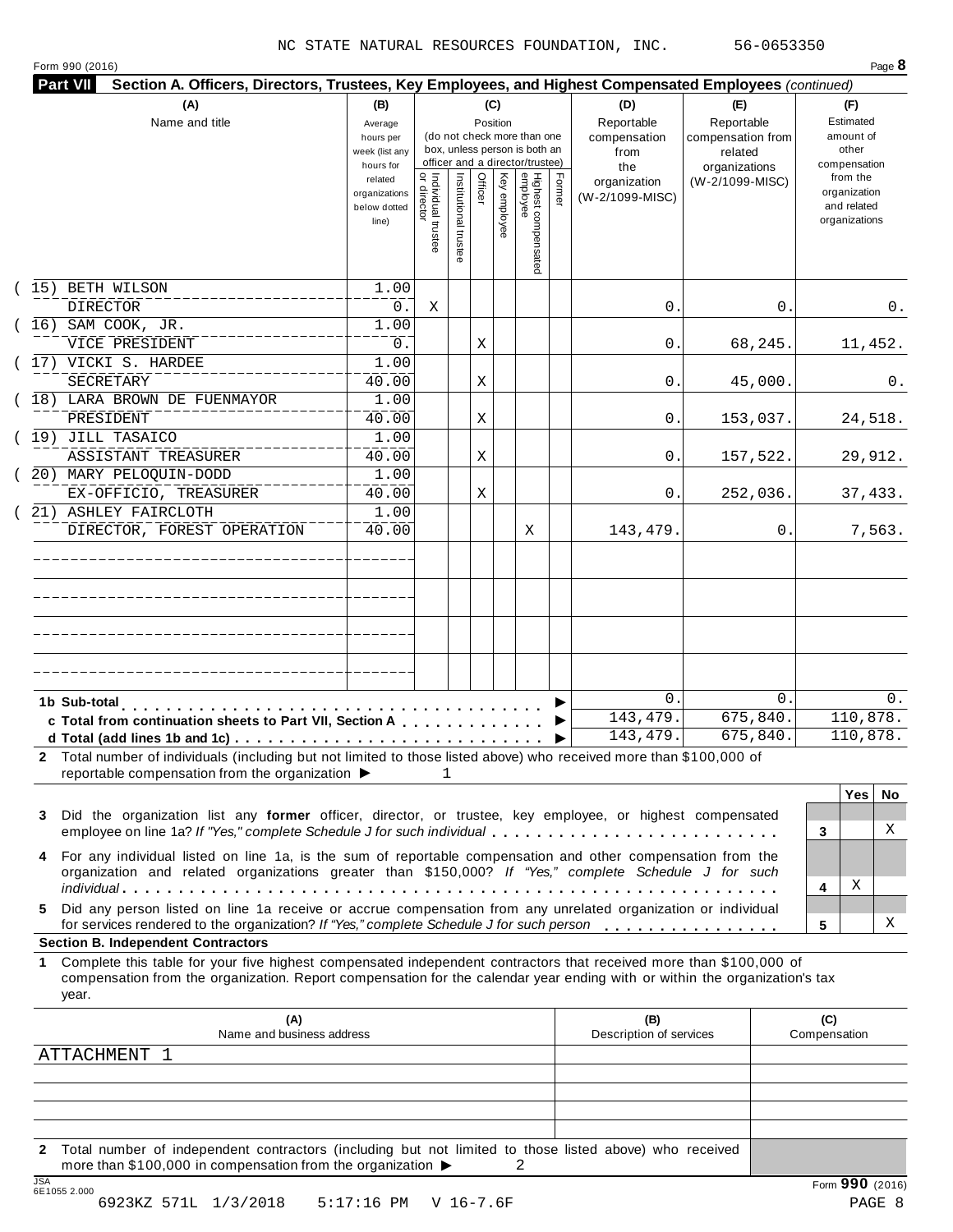|                                                                  | Form 990 (2016)                                 | 56-0653350<br>NC STATE NATURAL RESOURCES FOUNDATION, INC.<br>Page 9                                                                                                                                                                                                                                                                                                                                                                                      |                                                            |                                            |                                                    |                                         |                                                                  |  |  |  |
|------------------------------------------------------------------|-------------------------------------------------|----------------------------------------------------------------------------------------------------------------------------------------------------------------------------------------------------------------------------------------------------------------------------------------------------------------------------------------------------------------------------------------------------------------------------------------------------------|------------------------------------------------------------|--------------------------------------------|----------------------------------------------------|-----------------------------------------|------------------------------------------------------------------|--|--|--|
|                                                                  | <b>Part VIII</b>                                | <b>Statement of Revenue</b>                                                                                                                                                                                                                                                                                                                                                                                                                              |                                                            |                                            |                                                    |                                         |                                                                  |  |  |  |
|                                                                  |                                                 | Check if Schedule O contains a response or note to any line in this Part VIII.                                                                                                                                                                                                                                                                                                                                                                           |                                                            | (A)<br>Total revenue                       | (B)<br>Related or<br>exempt<br>function<br>revenue | (C)<br>Unrelated<br>business<br>revenue | (D)<br>Revenue<br>excluded from tax<br>under sections<br>512-514 |  |  |  |
| <b>Contributions, Gifts, Grants</b><br>and Other Similar Amounts | 1a<br>$\mathbf b$<br>c<br>d<br>е<br>f<br>g<br>h | Federated campaigns <b>Federated</b><br>Membership dues<br>Fundraising events <b>Fundraising</b><br>Related organizations <b>contains</b> and <b>Related</b> organizations <b>and relations</b><br>Government grants (contributions)<br>All other contributions, gifts, grants,<br>and similar amounts not included above<br>Noncash contributions included in lines 1a-1f: \$<br>Total. Add lines 1a-1f ▶                                               | 1a<br>1b<br>1c<br>1d<br>1е<br>1,484,267.<br>1f<br>486,013. | 1,484,267.                                 |                                                    |                                         |                                                                  |  |  |  |
| Program Service Revenue                                          | 2a<br>b<br>с<br>d<br>f<br>g                     | HOFMANN FOREST<br>All other program service revenue                                                                                                                                                                                                                                                                                                                                                                                                      | <b>Business Code</b><br>110000                             | 226,462.<br>226,462.                       | 226,462.                                           |                                         |                                                                  |  |  |  |
|                                                                  | 3<br>4<br>5<br>6a<br>$\mathbf b$                | (including<br>Investment<br>income<br>and other similar amounts). ATTACHMENT 2<br>Income from investment of tax-exempt bond proceeds $\blacksquare$<br>(i) Real<br>Gross rents <b>Container and Container</b><br>Less: rental expenses                                                                                                                                                                                                                   | dividends,<br>interest,<br>(ii) Personal                   | 81,965<br>$\mathsf{0}$ .<br>$\mathbf{0}$ . |                                                    |                                         | 81,965.                                                          |  |  |  |
|                                                                  | c<br>d<br>7a<br>b<br>c                          | Rental income or (loss)<br>Net rental income or (loss) <b>interact in the set of the set of the set of the set of the set of the set of the set of the set of the set of the set of the set of the set of the set of the set of the set of the set of the </b><br>(i) Securities<br>Gross amount from sales of<br>1,152,109.<br>assets other than inventory<br>Less: cost or other basis<br>and sales expenses<br>$449,654$ .<br>Gain or (loss) $\ldots$ | (ii) Other<br>39,265.<br>702,455.<br>39,265.               | 0.                                         |                                                    |                                         |                                                                  |  |  |  |
| Other Revenue                                                    | d<br>8а                                         | Net gain or (loss) $\cdots$ $\cdots$ $\cdots$ $\cdots$ $\cdots$ $\cdots$<br>Gross income from fundraising<br>events (not including \$<br>of contributions reported on line 1c).<br>See Part IV, line 18 and the set of the set of the set of the set of the set of the set of the set of the set of the set of the set of the set of the set of the set of the set of the set of the set of the set of the set of                                        | 0.                                                         | 488,919.                                   |                                                    |                                         | 488,919.                                                         |  |  |  |
|                                                                  | b<br>9а                                         | Less: direct expenses<br>Net income or (loss) from fundraising events ________ ▶<br>Gross income from gaming activities.<br>See Part IV, line 19 a                                                                                                                                                                                                                                                                                                       | 0.<br>b<br>0.                                              | 0.                                         |                                                    |                                         |                                                                  |  |  |  |
|                                                                  | b<br>с<br>10a                                   | Less: direct expenses<br>Net income or (loss) from gaming activities ________<br>sales of inventory, less<br>Gross                                                                                                                                                                                                                                                                                                                                       | 0.<br>b                                                    | $0$ .                                      |                                                    |                                         |                                                                  |  |  |  |
|                                                                  | b                                               | returns and allowances entertainment as<br>Less: cost of goods sold exercise the set of goods sold<br>Net income or (loss) from sales of inventory                                                                                                                                                                                                                                                                                                       | 0.<br>0.<br>$\mathbf{b}$                                   | $\mathbb O$ .                              |                                                    |                                         |                                                                  |  |  |  |
|                                                                  | 11a<br>b                                        | Miscellaneous Revenue<br>OTHER INCOME                                                                                                                                                                                                                                                                                                                                                                                                                    | <b>Business Code</b><br>611600                             | 339,036.                                   | 339,036.                                           |                                         |                                                                  |  |  |  |
|                                                                  | с<br>d<br>е<br>12                               | All other revenue entitled and a series of the series of the series of the series of the series of the series                                                                                                                                                                                                                                                                                                                                            |                                                            | 339,036.<br>2,620,649.                     | 565,498.                                           |                                         | 570,884.                                                         |  |  |  |
| <b>ISA</b>                                                       |                                                 | Total revenue. See instructions.                                                                                                                                                                                                                                                                                                                                                                                                                         |                                                            |                                            |                                                    |                                         |                                                                  |  |  |  |

JSA Form **990** (2016) 6E1051 1.000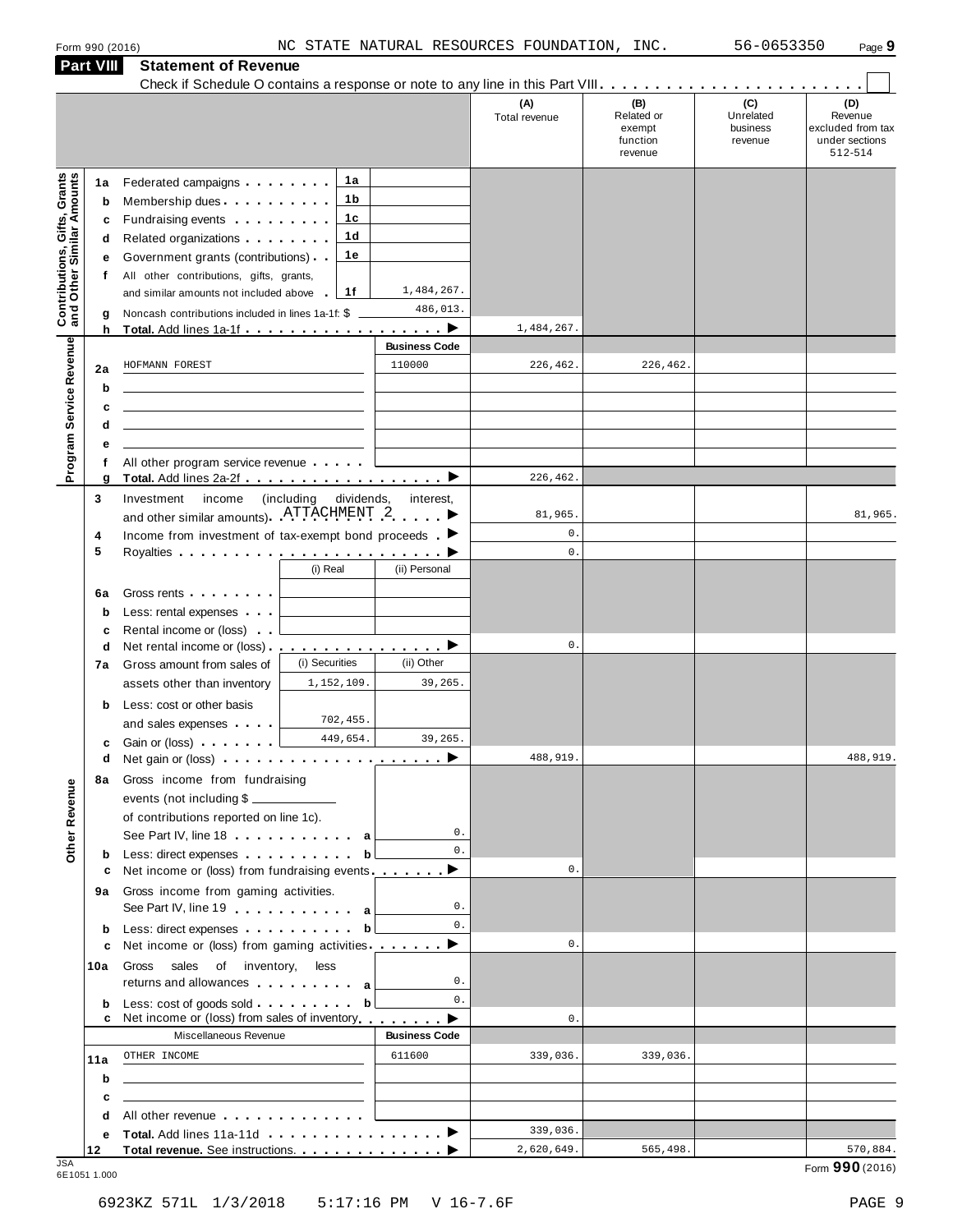**Part IX Statement of Functional Expenses**

### Section 501(c)(3) and 501(c)(4) organizations must complete all columns. All other organizations must complete column (A). Check if Schedule O contains a response or note to any line in this Part  $\begin{array}{c|c|c|c|c} \hline \textbf{Check} & \textbf{if Schedule O contains a response or note to any line in this Part } \textbf{I} \times & \textbf{if a given set of the input.} \ \hline \textbf{do} & \textbf{if a given set of the input.} \ \hline \end{array}$ *Do no* **(A) (B) (C) (D)** *t include amounts reported on lines 6b, 7b,* **8b, 9b, and 10b of Part VIII.** The contract position of **Part VIII.** The contract Program services Program services expenses Management and general expenses Fundraising expenses **1** Grants and other assistance to domestic organizations and domestic governments. See Part IV, line 21 m m m **2** Grants and other assistance to domestic individuals. See Part IV, line 22 **3** Grants and other assistance to foreign organizations, foreign governments, and foreign individuals. See Part IV, lines <sup>15</sup> and <sup>16</sup> <sup>m</sup> <sup>m</sup> <sup>m</sup> <sup>m</sup> <sup>m</sup> **<sup>4</sup>** Benefits paid to or for members <sup>m</sup> <sup>m</sup> <sup>m</sup> <sup>m</sup> <sup>m</sup> <sup>m</sup> <sup>m</sup> <sup>m</sup> <sup>m</sup> **5** Compensation of current officers, directors, trustees, and key employees **6** Compensation not included above, to disqualified persons (as defined under section 4958(f)(1)) and persons described in section 4958(c)(3)(B) <sup>m</sup> <sup>m</sup> <sup>m</sup> <sup>m</sup> <sup>m</sup> <sup>m</sup> **<sup>7</sup>** Other salaries and wages <sup>m</sup> <sup>m</sup> <sup>m</sup> <sup>m</sup> <sup>m</sup> <sup>m</sup> <sup>m</sup> <sup>m</sup> <sup>m</sup> <sup>m</sup> <sup>m</sup> <sup>m</sup> **8** Pension plan accruals and contributions (include section 401(k) and 403(b) employer contributions) **9** Section 401(k) and 403(b) employer contributions<br>9 Other employee benefits 9 Other employee benefits **10** Payroll taxes **10** Fees for services (non-employees): **11** Fees for services (non-employees):<br>**a** Management ..................<br>**b** Legal ......................... Legal m m m m m m m m m m m m m m m m m m m m m c Accounting . . . . . . . . . . . . . Lobbying **cd** m m m m m m m m m m m m m m m m m m m A) amount, list line 11g expenses on Schedule O.<br>**12** Advertising and promotion **manual 13** Office expenses **13** Office expenses<br>**14** Information technology **manual manual metal of the metal of the metal of the metal of 15** Royalties m m m m m m m m m m m m m m m m m m m m **16** Occupancy m m m m m m m m m m m m m m m m m m **16** Occupancy ...................<br>17 Travel..................... **18** Payments of travel or entertainment expenses for any federal, state, or local public officials<br>**19** Conferences, conventions, and meetings **19** Conferences, conventions, and meetings **endorship.**<br>20 Interest **manual meeting 21** Payments to affiliates m m m m m m m m m m m m m m 21 Payments to affiliates<br>22 Depreciation, depletion, and amortization <sub>1</sub> , , , **22** Depreciation, depletion, and amortization **manufation**<br>23 Insurance 24 Other expenses. Itemize expenses not covered | **d** Lobbying **e**<br> **e** Professional fundraising services. See Part IV, line 17 **P** Professional fundraising services. See Part IV, line 17<br>**f** Investment management fees **g** Other. (If line 11g amount exceeds 10% of line 25, column m m m m m m m m m m m m m m m m m m (A) amount, list line 11g expenses on Schedule O.) means m m m m m m m m m m m m m m m m for any federal, state, or local public officials above (List miscellaneous expenses in line 24e. If line 24e amount exceeds 10% of line 25, column (A) amount, list line 24e expenses on Schedule O.) **a** <u>EQUIPMENT RENTAL & REPAIRS</u><br> **b** DEPARTMENTAL EQUIPMENT 215,310. 214,403. 907. 907. **d**SUPPLIES **e** All other expenses **25 Total functional expenses.** Add lines 1 through 24e **26 Joint costs.** Complete this line only if the organization reported in column (B) joint costs from a combined educational campaign and fundraising solicitation. Check here  $\blacktriangleright \begin{array}{c} \square \\ \square \end{array}$  if following SOP 98-2 (ASC 958-720) following SOP 98-2 (ASC 958-720) <sup>m</sup> <sup>m</sup> <sup>m</sup> <sup>m</sup> <sup>m</sup> <sup>m</sup> <sup>m</sup> JSA Form **<sup>990</sup>** (2016) 6E1052 1.000 1,307,863. 1,307,863.  $\Omega$ 0.  $\mathbf{0}$ . 0. 0. 341,334.  $\Omega$ 0.  $\mathbf{0}$ .  $\Omega$ 106,788. 105,205. 1,583. 88,000. 88,000. 0. 0. 110,823. 110,823  $\Omega$ 7,180. 7,180. 27,870. 26,417. 1,453. 0. 0.  $7,629.$   $7,314.$   $315.$ 134,192. 126,362. 7,830. 0. 52,148. 47,970. 4,178. 0.  $\overline{0}$ . 37,445. 37,445. 12,776. 2,324. 10,452. EQUIPMENT RENTAL & REPAIRS 226,160. 226,113. 47. **CMISC SERVICES & FEES** 160,231. 1,641. 19,000. 139,590.  $\texttt{SUPPLIES} \quad | \quad 156,004. \quad 153,237. \quad | \quad 2,767.$ 77,354. 73,124. 4,230. 3,069,107. 2,336,598. 217,823. 514,686.

0.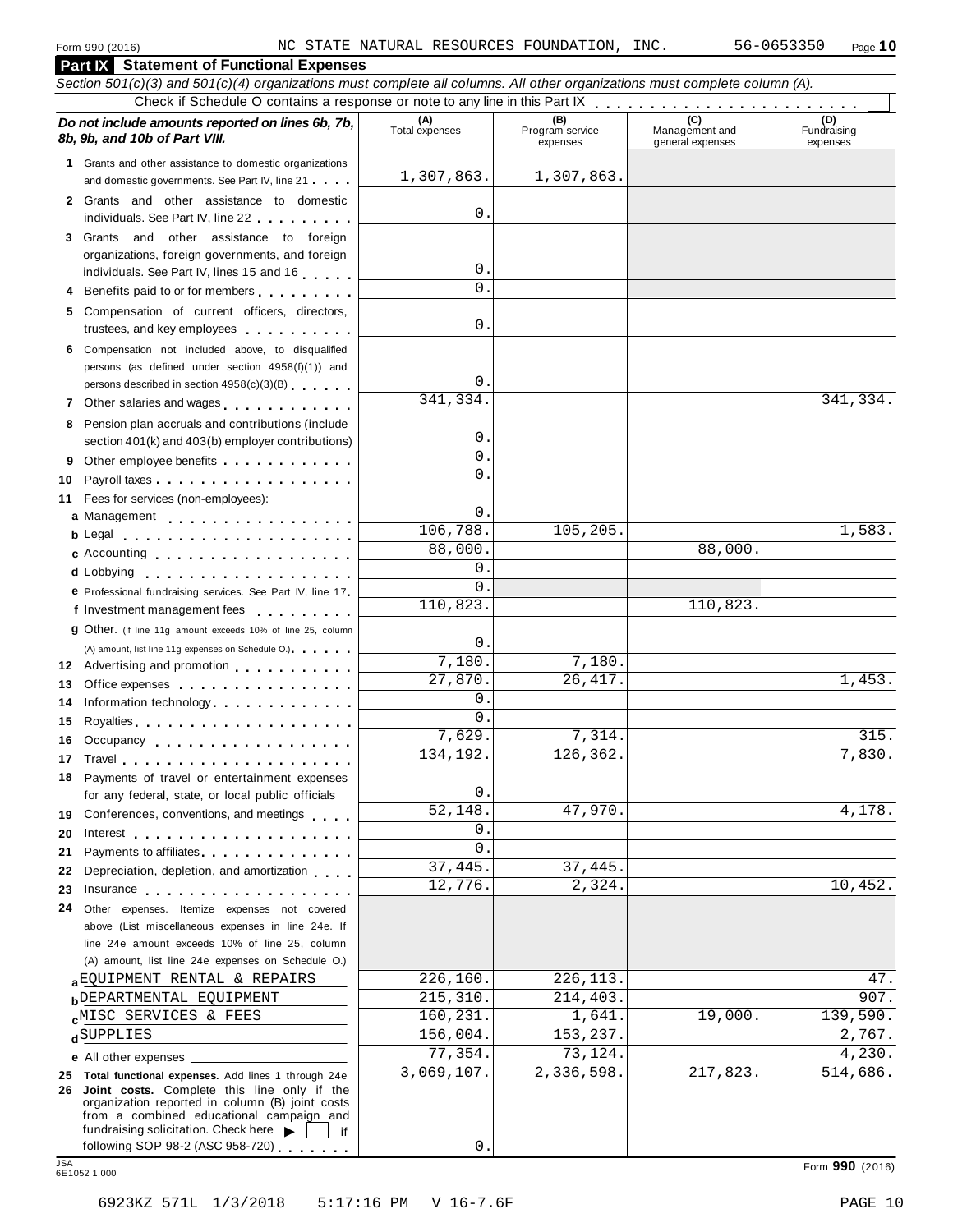Form 990 (2016)

| <br>г.<br>п |  |
|-------------|--|
|             |  |

|                      | Part X | <b>Balance Sheet</b>                                                                                                                                                                                                                                                                  |                          |                         |                    |
|----------------------|--------|---------------------------------------------------------------------------------------------------------------------------------------------------------------------------------------------------------------------------------------------------------------------------------------|--------------------------|-------------------------|--------------------|
|                      |        | Check if Schedule O contains a response or note to any line in this Part X.                                                                                                                                                                                                           |                          |                         |                    |
|                      |        |                                                                                                                                                                                                                                                                                       | (A)<br>Beginning of year |                         | (B)<br>End of year |
|                      | 1      |                                                                                                                                                                                                                                                                                       | 243,766.                 | $\mathbf{1}$            | 0.                 |
|                      | 2      |                                                                                                                                                                                                                                                                                       | 4,389,602.               | $\overline{2}$          | 4,601,322.         |
|                      | 3      |                                                                                                                                                                                                                                                                                       | 321,049.                 | 3                       | 328,364.           |
|                      | 4      |                                                                                                                                                                                                                                                                                       | 1,030,293.               | $\overline{\mathbf{4}}$ | 2,997.             |
|                      | 5      | Loans and other receivables from current and former officers, directors,                                                                                                                                                                                                              |                          |                         |                    |
|                      |        | trustees, key employees, and highest compensated employees.                                                                                                                                                                                                                           |                          |                         |                    |
|                      | 6      | Complete Part II of Schedule L<br>Complete Part in or Scriedule L<br>Loans and other receivables from other disqualified persons (as defined under section                                                                                                                            | 0.                       | 5                       | 0.                 |
|                      |        | $4958(f)(1)$ , persons described in section $4958(c)(3)(B)$ , and contributing employers<br>and sponsoring organizations of section $501(c)(9)$ voluntary employees' beneficiary<br>organizations (see instructions). Complete Part II of Schedule L <sub>1111111</sub> , productions | 0.                       | 6                       | $0$ .              |
|                      | 7      |                                                                                                                                                                                                                                                                                       | $\mathbf{0}$ .           | $\overline{7}$          | $0$ .              |
| Assets               | 8      | Inventories for sale or use enterprise to contact the contact of the contact of the contact of the contact of the contact of the contact of the contact of the contact of the contact of the contact of the contact of the con                                                        | $\mathbf{0}$             | 8                       | 0.                 |
|                      | 9      |                                                                                                                                                                                                                                                                                       | $\Omega$                 | $\mathbf{Q}$            | 0.                 |
|                      |        | 10a Land, buildings, and equipment: cost or                                                                                                                                                                                                                                           |                          |                         |                    |
|                      |        | 1,465,950.<br>other basis. Complete Part VI of Schedule D 10a                                                                                                                                                                                                                         |                          |                         |                    |
|                      |        | 537,182.                                                                                                                                                                                                                                                                              | $966, 213.$ 10c          |                         | 928,768.           |
|                      | 11     |                                                                                                                                                                                                                                                                                       | 0.                       | 11                      | 0.                 |
|                      | 12     | Investments - other securities. See Part IV, line 11                                                                                                                                                                                                                                  | 26,879,986.              | 12                      | 29,896,277.        |
|                      | 13     | Investments - program-related. See Part IV, line 11                                                                                                                                                                                                                                   | 0.                       | 13                      | 0.                 |
|                      | 14     | Intangible assets experience in the contract of the contract of the contract of the contract of the contract of the contract of the contract of the contract of the contract of the contract of the contract of the contract o                                                        | 0                        | 14                      | 0.                 |
|                      | 15     |                                                                                                                                                                                                                                                                                       | 141,322.                 | 15                      | 147,271.           |
|                      | 16     | Total assets. Add lines 1 through 15 (must equal line 34)                                                                                                                                                                                                                             | 33, 972, 231.            | 16                      | 35,904,999.        |
|                      | 17     | Accounts payable and accrued expenses                                                                                                                                                                                                                                                 | 95,512.                  | 17                      | 27,869.            |
|                      | 18     |                                                                                                                                                                                                                                                                                       | 0.                       | 18                      | 0.                 |
|                      | 19     |                                                                                                                                                                                                                                                                                       | $\mathbf 0$ .            | 19                      | 0.                 |
|                      | 20     |                                                                                                                                                                                                                                                                                       | $\mathsf{O}$ .           | 20                      | 0.                 |
|                      | 21     | Escrow or custodial account liability. Complete Part IV of Schedule D                                                                                                                                                                                                                 | 0.                       | 21                      | 0.                 |
|                      | 22     | Loans and other payables to current and former officers, directors,                                                                                                                                                                                                                   |                          |                         |                    |
|                      |        | trustees, key employees, highest compensated employees, and                                                                                                                                                                                                                           |                          |                         |                    |
| Liabilities          |        | disqualified persons. Complete Part II of Schedule L.                                                                                                                                                                                                                                 | 0.1<br>$0$ .             | 22                      | $0$ .              |
|                      | 23     | Secured mortgages and notes payable to unrelated third parties                                                                                                                                                                                                                        | $0$ .                    | 23                      | $0$ .<br>$0$ .     |
|                      | 24     | Unsecured notes and loans payable to unrelated third parties with the current of                                                                                                                                                                                                      |                          | 24                      |                    |
|                      | 25     | Other liabilities (including federal income tax, payables to related third                                                                                                                                                                                                            |                          |                         |                    |
|                      |        | parties, and other liabilities not included on lines 17-24). Complete Part X                                                                                                                                                                                                          | 1,005,596.               | 25                      | 947,569.           |
|                      | 26     |                                                                                                                                                                                                                                                                                       | 1,101,108.               | 26                      | 975,438.           |
|                      |        | X<br>Organizations that follow SFAS 117 (ASC 958), check here ▶<br>and                                                                                                                                                                                                                |                          |                         |                    |
|                      |        | complete lines 27 through 29, and lines 33 and 34.                                                                                                                                                                                                                                    |                          |                         |                    |
|                      | 27     | Unrestricted net assets                                                                                                                                                                                                                                                               | 6,544,207.               | 27                      | 6, 280, 980.       |
|                      | 28     |                                                                                                                                                                                                                                                                                       | 9,742,927.               | 28                      | 11,585,550.        |
|                      | 29     | Permanently restricted net assets<br>included: increases<br>increases<br>increases<br>increases<br>increases<br>increases<br>increases<br>increases<br>increases<br>increases<br>increases<br>increases<br>increases<br>increases<br>increases<br>increases<br>i                      | 16,583,989.              | 29                      | 17,063,031.        |
| <b>Fund Balances</b> |        | Organizations that do not follow SFAS 117 (ASC 958), check here ▶<br>and<br>complete lines 30 through 34.                                                                                                                                                                             |                          |                         |                    |
|                      | 30     | Capital stock or trust principal, or current funds<br>                                                                                                                                                                                                                                |                          | 30                      |                    |
| Net Assets or        | 31     | Paid-in or capital surplus, or land, building, or equipment fund<br>                                                                                                                                                                                                                  |                          | 31                      |                    |
|                      | 32     | Retained earnings, endowment, accumulated income, or other funds                                                                                                                                                                                                                      |                          | 32                      |                    |
|                      | 33     | Total net assets or fund balances                                                                                                                                                                                                                                                     | 32,871,123.              | 33                      | 34,929,561.        |
|                      | 34     | Total liabilities and net assets/fund balances                                                                                                                                                                                                                                        | 33, 972, 231.            | 34                      | 35,904,999.        |

Form **990** (2016)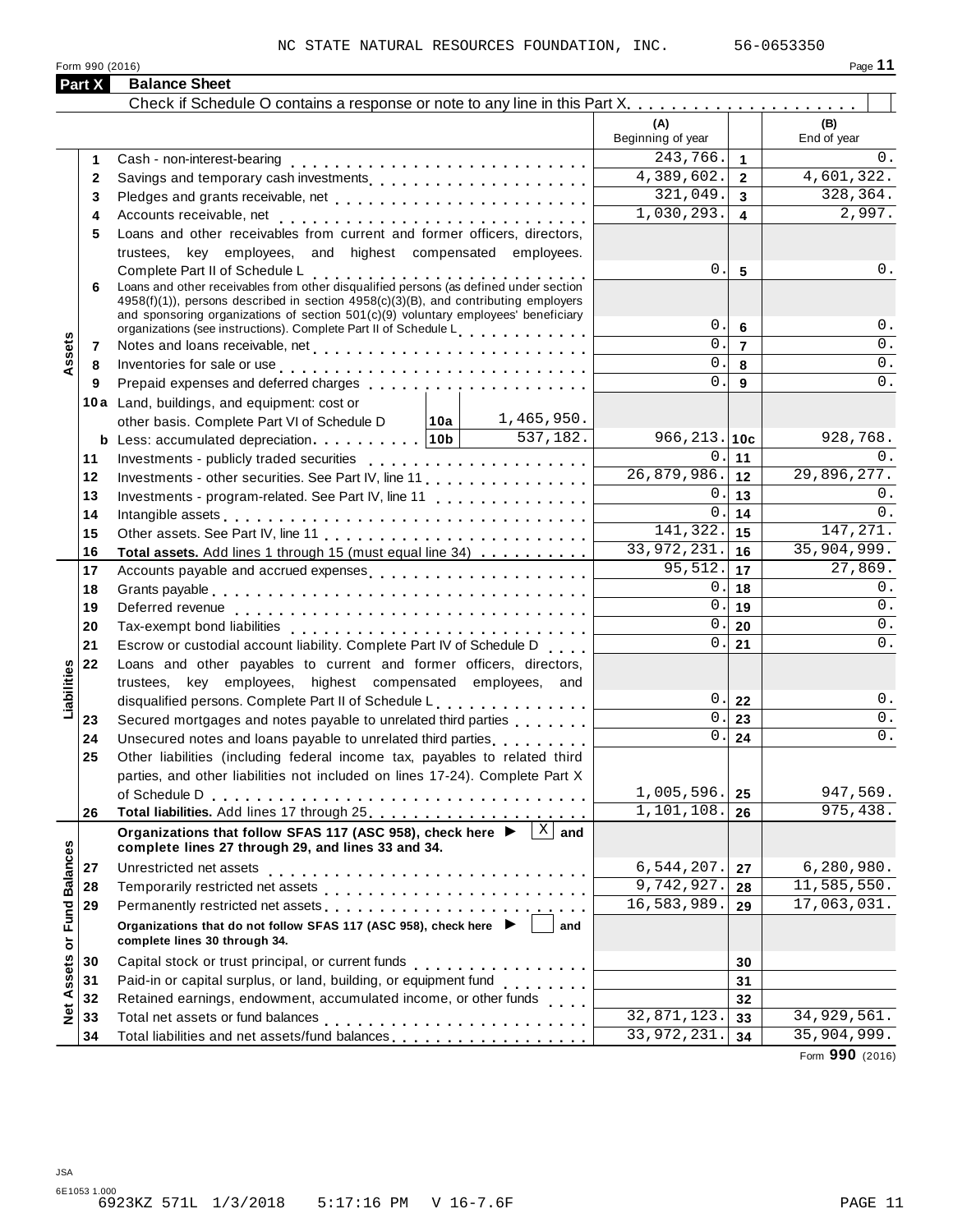NC STATE NATURAL RESOURCES FOUNDATION, INC. 56-0653350

| Form 990 (2016)                                                                                                       |                                      |                |                |                 | Page 12 |
|-----------------------------------------------------------------------------------------------------------------------|--------------------------------------|----------------|----------------|-----------------|---------|
| Part XI<br><b>Reconciliation of Net Assets</b>                                                                        |                                      |                |                |                 |         |
|                                                                                                                       |                                      |                |                |                 | X       |
| Total revenue (must equal Part VIII, column (A), line 12)<br>1                                                        |                                      | $\mathbf{1}$   |                | 2,620,649.      |         |
| 2                                                                                                                     |                                      | $\mathbf{2}$   |                | 3,069,107.      |         |
| Revenue less expenses. Subtract line 2 from line 1<br>3                                                               |                                      | $\overline{3}$ |                | $-448, 458.$    |         |
| Net assets or fund balances at beginning of year (must equal Part X, line 33, column (A))<br>4                        |                                      | 4              | 32,871,123.    |                 |         |
| Net unrealized gains (losses) on investments<br>5                                                                     |                                      | 5              |                | 2,790,150.      |         |
| 6                                                                                                                     |                                      | 6              |                |                 | 0.      |
| 7                                                                                                                     |                                      | $\overline{7}$ |                |                 | 0.      |
| 8                                                                                                                     |                                      | 8              |                |                 | 0.      |
| Other changes in net assets or fund balances (explain in Schedule O)<br>9                                             |                                      | 9              |                | $-283, 254.$    |         |
| Net assets or fund balances at end of year. Combine lines 3 through 9 (must equal Part X, line<br>10                  |                                      |                |                |                 |         |
|                                                                                                                       |                                      | 10             | 34,929,561.    |                 |         |
| <b>Financial Statements and Reporting</b><br>Part XII                                                                 |                                      |                |                |                 |         |
|                                                                                                                       |                                      |                |                |                 |         |
|                                                                                                                       |                                      |                |                | Yes             | No      |
| Accounting method used to prepare the Form 990:     Cash<br>1                                                         | $\lceil x \rceil$ Accrual<br>Other   |                |                |                 |         |
| If the organization changed its method of accounting from a prior year or checked "Other," explain in                 |                                      |                |                |                 |         |
| Schedule O.                                                                                                           |                                      |                |                |                 |         |
| 2a Were the organization's financial statements compiled or reviewed by an independent accountant?                    |                                      |                | 2a             |                 | Χ       |
| If "Yes," check a box below to indicate whether the financial statements for the year were compiled or                |                                      |                |                |                 |         |
| reviewed on a separate basis, consolidated basis, or both:                                                            |                                      |                |                |                 |         |
| Separate basis<br><b>Consolidated basis</b>                                                                           | Both consolidated and separate basis |                |                |                 |         |
| <b>b</b> Were the organization's financial statements audited by an independent accountant?                           |                                      |                | 2 <sub>b</sub> | Χ               |         |
| If "Yes," check a box below to indicate whether the financial statements for the year were audited on a               |                                      |                |                |                 |         |
| separate basis, consolidated basis, or both:                                                                          |                                      |                |                |                 |         |
| Χ<br>Separate basis<br>Consolidated basis                                                                             | Both consolidated and separate basis |                |                |                 |         |
| c If "Yes" to line 2a or 2b, does the organization have a committee that assumes responsibility for oversight         |                                      |                |                |                 |         |
| of the audit, review, or compilation of its financial statements and selection of an independent accountant?          |                                      |                | 2 <sub>c</sub> | Χ               |         |
| If the organization changed either its oversight process or selection process during the tax year, explain in         |                                      |                |                |                 |         |
| Schedule O.                                                                                                           |                                      |                |                |                 |         |
| 3a As a result of a federal award, was the organization required to undergo an audit or audits as set forth in        |                                      |                |                |                 |         |
|                                                                                                                       |                                      |                | 3a             |                 | X       |
| <b>b</b> If "Yes," did the organization undergo the required audit or audits? If the organization did not undergo the |                                      |                |                |                 |         |
| required audit or audits, explain why in Schedule O and describe any steps taken to undergo such audits.              |                                      |                | 3 <sub>b</sub> |                 |         |
|                                                                                                                       |                                      |                |                | Form 990 (2016) |         |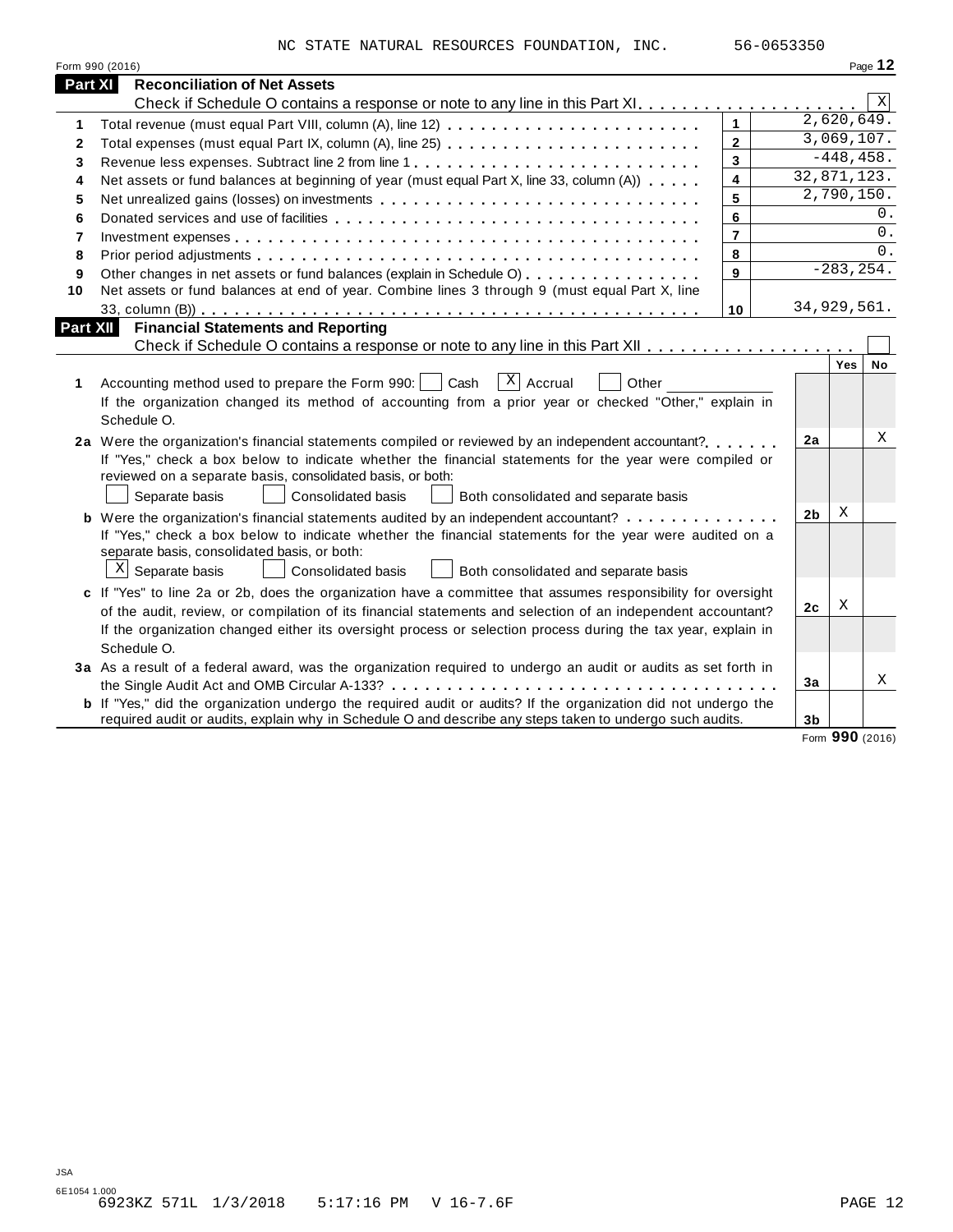# **SCHEDULE A Public Charity Status and Public Support**<br>(Form 990 or 990-EZ) complete if the crappization is a section 501(c)(2) crappization or a section 4047(c)(1) percepant charitable trust  $\bigotimes_{n=1}^{\infty}$

(Form 990 or 990-EZ) complete if the organization is a section 501(c)(3) organization or a section 4947(a)(1) nonexempt charitable trust. 2016 <sup>D</sup> I **Attach to Form <sup>990</sup> or Form 990-EZ.** epartment of the Treasury **Open to Public**

|                | Department of the Treasury<br><b>Internal Revenue Service</b> |                                                                     | ▶ Attach to Form 990 or Form 990-EZ.                                                                      |     |                                       | Information about Schedule A (Form 990 or 990-EZ) and its instructions is at www.irs.gov/form990.                                                                                                                                                                                                                                                                               | <b>Open to Public</b><br><b>Inspection</b>  |
|----------------|---------------------------------------------------------------|---------------------------------------------------------------------|-----------------------------------------------------------------------------------------------------------|-----|---------------------------------------|---------------------------------------------------------------------------------------------------------------------------------------------------------------------------------------------------------------------------------------------------------------------------------------------------------------------------------------------------------------------------------|---------------------------------------------|
|                | Name of the organization                                      |                                                                     |                                                                                                           |     |                                       |                                                                                                                                                                                                                                                                                                                                                                                 |                                             |
|                | NC STATE NATURAL RESOURCES FOUNDATION, INC.                   |                                                                     |                                                                                                           |     |                                       | <b>Employer identification number</b><br>56-0653350                                                                                                                                                                                                                                                                                                                             |                                             |
| Part I         |                                                               |                                                                     |                                                                                                           |     |                                       | Reason for Public Charity Status (All organizations must complete this part.) See instructions.                                                                                                                                                                                                                                                                                 |                                             |
|                |                                                               |                                                                     | The organization is not a private foundation because it is: (For lines 1 through 12, check only one box.) |     |                                       |                                                                                                                                                                                                                                                                                                                                                                                 |                                             |
| 1              |                                                               |                                                                     | A church, convention of churches, or association of churches described in section 170(b)(1)(A)(i).        |     |                                       |                                                                                                                                                                                                                                                                                                                                                                                 |                                             |
| 2              |                                                               |                                                                     | A school described in section 170(b)(1)(A)(ii). (Attach Schedule E (Form 990 or 990-EZ).)                 |     |                                       |                                                                                                                                                                                                                                                                                                                                                                                 |                                             |
| 3              |                                                               |                                                                     | A hospital or a cooperative hospital service organization described in section 170(b)(1)(A)(iii).         |     |                                       |                                                                                                                                                                                                                                                                                                                                                                                 |                                             |
| 4              |                                                               |                                                                     |                                                                                                           |     |                                       | A medical research organization operated in conjunction with a hospital described in section 170(b)(1)(A)(iii). Enter the                                                                                                                                                                                                                                                       |                                             |
|                | hospital's name, city, and state:                             |                                                                     |                                                                                                           |     |                                       |                                                                                                                                                                                                                                                                                                                                                                                 |                                             |
| Х<br>5         |                                                               | section 170(b)(1)(A)(iv). (Complete Part II.)                       |                                                                                                           |     |                                       | An organization operated for the benefit of a college or university owned or operated by a governmental unit described in                                                                                                                                                                                                                                                       |                                             |
| 6              |                                                               |                                                                     | A federal, state, or local government or governmental unit described in section 170(b)(1)(A)(v).          |     |                                       |                                                                                                                                                                                                                                                                                                                                                                                 |                                             |
| $\overline{7}$ |                                                               |                                                                     |                                                                                                           |     |                                       | An organization that normally receives a substantial part of its support from a governmental unit or from the general public                                                                                                                                                                                                                                                    |                                             |
|                |                                                               | described in section 170(b)(1)(A)(vi). (Complete Part II.)          |                                                                                                           |     |                                       |                                                                                                                                                                                                                                                                                                                                                                                 |                                             |
| 8              |                                                               |                                                                     | A community trust described in section 170(b)(1)(A)(vi). (Complete Part II.)                              |     |                                       |                                                                                                                                                                                                                                                                                                                                                                                 |                                             |
| 9              |                                                               |                                                                     |                                                                                                           |     |                                       | An agricultural research organization described in section 170(b)(1)(A)(ix) operated in conjunction with a land-grant college                                                                                                                                                                                                                                                   |                                             |
|                |                                                               |                                                                     |                                                                                                           |     |                                       | or university or a non-land-grant college of agriculture (see instructions). Enter the name, city, and state of the college or                                                                                                                                                                                                                                                  |                                             |
|                | university:                                                   |                                                                     |                                                                                                           |     |                                       |                                                                                                                                                                                                                                                                                                                                                                                 |                                             |
| 10             |                                                               |                                                                     | acquired by the organization after June 30, 1975. See section 509(a)(2). (Complete Part III.)             |     |                                       | An organization that normally receives: (1) more than 331/3% of its support from contributions, membership fees, and gross<br>receipts from activities related to its exempt functions - subject to certain exceptions, and (2) no more than 331/3% of its<br>support from gross investment income and unrelated business taxable income (less section 511 tax) from businesses |                                             |
| 11             |                                                               |                                                                     | An organization organized and operated exclusively to test for public safety. See section 509(a)(4).      |     |                                       |                                                                                                                                                                                                                                                                                                                                                                                 |                                             |
| 12             |                                                               |                                                                     |                                                                                                           |     |                                       | An organization organized and operated exclusively for the benefit of, to perform the functions of, or to carry out the purposes                                                                                                                                                                                                                                                |                                             |
|                |                                                               |                                                                     |                                                                                                           |     |                                       | of one or more publicly supported organizations described in section 509(a)(1) or section 509(a)(2). See section 509(a)(3).                                                                                                                                                                                                                                                     |                                             |
|                |                                                               |                                                                     |                                                                                                           |     |                                       | Check the box in lines 12a through 12d that describes the type of supporting organization and complete lines 12e, 12f, and 12g.                                                                                                                                                                                                                                                 |                                             |
| a              |                                                               |                                                                     |                                                                                                           |     |                                       | Type I. A supporting organization operated, supervised, or controlled by its supported organization(s), typically by giving                                                                                                                                                                                                                                                     |                                             |
|                |                                                               |                                                                     |                                                                                                           |     |                                       | the supported organization(s) the power to regularly appoint or elect a majority of the directors or trustees of the                                                                                                                                                                                                                                                            |                                             |
|                |                                                               |                                                                     | supporting organization. You must complete Part IV, Sections A and B.                                     |     |                                       |                                                                                                                                                                                                                                                                                                                                                                                 |                                             |
| b              |                                                               |                                                                     |                                                                                                           |     |                                       | Type II. A supporting organization supervised or controlled in connection with its supported organization(s), by having                                                                                                                                                                                                                                                         |                                             |
|                |                                                               |                                                                     |                                                                                                           |     |                                       | control or management of the supporting organization vested in the same persons that control or manage the supported                                                                                                                                                                                                                                                            |                                             |
|                |                                                               |                                                                     | organization(s). You must complete Part IV, Sections A and C.                                             |     |                                       |                                                                                                                                                                                                                                                                                                                                                                                 |                                             |
| c              |                                                               |                                                                     |                                                                                                           |     |                                       | Type III functionally integrated. A supporting organization operated in connection with, and functionally integrated with,                                                                                                                                                                                                                                                      |                                             |
|                |                                                               |                                                                     | its supported organization(s) (see instructions). You must complete Part IV, Sections A, D, and E.        |     |                                       |                                                                                                                                                                                                                                                                                                                                                                                 |                                             |
| d              |                                                               |                                                                     |                                                                                                           |     |                                       | Type III non-functionally integrated. A supporting organization operated in connection with its supported organization(s)<br>that is not functionally integrated. The organization generally must satisfy a distribution requirement and an attentiveness                                                                                                                       |                                             |
|                |                                                               |                                                                     | requirement (see instructions). You must complete Part IV, Sections A and D, and Part V.                  |     |                                       |                                                                                                                                                                                                                                                                                                                                                                                 |                                             |
| е              |                                                               |                                                                     |                                                                                                           |     |                                       | Check this box if the organization received a written determination from the IRS that it is a Type I, Type II, Type III                                                                                                                                                                                                                                                         |                                             |
|                |                                                               |                                                                     | functionally integrated, or Type III non-functionally integrated supporting organization.                 |     |                                       |                                                                                                                                                                                                                                                                                                                                                                                 |                                             |
| Ť.             |                                                               |                                                                     | Enter the number of supported organizations.                                                              |     |                                       |                                                                                                                                                                                                                                                                                                                                                                                 |                                             |
| g              |                                                               |                                                                     | Provide the following information about the supported organization(s).                                    |     |                                       |                                                                                                                                                                                                                                                                                                                                                                                 |                                             |
|                | (i) Name of supported organization                            | (ii) EIN                                                            | (iii) Type of organization                                                                                |     | (iv) Is the organization              | (v) Amount of monetary                                                                                                                                                                                                                                                                                                                                                          | (vi) Amount of                              |
|                |                                                               |                                                                     | (described on lines 1-10<br>above (see instructions))                                                     |     | listed in your governing<br>document? | support (see<br>instructions)                                                                                                                                                                                                                                                                                                                                                   | other support (see<br>instructions)         |
|                |                                                               |                                                                     |                                                                                                           | Yes | No                                    |                                                                                                                                                                                                                                                                                                                                                                                 |                                             |
| (A)            |                                                               |                                                                     |                                                                                                           |     |                                       |                                                                                                                                                                                                                                                                                                                                                                                 |                                             |
|                |                                                               |                                                                     |                                                                                                           |     |                                       |                                                                                                                                                                                                                                                                                                                                                                                 |                                             |
| (B)            |                                                               |                                                                     |                                                                                                           |     |                                       |                                                                                                                                                                                                                                                                                                                                                                                 |                                             |
| (C)            |                                                               |                                                                     |                                                                                                           |     |                                       |                                                                                                                                                                                                                                                                                                                                                                                 |                                             |
| (D)            |                                                               |                                                                     |                                                                                                           |     |                                       |                                                                                                                                                                                                                                                                                                                                                                                 |                                             |
| (E)            |                                                               |                                                                     |                                                                                                           |     |                                       |                                                                                                                                                                                                                                                                                                                                                                                 |                                             |
| Total          |                                                               |                                                                     |                                                                                                           |     |                                       |                                                                                                                                                                                                                                                                                                                                                                                 |                                             |
|                |                                                               | k Reduction Ast Notice, can the Instructions for Ferm 000 or 000 F7 |                                                                                                           |     |                                       |                                                                                                                                                                                                                                                                                                                                                                                 | <b>Cohodulo A (Form 000 or 000 EZ) 2010</b> |

For Paperwork Reduction Act Notice, see the Instructions for Form 990 or 990-EZ. Schedule A (Form 990 or 990-EZ) 2016 JSA 6E1210 1.000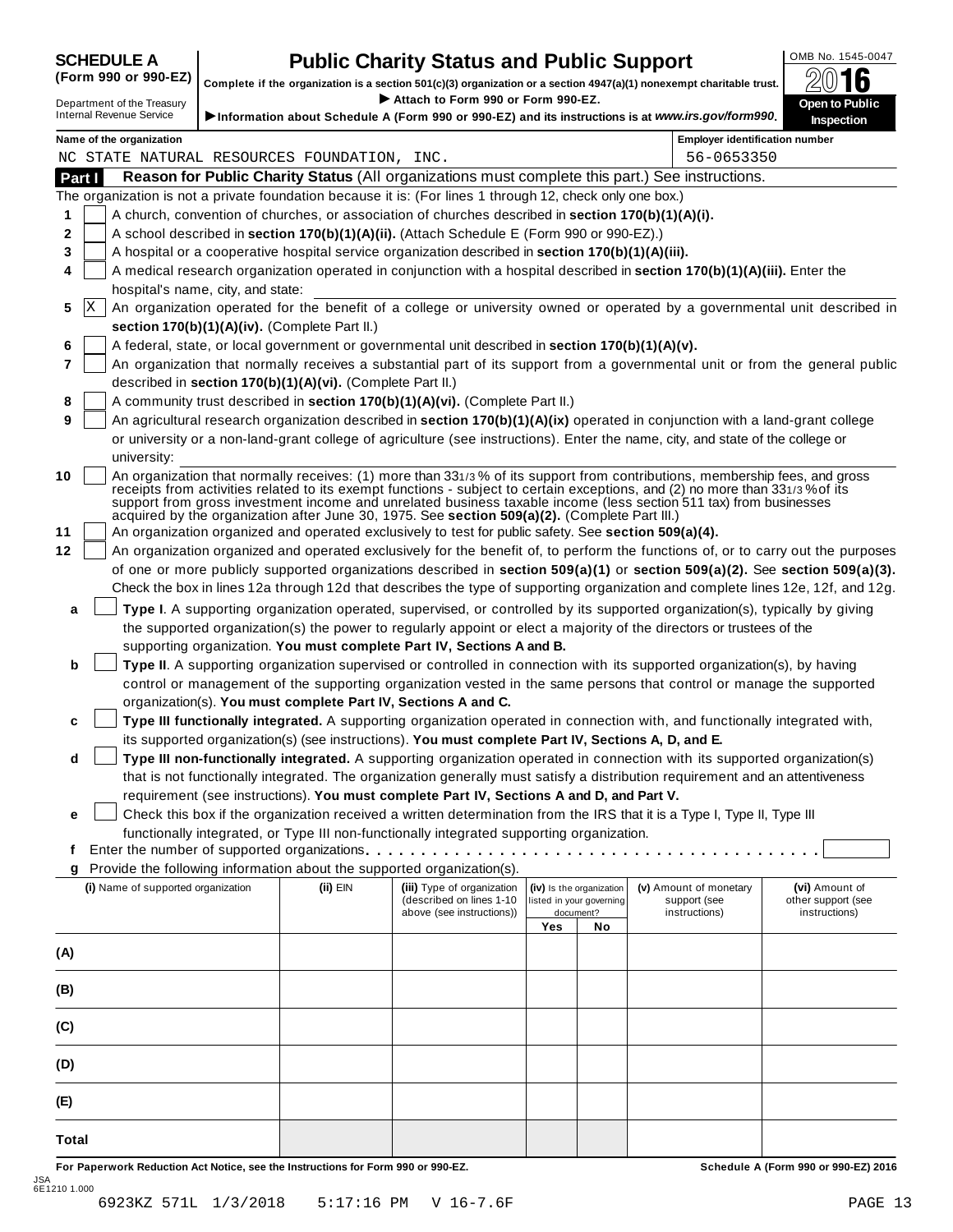Schedule <sup>A</sup> (Form <sup>990</sup> or 990-EZ) <sup>2016</sup> Page **2**

**Support Schedule for Organizations Described in Sections 170(b)(1)(A)(iv) and 170(b)(1)(A)(vi)** (Complete only if you checked the box on line 5, 7, or 8 of Part I or if the organization failed to qualify under Part III. If the organization fails to qualify under the tests listed below, please complete Part III.) **Part II**

|              | <b>Section A. Public Support</b>                                                                                                                                                                                                                                                                                                                                    |            |            |            |            |            |               |
|--------------|---------------------------------------------------------------------------------------------------------------------------------------------------------------------------------------------------------------------------------------------------------------------------------------------------------------------------------------------------------------------|------------|------------|------------|------------|------------|---------------|
|              | Calendar year (or fiscal year beginning in) $\blacktriangleright$                                                                                                                                                                                                                                                                                                   | (a) $2012$ | (b) $2013$ | $(c)$ 2014 | $(d)$ 2015 | (e) $2016$ | (f) Total     |
| 1.           | Gifts,<br>grants,<br>contributions,<br>and<br>membership fees received. (Do not<br>include any "unusual grants.")                                                                                                                                                                                                                                                   | 1,234,726. | 2,121,764. | 2,104,842. | 1,853,878. | 1,484,267. | 8,799,477.    |
| $\mathbf{2}$ | Tax<br>revenues<br>levied<br>for<br>the<br>organization's benefit and either paid<br>to or expended on its behalf                                                                                                                                                                                                                                                   |            |            |            |            |            | 0.            |
| 3            | The value of services or facilities<br>furnished by a governmental unit to the<br>organization without charge                                                                                                                                                                                                                                                       |            |            |            |            |            | 0.            |
| 4            | Total. Add lines 1 through 3                                                                                                                                                                                                                                                                                                                                        | 1,234,726. | 2,121,764. | 2,104,842. | 1,853,878. | 1,484,267. | 8,799,477.    |
| 5            | The portion of total contributions by<br>each<br>person<br>(other<br>than<br>a<br>governmental<br>unit<br>publicly<br>or<br>supported organization) included on<br>line 1 that exceeds 2% of the amount                                                                                                                                                             |            |            |            |            |            | 1,898,985.    |
| 6.           | shown on line 11, column (f) $\text{ATCH}$ 1<br>Public support. Subtract line 5 from line 4.                                                                                                                                                                                                                                                                        |            |            |            |            |            | 6,900,492.    |
|              | <b>Section B. Total Support</b>                                                                                                                                                                                                                                                                                                                                     |            |            |            |            |            |               |
|              | Calendar year (or fiscal year beginning in) ▶                                                                                                                                                                                                                                                                                                                       | (a) 2012   | (b) $2013$ | $(c)$ 2014 | (d) $2015$ | (e) $2016$ | (f) Total     |
| 7            | Amounts from line 4                                                                                                                                                                                                                                                                                                                                                 | 1,234,726. | 2,121,764. | 2,104,842. | 1,853,878. | 1,484,267. | 8,799,477.    |
| 8            | Gross income from interest, dividends,<br>payments received on securities loans,<br>rents, royalties and income from similar<br>sources and the set of the set of the set of the set of the set of the set of the set of the set of the set of                                                                                                                      | 76,773.    | 60,008.    | 67,430.    | 72,179     | 81,965.    | 358,355.      |
| 9            | Net income from unrelated business<br>activities, whether or not the business<br>is regularly carried on the control of the state of the state of the state of the state of the state of the state of the state of the state of the state of the state of the state of the state of the state of the state of t                                                     |            |            |            |            |            | 0.            |
| 10           | Other income. Do not include gain or<br>loss from the sale of capital assets<br>(Explain in Part VI.) ATCH 2                                                                                                                                                                                                                                                        | 416,335.   | 354,581.   | 118,481.   | 94,902.    | 339,036.   | 1,323,335.    |
| 11           | Total support. Add lines 7 through 10                                                                                                                                                                                                                                                                                                                               |            |            |            |            |            | 10, 481, 167. |
| 12           |                                                                                                                                                                                                                                                                                                                                                                     |            |            |            |            | 12         | 16,707,747.   |
| 13           | First five years. If the Form 990 is for the organization's first, second, third, fourth, or fifth tax year as a section 501(c)(3)<br>organization, check this box and stop here entired to the state of the state of the state of the state of the state of the state of the state of the state of the state of the state of the state of the state of the state o |            |            |            |            |            |               |
|              | <b>Section C. Computation of Public Support Percentage</b>                                                                                                                                                                                                                                                                                                          |            |            |            |            |            |               |
| 14           | Public support percentage for 2016 (line 6, column (f) divided by line 11, column (f) $\ldots$ ,,,,,,                                                                                                                                                                                                                                                               |            |            |            |            | 14         | 65.84%        |
| 15           |                                                                                                                                                                                                                                                                                                                                                                     |            |            |            |            | 15         | 65.59%        |
|              | 16a 331/3% support test - 2016. If the organization did not check the box on line 13, and line 14 is 331/3% or more, check                                                                                                                                                                                                                                          |            |            |            |            |            |               |
|              | this box and stop here. The organization qualifies as a publicly supported organization                                                                                                                                                                                                                                                                             |            |            |            |            |            | X             |
|              | b 331/3% support test - 2015. If the organization did not check a box on line 13 or 16a, and line 15 is 331/3% or more,                                                                                                                                                                                                                                             |            |            |            |            |            |               |
|              | check this box and stop here. The organization qualifies as a publicly supported organization $\dots \dots \dots \dots$                                                                                                                                                                                                                                             |            |            |            |            |            |               |
|              | 17a 10%-facts-and-circumstances test - 2016. If the organization did not check a box on line 13, 16a, or 16b, and line 14 is                                                                                                                                                                                                                                        |            |            |            |            |            |               |
|              | 10% or more, and if the organization meets the "facts-and-circumstances" test, check this box and stop here. Explain in                                                                                                                                                                                                                                             |            |            |            |            |            |               |
|              | Part VI how the organization meets the "facts-and-circumstances" test. The organization qualifies as a publicly supported                                                                                                                                                                                                                                           |            |            |            |            |            |               |
|              |                                                                                                                                                                                                                                                                                                                                                                     |            |            |            |            |            |               |
|              | b 10%-facts-and-circumstances test - 2015. If the organization did not check a box on line 13, 16a, 16b, or 17a, and line                                                                                                                                                                                                                                           |            |            |            |            |            |               |
|              | 15 is 10% or more, and if the organization meets the "facts-and-circumstances" test, check this box and stop here.                                                                                                                                                                                                                                                  |            |            |            |            |            |               |
|              | Explain in Part VI how the organization meets the "facts-and-circumstances" test. The organization qualifies as a publicly                                                                                                                                                                                                                                          |            |            |            |            |            |               |
| 18           | Private foundation. If the organization did not check a box on line 13, 16a, 16b, 17a, or 17b, check this box and see                                                                                                                                                                                                                                               |            |            |            |            |            |               |

**Schedule A (Form 990 or 990-EZ) 2016**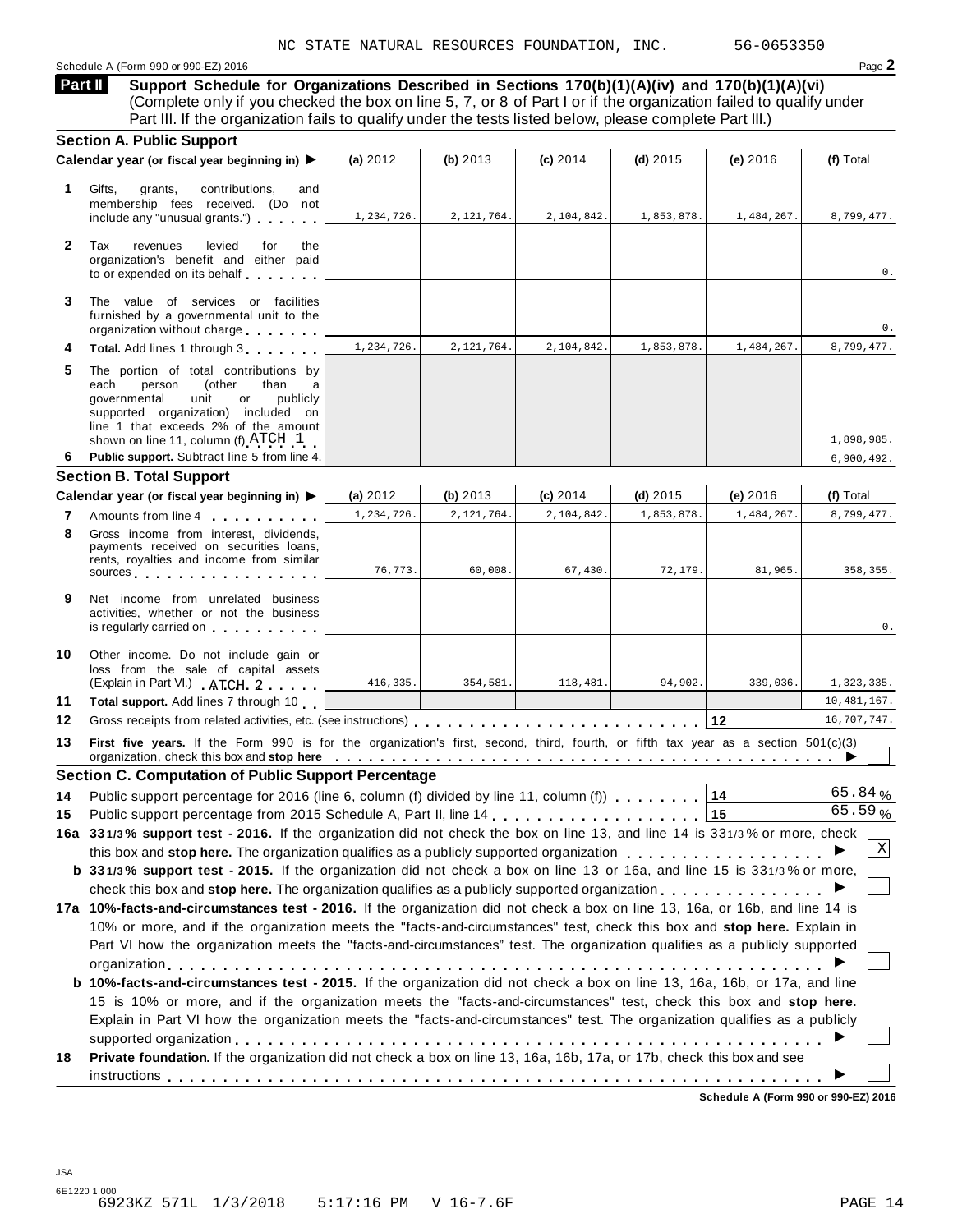### Schedule A (Form 990 or 990-EZ) 2016 Page 3

**Support Schedule for Organizations Described in Section 509(a)(2) Part III**

(Complete only if you checked the box on line 10 of Part I or if the organization failed to qualify under Part II. If the organization fails to qualify under the tests listed below, please complete Part II.)

|                  | <b>Section A. Public Support</b>                                                                                                           |            |            |            |            |            |                                      |
|------------------|--------------------------------------------------------------------------------------------------------------------------------------------|------------|------------|------------|------------|------------|--------------------------------------|
|                  | Calendar year (or fiscal year beginning in) $\blacktriangleright$                                                                          | (a) 2012   | (b) $2013$ | $(c)$ 2014 | $(d)$ 2015 | $(e)$ 2016 | (f) Total                            |
| 1.               | Gifts, grants, contributions, and membership fees                                                                                          |            |            |            |            |            |                                      |
|                  | received. (Do not include any "unusual grants.")                                                                                           |            |            |            |            |            |                                      |
| 2                | Gross receipts from admissions, merchandise                                                                                                |            |            |            |            |            |                                      |
|                  | or services performed, or facilities<br>sold                                                                                               |            |            |            |            |            |                                      |
|                  | furnished in any activity that is related to the                                                                                           |            |            |            |            |            |                                      |
|                  | organization's tax-exempt purpose                                                                                                          |            |            |            |            |            |                                      |
| 3                | Gross receipts from activities that are not an                                                                                             |            |            |            |            |            |                                      |
|                  | unrelated trade or business under section 513                                                                                              |            |            |            |            |            |                                      |
| 4                | Tax<br>revenues<br>levied<br>for<br>the                                                                                                    |            |            |            |            |            |                                      |
|                  | organization's benefit and either paid                                                                                                     |            |            |            |            |            |                                      |
|                  |                                                                                                                                            |            |            |            |            |            |                                      |
|                  | to or expended on its behalf                                                                                                               |            |            |            |            |            |                                      |
| 5                | The value of services or facilities                                                                                                        |            |            |            |            |            |                                      |
|                  | furnished by a governmental unit to the                                                                                                    |            |            |            |            |            |                                      |
|                  | organization without charge                                                                                                                |            |            |            |            |            |                                      |
| 6                | <b>Total.</b> Add lines 1 through 5                                                                                                        |            |            |            |            |            |                                      |
|                  | <b>7a</b> Amounts included on lines 1, 2, and 3                                                                                            |            |            |            |            |            |                                      |
|                  | received from disqualified persons                                                                                                         |            |            |            |            |            |                                      |
|                  | <b>b</b> Amounts included on lines 2 and 3<br>received from other than disqualified                                                        |            |            |            |            |            |                                      |
|                  | persons that exceed the greater of \$5,000                                                                                                 |            |            |            |            |            |                                      |
|                  | or 1% of the amount on line 13 for the year                                                                                                |            |            |            |            |            |                                      |
|                  | c Add lines 7a and 7b                                                                                                                      |            |            |            |            |            |                                      |
| 8                | <b>Public support.</b> (Subtract line 7c from                                                                                              |            |            |            |            |            |                                      |
|                  | $line 6.)$ $\ldots$ $\ldots$ $\ldots$ $\ldots$ $\ldots$ $\ldots$ $\ldots$                                                                  |            |            |            |            |            |                                      |
|                  | <b>Section B. Total Support</b>                                                                                                            |            |            |            |            |            |                                      |
|                  | Calendar year (or fiscal year beginning in) ▶                                                                                              | (a) $2012$ | (b) 2013   | $(c)$ 2014 | $(d)$ 2015 | (e) 2016   | (f) Total                            |
| 9                | Amounts from line 6.                                                                                                                       |            |            |            |            |            |                                      |
|                  | 10 a Gross income from interest, dividends,<br>payments received on securities loans,<br>rents, royalties and income from similar          |            |            |            |            |            |                                      |
|                  | sources and the set of the set of the set of the set of the set of the set of the set of the set of the set of                             |            |            |            |            |            |                                      |
|                  | <b>b</b> Unrelated business taxable income (less                                                                                           |            |            |            |            |            |                                      |
|                  | section 511 taxes) from businesses                                                                                                         |            |            |            |            |            |                                      |
|                  | acquired after June 30, 1975                                                                                                               |            |            |            |            |            |                                      |
|                  | c Add lines 10a and 10b                                                                                                                    |            |            |            |            |            |                                      |
| 11               | Net income from unrelated business<br>activities not included in line 10b,                                                                 |            |            |            |            |            |                                      |
|                  | whether or not the business is regularly                                                                                                   |            |            |            |            |            |                                      |
|                  | carried on the contract of the contract of the contract of the contract of the contract of the contract of the                             |            |            |            |            |            |                                      |
| 12               | Other income. Do not include gain or                                                                                                       |            |            |            |            |            |                                      |
|                  | loss from the sale of capital assets                                                                                                       |            |            |            |            |            |                                      |
|                  | (Explain in Part VI.) <b>All Accords</b>                                                                                                   |            |            |            |            |            |                                      |
| 13               | Total support. (Add lines 9, 10c, 11,                                                                                                      |            |            |            |            |            |                                      |
|                  | and 12.) $\cdots$ $\cdots$ $\cdots$ $\cdots$                                                                                               |            |            |            |            |            |                                      |
| 14               | First five years. If the Form 990 is for the organization's first, second, third, fourth, or fifth tax year as a section 501(c)(3)         |            |            |            |            |            |                                      |
|                  |                                                                                                                                            |            |            |            |            |            |                                      |
|                  | <b>Section C. Computation of Public Support Percentage</b>                                                                                 |            |            |            |            |            |                                      |
| 15               | Public support percentage for 2016 (line 8, column (f) divided by line 13, column (f)).                                                    |            |            |            |            | 15         | %                                    |
| 16               | Public support percentage from 2015 Schedule A, Part III, line 15                                                                          |            |            |            |            | 16         | %                                    |
|                  | Section D. Computation of Investment Income Percentage                                                                                     |            |            |            |            |            |                                      |
| 17               | Investment income percentage for 2016 (line 10c, column (f) divided by line 13, column (f) $\ldots$ ,,,,,,,,                               |            |            |            |            | 17         | %                                    |
|                  |                                                                                                                                            |            |            |            |            | 18         | %                                    |
|                  |                                                                                                                                            |            |            |            |            |            |                                      |
|                  |                                                                                                                                            |            |            |            |            |            |                                      |
|                  | 19a 331/3% support tests - 2016. If the organization did not check the box on line 14, and line 15 is more than 331/3%, and line           |            |            |            |            |            |                                      |
| 18               | 17 is not more than 331/3%, check this box and stop here. The organization qualifies as a publicly supported organization                  |            |            |            |            |            |                                      |
|                  | <b>b</b> 331/3% support tests - 2015. If the organization did not check a box on line 14 or line 19a, and line 16 is more than 331/3%, and |            |            |            |            |            |                                      |
|                  | line 18 is not more than 331/3%, check this box and stop here. The organization qualifies as a publicly supported organization             |            |            |            |            |            |                                      |
| 20<br><b>JSA</b> | Private foundation. If the organization did not check a box on line 14, 19a, or 19b, check this box and see instructions ▶                 |            |            |            |            |            | Schedule A (Form 990 or 990-EZ) 2016 |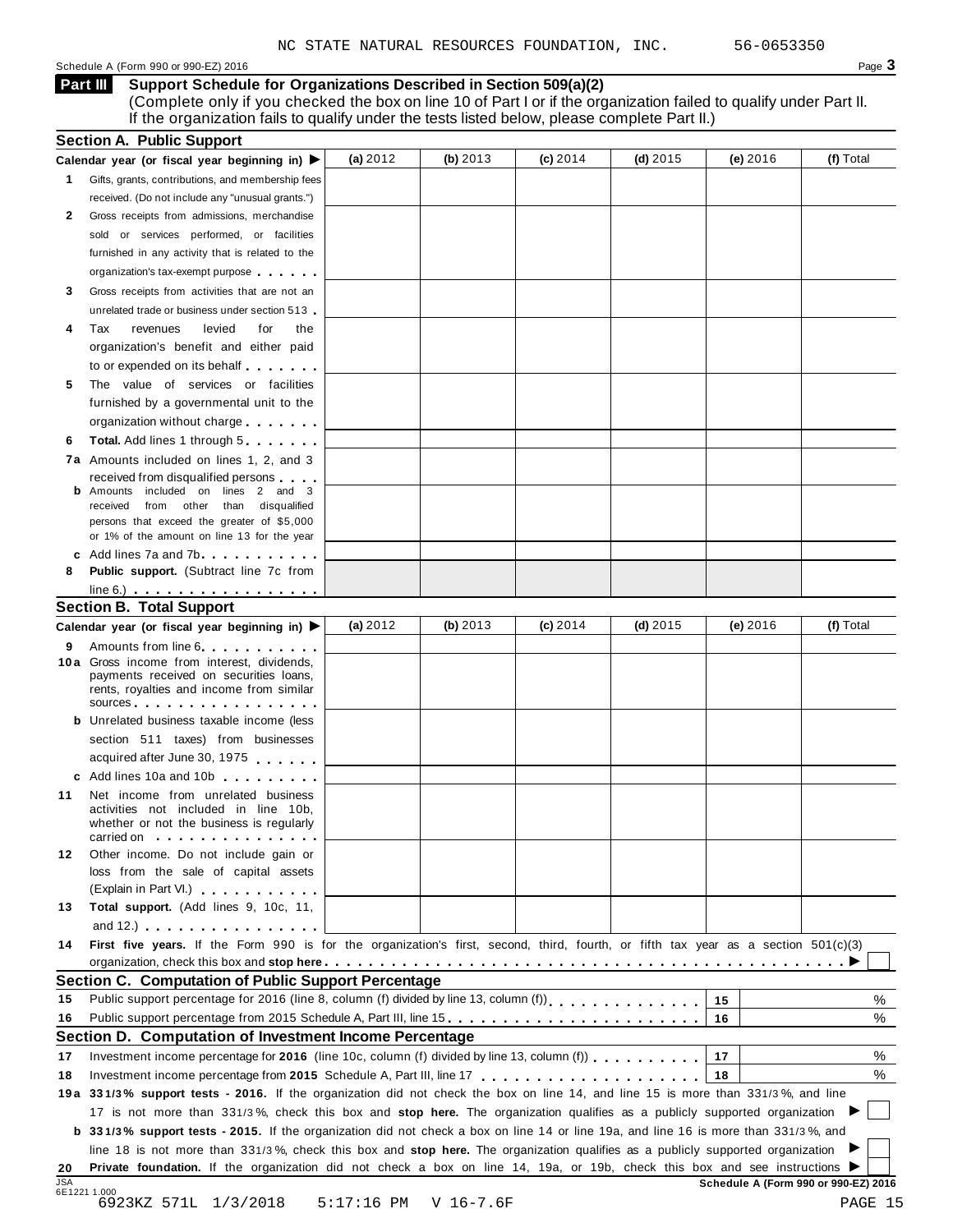**Yes No**

**2**

**3a**

**3b**

**3c**

**4a**

**4b**

**4c**

**5a**

**5b 5c**

**6**

**7**

**8**

**9a**

**9b**

**9c**

**10a**

### **Part IV Supporting Organizations**

(Complete only if you checked a box in line 12 on Part I. If you checked 12a of Part I, complete Sections A and B. If you checked 12b of Part I, complete Sections A and C. If you checked 12c of Part I, complete Sections A, D, and E. If you checked 12d of Part I, complete Sections A and D, and complete Part V.)

### **Section A. All Supporting Organizations**

- **1** Are all of the organization's supported organizations listed by name in the organization's governing documents? *If* "*No,*" *describe in Part VI how the supported organizations are designated. If designated by class or purpose, describe the designation. If historic and continuing relationship, explain.* **1**
- **2** Did the organization have any supported organization that does not have an IRS determination of status under section 509(a)(1) or (2)? *If*"*Yes,*" *explain in Part VI how the organization determined that the supported organization was described in section 509(a)(1) or (2).*
- **3 a** Did the organization have a supported organization described in section 501(c)(4), (5), or (6)? *If* "*Yes,*" *answer (b) and (c) below.*
- **b** Did the organization confirm that each supported organization qualified under section 501(c)(4), (5), or (6) and | satisfied the public support tests under section 509(a)(2)? *If* "*Yes,*" *describe in Part VI when and how the organization made the determination.*
- **c** Did the organization ensure that all support to such organizations was used exclusively for section 170(c)(2)(B) purposes? *If*"*Yes,*" *explain in Part VI what controls the organization put in place to ensure such use.*
- **4 a** Was any supported organization not organized in the United States ("foreign supported organization")? *If* "*Yes,*" *and if you checked 12a or 12b in Part I, answer (b) and (c) below.*
- **b** Did the organization have ultimate control and discretion in deciding whether to make grants to the foreign | supported organization? *If* "*Yes,*" *describe in Part VI how the organization had such control and discretion despite being controlled or supervised by or in connection with its supported organizations.*
- **c** Did the organization support any foreign supported organization that does not have an IRS determination | under sections 501(c)(3) and 509(a)(1) or (2)? *If* "*Yes,*" *explain in Part VI what controls the organization used to ensure that all support to the foreign supported organization was used exclusively for section 170(c)(2)(B) purposes.*
- **5 a** Did the organization add, substitute, or remove any supported organizations during the tax year? *If* "*Yes,*" answer (b) and (c) below (if applicable). Also, provide detail in Part VI, including (i) the names and EIN *numbers of the supported organizations added, substituted, or removed; (ii) the reasons for each such action;* (iii) the authority under the organization's organizing document authorizing such action; and (iv) how the action *was accomplished (such as by amendment to the organizing document).*
- **b** Type I or Type II only. Was any added or substituted supported organization part of a class already | designated in the organization's organizing document?
- **c Substitutions only.** Was the substitution the result of an event beyond the organization's control?
- **6** Did the organization provide support (whether in the form of grants or the provision of services or facilities) to anyone other than (i) its supported organizations, (ii) individuals that are part of the charitable class benefited by one or more of its supported organizations, or (iii) other supporting organizations that also support or benefit one or more of the filing organization's supported organizations? *If*"*Yes,*" *provide detail in Part VI.*
- **7** Did the organization provide a grant, loan, compensation, or other similar payment to a substantial contributor (defined in section 4958(c)(3)(C)), a family member of a substantial contributor, or a 35% controlled entity with regard to a substantial contributor? *If*"*Yes,*" *complete Part I of Schedule L (Form 990 or 990-EZ).*
- **8** Did the organization make a loan to a disqualified person (as defined in section 4958) not described in line 7? *If* "*Yes,*" *complete Part I of Schedule L (Form 990 or 990-EZ).*
- **a** Was the organization controlled directly or indirectly at any time during the tax year by one or more | **9** disqualified persons as defined in section 4946 (other than foundation managers and organizations described in section 509(a)(1) or (2))? *If*"*Yes,*" *provide detail in Part VI.*
- **b** Did one or more disqualified persons (as defined in line 9a) hold a controlling interest in any entity in which | the supporting organization had an interest? *If*"*Yes,*" *provide detail in Part VI.*
- **c** Did a disqualified person (as defined in line 9a) have an ownership interest in, or derive any personal benefit from, assets in which the supporting organization also had an interest? *If*"*Yes,*" *provide detail in Part VI.*
- **10a** Was the organization subject to the excess business holdings rules of section 4943 because of section | 4943(f) (regarding certain Type II supporting organizations, and all Type III non-functionally integrated supporting organizations)? *If*"*Yes,*" *answer 10b below.*
	- **b** Did the organization have any excess business holdings in the tax year? *(Use Schedule C, Form 4720, to determine whether the organization had excess business holdings.)*

**10b** JSA **Schedule A (Form 990 or 990-EZ) 2016**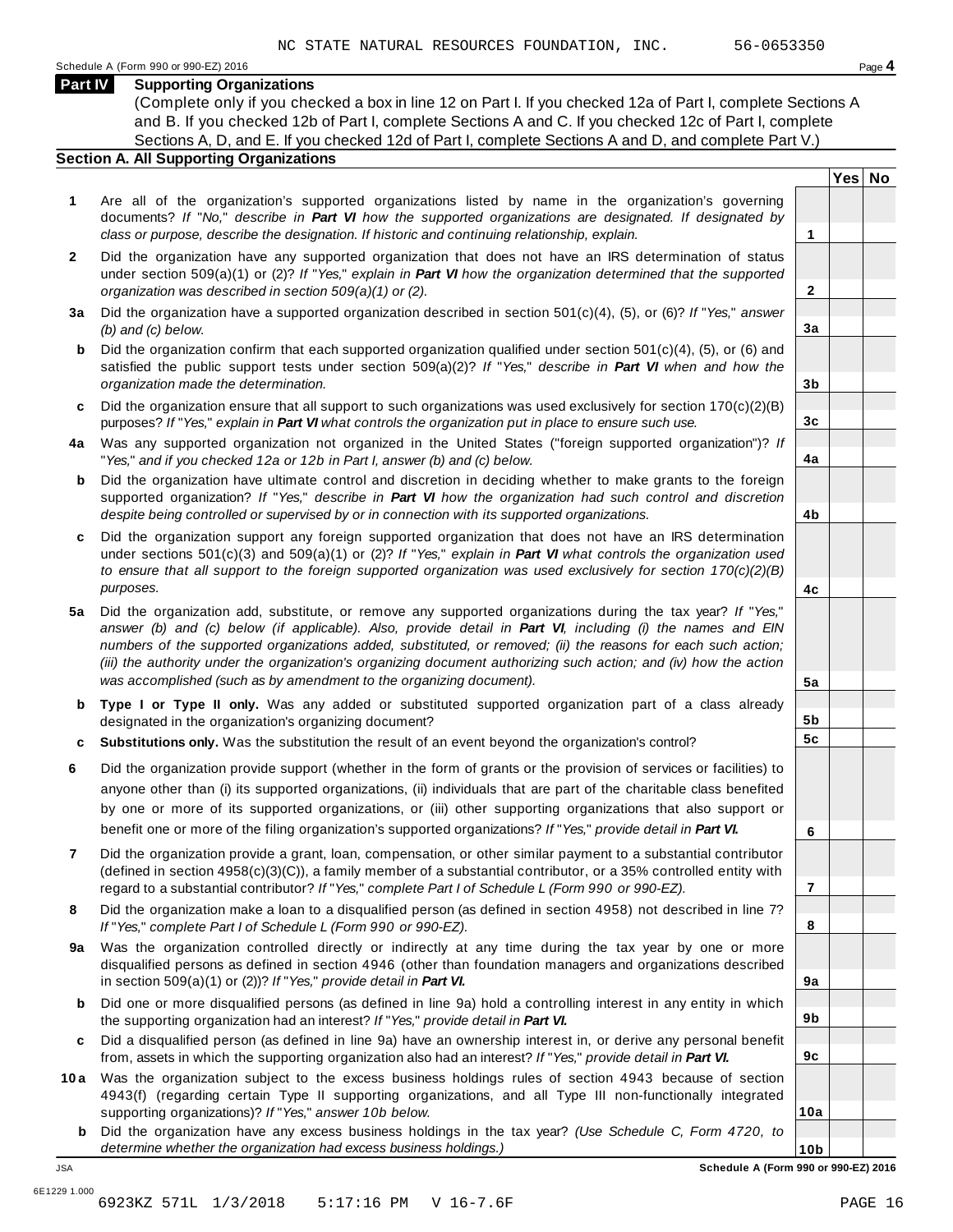|                | Schedule A (Form 990 or 990-EZ) 2016                                                                                                                                                                                                                                                                                                                                                                                                                                                                                                                                                                                                                                         |                 |        | Page 5 |
|----------------|------------------------------------------------------------------------------------------------------------------------------------------------------------------------------------------------------------------------------------------------------------------------------------------------------------------------------------------------------------------------------------------------------------------------------------------------------------------------------------------------------------------------------------------------------------------------------------------------------------------------------------------------------------------------------|-----------------|--------|--------|
| <b>Part IV</b> | <b>Supporting Organizations (continued)</b>                                                                                                                                                                                                                                                                                                                                                                                                                                                                                                                                                                                                                                  |                 |        |        |
|                |                                                                                                                                                                                                                                                                                                                                                                                                                                                                                                                                                                                                                                                                              |                 | Yes No |        |
| 11             | Has the organization accepted a gift or contribution from any of the following persons?                                                                                                                                                                                                                                                                                                                                                                                                                                                                                                                                                                                      |                 |        |        |
| a              | A person who directly or indirectly controls, either alone or together with persons described in (b) and (c)                                                                                                                                                                                                                                                                                                                                                                                                                                                                                                                                                                 |                 |        |        |
|                | below, the governing body of a supported organization?                                                                                                                                                                                                                                                                                                                                                                                                                                                                                                                                                                                                                       | 11a             |        |        |
|                | <b>b</b> A family member of a person described in (a) above?                                                                                                                                                                                                                                                                                                                                                                                                                                                                                                                                                                                                                 | 11 <sub>b</sub> |        |        |
|                | c A 35% controlled entity of a person described in (a) or (b) above? If "Yes" to a, b, or c, provide detail in Part VI.                                                                                                                                                                                                                                                                                                                                                                                                                                                                                                                                                      | 11c             |        |        |
|                | <b>Section B. Type I Supporting Organizations</b>                                                                                                                                                                                                                                                                                                                                                                                                                                                                                                                                                                                                                            |                 |        |        |
|                |                                                                                                                                                                                                                                                                                                                                                                                                                                                                                                                                                                                                                                                                              |                 | Yes No |        |
| 1              | Did the directors, trustees, or membership of one or more supported organizations have the power to<br>regularly appoint or elect at least a majority of the organization's directors or trustees at all times during the<br>tax year? If "No," describe in Part VI how the supported organization(s) effectively operated, supervised, or<br>controlled the organization's activities. If the organization had more than one supported organization,<br>describe how the powers to appoint and/or remove directors or trustees were allocated among the supported<br>organizations and what conditions or restrictions, if any, applied to such powers during the tax year. | 1               |        |        |
| 2              | Did the organization operate for the benefit of any supported organization other than the supported<br>organization(s) that operated, supervised, or controlled the supporting organization? If "Yes," explain in Part<br>VI how providing such benefit carried out the purposes of the supported organization(s) that operated,<br>supervised, or controlled the supporting organization.                                                                                                                                                                                                                                                                                   | 2               |        |        |
|                | <b>Section C. Type II Supporting Organizations</b>                                                                                                                                                                                                                                                                                                                                                                                                                                                                                                                                                                                                                           |                 |        |        |
|                |                                                                                                                                                                                                                                                                                                                                                                                                                                                                                                                                                                                                                                                                              |                 | Yes No |        |
| 1              | Were a majority of the organization's directors or trustees during the tax year also a majority of the directors<br>or trustees of each of the organization's supported organization(s)? If "No," describe in Part VI how control<br>or management of the supporting organization was vested in the same persons that controlled or managed<br>the supported organization(s).                                                                                                                                                                                                                                                                                                |                 |        |        |
|                | Section D. All Type III Supporting Organizations                                                                                                                                                                                                                                                                                                                                                                                                                                                                                                                                                                                                                             | 1               |        |        |
|                |                                                                                                                                                                                                                                                                                                                                                                                                                                                                                                                                                                                                                                                                              |                 | Yes No |        |
| 1              | Did the organization provide to each of its supported organizations, by the last day of the fifth month of the<br>organization's tax year, (i) a written notice describing the type and amount of support provided during the prior<br>tax year, (ii) a copy of the Form 990 that was most recently filed as of the date of notification, and (iii) copies of<br>the organization's governing documents in effect on the date of notification, to the extent not previously<br>provided?                                                                                                                                                                                     | 1               |        |        |
| 2              | Were any of the organization's officers, directors, or trustees either (i) appointed or elected by the supported<br>organization(s) or (ii) serving on the governing body of a supported organization? If "No," explain in Part VI how<br>the organization maintained a close and continuous working relationship with the supported organization(s).                                                                                                                                                                                                                                                                                                                        | $\overline{2}$  |        |        |
| 3              | By reason of the relationship described in (2), did the organization's supported organizations have a<br>significant voice in the organization's investment policies and in directing the use of the organization's<br>income or assets at all times during the tax year? If "Yes," describe in Part VI the role the organization's<br>supported organizations played in this regard.                                                                                                                                                                                                                                                                                        | 3               |        |        |
|                | Section E. Type III Functionally Integrated Supporting Organizations                                                                                                                                                                                                                                                                                                                                                                                                                                                                                                                                                                                                         |                 |        |        |
| 1<br>a<br>b    | Check the box next to the method that the organization used to satisfy the Integral Part Test during the year (see instructions).<br>The organization satisfied the Activities Test. Complete line 2 below.<br>The organization is the parent of each of its supported organizations. Complete line 3 below.                                                                                                                                                                                                                                                                                                                                                                 |                 |        |        |
| c              | The organization supported a governmental entity. Describe in Part VI how you supported a government entity (see instructions).                                                                                                                                                                                                                                                                                                                                                                                                                                                                                                                                              |                 |        |        |
| 2              | Activities Test. Answer (a) and (b) below.                                                                                                                                                                                                                                                                                                                                                                                                                                                                                                                                                                                                                                   |                 | Yes No |        |
| а              | Did substantially all of the organization's activities during the tax year directly further the exempt purposes of<br>the supported organization(s) to which the organization was responsive? If "Yes," then in Part VI identify<br>those supported organizations and explain how these activities directly furthered their exempt purposes,<br>how the organization was responsive to those supported organizations, and how the organization determined<br>that these activities constituted substantially all of its activities.                                                                                                                                          | 2a              |        |        |
| b              | Did the activities described in (a) constitute activities that, but for the organization's involvement, one or more<br>of the organization's supported organization(s) would have been engaged in? If "Yes," explain in Part VI the<br>reasons for the organization's position that its supported organization(s) would have engaged in these                                                                                                                                                                                                                                                                                                                                |                 |        |        |
|                | activities but for the organization's involvement.                                                                                                                                                                                                                                                                                                                                                                                                                                                                                                                                                                                                                           | 2b              |        |        |
| 3<br>a         | Parent of Supported Organizations. Answer (a) and (b) below.<br>Did the organization have the power to regularly appoint or elect a majority of the officers, directors, or                                                                                                                                                                                                                                                                                                                                                                                                                                                                                                  |                 |        |        |
|                | trustees of each of the supported organizations? Provide details in Part VI.                                                                                                                                                                                                                                                                                                                                                                                                                                                                                                                                                                                                 | 3a              |        |        |
| b              | Did the organization exercise a substantial degree of direction over the policies, programs, and activities of each<br>of its supported organizations? If "Yes," describe in Part VI the role played by the organization in this regard.                                                                                                                                                                                                                                                                                                                                                                                                                                     | 3 <sub>b</sub>  |        |        |

**Schedule A (Form 990 or 990-EZ) 2016**

JSA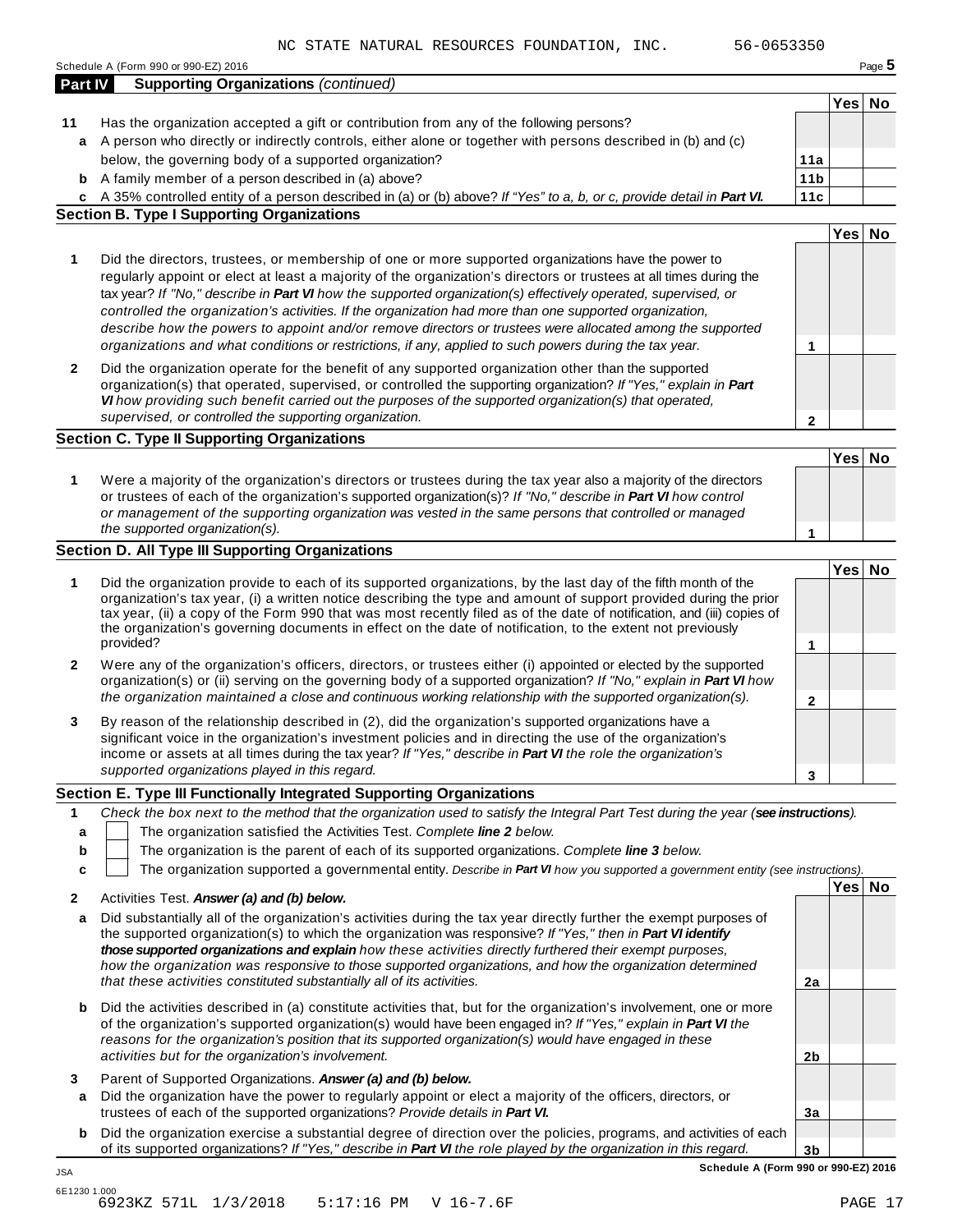| Schedule A (Form 990 or 990-EZ) 2016                                                                                                  |                |                | Page $6$                       |
|---------------------------------------------------------------------------------------------------------------------------------------|----------------|----------------|--------------------------------|
| Type III Non-Functionally Integrated 509(a)(3) Supporting Organizations<br>Part V                                                     |                |                |                                |
| 1<br>Check here if the organization satisfied the Integral Part Test as a qualifying trust on Nov. 20, 1970 (explain in Part VI). See |                |                |                                |
| instructions. All other Type III non-functionally integrated supporting organizations must complete Sections A through E.             |                |                |                                |
|                                                                                                                                       |                |                | (B) Current Year               |
| <b>Section A - Adjusted Net Income</b>                                                                                                |                | (A) Prior Year | (optional)                     |
| 1 Net short-term capital gain                                                                                                         | 1              |                |                                |
| 2 Recoveries of prior-year distributions                                                                                              | $\overline{2}$ |                |                                |
| 3 Other gross income (see instructions)                                                                                               | 3              |                |                                |
| 4 Add lines 1 through 3.                                                                                                              | 4              |                |                                |
| 5 Depreciation and depletion                                                                                                          | 5              |                |                                |
| 6 Portion of operating expenses paid or incurred for production or                                                                    |                |                |                                |
| collection of gross income or for management, conservation, or                                                                        |                |                |                                |
| maintenance of property held for production of income (see instructions)                                                              | 6              |                |                                |
| <b>7</b> Other expenses (see instructions)                                                                                            | $\overline{7}$ |                |                                |
| 8 Adjusted Net Income (subtract lines 5, 6, and 7 from line 4).                                                                       | 8              |                |                                |
| <b>Section B - Minimum Asset Amount</b>                                                                                               |                | (A) Prior Year | (B) Current Year<br>(optional) |
| 1 Aggregate fair market value of all non-exempt-use assets (see                                                                       |                |                |                                |
| instructions for short tax year or assets held for part of year):                                                                     |                |                |                                |
| a Average monthly value of securities                                                                                                 | 1a             |                |                                |
| <b>b</b> Average monthly cash balances                                                                                                | 1 <sub>b</sub> |                |                                |
| c Fair market value of other non-exempt-use assets                                                                                    | 1 <sub>c</sub> |                |                                |
| d Total (add lines 1a, 1b, and 1c)                                                                                                    | 1 <sub>d</sub> |                |                                |
| e Discount claimed for blockage or other                                                                                              |                |                |                                |
| factors (explain in detail in Part VI):                                                                                               |                |                |                                |
| 2 Acquisition indebtedness applicable to non-exempt-use assets                                                                        | $\mathbf 2$    |                |                                |
| 3 Subtract line 2 from line 1d.                                                                                                       | 3              |                |                                |
| 4 Cash deemed held for exempt use. Enter 1-1/2% of line 3 (for greater amount,<br>see instructions).                                  | 4              |                |                                |
| 5 Net value of non-exempt-use assets (subtract line 4 from line 3)                                                                    | 5              |                |                                |
| 6 Multiply line 5 by .035.                                                                                                            | 6              |                |                                |
| 7 Recoveries of prior-year distributions                                                                                              | $\overline{7}$ |                |                                |
| 8 Minimum Asset Amount (add line 7 to line 6)                                                                                         | 8              |                |                                |
| <b>Section C - Distributable Amount</b>                                                                                               |                |                | <b>Current Year</b>            |
| 1 Adjusted net income for prior year (from Section A, line 8, Column A)                                                               | 1              |                |                                |
| 2 Enter 85% of line 1.                                                                                                                | $\mathbf 2$    |                |                                |
| 3 Minimum asset amount for prior year (from Section B, line 8, Column A)                                                              | 3              |                |                                |
| 4 Enter greater of line 2 or line 3.                                                                                                  | 4              |                |                                |
| 5 Income tax imposed in prior year                                                                                                    | 5              |                |                                |
| 6 Distributable Amount. Subtract line 5 from line 4, unless subject to                                                                |                |                |                                |
| emergency temporary reduction (see instructions).                                                                                     | 6              |                |                                |

**7** | Check here if the current year is the organization's first as a non-functionally integrated Type III supporting organization (see instructions).

**Schedule A (Form 990 or 990-EZ) 2016**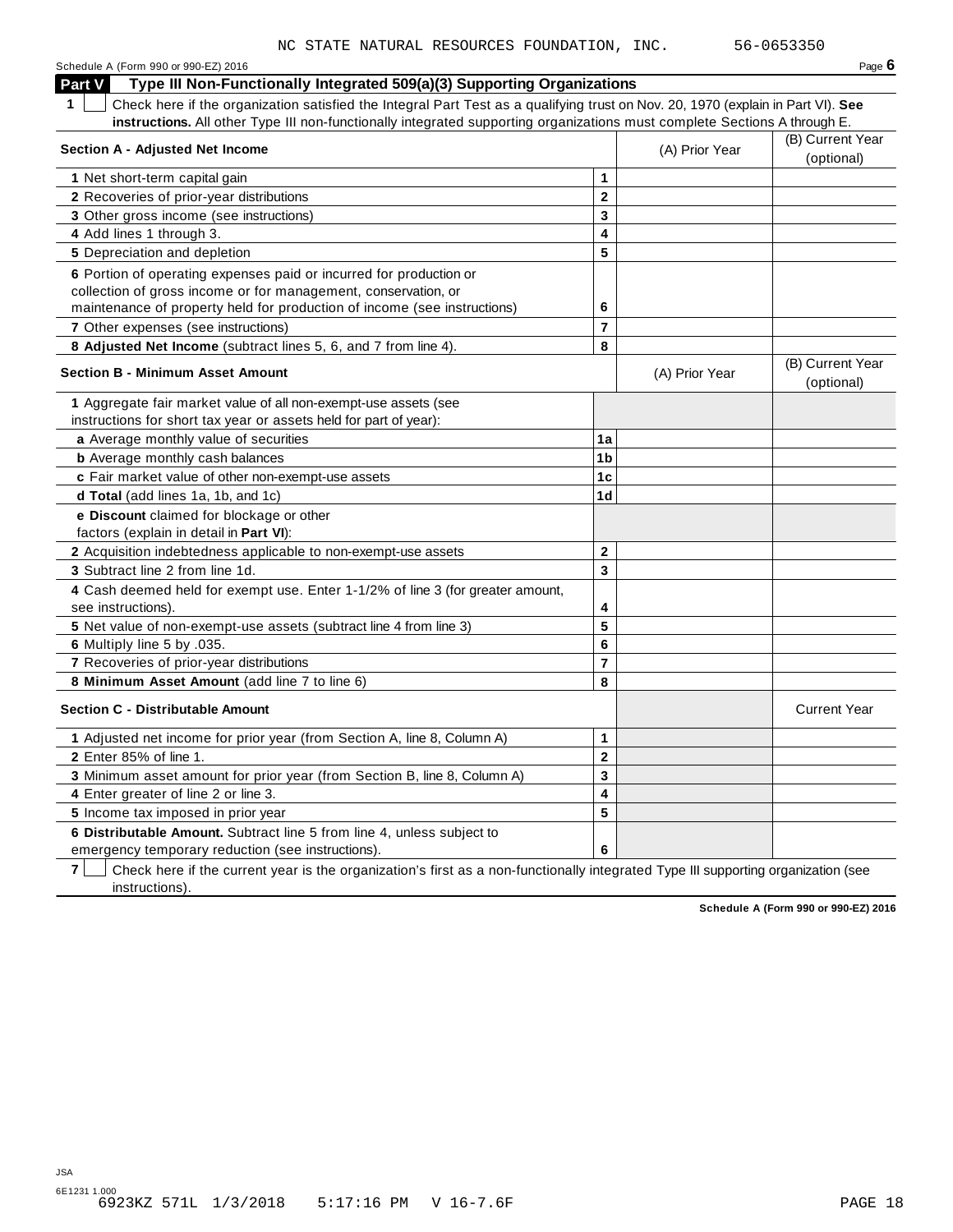| <b>Part V</b>  | Schedule A (Form 990 or 990-EZ) 2016<br>Type III Non-Functionally Integrated 509(a)(3) Supporting Organizations (continued) |                                    |                                                | Page 7                                    |
|----------------|-----------------------------------------------------------------------------------------------------------------------------|------------------------------------|------------------------------------------------|-------------------------------------------|
|                | <b>Section D - Distributions</b>                                                                                            |                                    |                                                | <b>Current Year</b>                       |
| 1.             | Amounts paid to supported organizations to accomplish exempt purposes                                                       |                                    |                                                |                                           |
| $\mathbf{2}$   | Amounts paid to perform activity that directly furthers exempt purposes of supported                                        |                                    |                                                |                                           |
|                | organizations, in excess of income from activity                                                                            |                                    |                                                |                                           |
| 3              | Administrative expenses paid to accomplish exempt purposes of supported organizations                                       |                                    |                                                |                                           |
| 4              | Amounts paid to acquire exempt-use assets                                                                                   |                                    |                                                |                                           |
| 5              | Qualified set-aside amounts (prior IRS approval required)                                                                   |                                    |                                                |                                           |
| 6              | Other distributions (describe in Part VI). See instructions.                                                                |                                    |                                                |                                           |
| 7              | Total annual distributions. Add lines 1 through 6.                                                                          |                                    |                                                |                                           |
| 8              | Distributions to attentive supported organizations to which the organization is responsive                                  |                                    |                                                |                                           |
|                | (provide details in Part VI). See instructions.                                                                             |                                    |                                                |                                           |
| 9              | Distributable amount for 2016 from Section C, line 6                                                                        |                                    |                                                |                                           |
| 10             | Line 8 amount divided by Line 9 amount                                                                                      |                                    |                                                |                                           |
|                | Section E - Distribution Allocations (see instructions)                                                                     | (i)<br><b>Excess Distributions</b> | (iii)<br><b>Underdistributions</b><br>Pre-2016 | (iii)<br>Distributable<br>Amount for 2016 |
| 1              | Distributable amount for 2016 from Section C, line 6                                                                        |                                    |                                                |                                           |
|                | Underdistributions, if any, for years prior to 2016                                                                         |                                    |                                                |                                           |
| 2              | (reasonable cause required-explain in Part VI). See                                                                         |                                    |                                                |                                           |
|                | instructions.                                                                                                               |                                    |                                                |                                           |
| 3              | Excess distributions carryover, if any, to 2016:                                                                            |                                    |                                                |                                           |
| а              |                                                                                                                             |                                    |                                                |                                           |
| b              |                                                                                                                             |                                    |                                                |                                           |
| c              |                                                                                                                             |                                    |                                                |                                           |
| d              | From 2014                                                                                                                   |                                    |                                                |                                           |
| e              | From 2015.                                                                                                                  |                                    |                                                |                                           |
| f              | Total of lines 3a through e                                                                                                 |                                    |                                                |                                           |
| g              | Applied to underdistributions of prior years                                                                                |                                    |                                                |                                           |
| h              | Applied to 2016 distributable amount                                                                                        |                                    |                                                |                                           |
| j.             | Carryover from 2011 not applied (see instructions)                                                                          |                                    |                                                |                                           |
| Ĵ              | Remainder. Subtract lines 3g, 3h, and 3i from 3f.                                                                           |                                    |                                                |                                           |
| 4              | Distributions for 2016 from                                                                                                 |                                    |                                                |                                           |
|                | Section D, line 7:<br>\$                                                                                                    |                                    |                                                |                                           |
| а              | Applied to underdistributions of prior years                                                                                |                                    |                                                |                                           |
| b              | Applied to 2016 distributable amount                                                                                        |                                    |                                                |                                           |
| c              | Remainder. Subtract lines 4a and 4b from 4.                                                                                 |                                    |                                                |                                           |
| 5              | Remaining underdistributions for years prior to 2016, if                                                                    |                                    |                                                |                                           |
|                | any. Subtract lines 3g and 4a from line 2. For result                                                                       |                                    |                                                |                                           |
|                | greater than zero, explain in Part VI. See instructions.                                                                    |                                    |                                                |                                           |
| 6              | Remaining underdistributions for 2016. Subtract lines 3h                                                                    |                                    |                                                |                                           |
|                | and 4b from line 1. For result greater than zero, explain in                                                                |                                    |                                                |                                           |
|                | Part VI. See instructions.                                                                                                  |                                    |                                                |                                           |
| $\overline{7}$ | Excess distributions carryover to 2017. Add lines 3j                                                                        |                                    |                                                |                                           |
|                | and 4c.                                                                                                                     |                                    |                                                |                                           |
| 8              | Breakdown of line 7:                                                                                                        |                                    |                                                |                                           |
| а              |                                                                                                                             |                                    |                                                |                                           |
| b              | Excess from 2013                                                                                                            |                                    |                                                |                                           |
| c              | Excess from 2014                                                                                                            |                                    |                                                |                                           |
| d              | Excess from 2015                                                                                                            |                                    |                                                |                                           |
| е              | Excess from 2016                                                                                                            |                                    |                                                |                                           |

**Schedule A (Form 990 or 990-EZ) 2016**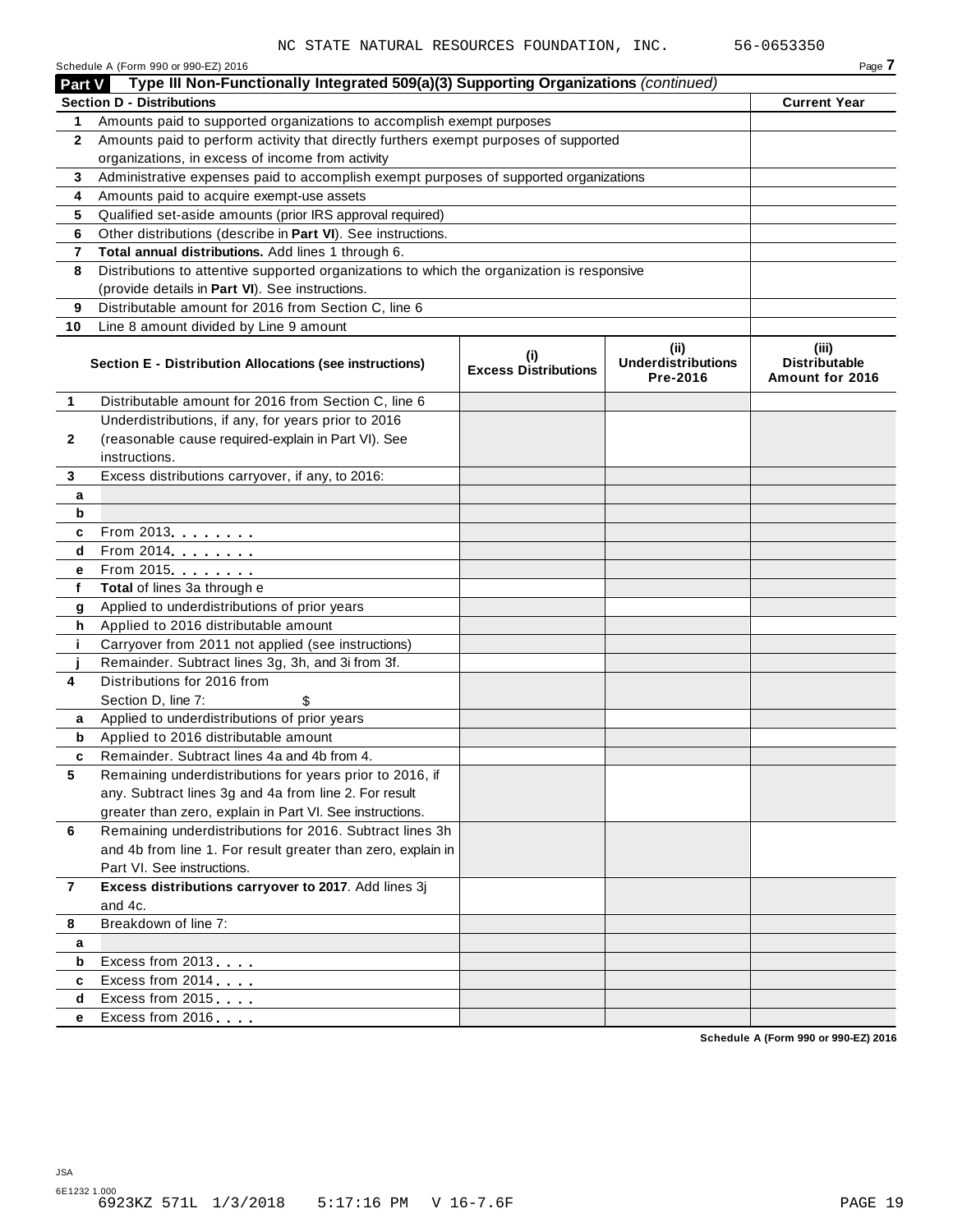| Page 8<br>Schedule A (Form 990 or 990-EZ) 2016                                                                                                                                                                                                                                                                                                                                                                                                                                                                                                                                                               |          |          |          |         |              |            |  |  |
|--------------------------------------------------------------------------------------------------------------------------------------------------------------------------------------------------------------------------------------------------------------------------------------------------------------------------------------------------------------------------------------------------------------------------------------------------------------------------------------------------------------------------------------------------------------------------------------------------------------|----------|----------|----------|---------|--------------|------------|--|--|
| <b>Part VI</b><br>Supplemental Information. Provide the explanations required by Part II, line 10; Part II, line 17a or 17b; Part<br>III, line 12; Part IV, Section A, lines 1, 2, 3b, 3c, 4b, 4c, 5a, 6, 9a, 9b, 9c, 11a, 11b, and 11c; Part IV, Section<br>B, lines 1 and 2; Part IV, Section C, line 1; Part IV, Section D, lines 2 and 3; Part IV, Section E, lines 1c, 2a, 2b,<br>3a and 3b; Part V, line 1; Part V, Section B, line 1e; Part V, Section D, lines 5, 6, and 8; and Part V, Section E,<br>lines 2, 5, and 6. Also complete this part for any additional information. (See instructions.) |          |          |          |         |              |            |  |  |
| SCHEDULE A, PART II, LINE - OTHER INCOME                                                                                                                                                                                                                                                                                                                                                                                                                                                                                                                                                                     |          |          |          |         |              |            |  |  |
| OTHER INCOME IS COMPRISED OF GIFT FEES, BIO RESOURCE ONLINE JOURNAL                                                                                                                                                                                                                                                                                                                                                                                                                                                                                                                                          |          |          |          |         |              |            |  |  |
| SUPPORT, SMALL COLLEGE OF NATURAL RESOURCES EVENTS AND MITIGATION CREDIT                                                                                                                                                                                                                                                                                                                                                                                                                                                                                                                                     |          |          |          |         |              |            |  |  |
| SALES.                                                                                                                                                                                                                                                                                                                                                                                                                                                                                                                                                                                                       |          |          |          |         | ATTACHMENT 1 |            |  |  |
| SCHEDULE A, PART II - OTHER INCOME                                                                                                                                                                                                                                                                                                                                                                                                                                                                                                                                                                           |          |          |          |         |              |            |  |  |
|                                                                                                                                                                                                                                                                                                                                                                                                                                                                                                                                                                                                              |          |          |          |         |              |            |  |  |
| DESCRIPTION                                                                                                                                                                                                                                                                                                                                                                                                                                                                                                                                                                                                  | 2012     | 2013     | 2014     | 2015    | 2016         | TOTAL      |  |  |
| OTHER INCOME                                                                                                                                                                                                                                                                                                                                                                                                                                                                                                                                                                                                 | 416,335. | 354,581. | 118,481. | 94,902. | 339,036.     | 1,323,335. |  |  |
| TOTALS                                                                                                                                                                                                                                                                                                                                                                                                                                                                                                                                                                                                       | 416,335. | 354,581. | 118,481. | 94,902. | 339,036.     | 1,323,335  |  |  |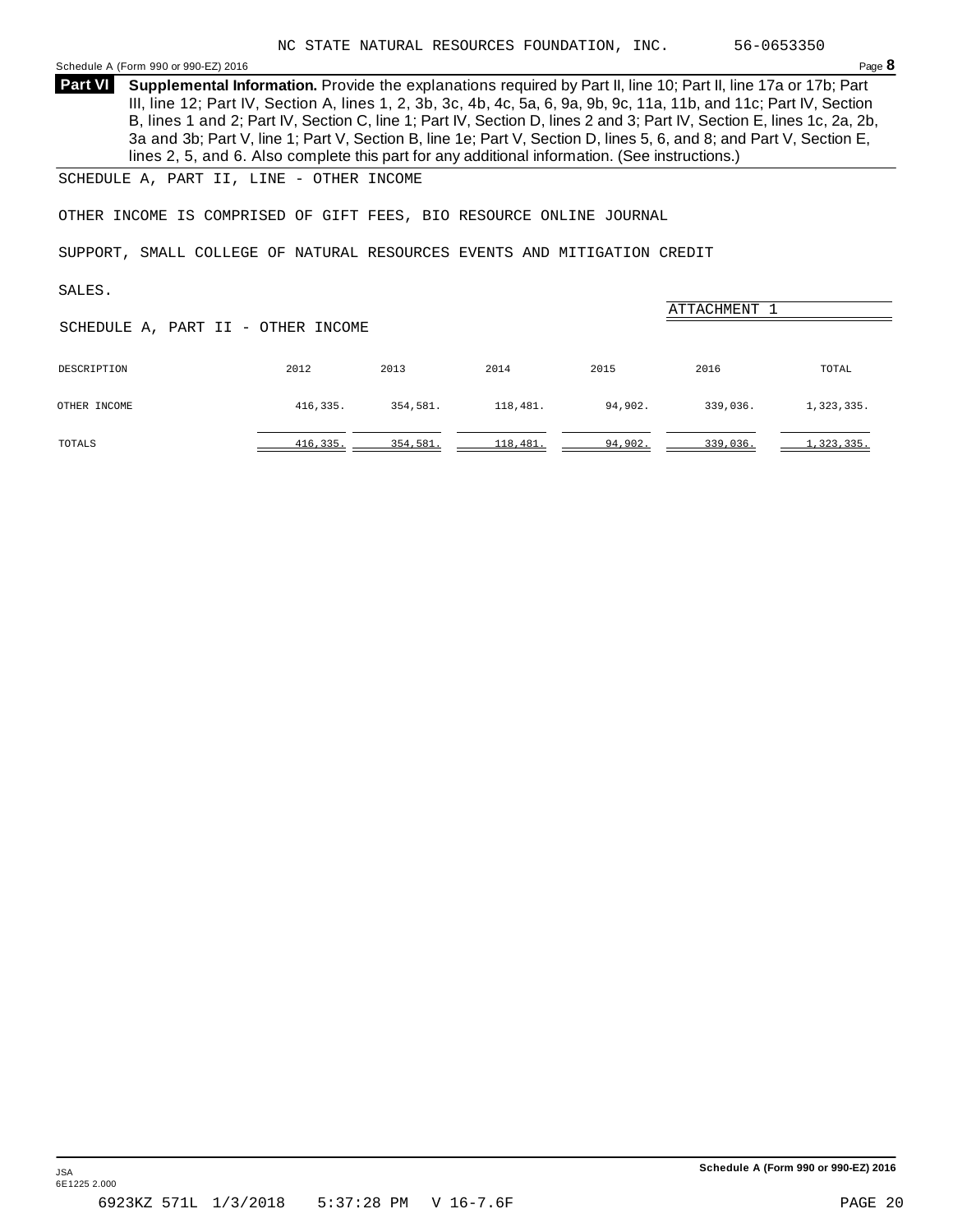**(Form 990, 990-EZ, or 990-PF)** Department of the Treasury<br>Internal Revenue Service

## **Schedule B chedule of Contributors**

**2016** 

| or 990-PF)<br>Department of the Treasury<br>Internal Revenue Service | Attach to Form 990. Form 990-EZ, or Form 990-PF.<br>Information about Schedule B (Form 990, 990-EZ, or 990-PF) and its instructions is at www.irs.gov/form990. | 2016                                  |
|----------------------------------------------------------------------|----------------------------------------------------------------------------------------------------------------------------------------------------------------|---------------------------------------|
| Name of the organization                                             |                                                                                                                                                                | <b>Employer identification number</b> |

NC STATE NATURAL RESOURCES FOUNDATION, INC.

56-0653350

### **Organization type** (check one):

| Filers of:         | Section:                                                                  |
|--------------------|---------------------------------------------------------------------------|
| Form 990 or 990-EZ | $X$ 501(c)( $3$ ) (enter number) organization                             |
|                    | 4947(a)(1) nonexempt charitable trust not treated as a private foundation |
|                    | 527 political organization                                                |
| Form 990-PF        | $501(c)(3)$ exempt private foundation                                     |
|                    | 4947(a)(1) nonexempt charitable trust treated as a private foundation     |
|                    | 501(c)(3) taxable private foundation                                      |
|                    |                                                                           |

Check if your organization is covered by the **General Rule** or a **Special Rule.**

**Note:** Only a section 501(c)(7), (8), or (10) organization can check boxes for both the General Rule and a Special Rule. See instructions.

### **General Rule**

For an organization filing Form 990, 990-EZ, or 990-PF that received, during the year, contributions totaling \$5,000 or more (in money or property) from any one contributor. Complete Parts I and II. See instructions for determining a contributor's total contributions.

### **Special Rules**

 $\text{X}$  For an organization described in section 501(c)(3) filing Form 990 or 990-EZ that met the 33 1/3 % support test of the regulations under sections 509(a)(1) and 170(b)(1)(A)(vi), that checked Schedule A (Form 990 or 990-EZ), Part II, line 13, 16a, or 16b, and that received from any one contributor, during the year, total contributions of the greater of **(1)** \$5,000 or **(2)** 2% of the amount on (i) Form 990, Part VIII, line 1h, or (ii) Form 990-EZ, line 1. Complete Parts I and II.

For an organization described in section 501(c)(7), (8), or (10) filing Form 990 or 990-EZ that received from any one contributor, during the year, total contributions of more than \$1,000 *exclusively* for religious, charitable, scientific, literary, or educational purposes, or for the prevention of cruelty to children or animals. Complete Parts I, II, and III.

For an organization described in section 501(c)(7), (8), or (10) filing Form 990 or 990-EZ that received from any one contributor, during the year, contributions *exclusively* for religious, charitable, etc., purposes, but no such contributions totaled more than \$1,000. If this box is checked, enter here the total contributions that were received during the year for an *exclusively* religious, charitable, etc., purpose. Don't complete any of the parts unless the **General Rule** applies to this organization because it received *nonexclusively* religious, charitable, etc., contributions totaling \$5,000 or more during the year m m m m m m m m m m m m m m m m m m m m m m m m m m m m m m m I \$

**Caution:** An organization that isn't covered by the General Rule and/or the Special Rules doesn't file Schedule B (Form 990, 990-EZ, or 990-PF), but it **must** answer "No" on Part IV, line 2, of its Form 990; or check the box on line H of its Form 990-EZ or on its Form 990-PF, Part I, line 2, to certify that it doesn't meet the filing requirements of Schedule B (Form 990, 990-EZ, or 990-PF).

For Paperwork Reduction Act Notice, see the Instructions for Form 990, 990-EZ, or 990-PF. Schedule B (Form 990, 990-EZ, or 990-PF) (2016)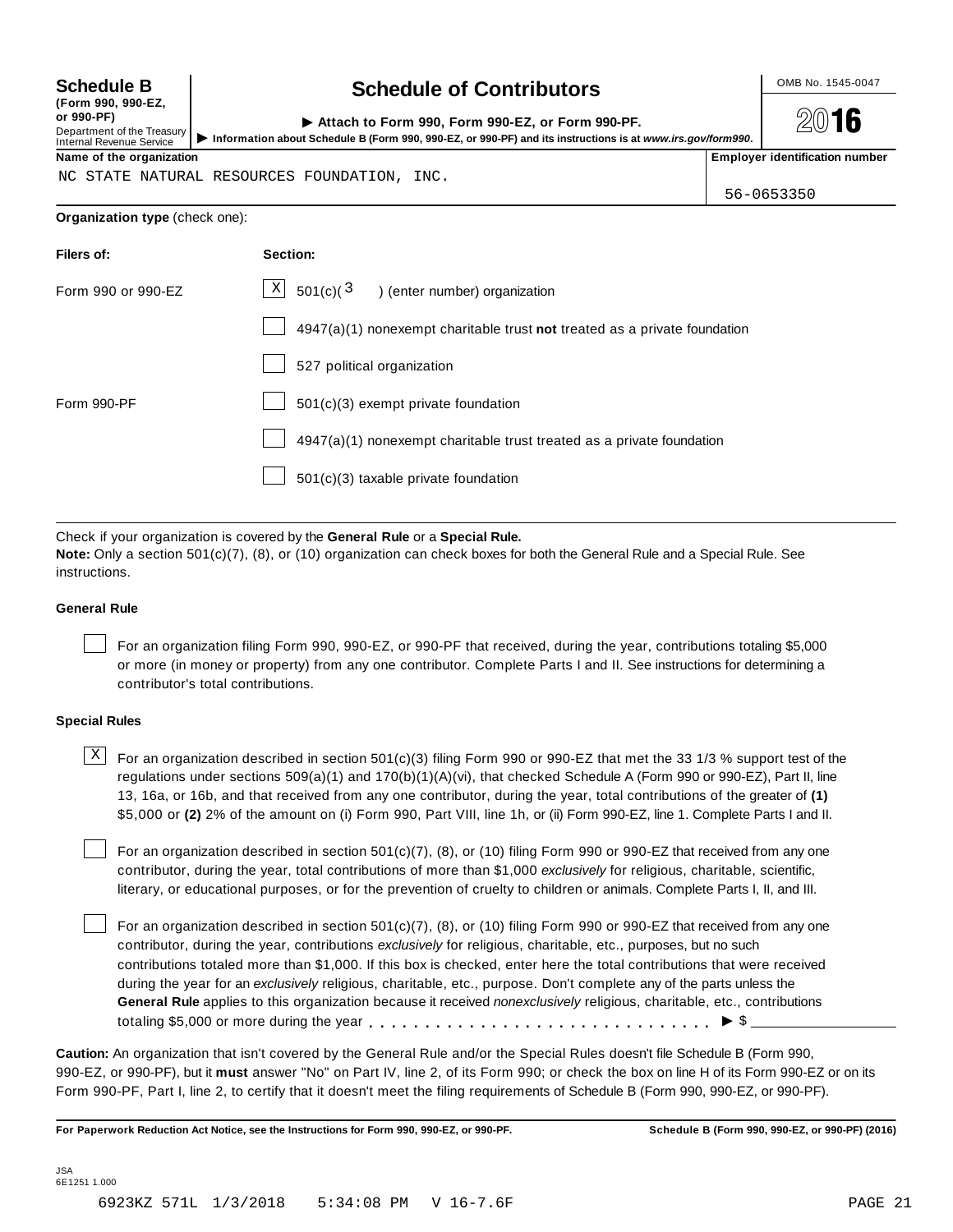Schedule B (Form 990, 990-EZ, or 990-PF) (2016)<br>
Name of organization NC STATE NATURAL RESOURCES FOUNDATION, INC. **Page 2**<br>
Page 2 **Name of organization NC STATE NATURAL RESOURCES FOUNDATION, INC. Employer identification number** 

56-0653350

| (a) | (b)                        | (c)                        | (d)                                                                                                         |
|-----|----------------------------|----------------------------|-------------------------------------------------------------------------------------------------------------|
| No. | Name, address, and ZIP + 4 | <b>Total contributions</b> | Type of contribution                                                                                        |
| 1   |                            | 250,000.<br>\$             | Χ<br>Person<br>Payroll<br>Noncash<br>(Complete Part II for<br>noncash contributions.)                       |
| (a) | (b)                        | (c)                        | (d)                                                                                                         |
| No. | Name, address, and ZIP + 4 | <b>Total contributions</b> | Type of contribution                                                                                        |
| 2   |                            | 150,685.<br>\$             | Person<br>Payroll<br>$\overline{\textbf{X}}$<br>Noncash<br>(Complete Part II for<br>noncash contributions.) |
| (a) | (b)                        | (c)                        | (d)                                                                                                         |
| No. | Name, address, and ZIP + 4 | <b>Total contributions</b> | Type of contribution                                                                                        |
| 3   |                            | 60,000.<br>\$              | Χ<br>Person<br>Payroll<br>Noncash<br>(Complete Part II for<br>noncash contributions.)                       |
| (a) | (b)                        | (c)                        | (d)                                                                                                         |
| No. | Name, address, and ZIP + 4 | <b>Total contributions</b> | Type of contribution                                                                                        |
| 4   |                            | 50,000.<br>\$              | Person<br>Payroll<br>$\overline{\textbf{X}}$<br>Noncash<br>(Complete Part II for<br>noncash contributions.) |
| (a) | (b)                        | (c)                        | (d)                                                                                                         |
| No. | Name, address, and ZIP + 4 | <b>Total contributions</b> | Type of contribution                                                                                        |
| 5   |                            | 40,236.<br>\$              | Person<br>Payroll<br>$\mathbf X$<br><b>Noncash</b><br>(Complete Part II for<br>noncash contributions.)      |
| (a) | (b)                        | (c)                        | (d)                                                                                                         |
| No. | Name, address, and ZIP + 4 | <b>Total contributions</b> | Type of contribution                                                                                        |
| 6   |                            | 40,000.<br>\$              | Χ<br>Person<br>Payroll<br><b>Noncash</b><br>(Complete Part II for<br>noncash contributions.)                |

 $S$ chedule B (Form 990, 990-EZ, or 990-PF) (2016)

JSA<br>6E1253 1.000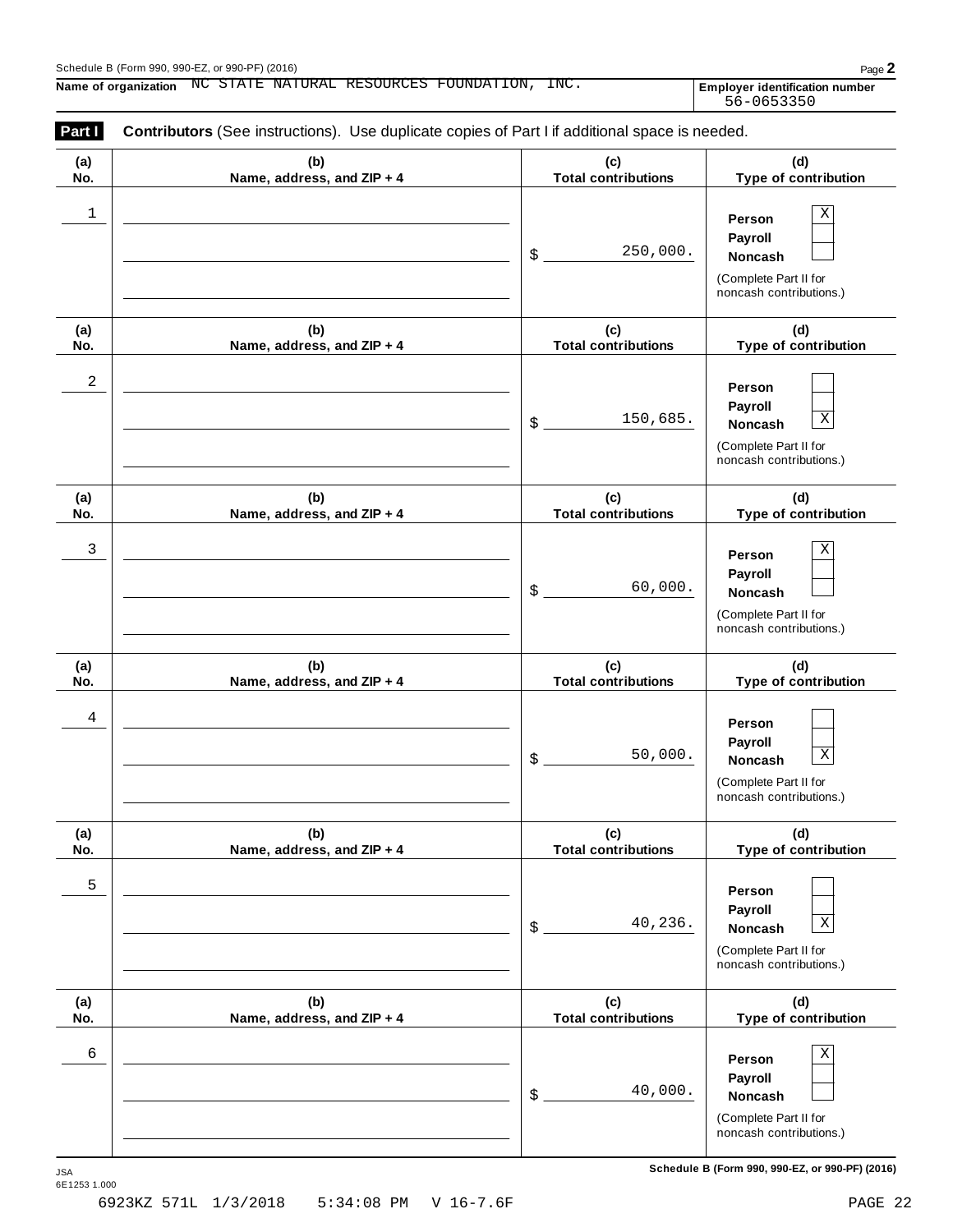**Name of organization NC STATE NATURAL RESOURCES FOUNDATION, INC. Employer identification number** 

Employer identification number<br>56-0653350

| (a)  | (b)                        | (c)                        | (d)                                                                                                         |
|------|----------------------------|----------------------------|-------------------------------------------------------------------------------------------------------------|
| No.  | Name, address, and ZIP + 4 | <b>Total contributions</b> | Type of contribution                                                                                        |
| 7    |                            | 40,000.<br>\$              | Χ<br>Person<br>Payroll<br>Noncash<br>(Complete Part II for<br>noncash contributions.)                       |
| (a)  | (b)                        | (c)                        | (d)                                                                                                         |
| No.  | Name, address, and ZIP + 4 | <b>Total contributions</b> | Type of contribution                                                                                        |
| 8    |                            | 33,000.<br>\$              | $\mathbf X$<br>Person<br>Payroll<br>Noncash<br>(Complete Part II for<br>noncash contributions.)             |
| (a)  | (b)                        | (c)                        | (d)                                                                                                         |
| No.  | Name, address, and ZIP + 4 | <b>Total contributions</b> | Type of contribution                                                                                        |
| 9    |                            | 30,500.<br>\$              | Χ<br>Person<br>Payroll<br>Noncash<br>(Complete Part II for<br>noncash contributions.)                       |
| (a)  | (b)                        | (c)                        | (d)                                                                                                         |
| No.  | Name, address, and ZIP + 4 | <b>Total contributions</b> | Type of contribution                                                                                        |
| $10$ |                            | 30,000.<br>\$              | Person<br>Payroll<br>$\overline{\mathbf{X}}$<br>Noncash<br>(Complete Part II for<br>noncash contributions.) |
| (a)  | (b)                        | (c)                        | (d)                                                                                                         |
| No.  | Name, address, and ZIP + 4 | <b>Total contributions</b> | Type of contribution                                                                                        |
|      |                            | \$                         | Person<br>Payroll<br>Noncash<br>(Complete Part II for<br>noncash contributions.)                            |
| (a)  | (b)                        | (c)                        | (d)                                                                                                         |
| No.  | Name, address, and ZIP + 4 | <b>Total contributions</b> | Type of contribution                                                                                        |
|      |                            | \$                         | Person<br>Payroll<br>Noncash<br>(Complete Part II for<br>noncash contributions.)                            |

 $S$ chedule B (Form 990, 990-EZ, or 990-PF) (2016)

JSA<br>6E1253 1.000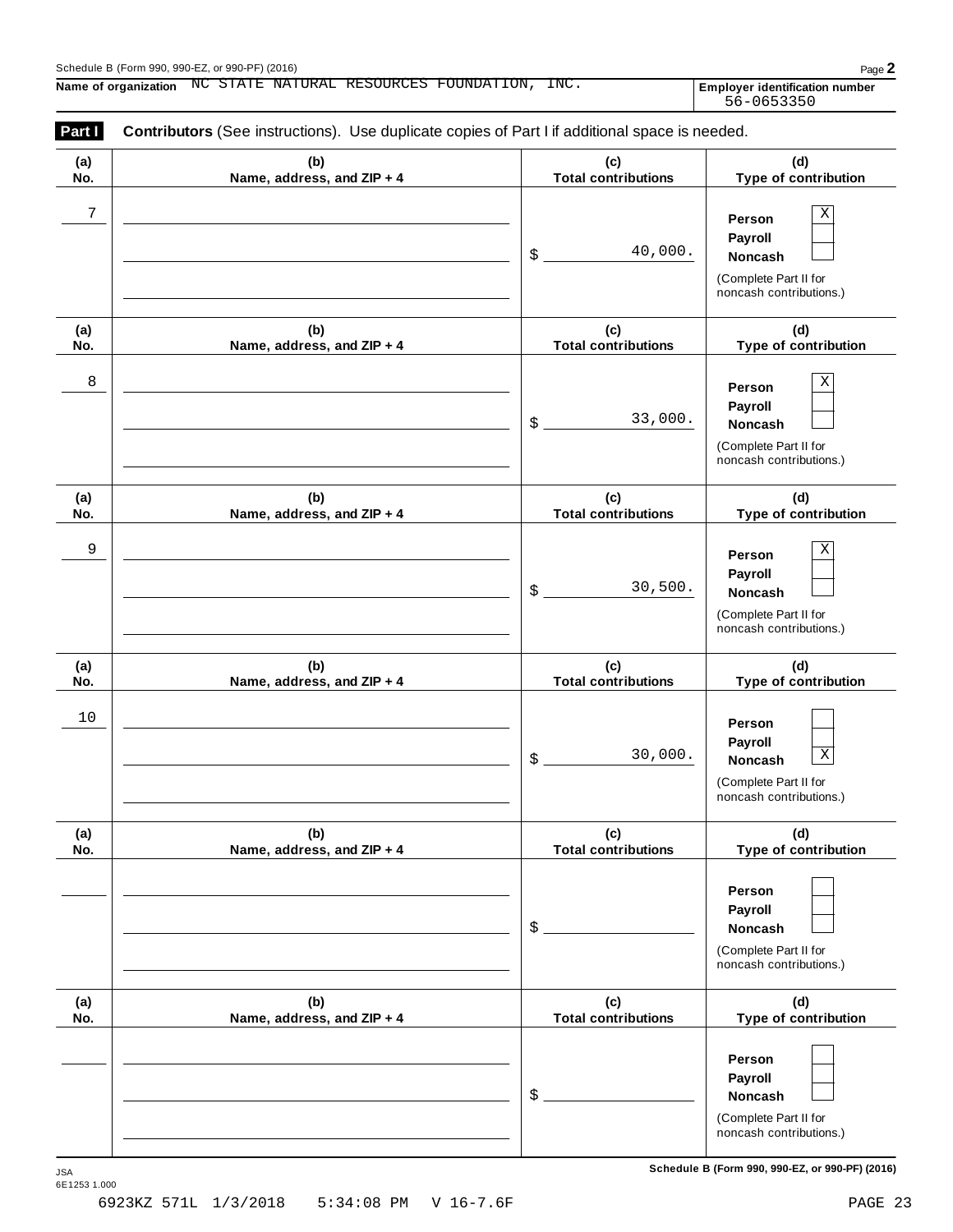56-0653350

| (a) No.<br>from<br>Part I | (b)<br>Description of noncash property given |             | (c)<br>FMV (or estimate)<br>(See instructions) | (d)<br>Date received |
|---------------------------|----------------------------------------------|-------------|------------------------------------------------|----------------------|
|                           | IRA ROLLOVER/SECURITIES                      |             |                                                |                      |
|                           |                                              | $$$ .       | 150,685.                                       | VAR                  |
| (a) No.<br>from<br>Part I | (b)<br>Description of noncash property given |             | (c)<br>FMV (or estimate)<br>(See instructions) | (d)<br>Date received |
|                           | IRA ROLLOVER                                 |             |                                                |                      |
|                           |                                              | $$^{\circ}$ | 50,000.                                        | VAR                  |
| (a) No.<br>from<br>Part I | (b)<br>Description of noncash property given |             | (c)<br>FMV (or estimate)<br>(See instructions) | (d)<br>Date received |
|                           | SECURITIES                                   |             |                                                |                      |
|                           |                                              | \$          | 40,236.                                        | 05/09/2017           |
| (a) No.<br>from<br>Part I | (b)<br>Description of noncash property given |             | (c)<br>FMV (or estimate)<br>(See instructions) | (d)<br>Date received |
|                           | IRA ROLLOVER                                 |             |                                                |                      |
|                           |                                              | \$          | 30,000.                                        | 12/08/2016           |
| (a) No.<br>from<br>Part I | (b)<br>Description of noncash property given |             | (c)<br>FMV (or estimate)<br>(See instructions) | (d)<br>Date received |
|                           |                                              |             |                                                |                      |
|                           |                                              | \$          |                                                |                      |
| (a) No.<br>from<br>Part I | (b)<br>Description of noncash property given |             | (c)<br>FMV (or estimate)<br>(See instructions) | (d)<br>Date received |
|                           |                                              |             |                                                |                      |
|                           |                                              |             |                                                |                      |
|                           |                                              | \$          |                                                |                      |

 $S$ chedule B (Form 990, 990-EZ, or 990-PF) (2016)

6E1254 1.000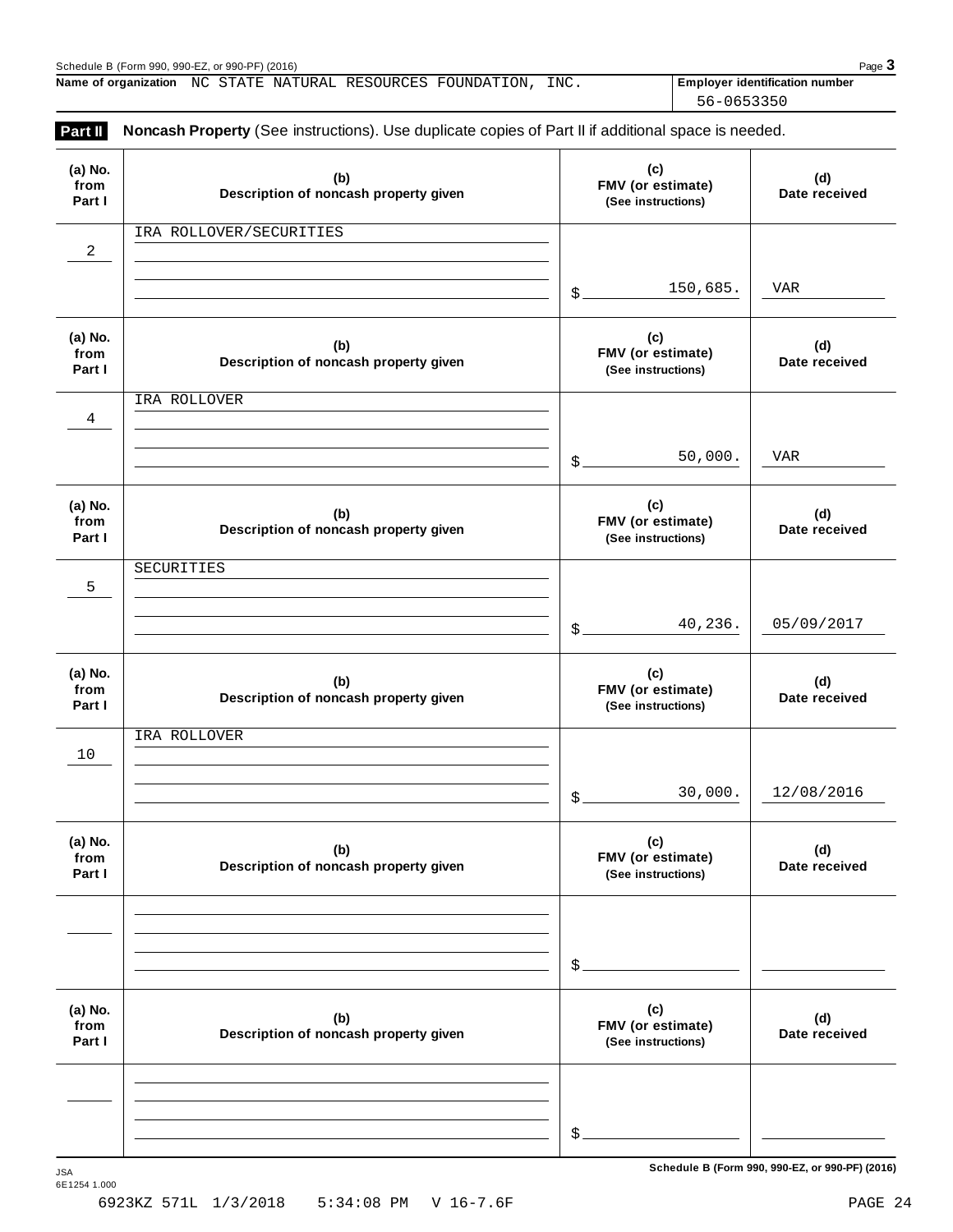| Schedule B (Form 990, 990-EZ, or 990-PF) (2016)            |  |      | Page                                  |
|------------------------------------------------------------|--|------|---------------------------------------|
| Name of organization NC STATE NATURAL RESOURCES FOUNDATION |  | INC. | <b>Employer identification number</b> |

|                                                            |                                                                                                                     |                      | 56-0653350                                                                                                                                                                                                                                                                                                                                                       |
|------------------------------------------------------------|---------------------------------------------------------------------------------------------------------------------|----------------------|------------------------------------------------------------------------------------------------------------------------------------------------------------------------------------------------------------------------------------------------------------------------------------------------------------------------------------------------------------------|
| Part III                                                   |                                                                                                                     |                      | Exclusively religious, charitable, etc., contributions to organizations described in section 501(c)(7), (8), or<br>(10) that total more than \$1,000 for the year from any one contributor. Complete columns (a) through (e) and<br>the following line entry. For organizations completing Part III, enter the total of exclusively religious, charitable, etc., |
|                                                            | contributions of \$1,000 or less for the year. (Enter this information once. See instructions.) $\triangleright$ \$ |                      |                                                                                                                                                                                                                                                                                                                                                                  |
|                                                            | Use duplicate copies of Part III if additional space is needed.                                                     |                      |                                                                                                                                                                                                                                                                                                                                                                  |
| (a) No.<br>from                                            | (b) Purpose of gift                                                                                                 | (c) Use of gift      | (d) Description of how gift is held                                                                                                                                                                                                                                                                                                                              |
| Part I                                                     |                                                                                                                     |                      |                                                                                                                                                                                                                                                                                                                                                                  |
|                                                            |                                                                                                                     |                      |                                                                                                                                                                                                                                                                                                                                                                  |
|                                                            |                                                                                                                     |                      |                                                                                                                                                                                                                                                                                                                                                                  |
|                                                            |                                                                                                                     |                      |                                                                                                                                                                                                                                                                                                                                                                  |
|                                                            |                                                                                                                     |                      |                                                                                                                                                                                                                                                                                                                                                                  |
|                                                            |                                                                                                                     | (e) Transfer of gift |                                                                                                                                                                                                                                                                                                                                                                  |
|                                                            |                                                                                                                     |                      |                                                                                                                                                                                                                                                                                                                                                                  |
|                                                            | Transferee's name, address, and ZIP + 4                                                                             |                      | Relationship of transferor to transferee                                                                                                                                                                                                                                                                                                                         |
|                                                            |                                                                                                                     |                      |                                                                                                                                                                                                                                                                                                                                                                  |
|                                                            |                                                                                                                     |                      |                                                                                                                                                                                                                                                                                                                                                                  |
|                                                            |                                                                                                                     |                      |                                                                                                                                                                                                                                                                                                                                                                  |
| (a) No.                                                    |                                                                                                                     |                      |                                                                                                                                                                                                                                                                                                                                                                  |
| from                                                       | (b) Purpose of gift                                                                                                 | (c) Use of gift      | (d) Description of how gift is held                                                                                                                                                                                                                                                                                                                              |
| Part I                                                     |                                                                                                                     |                      |                                                                                                                                                                                                                                                                                                                                                                  |
|                                                            |                                                                                                                     |                      |                                                                                                                                                                                                                                                                                                                                                                  |
|                                                            |                                                                                                                     |                      |                                                                                                                                                                                                                                                                                                                                                                  |
|                                                            |                                                                                                                     |                      |                                                                                                                                                                                                                                                                                                                                                                  |
|                                                            |                                                                                                                     | (e) Transfer of gift |                                                                                                                                                                                                                                                                                                                                                                  |
|                                                            |                                                                                                                     |                      |                                                                                                                                                                                                                                                                                                                                                                  |
|                                                            | Transferee's name, address, and ZIP + 4                                                                             |                      | Relationship of transferor to transferee                                                                                                                                                                                                                                                                                                                         |
|                                                            |                                                                                                                     |                      |                                                                                                                                                                                                                                                                                                                                                                  |
|                                                            |                                                                                                                     |                      |                                                                                                                                                                                                                                                                                                                                                                  |
|                                                            |                                                                                                                     |                      |                                                                                                                                                                                                                                                                                                                                                                  |
|                                                            |                                                                                                                     |                      |                                                                                                                                                                                                                                                                                                                                                                  |
|                                                            |                                                                                                                     |                      |                                                                                                                                                                                                                                                                                                                                                                  |
|                                                            |                                                                                                                     |                      |                                                                                                                                                                                                                                                                                                                                                                  |
|                                                            | (b) Purpose of gift                                                                                                 | (c) Use of gift      | (d) Description of how gift is held                                                                                                                                                                                                                                                                                                                              |
|                                                            |                                                                                                                     |                      |                                                                                                                                                                                                                                                                                                                                                                  |
|                                                            |                                                                                                                     |                      |                                                                                                                                                                                                                                                                                                                                                                  |
|                                                            |                                                                                                                     |                      |                                                                                                                                                                                                                                                                                                                                                                  |
|                                                            |                                                                                                                     |                      |                                                                                                                                                                                                                                                                                                                                                                  |
|                                                            |                                                                                                                     | (e) Transfer of gift |                                                                                                                                                                                                                                                                                                                                                                  |
|                                                            |                                                                                                                     |                      |                                                                                                                                                                                                                                                                                                                                                                  |
|                                                            | Transferee's name, address, and ZIP + 4                                                                             |                      | Relationship of transferor to transferee                                                                                                                                                                                                                                                                                                                         |
|                                                            |                                                                                                                     |                      |                                                                                                                                                                                                                                                                                                                                                                  |
|                                                            |                                                                                                                     |                      |                                                                                                                                                                                                                                                                                                                                                                  |
|                                                            |                                                                                                                     |                      |                                                                                                                                                                                                                                                                                                                                                                  |
|                                                            |                                                                                                                     |                      |                                                                                                                                                                                                                                                                                                                                                                  |
|                                                            |                                                                                                                     |                      |                                                                                                                                                                                                                                                                                                                                                                  |
|                                                            | (b) Purpose of gift                                                                                                 | (c) Use of gift      | (d) Description of how gift is held                                                                                                                                                                                                                                                                                                                              |
|                                                            |                                                                                                                     |                      |                                                                                                                                                                                                                                                                                                                                                                  |
|                                                            |                                                                                                                     |                      |                                                                                                                                                                                                                                                                                                                                                                  |
|                                                            |                                                                                                                     |                      |                                                                                                                                                                                                                                                                                                                                                                  |
|                                                            |                                                                                                                     |                      |                                                                                                                                                                                                                                                                                                                                                                  |
|                                                            |                                                                                                                     | (e) Transfer of gift |                                                                                                                                                                                                                                                                                                                                                                  |
|                                                            |                                                                                                                     |                      |                                                                                                                                                                                                                                                                                                                                                                  |
|                                                            | Transferee's name, address, and ZIP + 4                                                                             |                      | Relationship of transferor to transferee                                                                                                                                                                                                                                                                                                                         |
|                                                            |                                                                                                                     |                      |                                                                                                                                                                                                                                                                                                                                                                  |
|                                                            |                                                                                                                     |                      |                                                                                                                                                                                                                                                                                                                                                                  |
| $(a)$ No.<br>from<br>Part I<br>$(a)$ No.<br>from<br>Part I |                                                                                                                     |                      |                                                                                                                                                                                                                                                                                                                                                                  |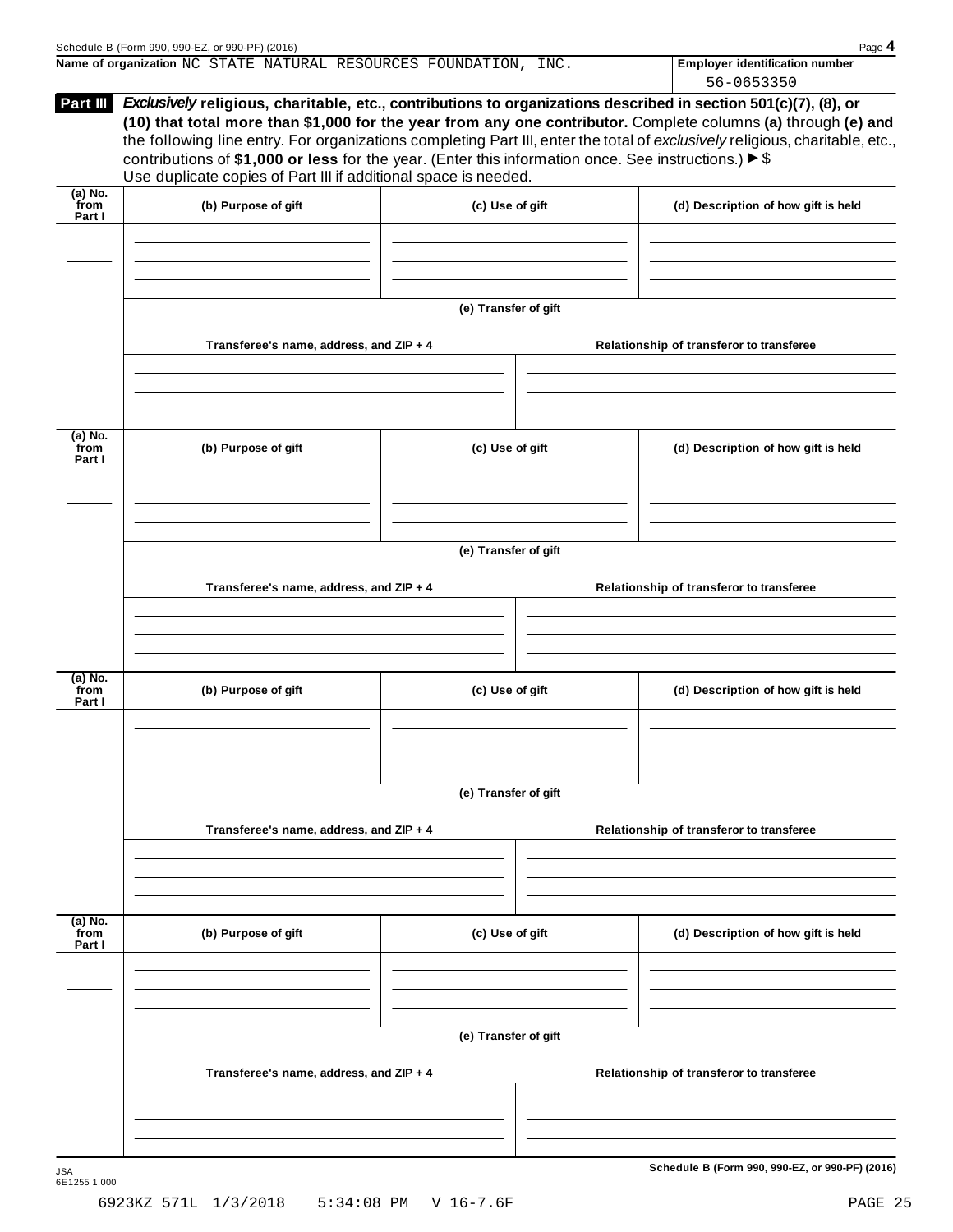|        | <b>SCHEDULE D</b><br>(Form 990)                             |                                                                        | Supplemental Financial Statements<br>Complete if the organization answered "Yes" on Form 990,<br>Part IV, line 6, 7, 8, 9, 10, 11a, 11b, 11c, 11d, 11e, 11f, 12a, or 12b.                                                                                                                                                                                 |    | OMB No. 1545-0047<br>16                            |
|--------|-------------------------------------------------------------|------------------------------------------------------------------------|-----------------------------------------------------------------------------------------------------------------------------------------------------------------------------------------------------------------------------------------------------------------------------------------------------------------------------------------------------------|----|----------------------------------------------------|
|        | Department of the Treasury                                  |                                                                        | Attach to Form 990.<br>Information about Schedule D (Form 990) and its instructions is at www.irs.gov/form990.                                                                                                                                                                                                                                            |    | <b>Open to Public</b><br><b>Inspection</b>         |
|        | <b>Internal Revenue Service</b><br>Name of the organization |                                                                        |                                                                                                                                                                                                                                                                                                                                                           |    | <b>Employer identification number</b>              |
|        |                                                             | NC STATE NATURAL RESOURCES FOUNDATION, INC.                            |                                                                                                                                                                                                                                                                                                                                                           |    | 56-0653350                                         |
| Part I |                                                             |                                                                        | Organizations Maintaining Donor Advised Funds or Other Similar Funds or Accounts.                                                                                                                                                                                                                                                                         |    |                                                    |
|        |                                                             |                                                                        | Complete if the organization answered "Yes" on Form 990, Part IV, line 6.                                                                                                                                                                                                                                                                                 |    |                                                    |
|        |                                                             |                                                                        | (a) Donor advised funds                                                                                                                                                                                                                                                                                                                                   |    | (b) Funds and other accounts                       |
| 1      |                                                             | Total number at end of year manufacturers.                             |                                                                                                                                                                                                                                                                                                                                                           |    |                                                    |
| 2      |                                                             | Aggregate value of contributions to (during year)                      |                                                                                                                                                                                                                                                                                                                                                           |    |                                                    |
| 3      |                                                             | Aggregate value of grants from (during year)                           |                                                                                                                                                                                                                                                                                                                                                           |    |                                                    |
| 4      |                                                             | Aggregate value at end of year                                         |                                                                                                                                                                                                                                                                                                                                                           |    |                                                    |
| 5      |                                                             |                                                                        | Did the organization inform all donors and donor advisors in writing that the assets held in donor advised                                                                                                                                                                                                                                                |    |                                                    |
|        |                                                             |                                                                        | funds are the organization's property, subject to the organization's exclusive legal control?                                                                                                                                                                                                                                                             |    | <b>No</b><br><b>Yes</b>                            |
| 6      |                                                             |                                                                        | Did the organization inform all grantees, donors, and donor advisors in writing that grant funds can be used                                                                                                                                                                                                                                              |    |                                                    |
|        |                                                             |                                                                        | only for charitable purposes and not for the benefit of the donor or donor advisor, or for any other purpose                                                                                                                                                                                                                                              |    |                                                    |
|        |                                                             |                                                                        |                                                                                                                                                                                                                                                                                                                                                           |    | <b>Yes</b><br>No                                   |
|        | Part II                                                     | <b>Conservation Easements.</b>                                         |                                                                                                                                                                                                                                                                                                                                                           |    |                                                    |
|        |                                                             |                                                                        | Complete if the organization answered "Yes" on Form 990, Part IV, line 7.                                                                                                                                                                                                                                                                                 |    |                                                    |
| 1      |                                                             |                                                                        | Purpose(s) of conservation easements held by the organization (check all that apply).                                                                                                                                                                                                                                                                     |    |                                                    |
|        |                                                             | Preservation of land for public use (e.g., recreation or education)    |                                                                                                                                                                                                                                                                                                                                                           |    | Preservation of a historically important land area |
|        | Χ                                                           | Protection of natural habitat                                          |                                                                                                                                                                                                                                                                                                                                                           |    | Preservation of a certified historic structure     |
|        |                                                             | Preservation of open space                                             |                                                                                                                                                                                                                                                                                                                                                           |    |                                                    |
| 2      |                                                             |                                                                        | Complete lines 2a through 2d if the organization held a qualified conservation contribution in the form of a conservation                                                                                                                                                                                                                                 |    |                                                    |
|        |                                                             | easement on the last day of the tax year.                              |                                                                                                                                                                                                                                                                                                                                                           |    | Held at the End of the Tax Year                    |
| a      |                                                             |                                                                        | Total number of conservation easements quantum or example $\mathbf{r}$ . The sum of the set of $\mathbf{r}$                                                                                                                                                                                                                                               | 2a | 3.                                                 |
| b      |                                                             |                                                                        | Total acreage restricted by conservation easements                                                                                                                                                                                                                                                                                                        | 2b | 640.00                                             |
| c      |                                                             |                                                                        | Number of conservation easements on a certified historic structure included in (a)                                                                                                                                                                                                                                                                        | 2c |                                                    |
| d      |                                                             |                                                                        | Number of conservation easements included in (c) acquired after 8/17/06, and not on a                                                                                                                                                                                                                                                                     |    |                                                    |
|        |                                                             |                                                                        | historic structure listed in the National Register                                                                                                                                                                                                                                                                                                        | 2d |                                                    |
| 3      |                                                             |                                                                        | Number of conservation easements modified, transferred, released, extinguished, or terminated by the organization during the                                                                                                                                                                                                                              |    |                                                    |
|        | tax year $\blacktriangleright$ $\_\_$                       |                                                                        |                                                                                                                                                                                                                                                                                                                                                           |    |                                                    |
| 4      |                                                             |                                                                        | Number of states where property subject to conservation easement is located >                                                                                                                                                                                                                                                                             |    | 1.                                                 |
| 5      |                                                             |                                                                        | Does the organization have a written policy regarding the periodic monitoring, inspection, handling of                                                                                                                                                                                                                                                    |    |                                                    |
|        |                                                             |                                                                        | violations, and enforcement of the conservation easements it holds?                                                                                                                                                                                                                                                                                       |    | $\vert x \vert$<br><b>No</b><br><b>Yes</b>         |
| 6      |                                                             |                                                                        | Staff and volunteer hours devoted to monitoring, inspecting, handling of violations, and enforcing conservation easements during the year                                                                                                                                                                                                                 |    |                                                    |
|        |                                                             | 2.00                                                                   |                                                                                                                                                                                                                                                                                                                                                           |    |                                                    |
| 7      |                                                             | 1,000.                                                                 | Amount of expenses incurred in monitoring, inspecting, handling of violations, and enforcing conservation easements during the year                                                                                                                                                                                                                       |    |                                                    |
|        | $\blacktriangleright$ \$                                    |                                                                        |                                                                                                                                                                                                                                                                                                                                                           |    |                                                    |
| 8      |                                                             |                                                                        | Does each conservation easement reported on line 2(d) above satisfy the requirements of section 170(h)(4)(B)(i)                                                                                                                                                                                                                                           |    |                                                    |
|        |                                                             |                                                                        |                                                                                                                                                                                                                                                                                                                                                           |    | Yes<br><b>No</b>                                   |
| 9      |                                                             |                                                                        | In Part XIII, describe how the organization reports conservation easements in its revenue and expense statement, and<br>balance sheet, and include, if applicable, the text of the footnote to the organization's financial statements that describes the                                                                                                 |    |                                                    |
|        |                                                             | organization's accounting for conservation easements.                  |                                                                                                                                                                                                                                                                                                                                                           |    |                                                    |
|        | Part III                                                    |                                                                        | Organizations Maintaining Collections of Art, Historical Treasures, or Other Similar Assets.                                                                                                                                                                                                                                                              |    |                                                    |
|        |                                                             |                                                                        | Complete if the organization answered "Yes" on Form 990, Part IV, line 8.                                                                                                                                                                                                                                                                                 |    |                                                    |
| 1a     |                                                             |                                                                        |                                                                                                                                                                                                                                                                                                                                                           |    |                                                    |
|        |                                                             |                                                                        | If the organization elected, as permitted under SFAS 116 (ASC 958), not to report in its revenue statement and balance sheet works of art, historical treasures, or other similar assets held for public exhibition, education<br>public service, provide, in Part XIII, the text of the footnote to its financial statements that describes these items. |    |                                                    |
| b      |                                                             | public service, provide the following amounts relating to these items: | If the organization elected, as permitted under SFAS 116 (ASC 958), to report in its revenue statement and balance sheet<br>works of art, historical treasures, or other similar assets held for public exhibition, education, or research in furtherance of                                                                                              |    |                                                    |
|        |                                                             |                                                                        |                                                                                                                                                                                                                                                                                                                                                           |    | $\triangleright$ \$                                |
|        |                                                             |                                                                        |                                                                                                                                                                                                                                                                                                                                                           |    | $\triangleright$ \$                                |
|        |                                                             |                                                                        |                                                                                                                                                                                                                                                                                                                                                           |    |                                                    |
| 2      |                                                             |                                                                        | If the organization received or held works of art, historical treasures, or other similar assets for financial gain, provide the                                                                                                                                                                                                                          |    |                                                    |
|        |                                                             |                                                                        | following amounts required to be reported under SFAS 116 (ASC 958) relating to these items:                                                                                                                                                                                                                                                               |    |                                                    |
| a      |                                                             |                                                                        |                                                                                                                                                                                                                                                                                                                                                           |    |                                                    |

| JSA          |                                           |         |
|--------------|-------------------------------------------|---------|
| 6E1268 1.000 |                                           |         |
|              | 6923KZ 571L 1/3/2018 5:17:16 PM V 16-7.6F | PAGE 26 |
|              |                                           |         |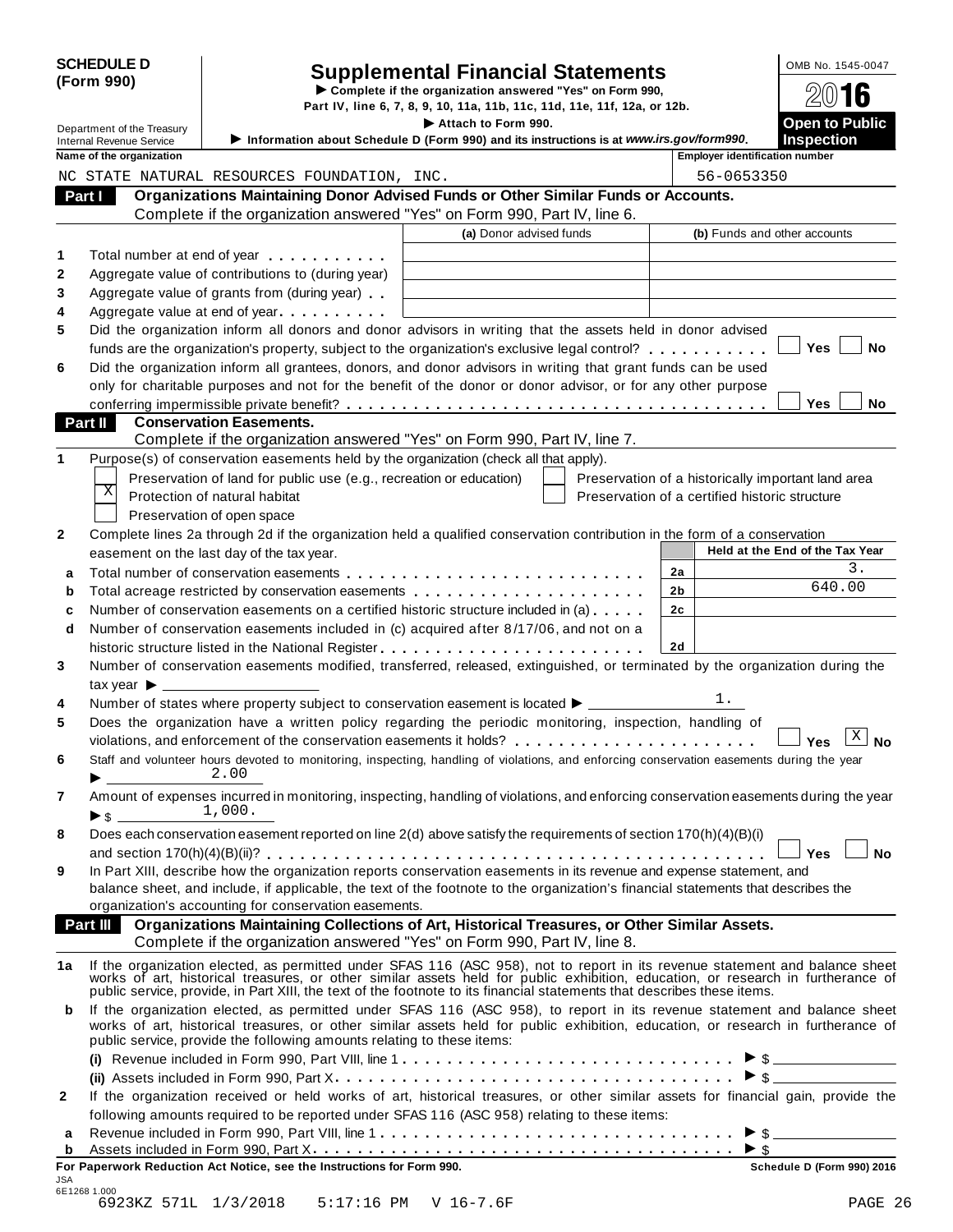NC STATE NATURAL RESOURCES FOUNDATION, INC. 56-0653350

|                | Schedule D (Form 990) 2016                                                                                                       | NC SIAIL NAIURAL RESUURCES FUUNDAIIUN, INC. |                                         |                                    |                           |                 | po-uppsspu           |                | Page 2                     |
|----------------|----------------------------------------------------------------------------------------------------------------------------------|---------------------------------------------|-----------------------------------------|------------------------------------|---------------------------|-----------------|----------------------|----------------|----------------------------|
|                | Organizations Maintaining Collections of Art, Historical Treasures, or Other Similar Assets (continued)<br>Part III              |                                             |                                         |                                    |                           |                 |                      |                |                            |
| 3              | Using the organization's acquisition, accession, and other records, check any of the following that are a significant use of its |                                             |                                         |                                    |                           |                 |                      |                |                            |
|                | collection items (check all that apply):                                                                                         |                                             |                                         |                                    |                           |                 |                      |                |                            |
| a              | Public exhibition                                                                                                                |                                             | d                                       |                                    | Loan or exchange programs |                 |                      |                |                            |
| b              | Scholarly research                                                                                                               |                                             | е                                       | Other                              |                           |                 |                      |                |                            |
| c              | Preservation for future generations                                                                                              |                                             |                                         |                                    |                           |                 |                      |                |                            |
| 4              | Provide a description of the organization's collections and explain how they further the organization's exempt purpose in Part   |                                             |                                         |                                    |                           |                 |                      |                |                            |
|                | XIII.                                                                                                                            |                                             |                                         |                                    |                           |                 |                      |                |                            |
| 5              | During the year, did the organization solicit or receive donations of art, historical treasures, or other similar                |                                             |                                         |                                    |                           |                 |                      |                |                            |
|                | assets to be sold to raise funds rather than to be maintained as part of the organization's collection?                          |                                             |                                         |                                    |                           |                 |                      | <b>Yes</b>     | No                         |
| <b>Part IV</b> | <b>Escrow and Custodial Arrangements.</b>                                                                                        |                                             |                                         |                                    |                           |                 |                      |                |                            |
|                | Complete if the organization answered "Yes" on Form 990, Part IV, line 9, or reported an amount on Form                          |                                             |                                         |                                    |                           |                 |                      |                |                            |
|                | 990, Part X, line 21.                                                                                                            |                                             |                                         |                                    |                           |                 |                      |                |                            |
|                | 1a Is the organization an agent, trustee, custodian or other intermediary for contributions or other assets not                  |                                             |                                         |                                    |                           |                 |                      |                |                            |
|                |                                                                                                                                  |                                             |                                         |                                    |                           |                 |                      | Yes            | <b>No</b>                  |
|                | <b>b</b> If "Yes," explain the arrangement in Part XIII and complete the following table:                                        |                                             |                                         |                                    |                           |                 |                      |                |                            |
|                |                                                                                                                                  |                                             |                                         |                                    |                           |                 | Amount               |                |                            |
| c              |                                                                                                                                  |                                             |                                         |                                    | 1 <sub>c</sub>            |                 |                      |                |                            |
|                |                                                                                                                                  |                                             |                                         |                                    | 1 <sub>d</sub>            |                 |                      |                |                            |
|                |                                                                                                                                  |                                             |                                         |                                    | 1e                        |                 |                      |                |                            |
| f              |                                                                                                                                  |                                             |                                         |                                    | 1f                        |                 |                      |                |                            |
| 2a             | Did the organization include an amount on Form 990, Part X, line 21, for escrow or custodial account liability?                  |                                             |                                         |                                    |                           |                 |                      | <b>Yes</b>     | <b>No</b>                  |
|                | <b>b</b> If "Yes," explain the arrangement in Part XIII. Check here if the explanation has been provided on Part XIII            |                                             |                                         |                                    |                           |                 |                      |                |                            |
| <b>Part V</b>  | <b>Endowment Funds.</b>                                                                                                          |                                             |                                         |                                    |                           |                 |                      |                |                            |
|                | Complete if the organization answered "Yes" on Form 990, Part IV, line 10.                                                       |                                             |                                         |                                    |                           |                 |                      |                |                            |
|                |                                                                                                                                  | (a) Current year                            | (b) Prior year                          |                                    | (c) Two years back        |                 | (d) Three years back |                | (e) Four years back        |
|                | 1a Beginning of year balance                                                                                                     | 27,306,275.                                 | 27, 393, 222.                           |                                    | 26, 465, 084.             |                 | 22,822,055.          |                | 21, 176, 225.              |
| b              | Contributions                                                                                                                    | 706,022.                                    | 1,097,234.                              |                                    | 1,378,468.                |                 | 1,445,147.           |                | 406,950.                   |
| c              | Net investment earnings, gains,                                                                                                  |                                             |                                         |                                    |                           |                 |                      |                |                            |
|                | and losses                                                                                                                       | 2,902,076.                                  |                                         | $-273,506.$                        | 2,122,916.                |                 | 2,952,002.           |                | 1,920,515.                 |
|                | d Grants or scholarships                                                                                                         |                                             |                                         |                                    |                           |                 |                      |                |                            |
| е              | Other expenditures for facilities                                                                                                | 1,003,015.                                  |                                         |                                    |                           |                 |                      |                | 681,635.                   |
|                | and programs                                                                                                                     |                                             |                                         | 910,675.                           | 2,573,246.                |                 | 754,120.             |                |                            |
|                | Administrative expenses                                                                                                          | 29,911,358.                                 | 27,306,275.                             |                                    |                           |                 |                      |                |                            |
| g              | End of year balance                                                                                                              |                                             |                                         |                                    | 27, 393, 222.             |                 | 26,465,084.          |                | 22,822,055.                |
| 2              | Provide the estimated percentage of the current year end balance (line 1g, column (a)) held as:                                  |                                             |                                         |                                    |                           |                 |                      |                |                            |
| a              | Board designated or quasi-endowment $\blacktriangleright$ 16.9000 %<br>Permanent endowment > 57.0500 %                           |                                             |                                         |                                    |                           |                 |                      |                |                            |
| b              | Temporarily restricted endowment ▶ 26.0500 %                                                                                     |                                             |                                         |                                    |                           |                 |                      |                |                            |
| c              | The percentages on lines 2a, 2b, and 2c should equal 100%.                                                                       |                                             |                                         |                                    |                           |                 |                      |                |                            |
|                | 3a Are there endowment funds not in the possession of the organization that are held and administered for the                    |                                             |                                         |                                    |                           |                 |                      |                |                            |
|                | organization by:                                                                                                                 |                                             |                                         |                                    |                           |                 |                      |                | <b>Yes</b><br>No           |
|                |                                                                                                                                  |                                             |                                         |                                    |                           |                 |                      | 3a(i)          | Χ                          |
|                |                                                                                                                                  |                                             |                                         |                                    |                           |                 |                      | 3a(ii)         | Χ                          |
|                | If "Yes" on line 3a(ii), are the related organizations listed as required on Schedule R?, , , , ,                                |                                             |                                         |                                    |                           |                 |                      | 3b             |                            |
| 4              | Describe in Part XIII the intended uses of the organization's endowment funds.                                                   |                                             |                                         |                                    |                           |                 |                      |                |                            |
| <b>Part VI</b> | Land, Buildings, and Equipment.                                                                                                  |                                             |                                         |                                    |                           |                 |                      |                |                            |
|                | Complete if the organization answered "Yes" on Form 990, Part IV, line 11a. See Form 990, Part X, line 10.                       |                                             |                                         |                                    |                           |                 |                      |                |                            |
|                | Description of property                                                                                                          |                                             | (a) Cost or other basis<br>(investment) | (b) Cost or other basis<br>(other) |                           | (c) Accumulated | depreciation         | (d) Book value |                            |
| 1a             |                                                                                                                                  |                                             |                                         |                                    | 764,673.                  |                 |                      |                | 764,673.                   |
| b              | <b>Buildings</b><br>.                                                                                                            |                                             |                                         |                                    |                           |                 |                      |                |                            |
| c              | Leasehold improvements <b>Leasehold</b> improvements                                                                             |                                             |                                         |                                    |                           |                 |                      |                |                            |
| d              | Equipment                                                                                                                        |                                             |                                         |                                    | 536,042.                  |                 | 483, 481.            |                | 52,561.                    |
| е              | Other<br>.                                                                                                                       |                                             |                                         |                                    | 165,235.                  |                 | 53,701.              |                | 111,534.                   |
|                | Total. Add lines 1a through 1e. (Column (d) must equal Form 990, Part X, column (B), line 10c.).                                 |                                             |                                         |                                    |                           |                 |                      |                | 928,768.                   |
|                |                                                                                                                                  |                                             |                                         |                                    |                           |                 |                      |                | Schedule D (Form 990) 2016 |

JSA 6E1269 1.000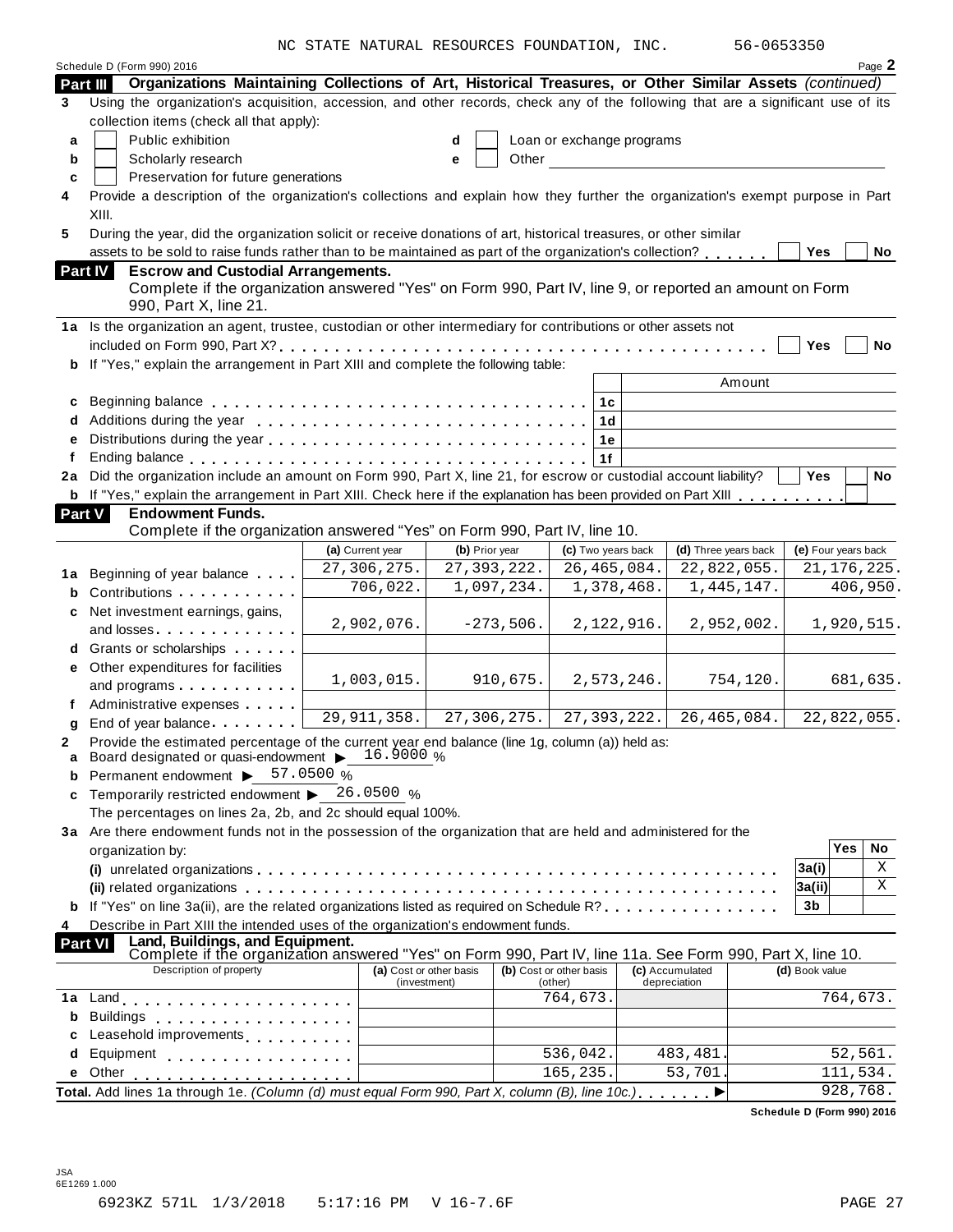### Schedule <sup>D</sup> (Form 990) <sup>2016</sup> Page **3 Investments - Other Securities. Part VII** Investments - Other Securities.<br>Complete if the organization answered "Yes" on Form 990, Part IV, line 11b. See Form 990, Part X, line 12. **(a)** Description of security or category (including name of security) **(b)** Book value **(c)** Method of valuation: Cost or end-of-year market value **(1)** Financial derivatives **(2)** Closely-held equity interests **(3)** Other (A) NC STATE INVESTMENT FUND 28,337,148. FMV (B) KASPICK-LIFE INCOME FUNDS 1,464,903. FMV  $(C)$  STIF (D) (E) (F) (G) (H) **Total.** *(Column (b) must equal Form 990, Part X, col. (B) line 12.)* I **Investments - Program Related.** Complete if the organization answered "Yes" on Form 990, Part IV, line 11c. See Form 990, Part X, line 13. **(a)** Description of investment **(b)** Book value **(c)** Method of valuation: Cost or end-of-year market value **(1) (2) (3) (4) (5) (6) (7) (8) (9) Total.** *(Column (b) must equal Form 990, Part X, col. (B) line 13.)* I **Other Assets.** Complete if the organization answered "Yes" on Form 990, Part IV, line 11d. See Form 990, Part X, line 15. **(a)** Description **(b)** Book value **(1) (2) (3) (4) (5) (6) (7) (8) (9)**  $\blacksquare$   $\blacksquare$   $\blacksquare$   $\blacksquare$   $\lozenge$   $\lozenge$   $\blacksquare$   $\blacksquare$   $\blacksquare$   $\blacksquare$   $\blacksquare$   $\blacksquare$   $\blacksquare$   $\blacksquare$   $\blacksquare$   $\blacksquare$   $\blacksquare$   $\blacksquare$   $\blacksquare$   $\blacksquare$   $\blacksquare$   $\blacksquare$   $\blacksquare$   $\blacksquare$   $\blacksquare$   $\blacksquare$   $\blacksquare$   $\blacksquare$   $\blacksquare$   $\blacksquare$   $\blacksquare$   $\blacks$ **Other Liabilities.** Complete if the organization answered "Yes" on Form 990, Part IV, line 11e or 11f. See Form 990, Part X, line 25. **Part X 1. (a)** Description of liability **(b)** Book value (1) Federal income taxes (2) LIFE INCOME FUNDS PAYABLE 947,569. (3) (4) (5) (6) (7) (8) (9) **Total.** *(Column (b) must equal Form 990, Part X, col. (B) line 25.)* I  $STIF$  FMV 29,896,277. 947,569.

**2.** Liability for uncertain tax positions. In Part XIII, provide the text of the footnote to the organization's financial statements that reports the organization's liability for uncertain tax positions under FIN 48 (ASC 740). Check here if the text of the footnote has been provided in Part XIII

X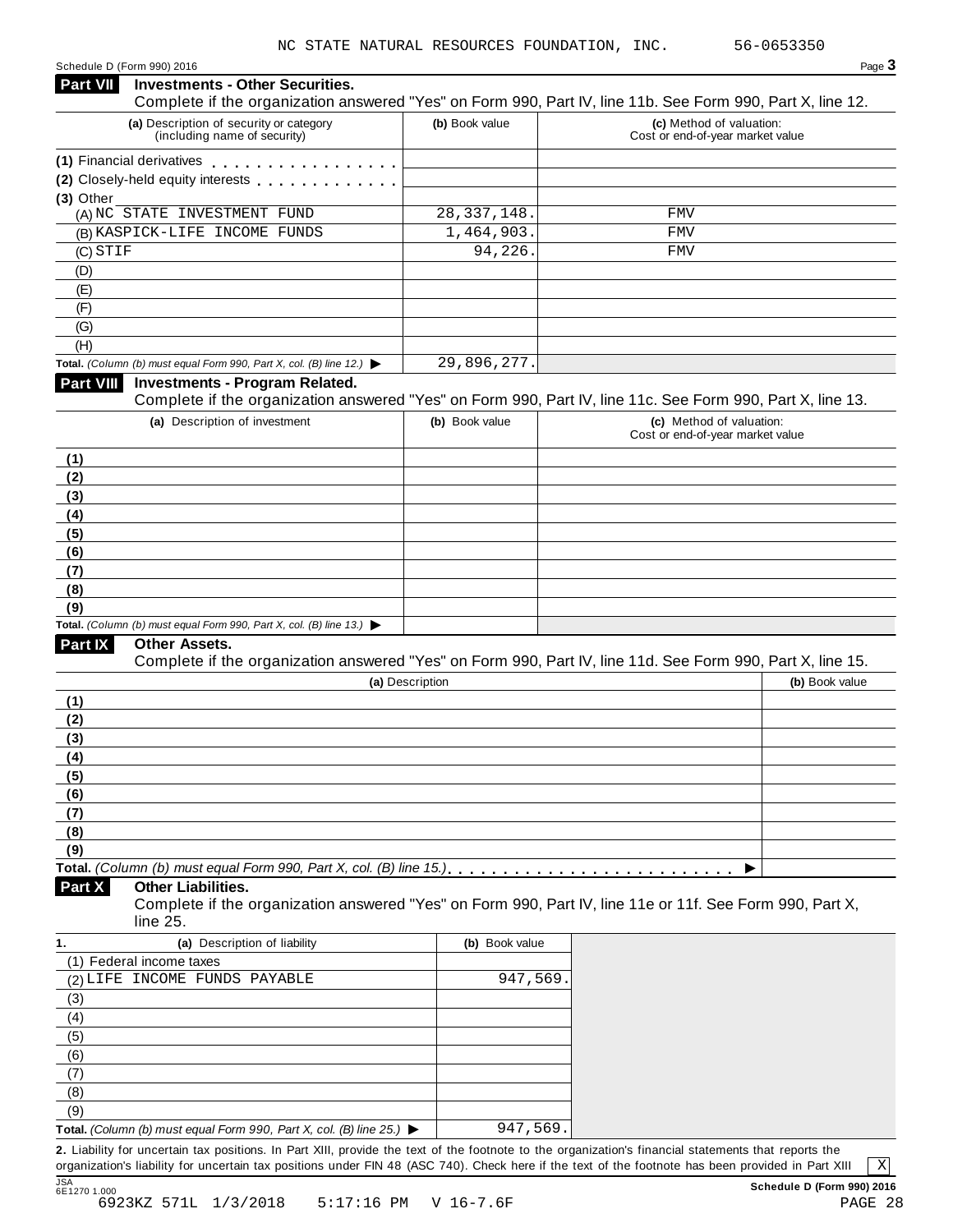|                | Schedule D (Form 990) 2016                                                                                                                                         |                      | Page 4       |
|----------------|--------------------------------------------------------------------------------------------------------------------------------------------------------------------|----------------------|--------------|
| <b>Part XI</b> | Reconciliation of Revenue per Audited Financial Statements With Revenue per Return.<br>Complete if the organization answered "Yes" on Form 990, Part IV, line 12a. |                      |              |
| 1              | Total revenue, gains, and other support per audited financial statements                                                                                           | $\blacktriangleleft$ | 5, 419, 722. |
| 2              | Amounts included on line 1 but not on Form 990, Part VIII, line 12:                                                                                                |                      |              |
| a              | 2,790,150.<br>2a<br>Net unrealized gains (losses) on investments                                                                                                   |                      |              |
| b              | 403,000.<br>2 <sub>b</sub>                                                                                                                                         |                      |              |
| c              | 2c<br>Recoveries of prior year grants                                                                                                                              |                      |              |
| d              | $-283, 254.$<br>2d                                                                                                                                                 |                      |              |
| е              |                                                                                                                                                                    | 2e                   | 2,909,896.   |
| 3              |                                                                                                                                                                    | 3                    | 2,509,826.   |
| 4              | Amounts included on Form 990, Part VIII, line 12, but not on line 1:                                                                                               |                      |              |
| a              | 110,823.<br>Investment expenses not included on Form 990, Part VIII, line 7b 4a                                                                                    |                      |              |
| b              | 4b                                                                                                                                                                 |                      |              |
| c              |                                                                                                                                                                    | 4c                   | 110,823.     |
| 5.             | Total revenue. Add lines 3 and 4c. (This must equal Form 990, Part I, line 12.)                                                                                    | 5                    | 2,620,649.   |
|                | Reconciliation of Expenses per Audited Financial Statements With Expenses per Return.<br><b>Part XII</b>                                                           |                      |              |
|                | Complete if the organization answered "Yes" on Form 990, Part IV, line 12a.                                                                                        |                      |              |
| 1              |                                                                                                                                                                    | $\mathbf 1$          | 3,361,284.   |
| $\mathbf{2}$   | Amounts included on line 1 but not on Form 990, Part IX, line 25:                                                                                                  |                      |              |
| a              | 403,000.<br>2a                                                                                                                                                     |                      |              |
| b              | 2 <sub>b</sub>                                                                                                                                                     |                      |              |
| c              | 2c                                                                                                                                                                 |                      |              |
| d              | 2d                                                                                                                                                                 |                      |              |
| е              |                                                                                                                                                                    | <b>2e</b>            | 403,000.     |
| 3              |                                                                                                                                                                    | 3                    | 2,958,284.   |
| 4              | Amounts included on Form 990, Part IX, line 25, but not on line 1:                                                                                                 |                      |              |
| a              | 110,823.<br>4a<br>Investment expenses not included on Form 990, Part VIII, line 7b                                                                                 |                      |              |
| b              | 4b.                                                                                                                                                                |                      |              |
| C              |                                                                                                                                                                    | 4c                   | 110,823.     |
| 5.             | Total expenses. Add lines 3 and 4c. (This must equal Form 990, Part I, line 18.)                                                                                   | 5                    | 3,069,107.   |
|                |                                                                                                                                                                    |                      |              |
|                | <b>Part XIII</b> Supplemental Information.                                                                                                                         |                      |              |

SEE PAGE 5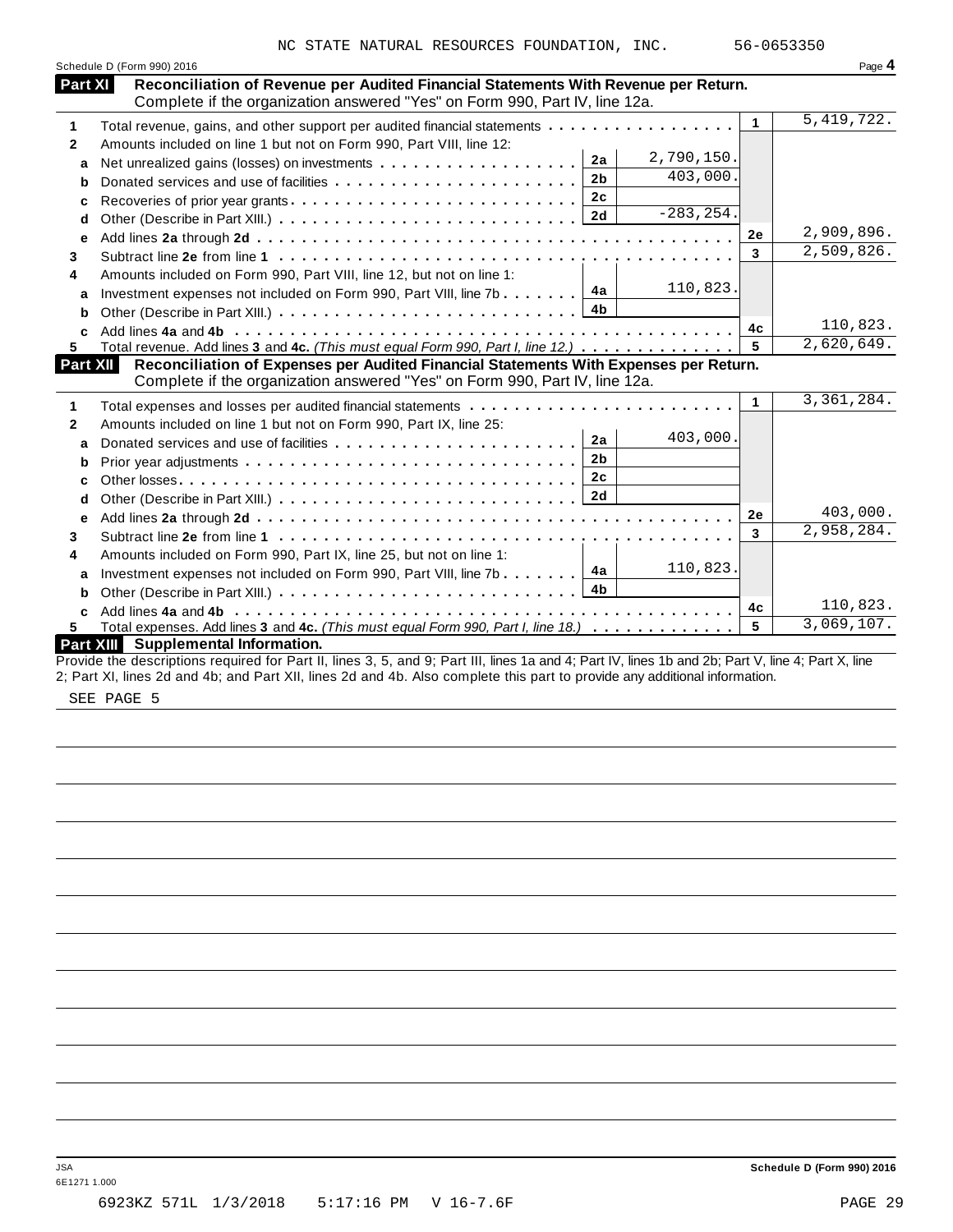### PART II, LINE 9:

DONATED EASEMENTS ARE STATED AT FAIR VALUE AS OF THE DATE OF DONATION.

PART V, LINE 4:

THE FOUNDATION'S ENDOWMENT CONSISTS OF 235 INDIVIDUAL FUNDS ESTABLISHED FOR A VARIETY OF PURPOSES RELATED TO THE FOUNDATION'S MISSION TO PROMOTE EDUCATION AND RESEARCH IN THE COLLEGE OF NATURAL RESOURCES OF NC STATE UNIVERSITY.

PART X, LINE 2:

MANAGEMENT HAS ANALYZED THE TAX POSITIONS TAKEN BY THE FOUNDATION, AND HAS CONCLUDED THAT AS OF JUNE 30, 2017, THERE ARE NO UNCERTAIN POSITIONS TAKEN OR EXPECTED TO BE TAKEN THAT WOULD REQUIRE RECOGNITION OF A LIABILITY (OR ASSET) OR DISCLOSURE IN THE FINANCIAL STATEMENTS.

PART XI, LINE 2D - OTHER ADJUSTMENTS: DECREASE IN VALUE OF SPLIT INTEREST 283,254.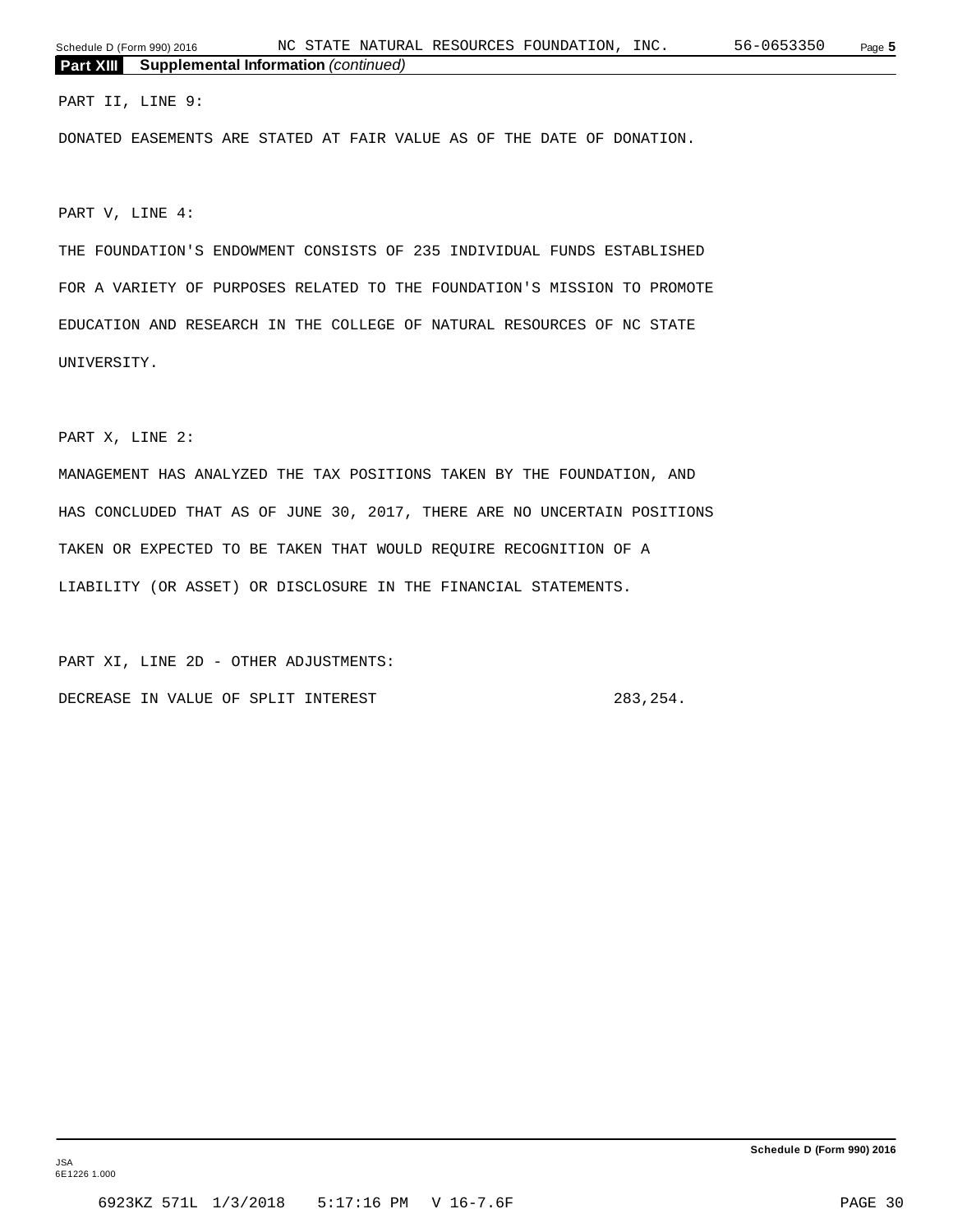| <b>SCHEDULE G</b><br>(Form 990 or 990-EZ)<br>Department of the Treasury                                                                      |                                                                                                                                                                      |                                    |     |                                                                      |                                       |                                                                            |                                                         |  |
|----------------------------------------------------------------------------------------------------------------------------------------------|----------------------------------------------------------------------------------------------------------------------------------------------------------------------|------------------------------------|-----|----------------------------------------------------------------------|---------------------------------------|----------------------------------------------------------------------------|---------------------------------------------------------|--|
|                                                                                                                                              | Complete if the organization answered "Yes" on Form 990, Part IV, lines 17, 18, or 19, or if the<br>organization entered more than \$15,000 on Form 990-EZ, line 6a. |                                    |     |                                                                      |                                       |                                                                            |                                                         |  |
|                                                                                                                                              |                                                                                                                                                                      | Attach to Form 990 or Form 990-EZ. |     |                                                                      |                                       |                                                                            | Open to Public                                          |  |
| <b>Internal Revenue Service</b>                                                                                                              | Information about Schedule G (Form 990 or 990-EZ) and its instructions is at www.irs.gov/form990.                                                                    |                                    |     |                                                                      |                                       |                                                                            |                                                         |  |
| Name of the organization                                                                                                                     |                                                                                                                                                                      |                                    |     |                                                                      |                                       | <b>Employer identification number</b>                                      |                                                         |  |
| NC STATE NATURAL RESOURCES FOUNDATION, INC.                                                                                                  |                                                                                                                                                                      |                                    |     |                                                                      |                                       | 56-0653350                                                                 |                                                         |  |
| Part I                                                                                                                                       | Fundraising Activities. Complete if the organization answered "Yes" on Form 990, Part IV, line 17.                                                                   |                                    |     |                                                                      |                                       |                                                                            |                                                         |  |
|                                                                                                                                              | Form 990-EZ filers are not required to complete this part.                                                                                                           |                                    |     |                                                                      |                                       |                                                                            |                                                         |  |
| 1                                                                                                                                            | Indicate whether the organization raised funds through any of the following activities. Check all that apply.                                                        |                                    |     |                                                                      |                                       |                                                                            |                                                         |  |
| Mail solicitations<br>a                                                                                                                      |                                                                                                                                                                      | е                                  |     |                                                                      | Solicitation of non-government grants |                                                                            |                                                         |  |
| b                                                                                                                                            | Internet and email solicitations                                                                                                                                     | f                                  |     |                                                                      | Solicitation of government grants     |                                                                            |                                                         |  |
| <b>Phone solicitations</b><br>c                                                                                                              |                                                                                                                                                                      | g                                  |     |                                                                      | Special fundraising events            |                                                                            |                                                         |  |
| In-person solicitations<br>d                                                                                                                 |                                                                                                                                                                      |                                    |     |                                                                      |                                       |                                                                            |                                                         |  |
| 2a Did the organization have a written or oral agreement with any individual (including officers, directors, trustees,                       |                                                                                                                                                                      |                                    |     |                                                                      |                                       |                                                                            |                                                         |  |
|                                                                                                                                              | or key employees listed in Form 990, Part VII) or entity in connection with professional fundraising services?                                                       |                                    |     |                                                                      |                                       |                                                                            | <b>No</b><br><b>Yes</b>                                 |  |
| <b>b</b> If "Yes," list the 10 highest paid individuals or entities (fundraisers) pursuant to agreements under which the fundraiser is to be |                                                                                                                                                                      |                                    |     |                                                                      |                                       |                                                                            |                                                         |  |
|                                                                                                                                              | compensated at least \$5,000 by the organization.                                                                                                                    |                                    |     |                                                                      |                                       |                                                                            |                                                         |  |
|                                                                                                                                              |                                                                                                                                                                      |                                    |     |                                                                      |                                       |                                                                            |                                                         |  |
| (i) Name and address of individual<br>or entity (fundraiser)                                                                                 |                                                                                                                                                                      | (ii) Activity                      |     | (iii) Did fundraiser have<br>custody or control of<br>contributions? | (iv) Gross receipts<br>from activity  | (v) Amount paid to<br>(or retained by)<br>fundraiser listed in<br>col. (i) | (vi) Amount paid to<br>(or retained by)<br>organization |  |
|                                                                                                                                              |                                                                                                                                                                      |                                    | Yes | No                                                                   |                                       |                                                                            |                                                         |  |
| 1                                                                                                                                            |                                                                                                                                                                      |                                    |     |                                                                      |                                       |                                                                            |                                                         |  |
|                                                                                                                                              |                                                                                                                                                                      |                                    |     |                                                                      |                                       |                                                                            |                                                         |  |
| $\mathbf{2}$                                                                                                                                 |                                                                                                                                                                      |                                    |     |                                                                      |                                       |                                                                            |                                                         |  |
|                                                                                                                                              |                                                                                                                                                                      |                                    |     |                                                                      |                                       |                                                                            |                                                         |  |
| 3                                                                                                                                            |                                                                                                                                                                      |                                    |     |                                                                      |                                       |                                                                            |                                                         |  |
|                                                                                                                                              |                                                                                                                                                                      |                                    |     |                                                                      |                                       |                                                                            |                                                         |  |
| 4                                                                                                                                            |                                                                                                                                                                      |                                    |     |                                                                      |                                       |                                                                            |                                                         |  |
|                                                                                                                                              |                                                                                                                                                                      |                                    |     |                                                                      |                                       |                                                                            |                                                         |  |
| 5                                                                                                                                            |                                                                                                                                                                      |                                    |     |                                                                      |                                       |                                                                            |                                                         |  |
|                                                                                                                                              |                                                                                                                                                                      |                                    |     |                                                                      |                                       |                                                                            |                                                         |  |
| 6                                                                                                                                            |                                                                                                                                                                      |                                    |     |                                                                      |                                       |                                                                            |                                                         |  |
|                                                                                                                                              |                                                                                                                                                                      |                                    |     |                                                                      |                                       |                                                                            |                                                         |  |
| $\overline{7}$                                                                                                                               |                                                                                                                                                                      |                                    |     |                                                                      |                                       |                                                                            |                                                         |  |
|                                                                                                                                              |                                                                                                                                                                      |                                    |     |                                                                      |                                       |                                                                            |                                                         |  |
| я                                                                                                                                            |                                                                                                                                                                      |                                    |     |                                                                      |                                       |                                                                            |                                                         |  |
|                                                                                                                                              |                                                                                                                                                                      |                                    |     |                                                                      |                                       |                                                                            |                                                         |  |
| 9                                                                                                                                            |                                                                                                                                                                      |                                    |     |                                                                      |                                       |                                                                            |                                                         |  |
|                                                                                                                                              |                                                                                                                                                                      |                                    |     |                                                                      |                                       |                                                                            |                                                         |  |
| 10                                                                                                                                           |                                                                                                                                                                      |                                    |     |                                                                      |                                       |                                                                            |                                                         |  |
|                                                                                                                                              |                                                                                                                                                                      |                                    |     |                                                                      |                                       |                                                                            |                                                         |  |
|                                                                                                                                              |                                                                                                                                                                      |                                    |     |                                                                      |                                       |                                                                            |                                                         |  |
| Total                                                                                                                                        |                                                                                                                                                                      |                                    |     |                                                                      |                                       |                                                                            |                                                         |  |

**3** List all states in which the organization is registered or licensed to solicit contributions or has been notified it is exempt from registration or licensing.

AK,CO,DC,FL,GA,HI,IL,

 $\overline{\texttt{KS,KY,NE}}$  , MD , MA , MI , MN , MS , MO , NH , NJ , NM , NY , NC , ND , OH ,

OK,OR,PA,RI,SC,TN,UT,VA,WA,WV,WI,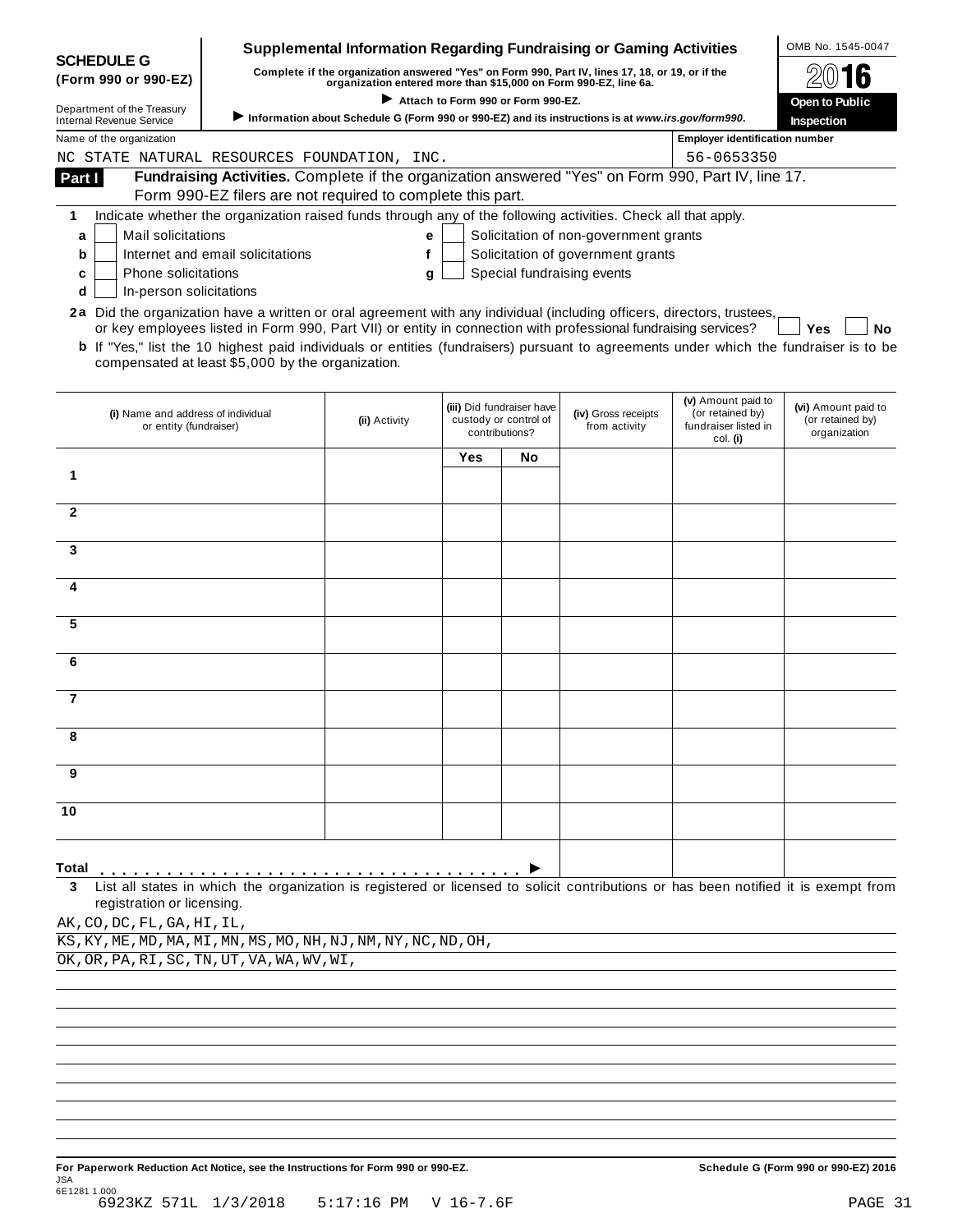### Schedule <sup>G</sup> (Form <sup>990</sup> or 990-EZ) <sup>2016</sup> Page **2**

Fundraising Events. Complete if the organization answered "Yes" on Form 990, Part IV, line 18, or reported more than \$15,000 of fundraising event contributions and gross income on Form 990-EZ, lines 1 and 6b. List events with gross receipts greater than \$5,000. **Part II**

|                 |    |                                                                                                                                                                                                                                                                      | (a) Event $#1$ | (b) Event $#2$                                   | (c) Other events  | (d) Total events<br>(add col. (a) through           |
|-----------------|----|----------------------------------------------------------------------------------------------------------------------------------------------------------------------------------------------------------------------------------------------------------------------|----------------|--------------------------------------------------|-------------------|-----------------------------------------------------|
|                 |    |                                                                                                                                                                                                                                                                      | (event type)   | (event type)                                     | (total number)    | col. (c)                                            |
| Revenue         |    |                                                                                                                                                                                                                                                                      |                |                                                  |                   |                                                     |
|                 |    | 2 Less: Contributions <u>  _ _ _ _ _ _ _ _ _ _ _ _ _</u><br>3 Gross income (line 1 minus                                                                                                                                                                             |                |                                                  |                   |                                                     |
|                 |    | <u>line 2).  </u>                                                                                                                                                                                                                                                    |                |                                                  |                   |                                                     |
|                 |    |                                                                                                                                                                                                                                                                      |                |                                                  |                   |                                                     |
|                 | 5  | Noncash prizes $\begin{array}{ c c c }\n\hline\n\hline\n\end{array}$                                                                                                                                                                                                 |                |                                                  |                   |                                                     |
|                 | 6  | Rent/facility costs entertainment of the state of the state of the state of the state of the state of the state of the state of the state of the state of the state of the state of the state of the state of the state of the                                       |                |                                                  |                   |                                                     |
|                 |    | 7 Food and beverages entertainment and the set of the set of the set of the set of the set of the set of the set of the set of the set of the set of the set of the set of the set of the set of the set of the set of the set                                       |                |                                                  |                   |                                                     |
| Direct Expenses | 8  |                                                                                                                                                                                                                                                                      |                |                                                  |                   |                                                     |
|                 | 9  | Other direct expenses example and the contract of the contract of the contract of the contract of the contract of the contract of the contract of the contract of the contract of the contract of the contract of the contract                                       |                |                                                  |                   |                                                     |
|                 | 10 | 11 Net income summary. Subtract line 10 from line 3, column (d)<br>Part III<br>Gaming. Complete if the organization answered "Yes" on Form 990, Part IV, line 19, or reported more<br>than \$15,000 on Form 990-EZ, line 6a.                                         |                |                                                  | ▶                 |                                                     |
|                 |    |                                                                                                                                                                                                                                                                      |                |                                                  |                   |                                                     |
|                 |    |                                                                                                                                                                                                                                                                      | (a) Bingo      | (b) Pull tabs/instant<br>bingo/progressive bingo | (c) Other gaming  | (d) Total gaming (add<br>col. (a) through col. (c)) |
| Revenue         |    | 1 Gross revenue                                                                                                                                                                                                                                                      |                |                                                  |                   |                                                     |
|                 |    | 2 Cash prizes <u>  _ _ _ _ _ _ _ _ _ _ _ _ _</u>                                                                                                                                                                                                                     |                |                                                  |                   |                                                     |
|                 |    | 3 Noncash prizes <u>  _ _ _ _ _ _ _ _ _ _</u> _ _ _ _ _ _ _ _                                                                                                                                                                                                        |                |                                                  |                   |                                                     |
| Direct Expenses |    |                                                                                                                                                                                                                                                                      |                |                                                  |                   |                                                     |
|                 |    | 5 Other direct expenses                                                                                                                                                                                                                                              |                |                                                  |                   |                                                     |
|                 |    |                                                                                                                                                                                                                                                                      | %<br>Yes<br>No | %<br>Yes<br>No                                   | $\%$<br>Yes<br>No |                                                     |
|                 |    |                                                                                                                                                                                                                                                                      |                |                                                  | ▶                 |                                                     |
|                 |    | 8 Net gaming income summary. Subtract line 7 from line 1, column (d)                                                                                                                                                                                                 |                |                                                  |                   |                                                     |
| 9<br>a<br>b     |    | Enter the state(s) in which the organization conducts gaming activities:<br>International conductor in which the organization conducts gaming activities.<br>Is the organization licensed to conduct gaming activities in each of these states?<br>If "No," explain: |                |                                                  |                   | Yes<br><b>No</b>                                    |
|                 |    |                                                                                                                                                                                                                                                                      |                |                                                  |                   |                                                     |

JSA 6E1282 1.000 6923KZ 571L 1/3/2018 5:17:16 PM V 16-7.6F PAGE 32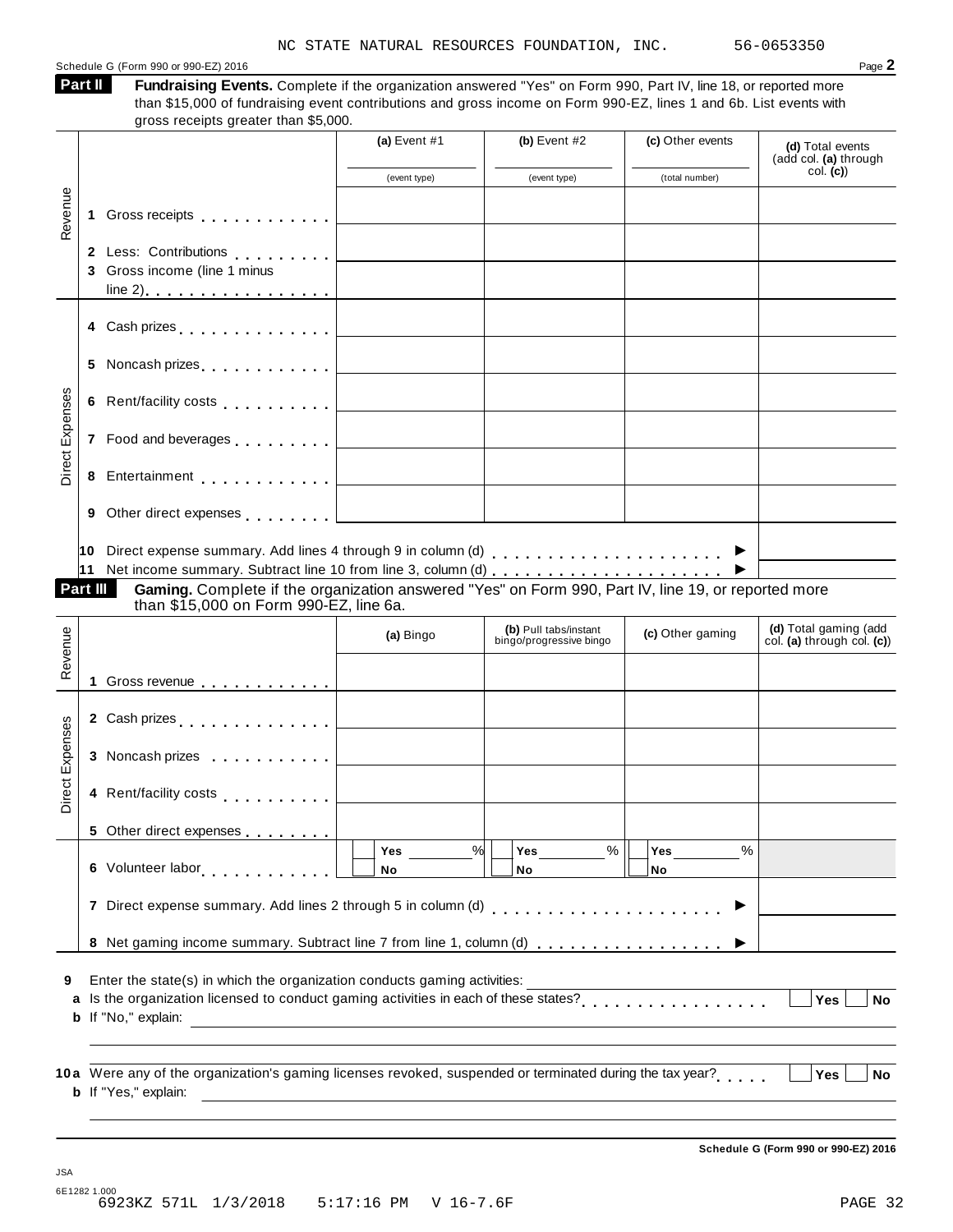|    | NC STATE NATURAL RESOURCES FOUNDATION, INC.                                                                                                                                                                                                                     | 56-0653350                |
|----|-----------------------------------------------------------------------------------------------------------------------------------------------------------------------------------------------------------------------------------------------------------------|---------------------------|
|    | Schedule G (Form 990 or 990-EZ) 2016                                                                                                                                                                                                                            | Page 3                    |
| 11 |                                                                                                                                                                                                                                                                 | Yes<br>  No               |
| 12 | Is the organization a grantor, beneficiary or trustee of a trust or a member of a partnership or other entity                                                                                                                                                   |                           |
|    |                                                                                                                                                                                                                                                                 | No                        |
| 13 | Indicate the percentage of gaming activity conducted in:                                                                                                                                                                                                        |                           |
| a  | The organization's facility enterpreened and according to the organization's facility of the set of the original $\mathbf{a}$                                                                                                                                   | %                         |
| b  | An outside facility enterpreenence in the series of the series of the series of the series of the series of th                                                                                                                                                  | $\%$                      |
| 14 | Enter the name and address of the person who prepares the organization's gaming/special events books and                                                                                                                                                        |                           |
|    | records:                                                                                                                                                                                                                                                        |                           |
|    |                                                                                                                                                                                                                                                                 |                           |
|    |                                                                                                                                                                                                                                                                 |                           |
|    |                                                                                                                                                                                                                                                                 |                           |
|    |                                                                                                                                                                                                                                                                 |                           |
|    | 15a Does the organization have a contract with a third party from whom the organization receives gaming                                                                                                                                                         |                           |
|    |                                                                                                                                                                                                                                                                 |                           |
|    | <b>b</b> If "Yes," enter the amount of gaming revenue received by the organization $\triangleright$ \$______________ and the                                                                                                                                    |                           |
|    | amount of gaming revenue retained by the third party $\triangleright$ \$ _______________.                                                                                                                                                                       |                           |
|    | c If "Yes," enter name and address of the third party:                                                                                                                                                                                                          |                           |
|    |                                                                                                                                                                                                                                                                 |                           |
|    |                                                                                                                                                                                                                                                                 |                           |
|    |                                                                                                                                                                                                                                                                 |                           |
| 16 | Gaming manager information:                                                                                                                                                                                                                                     |                           |
|    |                                                                                                                                                                                                                                                                 |                           |
|    |                                                                                                                                                                                                                                                                 |                           |
|    |                                                                                                                                                                                                                                                                 |                           |
|    | Gaming manager compensation $\triangleright$ \$ _______________                                                                                                                                                                                                 |                           |
|    |                                                                                                                                                                                                                                                                 |                           |
|    |                                                                                                                                                                                                                                                                 |                           |
|    | Director/officer<br>Employee     Independent contractor                                                                                                                                                                                                         |                           |
| 17 | Mandatory distributions:                                                                                                                                                                                                                                        |                           |
|    | a Is the organization required under state law to make charitable distributions from the gaming proceeds to                                                                                                                                                     |                           |
|    |                                                                                                                                                                                                                                                                 | $\Box$ Yes $\Box$<br>∣ No |
|    | <b>b</b> Enter the amount of distributions required under state law to be distributed to other exempt organizations                                                                                                                                             |                           |
|    | or spent in the organization's own exempt activities during the tax year $\triangleright$ \$                                                                                                                                                                    |                           |
|    | Supplemental Information. Provide the explanation required by Part I, line 2b, columns (iii) and (v), and<br><b>Part IV</b><br>Part III, lines 9, 9b, 10b, 15b, 15c, 16, and 17b, as applicable. Also provide any additional information<br>(see instructions). |                           |
|    |                                                                                                                                                                                                                                                                 |                           |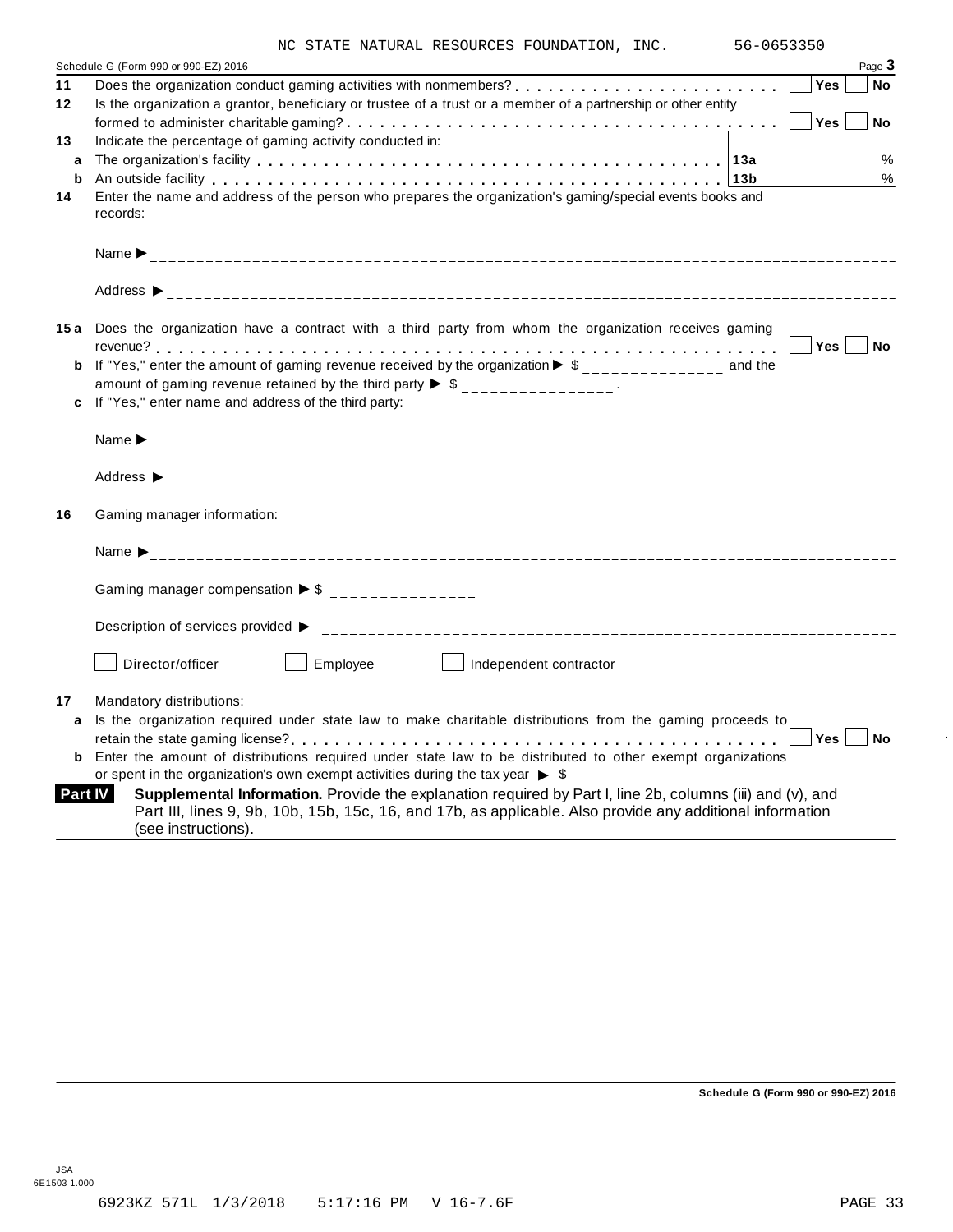| <b>SCHEDULE I</b><br>(Form 990)<br>Department of the Treasury<br>Internal Revenue Service                                                                               | <b>Grants and Other Assistance to Organizations,</b><br>Governments, and Individuals in the United States<br>Complete if the organization answered "Yes" on Form 990, Part IV, line 21 or 22.<br>$\triangleright$ Attach to Form 990.<br>Information about Schedule I (Form 990) and its instructions is at www.irs.gov/form990. | OMB No. 1545-0047<br>2016<br><b>Open to Public</b><br><b>Inspection</b> |  |  |  |  |
|-------------------------------------------------------------------------------------------------------------------------------------------------------------------------|----------------------------------------------------------------------------------------------------------------------------------------------------------------------------------------------------------------------------------------------------------------------------------------------------------------------------------|-------------------------------------------------------------------------|--|--|--|--|
| Name of the organization                                                                                                                                                |                                                                                                                                                                                                                                                                                                                                  | <b>Employer identification number</b>                                   |  |  |  |  |
| NC STATE NATURAL RESOURCES FOUNDATION, INC.<br>56-0653350                                                                                                               |                                                                                                                                                                                                                                                                                                                                  |                                                                         |  |  |  |  |
| Part I                                                                                                                                                                  | <b>General Information on Grants and Assistance</b>                                                                                                                                                                                                                                                                              |                                                                         |  |  |  |  |
| Does the organization maintain records to substantiate the amount of the grants or assistance, the grantees' eligibility for the grants or assistance, and<br>No<br>Yes |                                                                                                                                                                                                                                                                                                                                  |                                                                         |  |  |  |  |

**2** Describe in Part IV the organization's procedures for monitoring the use of grant funds in the United States.

**Grants and Other Assistance to Domestic Organizations and Domestic Governments.** Complete if the organization answered "Yes" on Form 990, Part IV, line 21, for any recipient that received more than \$5,000. Part II can be duplicated if additional space is needed. **Part II**

| 1 (a) Name and address of organization<br>or government | $(b)$ EIN                              | (c) IRC section<br>(if applicable) | (d) Amount of cash<br>grant | (e) Amount of non-<br>cash assistance | (f) Method of valuation<br>(book, FMV, appraisal,<br>other) | (g) Description of<br>noncash assistance | (h) Purpose of grant<br>or assistance |
|---------------------------------------------------------|----------------------------------------|------------------------------------|-----------------------------|---------------------------------------|-------------------------------------------------------------|------------------------------------------|---------------------------------------|
| (1) NC STATE UNIVERSITY                                 |                                        |                                    |                             |                                       |                                                             |                                          |                                       |
| NCSU BOX 7205 RALEIGH, NC 27695                         | $56 - 6000756$ $\vert 170(C)(1) \vert$ |                                    | 1,307,863.                  |                                       | <b>BOOK</b>                                                 | N/A                                      | SUPPORT                               |
| (2)                                                     |                                        |                                    |                             |                                       |                                                             |                                          |                                       |
| (3)                                                     |                                        |                                    |                             |                                       |                                                             |                                          |                                       |
| (4)                                                     |                                        |                                    |                             |                                       |                                                             |                                          |                                       |
| (5)                                                     |                                        |                                    |                             |                                       |                                                             |                                          |                                       |
| (6)                                                     |                                        |                                    |                             |                                       |                                                             |                                          |                                       |
| (7)                                                     |                                        |                                    |                             |                                       |                                                             |                                          |                                       |
| (8)                                                     |                                        |                                    |                             |                                       |                                                             |                                          |                                       |
| (9)                                                     |                                        |                                    |                             |                                       |                                                             |                                          |                                       |
| (10)                                                    |                                        |                                    |                             |                                       |                                                             |                                          |                                       |
| (11)                                                    |                                        |                                    |                             |                                       |                                                             |                                          |                                       |
| (12)                                                    |                                        |                                    |                             |                                       |                                                             |                                          |                                       |
| $\overline{2}$<br>$3^{\circ}$                           |                                        |                                    |                             |                                       |                                                             |                                          | 1.                                    |

**For Paperwork Reduction Act Notice, see the Instructions for Form 990. Schedule I (Form 990) (2016)**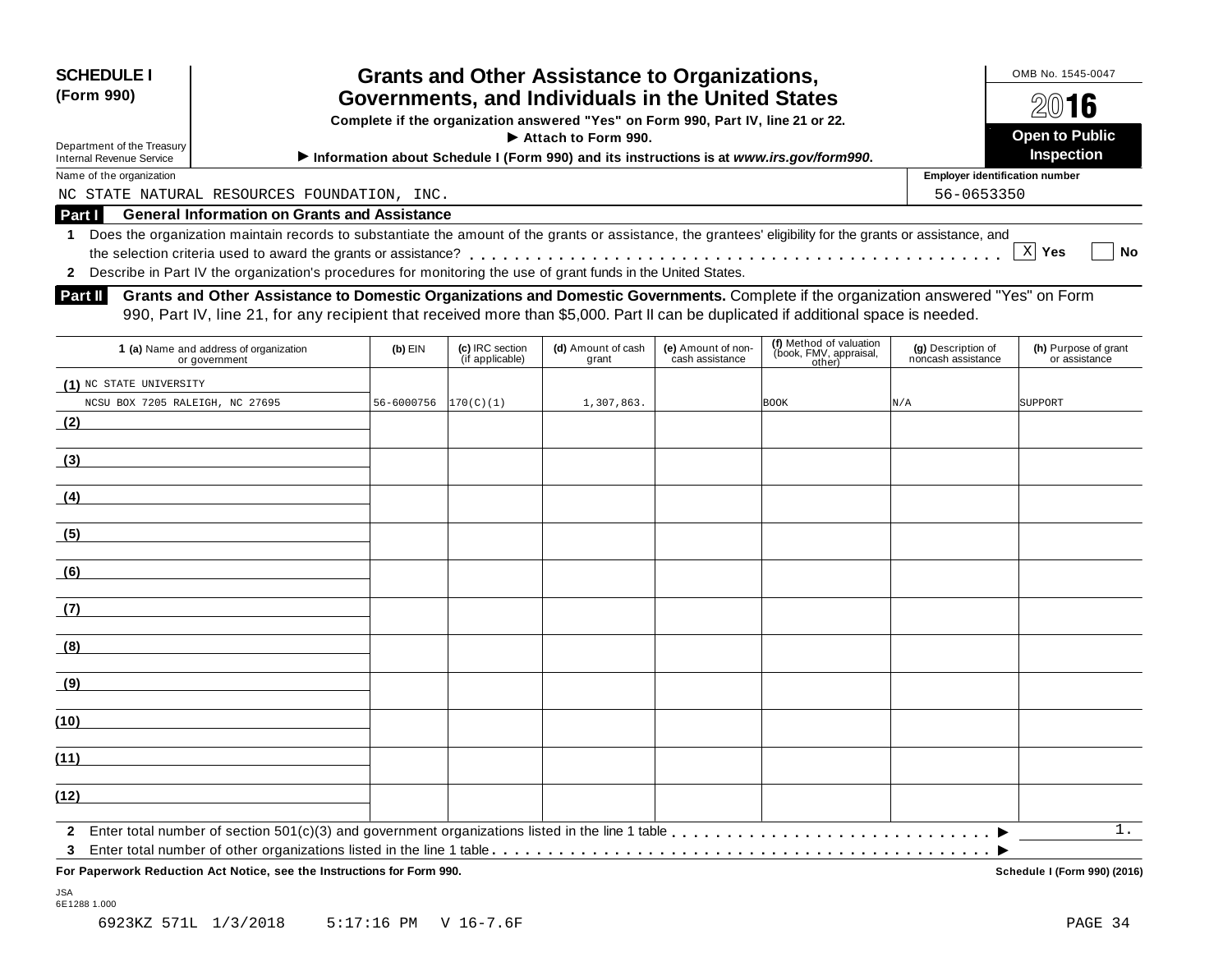### **Grants and Other Assistance to Domestic Individuals.** Complete ifthe organization answered "Yes" on Form 990, Part IV, line 22. **Part III** Grants and Other Assistance to Domestic Individuals<br>Part III can be duplicated if additional space is needed.

| (a) Type of grant or assistance                                                                                                                         | (b) Number of<br>recipients | (c) Amount of<br>cash grant | (d) Amount of<br>non-cash assistance | (e) Method of valuation (book,<br>FMV, appraisal, other) | (f) Description of non-cash assistance |
|---------------------------------------------------------------------------------------------------------------------------------------------------------|-----------------------------|-----------------------------|--------------------------------------|----------------------------------------------------------|----------------------------------------|
|                                                                                                                                                         |                             |                             |                                      |                                                          |                                        |
|                                                                                                                                                         |                             |                             |                                      |                                                          |                                        |
| 3                                                                                                                                                       |                             |                             |                                      |                                                          |                                        |
| 4                                                                                                                                                       |                             |                             |                                      |                                                          |                                        |
| 5                                                                                                                                                       |                             |                             |                                      |                                                          |                                        |
| -6                                                                                                                                                      |                             |                             |                                      |                                                          |                                        |
|                                                                                                                                                         |                             |                             |                                      |                                                          |                                        |
| Part IV<br>Supplemental Information. Provide the information required in Part I, line 2, Part III, column (b); and any other additional<br>information. |                             |                             |                                      |                                                          |                                        |

PART I, LINE 2:

GRANTS REPRESENT REIMBURSEMENT OF EXPENSES PROCESSED THROUGH THE

UNIVERSITY'S ACCOUNTING SYSTEM, AND ARE SUBJECT TO UNIVERSITY AND STATE

OF NORTH CAROLINA GUIDELINES, IN ADDITION TO ANY RESTRICTIONS PLACED

DIRECTLY BY DONORS.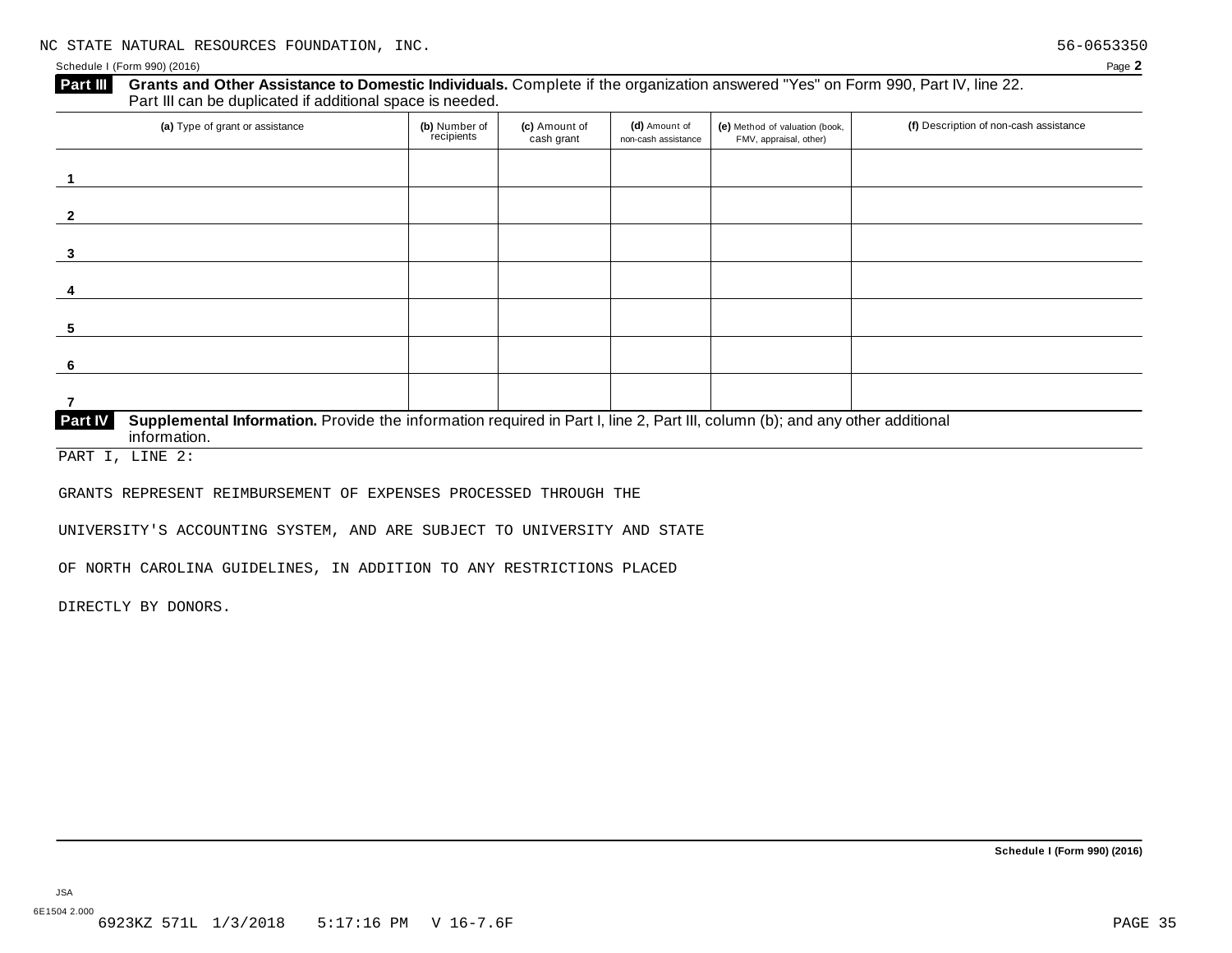|              | <b>SCHEDULE J</b>                                                                   | <b>Compensation Information</b>                                                                                                                                                                                   | OMB No. 1545-0047     |                   |             |
|--------------|-------------------------------------------------------------------------------------|-------------------------------------------------------------------------------------------------------------------------------------------------------------------------------------------------------------------|-----------------------|-------------------|-------------|
|              | (Form 990)<br>For certain Officers, Directors, Trustees, Key Employees, and Highest |                                                                                                                                                                                                                   |                       |                   |             |
|              |                                                                                     | <b>Compensated Employees</b><br>Complete if the organization answered "Yes" on Form 990, Part IV, line 23.                                                                                                        |                       | 16                |             |
|              | Department of the Treasury                                                          | Attach to Form 990.                                                                                                                                                                                               | <b>Open to Public</b> |                   |             |
|              | <b>Internal Revenue Service</b>                                                     | Information about Schedule J (Form 990) and its instructions is at www.irs.gov/form990.                                                                                                                           |                       | <b>Inspection</b> |             |
|              | Name of the organization                                                            | <b>Employer identification number</b>                                                                                                                                                                             |                       |                   |             |
|              |                                                                                     | 56-0653350<br>NC STATE NATURAL RESOURCES FOUNDATION, INC.                                                                                                                                                         |                       |                   |             |
| Part I       |                                                                                     | <b>Questions Regarding Compensation</b>                                                                                                                                                                           |                       |                   |             |
|              |                                                                                     | 1a Check the appropriate box(es) if the organization provided any of the following to or for a person listed on Form                                                                                              |                       | <b>Yes</b>        | <b>No</b>   |
|              |                                                                                     | 990, Part VII, Section A, line 1a. Complete Part III to provide any relevant information regarding these items.                                                                                                   |                       |                   |             |
|              |                                                                                     | First-class or charter travel<br>Housing allowance or residence for personal use                                                                                                                                  |                       |                   |             |
|              |                                                                                     | Payments for business use of personal residence<br>Travel for companions                                                                                                                                          |                       |                   |             |
|              |                                                                                     | Tax indemnification and gross-up payments<br>Health or social club dues or initiation fees                                                                                                                        |                       |                   |             |
|              |                                                                                     | Discretionary spending account<br>Personal services (such as, maid, chauffeur, chef)                                                                                                                              |                       |                   |             |
|              |                                                                                     |                                                                                                                                                                                                                   |                       |                   |             |
| b            |                                                                                     | If any of the boxes on line 1a are checked, did the organization follow a written policy regarding payment<br>or reimbursement or provision of all of the expenses described above? If "No," complete Part III to |                       |                   |             |
|              |                                                                                     |                                                                                                                                                                                                                   | 1 <sub>b</sub>        |                   |             |
| $\mathbf{2}$ |                                                                                     | Did the organization require substantiation prior to reimbursing or allowing expenses incurred by all                                                                                                             |                       |                   |             |
|              |                                                                                     | directors, trustees, and officers, including the CEO/Executive Director, regarding the items checked on line                                                                                                      |                       |                   |             |
|              |                                                                                     |                                                                                                                                                                                                                   | $\mathbf{2}$          |                   |             |
| 3            |                                                                                     | Indicate which, if any, of the following the filing organization used to establish the compensation of the                                                                                                        |                       |                   |             |
|              |                                                                                     | organization's CEO/Executive Director. Check all that apply. Do not check any boxes for methods used by a                                                                                                         |                       |                   |             |
|              |                                                                                     | related organization to establish compensation of the CEO/Executive Director, but explain in Part III.                                                                                                            |                       |                   |             |
|              |                                                                                     | Compensation committee<br>Written employment contract                                                                                                                                                             |                       |                   |             |
|              |                                                                                     | Independent compensation consultant<br>Compensation survey or study                                                                                                                                               |                       |                   |             |
|              |                                                                                     | Form 990 of other organizations<br>Approval by the board or compensation committee                                                                                                                                |                       |                   |             |
| 4            |                                                                                     | During the year, did any person listed on Form 990, Part VII, Section A, line 1a, with respect to the filing                                                                                                      |                       |                   |             |
|              |                                                                                     | organization or a related organization:                                                                                                                                                                           |                       |                   | Χ           |
| а            |                                                                                     | Receive a severance payment or change-of-control payment?<br>Participate in, or receive payment from, a supplemental nonqualified retirement plan?.                                                               | 4a<br>4b              |                   | $\mathbf X$ |
| b<br>c       |                                                                                     | Participate in, or receive payment from, an equity-based compensation arrangement?                                                                                                                                | 4c                    |                   | X           |
|              |                                                                                     | If "Yes" to any of lines 4a-c, list the persons and provide the applicable amounts for each item in Part III.                                                                                                     |                       |                   |             |
|              |                                                                                     |                                                                                                                                                                                                                   |                       |                   |             |
|              |                                                                                     | Only section $501(c)(3)$ , $501(c)(4)$ , and $501(c)(29)$ organizations must complete lines 5-9.                                                                                                                  |                       |                   |             |
| 5            |                                                                                     | For persons listed on Form 990, Part VII, Section A, line 1a, did the organization pay or accrue any                                                                                                              |                       |                   |             |
|              |                                                                                     | compensation contingent on the revenues of:                                                                                                                                                                       |                       |                   |             |
| а            |                                                                                     |                                                                                                                                                                                                                   | 5a                    |                   | Χ           |
| b            |                                                                                     |                                                                                                                                                                                                                   | 5b                    |                   | Χ           |
|              |                                                                                     | If "Yes" on line 5a or 5b, describe in Part III.                                                                                                                                                                  |                       |                   |             |
| 6            |                                                                                     | For persons listed on Form 990, Part VII, Section A, line 1a, did the organization pay or accrue any                                                                                                              |                       |                   |             |
|              |                                                                                     | compensation contingent on the net earnings of:                                                                                                                                                                   |                       |                   |             |
| а            |                                                                                     |                                                                                                                                                                                                                   | 6a                    |                   | Χ           |
| b            |                                                                                     |                                                                                                                                                                                                                   | 6b                    |                   | X           |
|              |                                                                                     | If "Yes" on line 6a or 6b, describe in Part III.                                                                                                                                                                  |                       |                   |             |
| 7            |                                                                                     | For persons listed on Form 990, Part VII, Section A, line 1a, did the organization provide any nonfixed                                                                                                           |                       |                   |             |
|              |                                                                                     | payments not described on lines 5 and 6? If "Yes," describe in Part III.                                                                                                                                          | $\overline{7}$        | X                 |             |
| 8            |                                                                                     | Were any amounts reported on Form 990, Part VII, paid or accrued pursuant to a contract that was subject                                                                                                          |                       |                   |             |
|              |                                                                                     | to the initial contract exception described in Regulations section 53.4958-4(a)(3)? If "Yes," describe                                                                                                            |                       |                   | Χ           |
| 9            |                                                                                     | If "Yes" on line 8, did the organization also follow the rebuttable presumption procedure described in                                                                                                            | 8                     |                   |             |
|              |                                                                                     |                                                                                                                                                                                                                   | 9                     |                   |             |
|              |                                                                                     |                                                                                                                                                                                                                   |                       |                   |             |

**For Paperwork Reduction Act Notice, see the Instructions for Form 990. Schedule J (Form 990) 2016**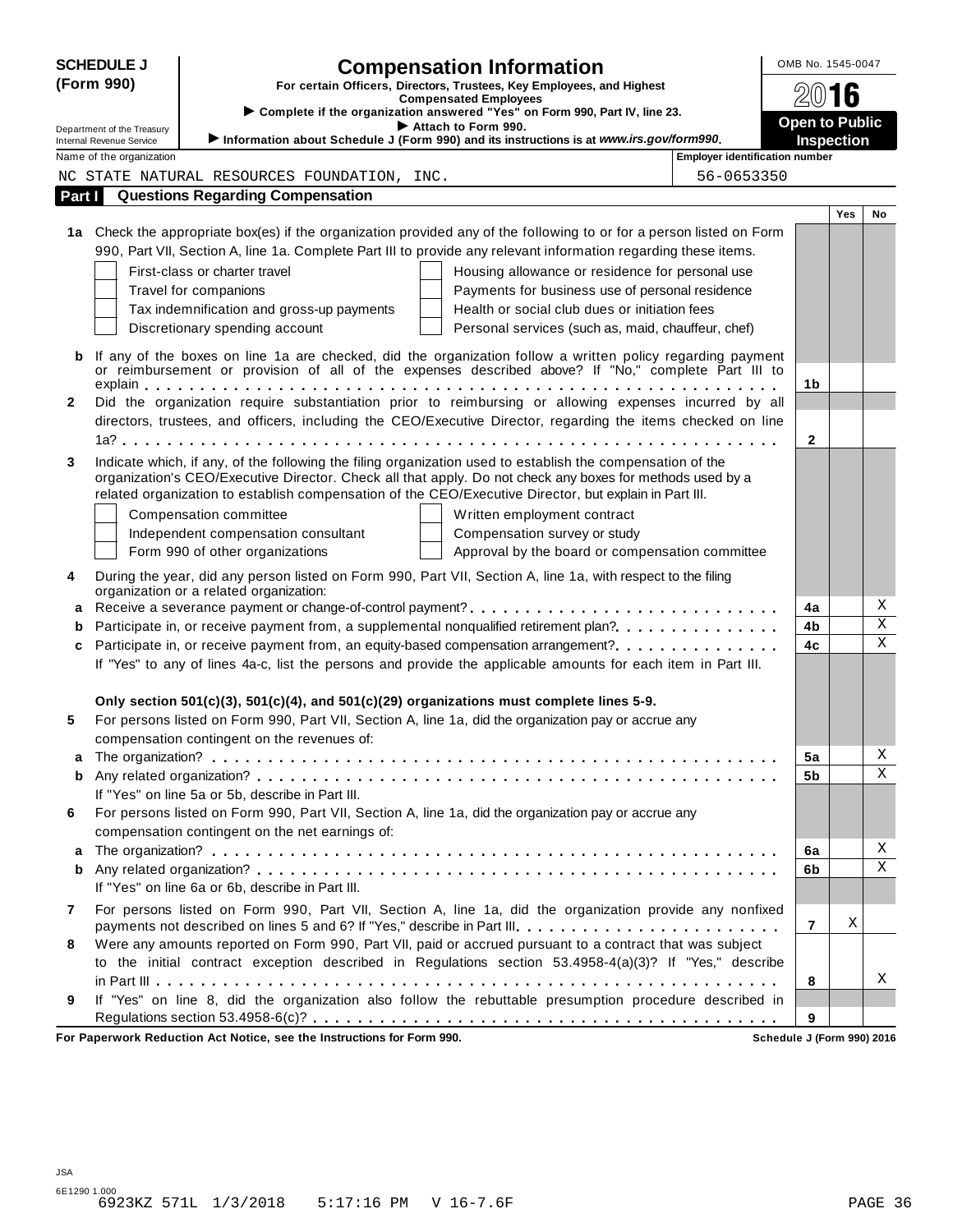### **Part II Officers, Directors, Trustees, Key Employees, and Highest Compensated Employees.** Use duplicate copies ifadditional space is needed.

For each individual whose compensation must be reported on Schedule J, report compensation from the organization on row (i) and from related organizations, described in the instructions, on row (ii). Do not list any individuals that aren't listed on Form 990, Part VII.

Note: The sum of columns (B)(i)-(iii) for each listed individual must equal the total amount of Form 990, Part VII, Section A, line 1a, applicable column (D) and (E) amounts for that individual.

|                                  |     |                          | (B) Breakdown of W-2 and/or 1099-MISC compensation |                                           | (C) Retirement and             | (D) Nontaxable   | (E) Total of columns | (F) Compensation                                           |
|----------------------------------|-----|--------------------------|----------------------------------------------------|-------------------------------------------|--------------------------------|------------------|----------------------|------------------------------------------------------------|
| (A) Name and Title               |     | (i) Base<br>compensation | (ii) Bonus & incentive<br>compensation             | (iii) Other<br>reportable<br>compensation | other deferred<br>compensation | benefits         | $(B)(i)-(D)$         | in column (B) reported<br>as deferred on prior<br>Form 990 |
| LARA BROWN DE FUENMAYOR (i)      |     | $\mathsf{O}$             | $\mathsf{O}$ .                                     | $\overline{0}$ .                          | $\mathsf{O}$ .                 | 0.               | $\mathbf{0}$ .       | $\overline{0}$ .                                           |
| PRESIDENT                        | (i) | 148, 315                 | $\mathbf 0$ .                                      | 4,722.                                    | 18,938.                        | 5,580.           | 177,555.             | $\overline{0}$ .                                           |
| JILL TASAICO                     | (i) | $\mathsf{O}$             | $\mathbf{0}$ .                                     | $\overline{0}$ .                          | $\mathbf{0}$ .                 | 0.               | $\mathbf{0}$ .       | $\overline{0}$ .                                           |
| 2 <sup>ASSISTANT</sup> TREASURER | (i) | 157,522                  | $0\,$ .                                            | $\mathsf 0$ .                             | 24,332.                        | 5,580.           | 187,434              | $\overline{0}$ .                                           |
| MARY PELOQUIN-DODD               | (i) | $\mathsf{O}$             | $\mathsf{O}$ .                                     | $\mathsf 0$ .                             | $\mathbf{0}$ .                 | 0.               | $\mathbf{0}$ .       | $\overline{0}$ .                                           |
| $3^{EX-OFFICIO}$ , TREASURER     | (i) | 252,036.                 | $\mathsf{O}$                                       | $\overline{0}$ .                          | 31,853.                        | 5,580.           | 289,469              | $\overline{0}$ .                                           |
| <b>ASHLEY FAIRCLOTH</b>          | (i) | 72,565.                  | 25,000                                             | 45,914.                                   | 0.                             | 7,563.           | 151,042              | $\overline{0}$ .                                           |
| ADIRECTOR, FOREST OPERATION      | (i) | $\mathsf{O}$             | 0                                                  | $\mathbf{0}$ .                            | $0$ .                          | $\overline{0}$ . | $\mathsf{O}$ .       | $\overline{0}$ .                                           |
|                                  | (i) |                          |                                                    |                                           |                                |                  |                      |                                                            |
| 5                                | (i) |                          |                                                    |                                           |                                |                  |                      |                                                            |
|                                  | (i) |                          |                                                    |                                           |                                |                  |                      |                                                            |
| 6                                | (i) |                          |                                                    |                                           |                                |                  |                      |                                                            |
|                                  | (i) |                          |                                                    |                                           |                                |                  |                      |                                                            |
| $\overline{7}$                   | (i) |                          |                                                    |                                           |                                |                  |                      |                                                            |
|                                  | (i) |                          |                                                    |                                           |                                |                  |                      |                                                            |
| 8                                | (i) |                          |                                                    |                                           |                                |                  |                      |                                                            |
|                                  | (i) |                          |                                                    |                                           |                                |                  |                      |                                                            |
| 9                                | (i) |                          |                                                    |                                           |                                |                  |                      |                                                            |
|                                  | (i) |                          |                                                    |                                           |                                |                  |                      |                                                            |
| 10                               | (i) |                          |                                                    |                                           |                                |                  |                      |                                                            |
|                                  | (i) |                          |                                                    |                                           |                                |                  |                      |                                                            |
| 11                               | (i) |                          |                                                    |                                           |                                |                  |                      |                                                            |
|                                  | (i) |                          |                                                    |                                           |                                |                  |                      |                                                            |
| 12                               | (i) |                          |                                                    |                                           |                                |                  |                      |                                                            |
|                                  | (i) |                          |                                                    |                                           |                                |                  |                      |                                                            |
| 13                               | (i) |                          |                                                    |                                           |                                |                  |                      |                                                            |
|                                  | (i) |                          |                                                    |                                           |                                |                  |                      |                                                            |
| 14                               | (i) |                          |                                                    |                                           |                                |                  |                      |                                                            |
|                                  | (i) |                          |                                                    |                                           |                                |                  |                      |                                                            |
| 15                               | (i) |                          |                                                    |                                           |                                |                  |                      |                                                            |
|                                  | (i) |                          |                                                    |                                           |                                |                  |                      |                                                            |
| 16                               | (i) |                          |                                                    |                                           |                                |                  |                      |                                                            |

**Schedule J (Form 990) 2016**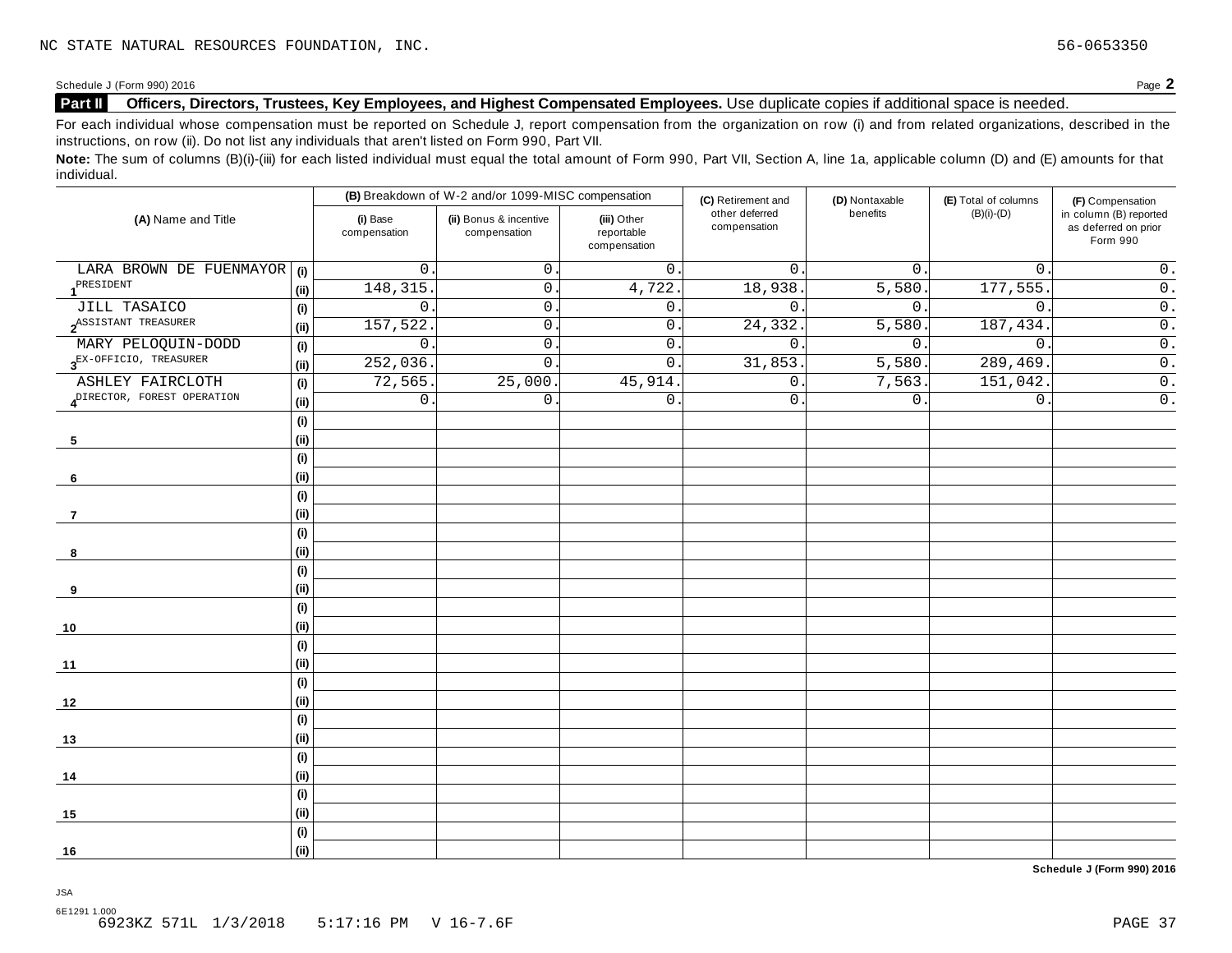Schedule J (Form 990) 2016 Page **3**

### **Part III Supplemental Information**

Provide the information, explanation, or descriptions required for Part I, lines 1a, 1b, 3, 4a, 4b, 4c, 5a, 5b, 6a, 6b, 7, and 8, and for Part II. Also complete this part for any additional information.

PART 1, LINE 7:

ONE EMPLOYEE OF NC STATE NATURAL RESOURCES FOUNDATION, INC IS ELIGIBLE TO

RECEIVE INCENTIVE COMPENSATION BASED ON A VARIETY OF PERFORMANCE METRICS.

SCHEDULE J, PART II, COMPENSATION:

THE BOARD MEMBERS THAT ARE COMPENSATED RECEIVE COMPENSATION FROM NC STATE

UNIVERSITY, A 170(C)(1) ORGANIZATION RELATED TO NC STATE NATURAL

RESOURCES FOUNDATION. THERE ARE EMPLOYEES OF NC STATE NATURAL RESOURCES

THAT ARE PAID DIRECTLY BY NC STATE NATURAL RESOURCES FOUNDATION.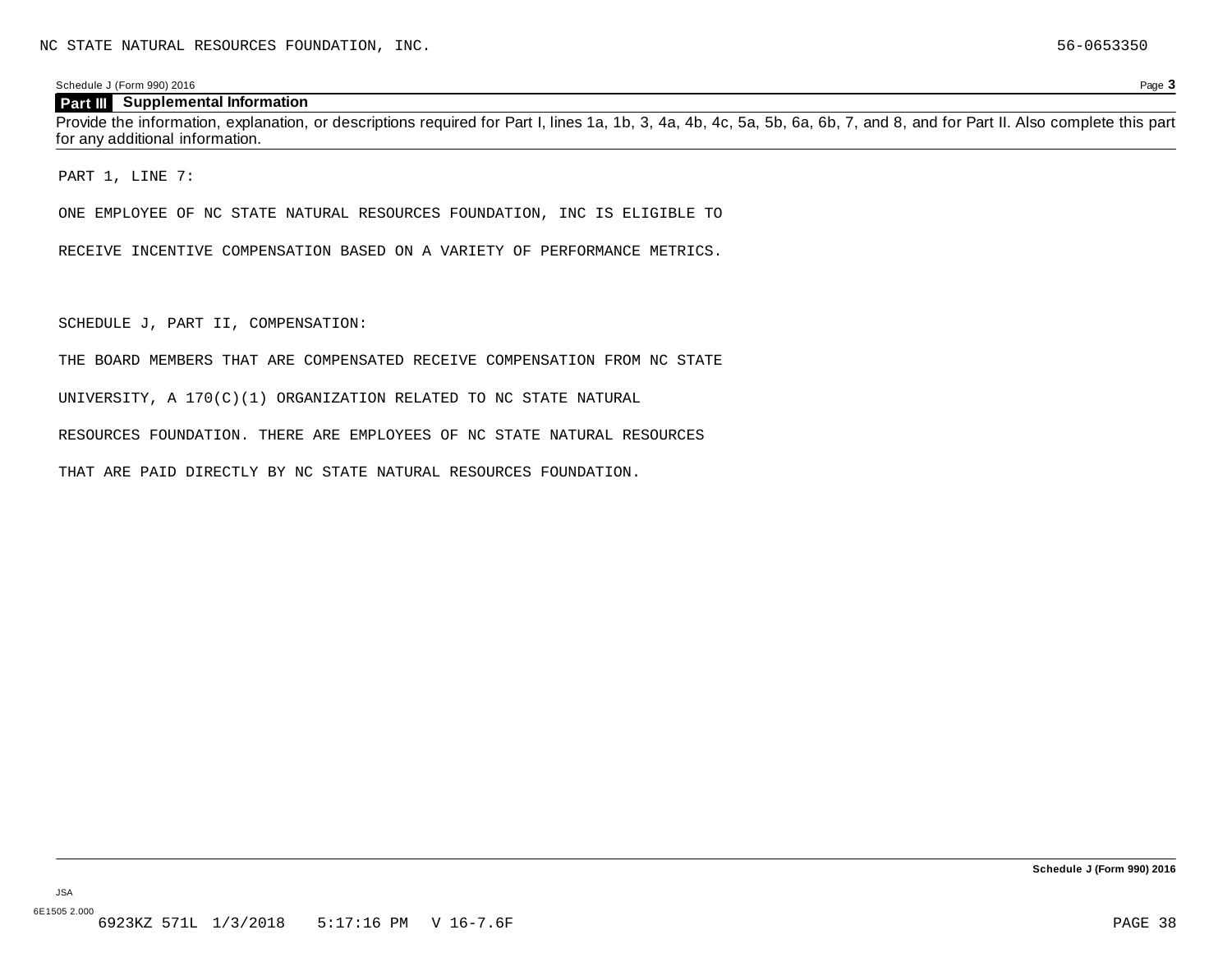# SCHEDULE M Noncash Contributions<br>
(Form 990) ► Complete if the organizations answered "Yes" on Form 990, Part IV, lines 29 or 30.

|            | NUNGSH OUNNOUGHUNG                                                                 |                   |
|------------|------------------------------------------------------------------------------------|-------------------|
| (Form 990) | Complete if the organizations answered "Yes" on Form 990, Part IV, lines 29 or 30. | $20$ 16<br>(4.10) |
|            |                                                                                    |                   |

I ► Complete if the organizations answered "Yes" on Form 990, Part IV, lines 29 or 30.<br>Department of the Treasury Attach to Form 990.<br>Department of the Treasury **Department of the Treasury Department of the United States** Internal Revenue Service I**Information about Schedule <sup>M</sup> (Form 990) and its instructions is at** *www.irs.gov/form990.* **Inspection**

**Name of the organization in the organization is a set of the organization in the organization is a set of the organization in the organization is a set of the organization is a set of the organization is a** 

NC STATE NATURAL RESOURCES FOUNDATION, INC.  $\vert$  56-0653350

|              |                                                                                                                                                                                                                                | (a)                                       | (b)                                                                                                                           | (c)                                                                         | (d)                                                   |    |
|--------------|--------------------------------------------------------------------------------------------------------------------------------------------------------------------------------------------------------------------------------|-------------------------------------------|-------------------------------------------------------------------------------------------------------------------------------|-----------------------------------------------------------------------------|-------------------------------------------------------|----|
|              |                                                                                                                                                                                                                                | Check if<br>applicable                    | Number of contributions or<br>items contributed                                                                               | Noncash contribution<br>amounts reported on<br>Form 990, Part VIII, line 1g | Method of determining<br>noncash contribution amounts |    |
| 1            | Art - Works of art <b>Art - Works</b> of art                                                                                                                                                                                   |                                           |                                                                                                                               |                                                                             |                                                       |    |
| $\mathbf{2}$ | Art - Historical treasures                                                                                                                                                                                                     |                                           |                                                                                                                               |                                                                             |                                                       |    |
| 3            | Art - Fractional interests                                                                                                                                                                                                     | <u>and the state of the state</u>         |                                                                                                                               |                                                                             |                                                       |    |
| 4            | Books and publications entitled                                                                                                                                                                                                |                                           |                                                                                                                               |                                                                             |                                                       |    |
| 5            | Clothing and household                                                                                                                                                                                                         |                                           |                                                                                                                               |                                                                             |                                                       |    |
|              |                                                                                                                                                                                                                                |                                           |                                                                                                                               |                                                                             |                                                       |    |
| 6            | Cars and other vehicles                                                                                                                                                                                                        |                                           | the control of the control of the control of the control of the control of                                                    |                                                                             |                                                       |    |
| 7            | Boats and planes [19]                                                                                                                                                                                                          | the contract of the contract of           |                                                                                                                               |                                                                             |                                                       |    |
| 8            | Intellectual property <b>Algebra</b>                                                                                                                                                                                           |                                           |                                                                                                                               |                                                                             |                                                       |    |
| 9            | Securities - Publicly traded                                                                                                                                                                                                   | X                                         | 3.                                                                                                                            | 101,013.                                                                    | <b>FMV</b>                                            |    |
| 10           | Securities - Closely held stock                                                                                                                                                                                                |                                           |                                                                                                                               |                                                                             |                                                       |    |
| 11           | Securities - Partnership, LLC,                                                                                                                                                                                                 |                                           |                                                                                                                               |                                                                             |                                                       |    |
|              |                                                                                                                                                                                                                                |                                           |                                                                                                                               |                                                                             |                                                       |    |
| $12 \,$      | Securities - Miscellaneous                                                                                                                                                                                                     |                                           |                                                                                                                               |                                                                             |                                                       |    |
| 13           | Qualified conservation                                                                                                                                                                                                         |                                           |                                                                                                                               |                                                                             |                                                       |    |
|              | contribution - Historic                                                                                                                                                                                                        |                                           |                                                                                                                               |                                                                             |                                                       |    |
|              | structures experience and the state of the state of the state of the state of the state of the state of the state of the state of the state of the state of the state of the state of the state of the state of the state of t |                                           |                                                                                                                               |                                                                             |                                                       |    |
| 14           | Qualified conservation                                                                                                                                                                                                         |                                           |                                                                                                                               |                                                                             |                                                       |    |
|              | contribution - Other <b>Contribution</b>                                                                                                                                                                                       | <u>and the state of the state</u>         | the control of the control of the control of the control of the control of                                                    |                                                                             |                                                       |    |
| 15           | Real estate - Residential                                                                                                                                                                                                      | the company of the company                |                                                                                                                               |                                                                             |                                                       |    |
| 16           | Real estate - Commercial                                                                                                                                                                                                       |                                           | the control of the control of the control of the control of the control of                                                    |                                                                             |                                                       |    |
| 17           | Real estate - Other <b>Called Accord Formation</b>                                                                                                                                                                             |                                           | <u> 1989 - Johann John Stone, mars et al. 1989 - John Stone, mars et al. 1989 - John Stone, mars et al. 1989 - John Stone</u> |                                                                             |                                                       |    |
| 18           | Collectibles                                                                                                                                                                                                                   |                                           | the control of the control of the control of the control of the control of the control of                                     |                                                                             |                                                       |    |
| 19           | Food inventory                                                                                                                                                                                                                 | the company of the company                | the control of the control of the control of the control of the control of the control of                                     |                                                                             |                                                       |    |
| 20           | Drugs and medical supplies [16]                                                                                                                                                                                                | <u> Louis Communication de la proprie</u> |                                                                                                                               |                                                                             |                                                       |    |
| 21           | Taxidermy Taxidermy                                                                                                                                                                                                            | <u> London Maria San Indonesia (</u>      | the control of the control of the control of the control of the control of the control of                                     |                                                                             |                                                       |    |
| 22           | Historical artifacts <b>All Accords</b>                                                                                                                                                                                        |                                           | the control of the control of the control of the control of the control of the control of                                     |                                                                             |                                                       |    |
| 23           | Scientific specimens <b>Scientific specimens</b>                                                                                                                                                                               |                                           | the control of the control of the control of the control of the control of                                                    |                                                                             |                                                       |    |
| 24           | Archeological artifacts                                                                                                                                                                                                        |                                           |                                                                                                                               |                                                                             |                                                       |    |
| 25           | Other C IRA ROLLOVERS                                                                                                                                                                                                          | X                                         | 10.                                                                                                                           | 385,000.                                                                    | <b>FMV</b>                                            |    |
| 26           | Other $\blacktriangleright$ ( $\qquad \qquad$                                                                                                                                                                                  |                                           |                                                                                                                               |                                                                             |                                                       |    |
| 27           | Other $\blacktriangleright$ ( $\_\_\_\_\_\_\_\_$ )                                                                                                                                                                             |                                           |                                                                                                                               |                                                                             |                                                       |    |
| 28           | Other $\blacktriangleright$ ( $\_$                                                                                                                                                                                             |                                           |                                                                                                                               |                                                                             |                                                       |    |
|              | 29 Number of Forms 8283 received by the organization during the tax year for contributions for                                                                                                                                 |                                           |                                                                                                                               |                                                                             |                                                       |    |
|              | which the organization completed Form 8283, Part IV, Donee Acknowledgement                                                                                                                                                     |                                           |                                                                                                                               |                                                                             | 29                                                    |    |
|              |                                                                                                                                                                                                                                |                                           |                                                                                                                               |                                                                             | <b>Yes</b>                                            | No |
|              | 30a During the year, did the organization receive by contribution any property reported in Part I, lines 1 through                                                                                                             |                                           |                                                                                                                               |                                                                             |                                                       |    |
|              | 28, that it must hold for at least three years from the date of the initial contribution, and which isn't required                                                                                                             |                                           |                                                                                                                               |                                                                             |                                                       |    |
|              | to be used for exempt purposes for the entire holding period?                                                                                                                                                                  |                                           |                                                                                                                               |                                                                             | 30a                                                   | Χ  |
|              | <b>b</b> If "Yes," describe the arrangement in Part II.                                                                                                                                                                        |                                           |                                                                                                                               |                                                                             |                                                       |    |
| 31           | Does the organization have a gift acceptance policy that requires the review of any nonstandard                                                                                                                                |                                           |                                                                                                                               |                                                                             |                                                       |    |
|              |                                                                                                                                                                                                                                |                                           |                                                                                                                               |                                                                             | Χ<br>31                                               |    |
|              | 32a Does the organization hire or use third parties or related organizations to solicit, process, or sell noncash                                                                                                              |                                           |                                                                                                                               |                                                                             |                                                       |    |
|              |                                                                                                                                                                                                                                |                                           |                                                                                                                               |                                                                             | 32a                                                   | Χ  |
|              | <b>b</b> If "Yes," describe in Part II.                                                                                                                                                                                        |                                           |                                                                                                                               |                                                                             |                                                       |    |
| 33           | If the organization didn't report an amount in column (c) for a type of property for which column (a) is checked,                                                                                                              |                                           |                                                                                                                               |                                                                             |                                                       |    |
|              | describe in Part II.                                                                                                                                                                                                           |                                           |                                                                                                                               |                                                                             |                                                       |    |
|              | For Paperwork Reduction Act Notice, see the Instructions for Form 990.                                                                                                                                                         |                                           |                                                                                                                               |                                                                             | Schedule M (Form 990) (2016)                          |    |

JSA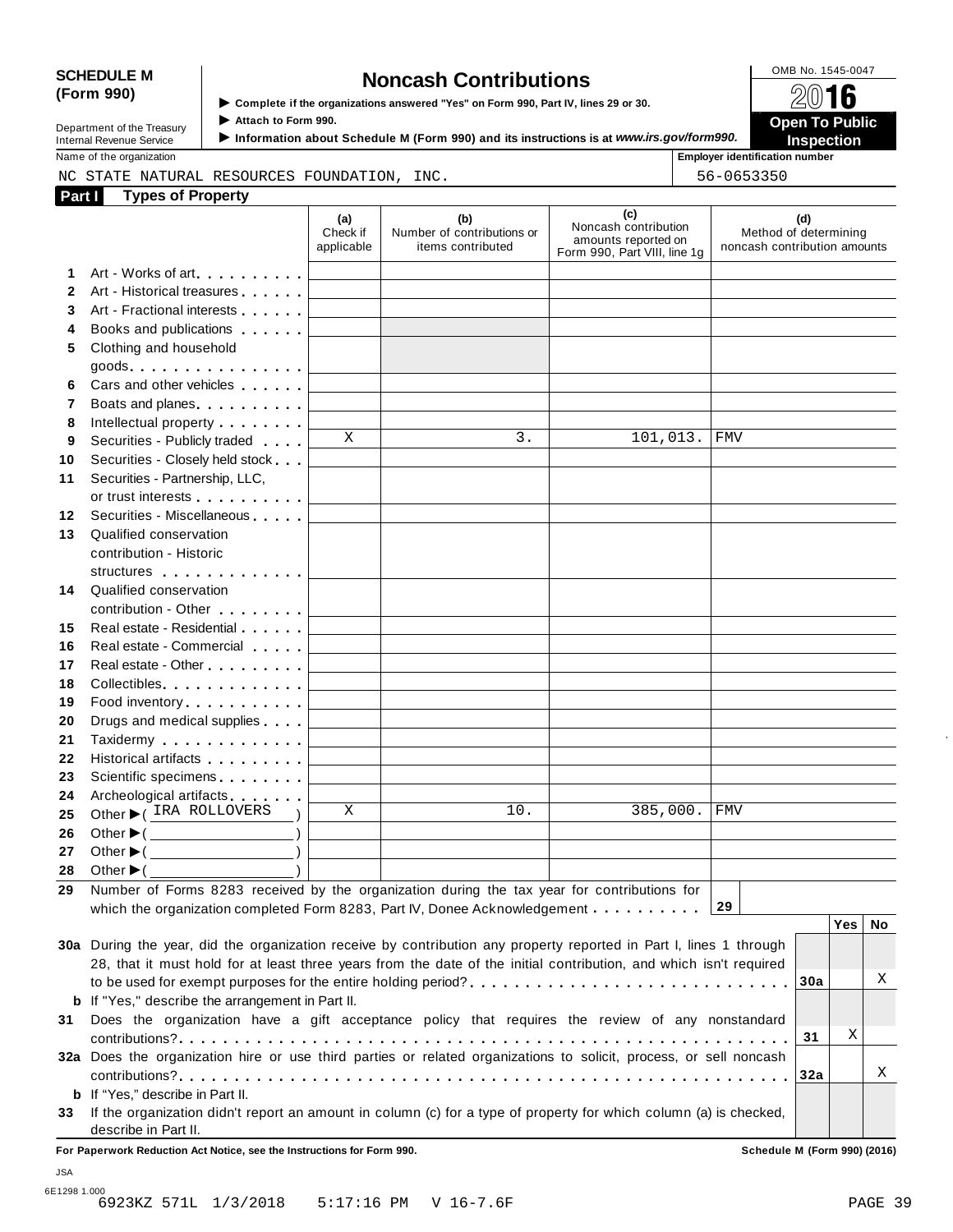**Supplemental Information.** Provide the information required by Part I, lines 30b, 32b, and 33, and whether the organization is reporting in Part I, column (b), the number of contributions, the number of items received, or a combination of both. Also complete this part for any additional information. **Part II**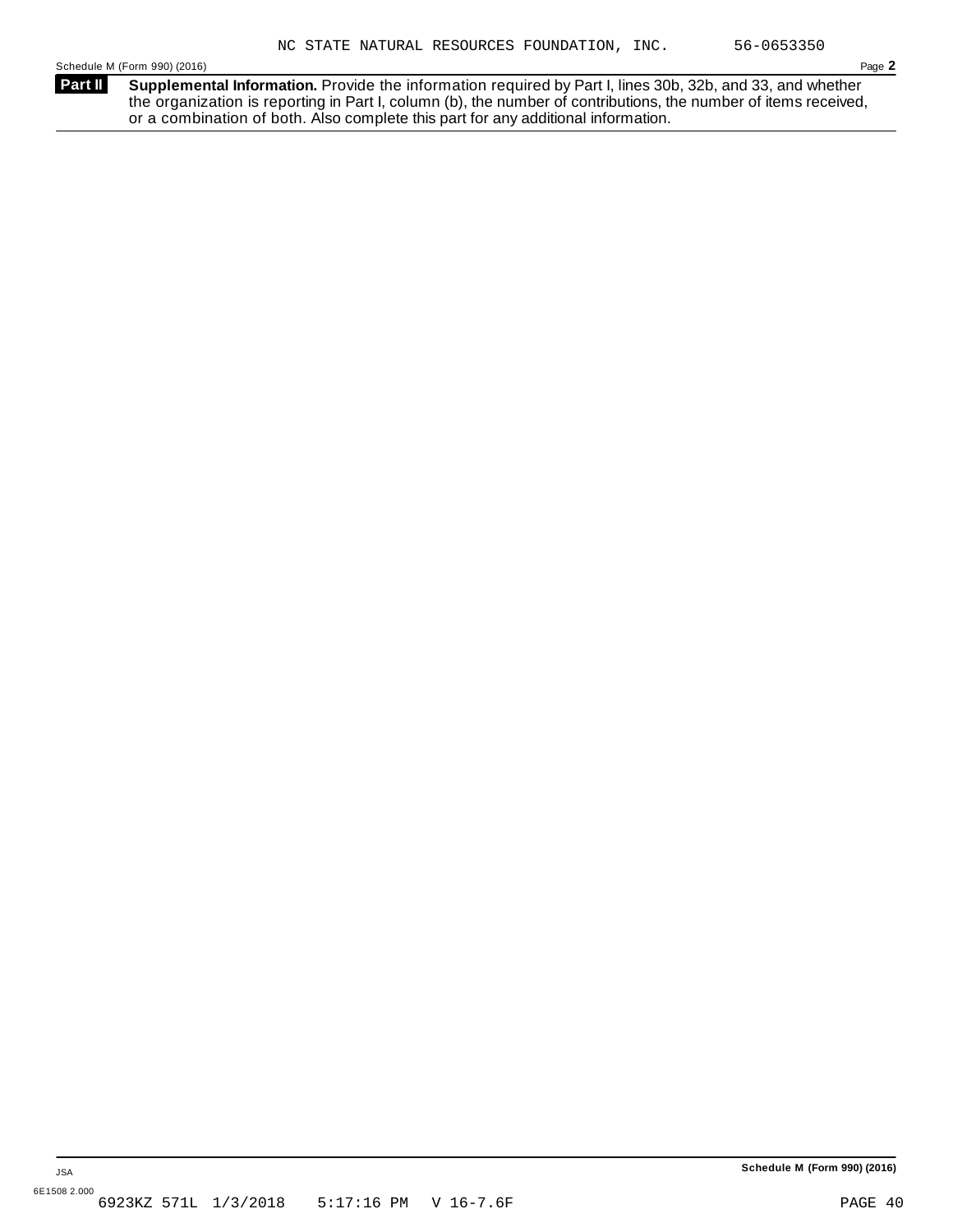### **SCHEDULE O** Supplemental Information to Form 990 or 990-EZ DMB No. 1545-0047

**(Form 990 or 990-EZ) Complete to provide information for responses to specific questions on** Form 990 or 990-EZ or to provide any additional information. I**Attach to Form <sup>990</sup> or 990-EZ. Open to Public**



| Department of the Treasury<br>Internal Revenue Service | <b>P</b> Attach to Form 990 or 990-EZ.<br>Information about Schedule O (Form 990 or 990-EZ) and its instructions is at www.irs.gov/form990. | <b>Open to Public</b><br><b>Inspection</b> |  |
|--------------------------------------------------------|---------------------------------------------------------------------------------------------------------------------------------------------|--------------------------------------------|--|
| Name of the organization                               |                                                                                                                                             | <b>Employer identification number</b>      |  |
|                                                        | NC STATE NATURAL RESOURCES FOUNDATION,<br>INC.                                                                                              | 56-0653350                                 |  |

FORM 990, PART I, LINE 1, DESCRIPTION OF ORGANIZATION MISSION: TO PROMOTE EDUCATION AND RESEARCH IN THE COLLEGE OF NATURAL RESOURCES OF NORTH CAROLINA STATE UNIVERSITY AS WELL AS AID AND PROMOTE, BY FINANCIAL ASSISTANCE AND OTHERWISE, ALL TYPES OF EDUCATION, RESEARCH AND EXTENSION IN THE COLLEGE OF NATURAL RESOURCES.

### FORM 990, PART VI, SECTION A, LINE 1:

THE EXECUTIVE COMMITTEE SHALL CONSIST OF THE CHAIR, WHO SHALL SERVE AS CHAIR OF THE EXECUTIVE COMMITTEE, THE VICE-CHAIR, THE PAST CHAIR, THE TREASURER, AND THE CHAIR OF EACH STANDING COMMITTEE OF THE BOARD. THE PRESIDENT AND DEAN, CNR, WILL SERVE EX-OFFICIO AS NONVOTING MEMBERS OF THE EXECUTIVE COMMITTEE AND MAY ALSO SERVE AS NONVOTING MEMBERS OF ANY OTHER COMMITTEE AUTHORIZED BY THESE BYLAWS IF DULY APPOINTED BY THE BOARD. BY RESOLUTION ADOPTED BY A MAJORITY OF THE DIRECTORS THEN IN OFFICE, THE BOARD OF DIRECTORS SHALL, AT ITS REGULAR ANNUAL MEETING, APPOINT THE MEMBERS OF THE EXECUTIVE COMMITTEE. THE EXECUTIVE COMMITTEE SHALL HAVE AND MAY EXERCISE, IN THE INTERIM BETWEEN MEETINGS OF THE BOARD OF DIRECTORS, AND EXCEPT AS OTHERWISE PROVIDED IN SECTION 5 OF THIS ARTICLE, ALL THE POWERS OF THE BOARD OF DIRECTORS. EXECUTIVE COMMITTEE MEMBERS APPOINTED BY THE BOARD SHALL SERVE AT THE PLEASURE OF THE BOARD BUT ONLY FOR SO LONG AS THEY ALSO SERVE AS DIRECTORS AND MAINTAIN THEIR QUALIFYING OFFICES OR DESIGNATIONS AS THE CASE MAY BE.

### FORM 990, PART VI, SECTION A, LINE 2:

DIRECTOR LOU BOOS IS PRESIDENT OF NORDIC ENGINEERING WHICH IS A SUPPLIER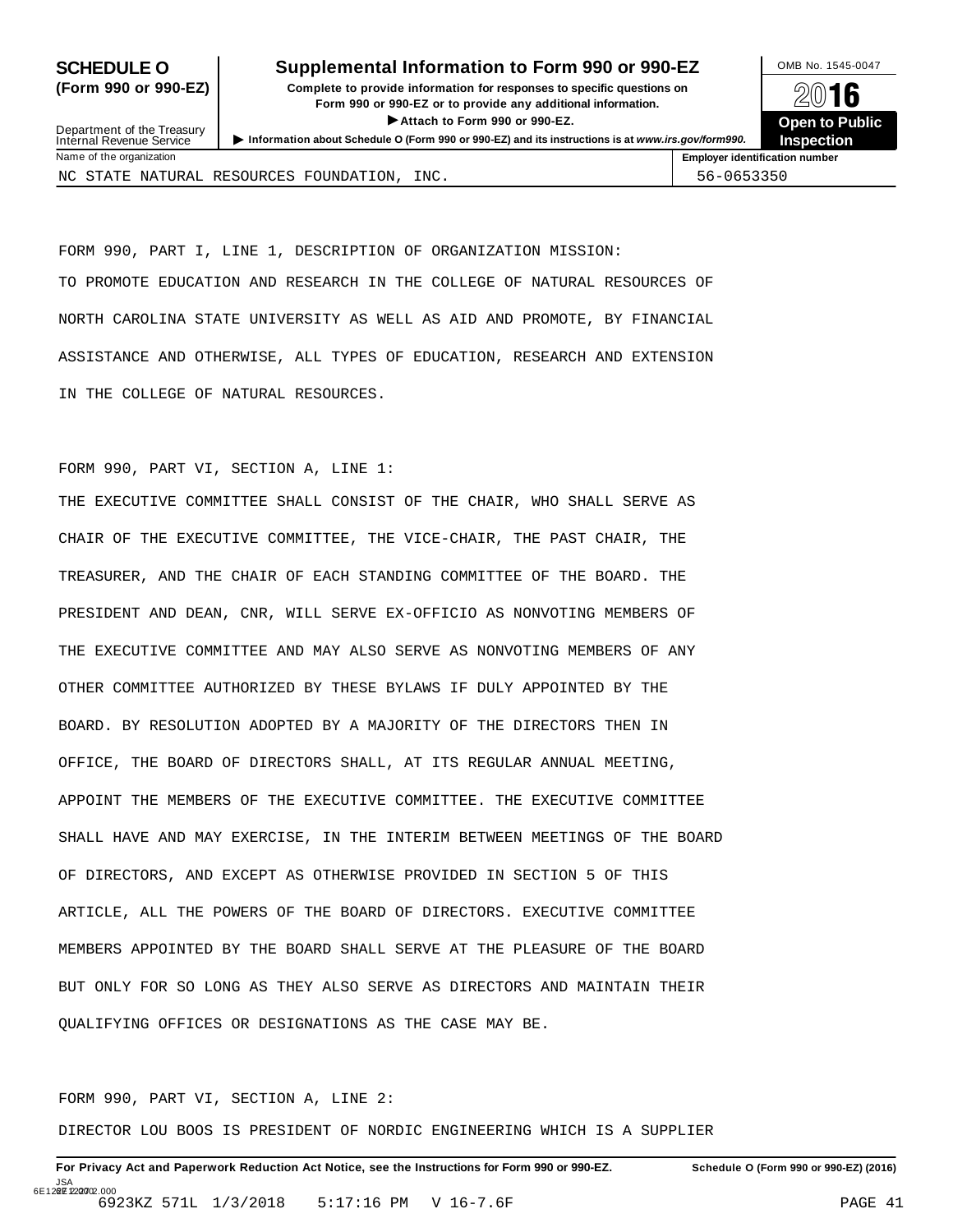| Schedule O (Form 990 or 990-EZ) 2016           |                                       |  |  |  |  |
|------------------------------------------------|---------------------------------------|--|--|--|--|
| Name of the organization                       | <b>Employer identification number</b> |  |  |  |  |
| NC STATE NATURAL RESOURCES FOUNDATION,<br>INC. | 56-0653350                            |  |  |  |  |

TO MEADWESTVACO. DIRECTOR HARRY SIDERIS IS STATE PRESIDENT-FLORIDA, DUKE ENERGY. THE FOUNDATION IS EXPLORING A SOLAR ENERGY PROJECT AT HOFMANN FOREST. MR. SIDERIS HAS RECUSED HIMSELF FROM ALL MATTERS RELATED TO THIS PROJECT.

FORM 990, PART VI, SECTION A, LINE 4: ARTICLE IV: BOARD OF DIRECTORS SECTION 5. VACANCIES

### AMENDED LANGUAGE:

IN CASE OF ANY VACANCY ON THE BOARD OF DIRECTORS, THROUGH DEATH, RESIGNATION, DISQUALIFICATION, REMOVAL, INCREASE IN THE NUMBER OF DIRECTORS, OR OTHER CAUSE, THE REMAINING DIRECTORS SHALL CONTINUE TO ACT; AND SUCH VACANCY MAY BE FILLED BY THE VOTE OF A MAJORITY OF THE REMAINING DIRECTORS, EVEN THOUGH SUCH MAJORITY IS LESS THAN A QUORUM, OR BY THE SOLE REMAINING DIRECTOR IF THERE BE ONLY ONE (1) DIRECTOR REMAINING. ANY DIRECTOR SO CHOSEN SHALL HOLD OFFICE FOR THE UNEXPIRED PORTION OF THE TERM OF THE DIRECTOR WHOSE PLACE SHALL BE VACANT. SUCH PARTIAL TERMS SHALL NOT COUNT TOWARD THE TWO CONSECUTIVE TERM LIMIT.

### SUPERSEDED LANGUAGE:

IN CASE OF ANY VACANCY ON THE BOARD OF DIRECTORS, THROUGH DEATH, RESIGNATION, DISQUALIFICATION, REMOVAL, INCREASE IN THE NUMBER OF DIRECTORS, OR OTHER CAUSE, THE REMAINING DIRECTORS SHALL CONTINUE TO ACT; AND SUCH VACANCY MAY BE FILLED BY THE VOTE OF A MAJORITY OF THE REMAINING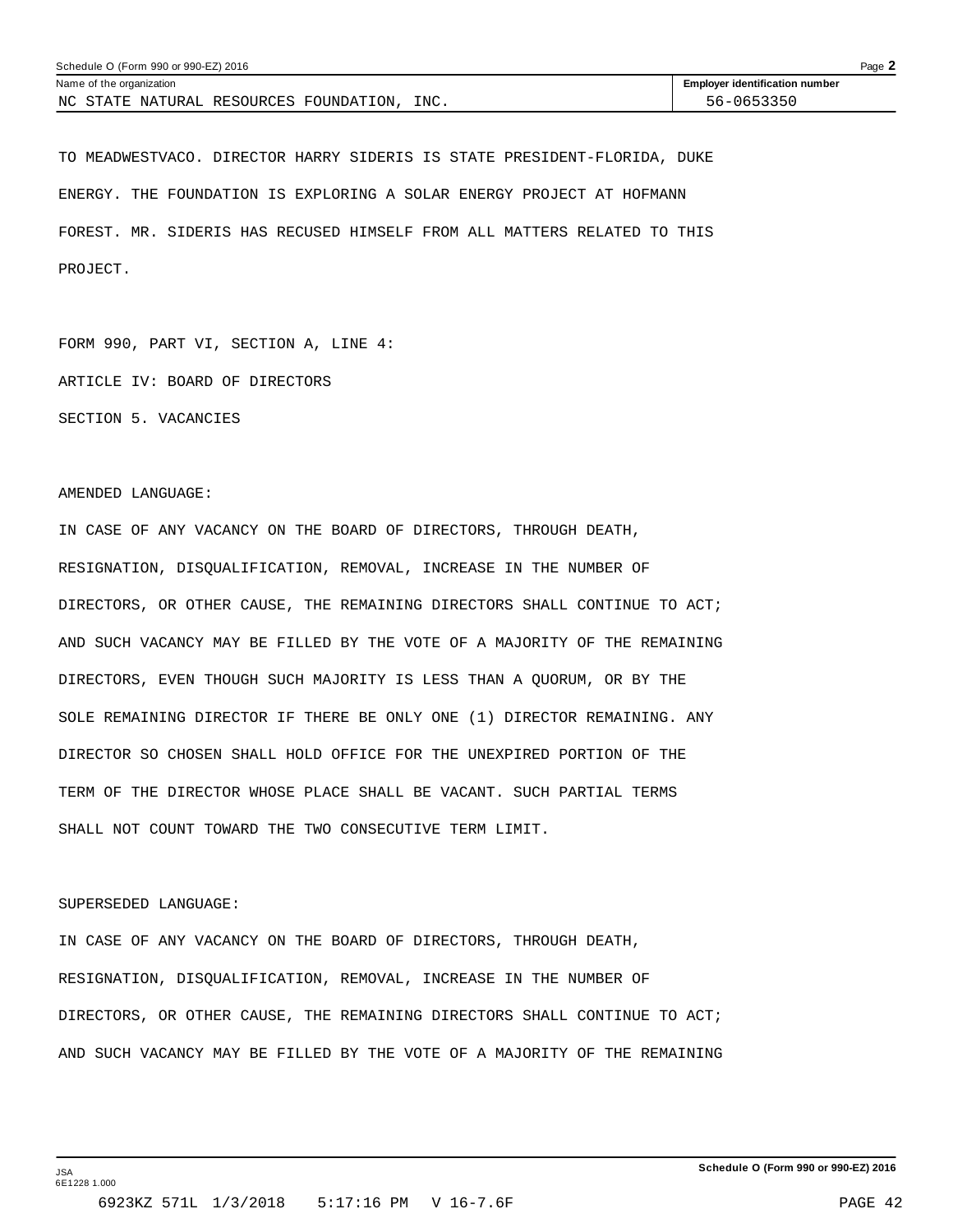| Schedule O (Form 990 or 990-EZ) 2016<br>Page $\blacktriangle$ |                                       |  |  |  |
|---------------------------------------------------------------|---------------------------------------|--|--|--|
| Name of the organization                                      | <b>Employer identification number</b> |  |  |  |
| INC.<br>NC STATE NATURAL RESOURCES FOUNDATION,                | 56-0653350                            |  |  |  |

DIRECTORS, EVEN THOUGH SUCH MAJORITY IS LESS THAN A QUORUM, OR BY THE SOLE REMAINING DIRECTOR IF THERE BE ONLY ONE (1) DIRECTOR REMAINING. ANY DIRECTOR SO CHOSEN SHALL HOLD OFFICE FOR THE UNEXPIRED PORTION OF THE TERM OF THE DIRECTOR WHOSE PLACE SHALL BE VACANT.

ARTICLE V: COMMITTEES OF THE BOARD

SECTION 3. STANDING COMMITTEES

### AMENDED LANGUAGE:

ADVANCEMENT COMMITTEE. THE BOARD SHALL APPOINT AN ADVANCEMENT COMMITTEE CONSISTING OF AT LEAST THREE (3) MEMBERS OF THE BOARD OF DIRECTORS. THE ADVANCEMENT COMMITTEE SHALL:

I. RECOMMEND TO THE BOARD OF DIRECTORS A FUND-RAISING POLICY AND A PLAN, BOTH IN AGREEMENT WITH THE FUND-RAISING ACTIVITIES OF NC STATE; II. BE RESPONSIBLE, ACCORDING TO THE APPROVED POLICY, FOR RAISING FUNDS BY ALL MEANS OTHER THAN FOREST LAND MANAGEMENT ACTIVITIES; III. COORDINATE WITH CNR TO ORGANIZE EVENTS AND ACTIVITIES DESIGNED TO RAISE AWARENESS OF THE CORPORATION AND THE LINKAGE BETWEEN CNR AND THE CORPORATION; AND

IV. CREATE LINKAGE BETWEEN THE CORPORATION AND THE CNR ADVISORY GROUPS.

ONLY STANDING COMMITTEE MEMBERS WHO ARE ALSO DIRECTORS OF THE CORPORATION MAY BE VOTING MEMBERS OF ANY STANDING COMMITTEE. STANDING COMMITTEE MEMBERS APPOINTED BY THE BOARD SHALL SERVE AT THE PLEASURE OF THE BOARD BUT ONLY FOR SO LONG AS THEY ALSO SERVE AS DIRECTORS AND HOLD AND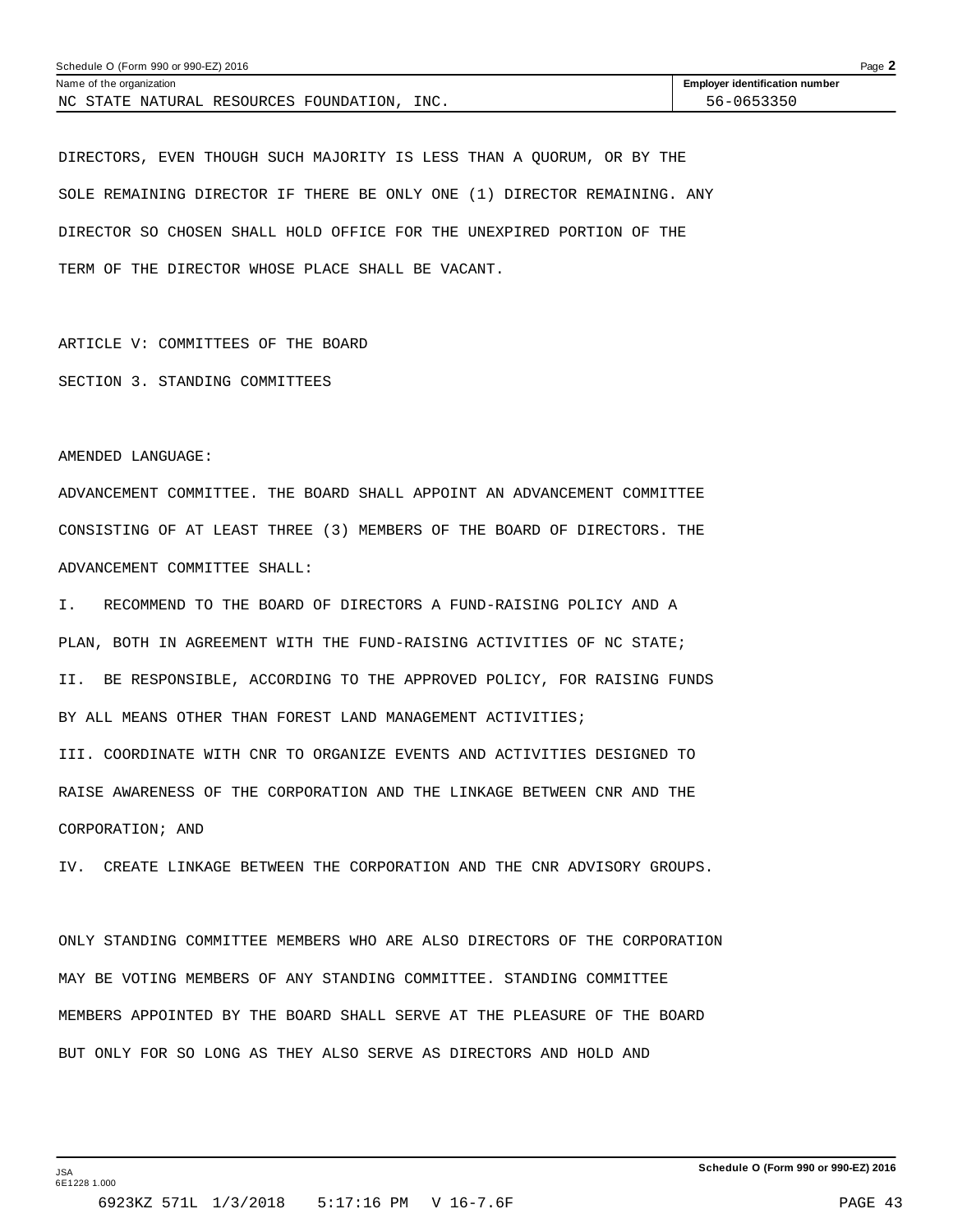| Schedule O (Form 990 or 990-EZ) 2016<br>Page $\angle$ |                                       |  |  |  |
|-------------------------------------------------------|---------------------------------------|--|--|--|
| Name of the organization                              | <b>Employer identification number</b> |  |  |  |
| NC STATE NATURAL RESOURCES FOUNDATION.<br>INC.        | 56-0653350                            |  |  |  |

MAINTAIN THEIR QUALIFYING OFFICES OR DESIGNATIONS, AS THE CASE MAY BE; PROVIDED FURTHER, NONE OF THE MEMBERS OF THE AUDIT AND FINANCE COMMITTEE SHALL BE EMPLOYEES OF EITHER NORTH CAROLINA STATE UNIVERSITY OR THE CORPORATION, AND EACH OF WHOM SHALL REMAIN IN OFFICE AT THE WILL OF THE BOARD OF DIRECTORS UNLESS SOONER DISQUALIFIED BY BECOMING AN EMPLOYEE OF EITHER NORTH CAROLINA STATE UNIVERSITY OR THE CORPORATION. EACH STANDING COMMITTEE SHALL HAVE A CHAIR. ANY STANDING COMMITTEE MAY INVITE NON-BOARD MEMBERS TO BE NON-VOTING MEMBERS OF THE STANDING COMMITTEE.

### SUPERSEDED LANGUAGE:

ADVANCEMENT COMMITTEE. THE BOARD SHALL APPOINT AN ADVANCEMENT COMMITTEE CONSISTING OF AT LEAST THREE (3) MEMBERS OF THE BOARD OF DIRECTORS. THE ADVANCEMENT COMMITTEE SHALL:

I. RECOMMEND TO THE BOARD OF DIRECTORS A FUND-RAISING POLICY AND A PLAN, BOTH IN AGREEMENT WITH THE FUND-RAISING ACTIVITIES OF NC STATE; II. BE RESPONSIBLE, ACCORDING TO THE APPROVED POLICY, FOR RAISING FUNDS BY ALL MEANS OTHER THAN FOREST LAND MANAGEMENT ACTIVITIES; III. COORDINATE WITH CNR TO ORGANIZE EVENTS AND ACTIVITIES DESIGNED TO RAISE AWARENESS OF THE CORPORATION AND THE LINKAGE BETWEEN CNR AND THE CORPORATION; AND

IV. CREATE LINKAGE BETWEEN THE CORPORATION AND THE CNR ADVISORY GROUPS.

ONLY STANDING COMMITTEE MEMBERS WHO ARE ALSO DIRECTORS OF THE CORPORATION MAY BE VOTING MEMBERS OF ANY STANDING COMMITTEE. STANDING COMMITTEE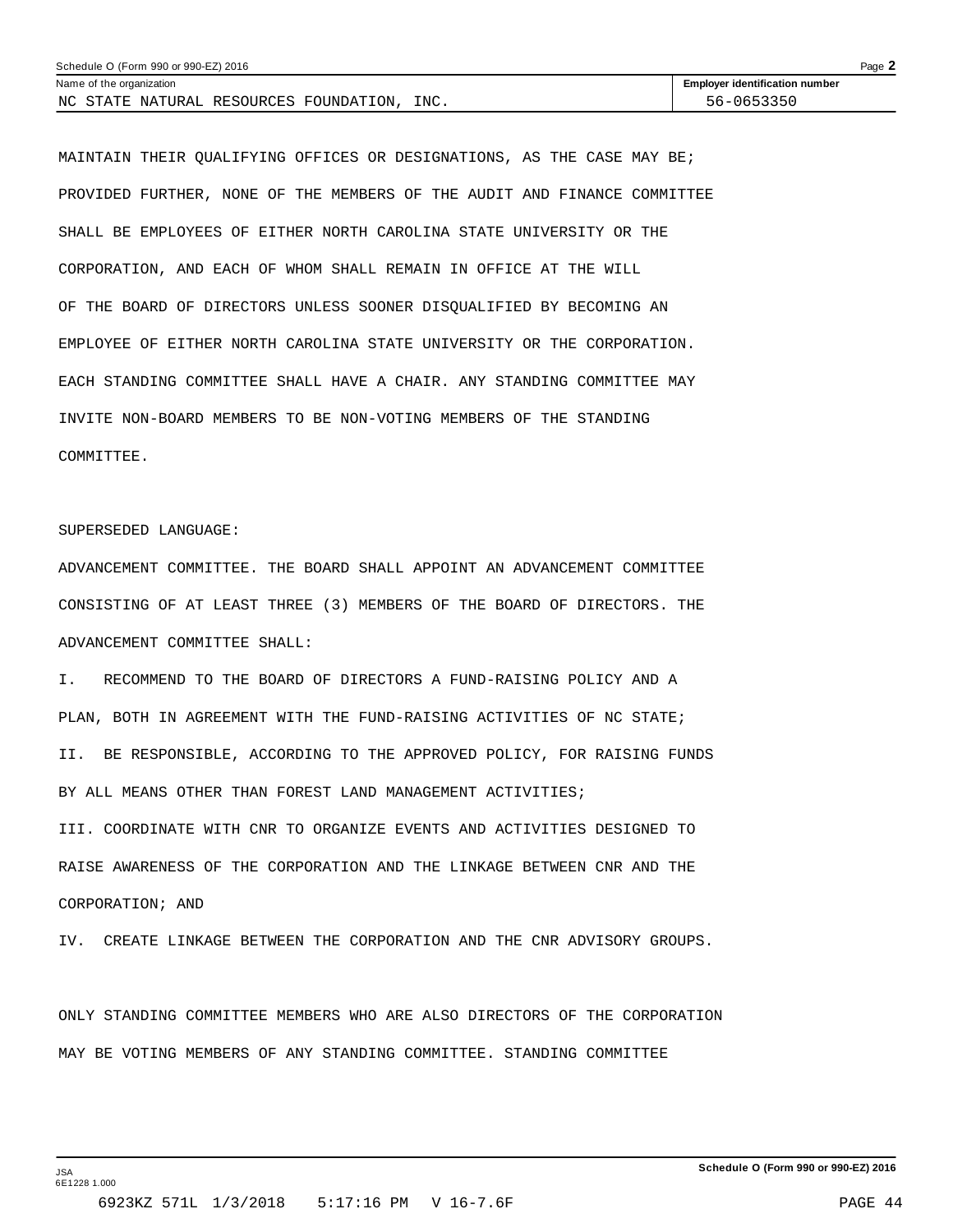| Schedule O (Form 990 or 990-EZ) 2016<br>Page $\blacktriangle$ |                                       |  |  |  |  |
|---------------------------------------------------------------|---------------------------------------|--|--|--|--|
| Name of the organization                                      | <b>Employer identification number</b> |  |  |  |  |
| INC.<br>NC STATE NATURAL RESOURCES FOUNDATION.                | 56-0653350                            |  |  |  |  |

MEMBERS APPOINTED BY THE BOARD SHALL SERVE AT THE PLEASURE OF THE BOARD BUT ONLY FOR SO LONG AS THEY ALSO SERVE AS DIRECTORS AND HOLD AND MAINTAIN THEIR QUALIFYING OFFICES OR DESIGNATIONS, AS THE CASE MAY BE; PROVIDED FURTHER, NONE OF THE MEMBERS OF THE AUDIT AND FINANCE COMMITTEE SHALL BE EMPLOYEES OF EITHER NORTH CAROLINA STATE UNIVERSITY OR THE CORPORATION, AND EACH OF WHOM SHALL REMAIN IN OFFICE AT THE WILL OF THE BOARD OF DIRECTORS UNLESS SOONER DISQUALIFIED BY BECOMING AN EMPLOYEE OF EITHER NORTH CAROLINA STATE UNIVERSITY OR THE CORPORATION. EACH STANDING COMMITTEE SHALL HAVE A CHAIR AND A VICE-CHAIR. THE VICE-CHAIR WILL ASSIST THE CHAIR WITH HIS DUTIES AND REPRESENT THE COMMITTEE WHEN THE CHAIR IS UNAVAILABLE. ANY STANDING COMMITTEE MAY INVITE NON-BOARD MEMBERS TO BE NON-VOTING MEMBERS OF THE STANDING COMMITTEE.

ARTICLE VI: OFFICERS

SECTION 7. PRESIDENT

### AMENDED LANGUAGE:

THE ASSISTANT DEAN FOR COLLEGE ADVANCEMENT, COLLEGE OF NATURAL RESOURCES, NORTH CAROLINA STATE UNIVERSITY, SHALL SERVE EX-OFFICIO AS PRESIDENT OF THE CORPORATION AND SHALL HAVE SUCH AUTHORITY, AND PERFORM SUCH DUTIES AS THE BOARD OF DIRECTORS FROM TIME TO TIME MAY DETERMINE. THE PRESIDENT SHALL BE THE CHIEF EXECUTIVE OFFICER OF THE CORPORATION, AND, SUBJECT TO THE INSTRUCTIONS OF THE BOARD OF DIRECTORS, SHALL HAVE GENERAL CHARGE OF THE BUSINESS, AFFAIRS, AND PROPERTY OF THE CORPORATION AND CONTROL OVER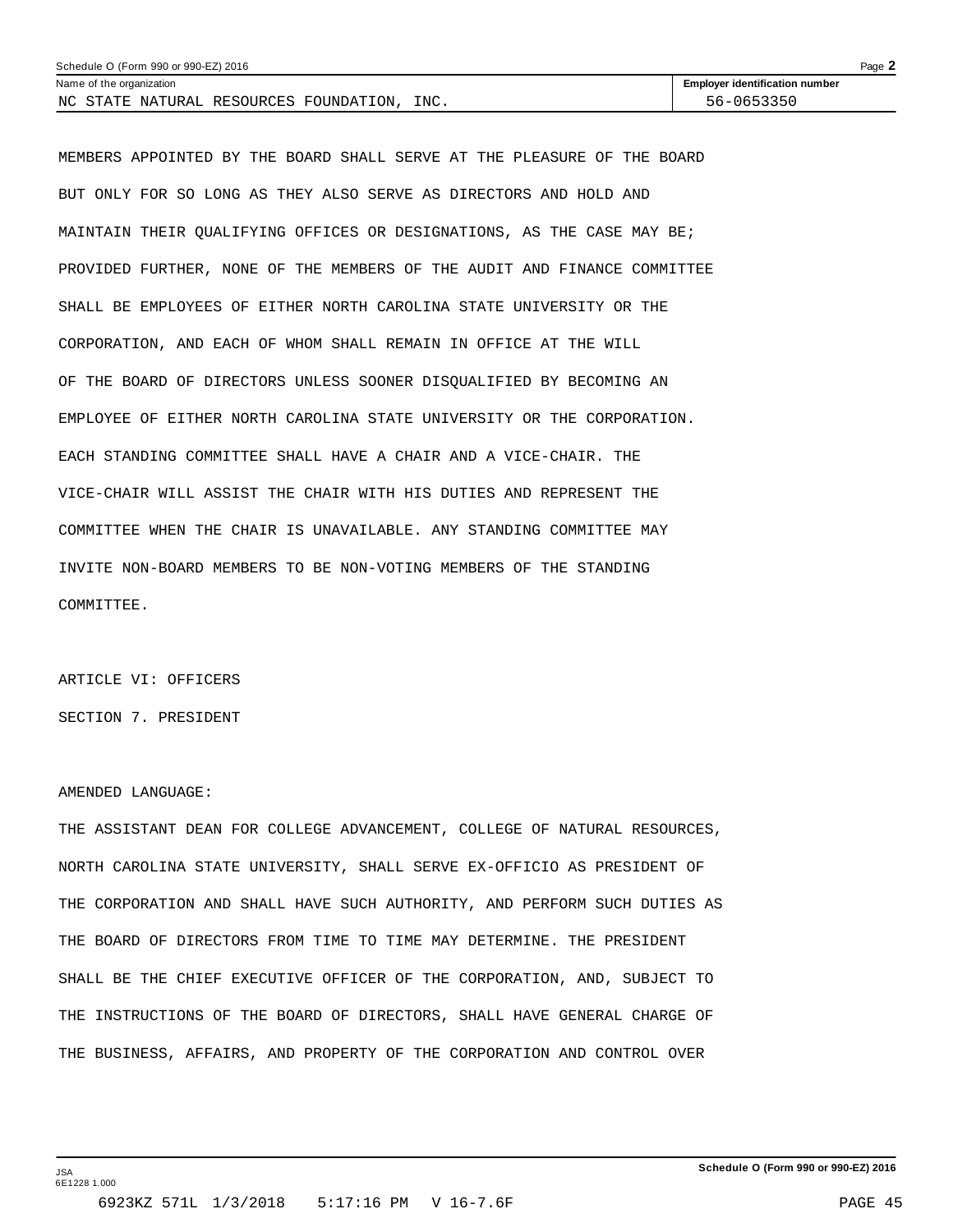| Schedule O (Form 990 or 990-EZ) 2016<br>Page $\blacktriangle$ |                                       |  |  |  |
|---------------------------------------------------------------|---------------------------------------|--|--|--|
| Name of the organization                                      | <b>Employer identification number</b> |  |  |  |
| NC STATE NATURAL RESOURCES FOUNDATION.<br>INC.                | 56-0653350                            |  |  |  |

ITS OTHER OFFICERS, AGENTS, AND EMPLOYEES. THE PRESIDENT SHALL SERVE EX-OFFICIO AS A NONVOTING MEMBER OF THE BOARD. THE PRESIDENT IS AN EMPLOYEE OF NC STATE AND AS SUCH SHALL NOT ALSO BE AN EMPLOYEE AND RECEIVE COMPENSATION FROM THE CORPORATION. THE PRESIDENT SHALL WORK TO ENHANCE ALL PROGRAMS OF CNR THROUGH THE ACTIVITIES OF THE CORPORATION. THE PRESIDENT SHALL RECEIVE AUTHORITY AND DIRECTION FROM THE BOARD OF DIRECTORS OF THE CORPORATION. THE PRESIDENT SHALL ADHERE TO GUIDELINES AND POLICIES ESTABLISHED BY THE BOARD AND ENSURE: (I) THE CORPORATION CONDUCTS ITS AFFAIRS IN COMPLIANCE WITH SECTION 501(C)(3) OF THE INTERNAL REVENUE CODE OF 1986 OR THE CORRESPONDING SECTION OF ANY FUTURE INTERNAL REVENUE CODE; AND (2) THE CORPORATION CONFORMS TO THE REQUIREMENTS OF ANY APPLICABLE UNIVERSITY OF NORTH CAROLINA REGULATIONS, AS MAY BE AMENDED, AND MAINTAINS THE STATUS OF THE CORPORATION AS AN ASSOCIATED ENTITY OF NC STATE PURSUANT TO ANY APPLICABLE UNIVERSITY OF NORTH CAROLINA REGULATIONS, AS MAY BE AMENDED, OR ANY OPERATING AGREEMENT WITH NC STATE. THE PRESIDENT SHALL WORK IN CLOSE COORDINATION WITH THE BOARD OF THE CORPORATION, THE EXECUTIVE TEAM OF CNR AND THE VICE CHANCELLOR FOR UNIVERSITY ADVANCEMENT, AND AT TIMES, MAY ALSO HAVE RESPONSIBILITIES TO OTHER NC STATE ASSOCIATED ENTITIES.

### SUPERSEDED LANGUAGE:

THE EXECUTIVE DIRECTOR, DEVELOPMENT AND COLLEGE RELATIONS, COLLEGE OF NATURAL RESOURCES, NORTH CAROLINA STATE UNIVERSITY, SHALL SERVE EX-OFFICIO AS PRESIDENT OF THE CORPORATION AND SHALL HAVE SUCH AUTHORITY, AND PERFORM SUCH DUTIES AS THE BOARD OF DIRECTORS FROM TIME TO TIME MAY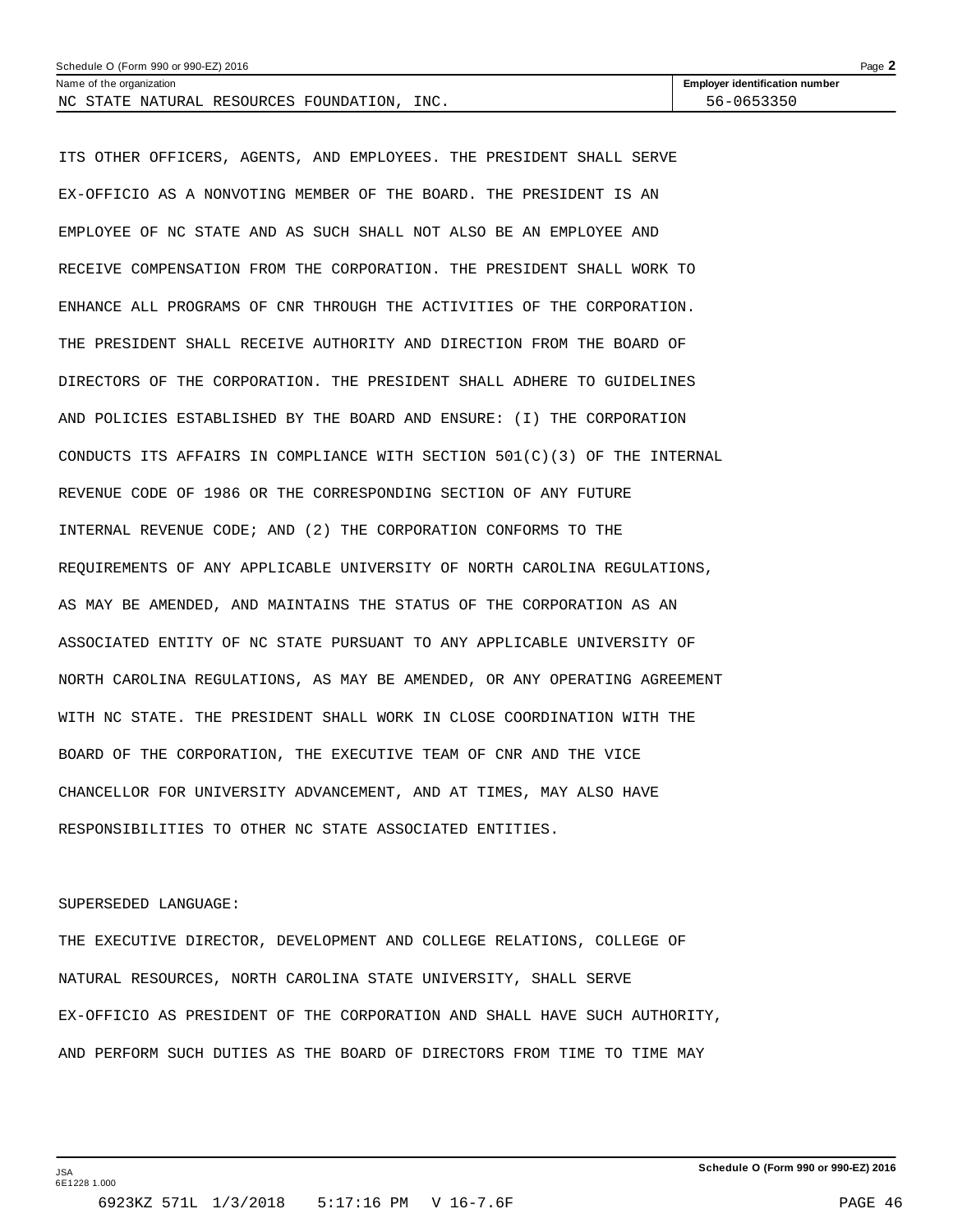| Schedule O (Form 990 or 990-EZ) 2016<br>Page $\angle$ |                                       |  |  |  |
|-------------------------------------------------------|---------------------------------------|--|--|--|
| Name of the organization                              | <b>Employer identification number</b> |  |  |  |
| NC STATE NATURAL RESOURCES FOUNDATION, INC.           | 56-0653350                            |  |  |  |

DETERMINE. THE PRESIDENT SHALL BE THE CHIEF EXECUTIVE OFFICER OF THE CORPORATION, AND, SUBJECT TO THE INSTRUCTIONS OF THE BOARD OF DIRECTORS, SHALL HAVE GENERAL CHARGE OF THE BUSINESS, AFFAIRS, AND PROPERTY OF THE CORPORATION AND CONTROL OVER ITS OTHER OFFICERS, AGENTS, AND EMPLOYEES. THE PRESIDENT SHALL SERVE EX-OFFICIO AS A NONVOTING MEMBER OF THE BOARD. THE PRESIDENT IS AN EMPLOYEE OF NC STATE AND AS SUCH SHALL NOT ALSO BE AN EMPLOYEE AND RECEIVE COMPENSATION FROM THE CORPORATION. THE PRESIDENT SHALL WORK TO ENHANCE ALL PROGRAMS OF CNR THROUGH THE ACTIVITIES OF THE CORPORATION. THE PRESIDENT SHALL RECEIVE AUTHORITY AND DIRECTION FROM THE BOARD OF DIRECTORS OF THE CORPORATION. THE PRESIDENT SHALL ADHERE TO GUIDELINES AND POLICIES ESTABLISHED BY THE BOARD AND ENSURE: (1) THE CORPORATION CONDUCTS ITS AFFAIRS IN COMPLIANCE WITH SECTION 501(C)(3) OF THE INTERNAL REVENUE CODE OF 1986 OR THE CORRESPONDING SECTION OF ANY FUTURE INTERNAL REVENUE CODE; AND (2) THE CORPORATION CONFORMS TO THE REQUIREMENTS OF ANY APPLICABLE UNIVERSITY OF NORTH CAROLINA REGULATIONS, AS MAY BE AMENDED, AND MAINTAINS THE STATUS OF THE CORPORATION AS AN ASSOCIATED ENTITY OF NC STATE PURSUANT TO ANY APPLICABLE UNIVERSITY OF NORTH CAROLINA REGULATIONS, AS MAY BE AMENDED, OR ANY OPERATING AGREEMENT WITH NC STATE. THE PRESIDENT SHALL WORK IN CLOSE COORDINATION WITH THE BOARD OF THE CORPORATION, THE EXECUTIVE TEAM OF CNR AND THE VICE CHANCELLOR FOR UNIVERSITY ADVANCEMENT, AND AT TIMES, MAY ALSO HAVE RESPONSIBILITIES TO OTHER NC STATE ASSOCIATED ENTITIES.

FORM 990, PART VI, SECTION B, LINE 11: DRAFT 990 IS DISTRIBUTED TO BOARD MEMBERS FOR THEIR REVIEW PRIOR TO FILING.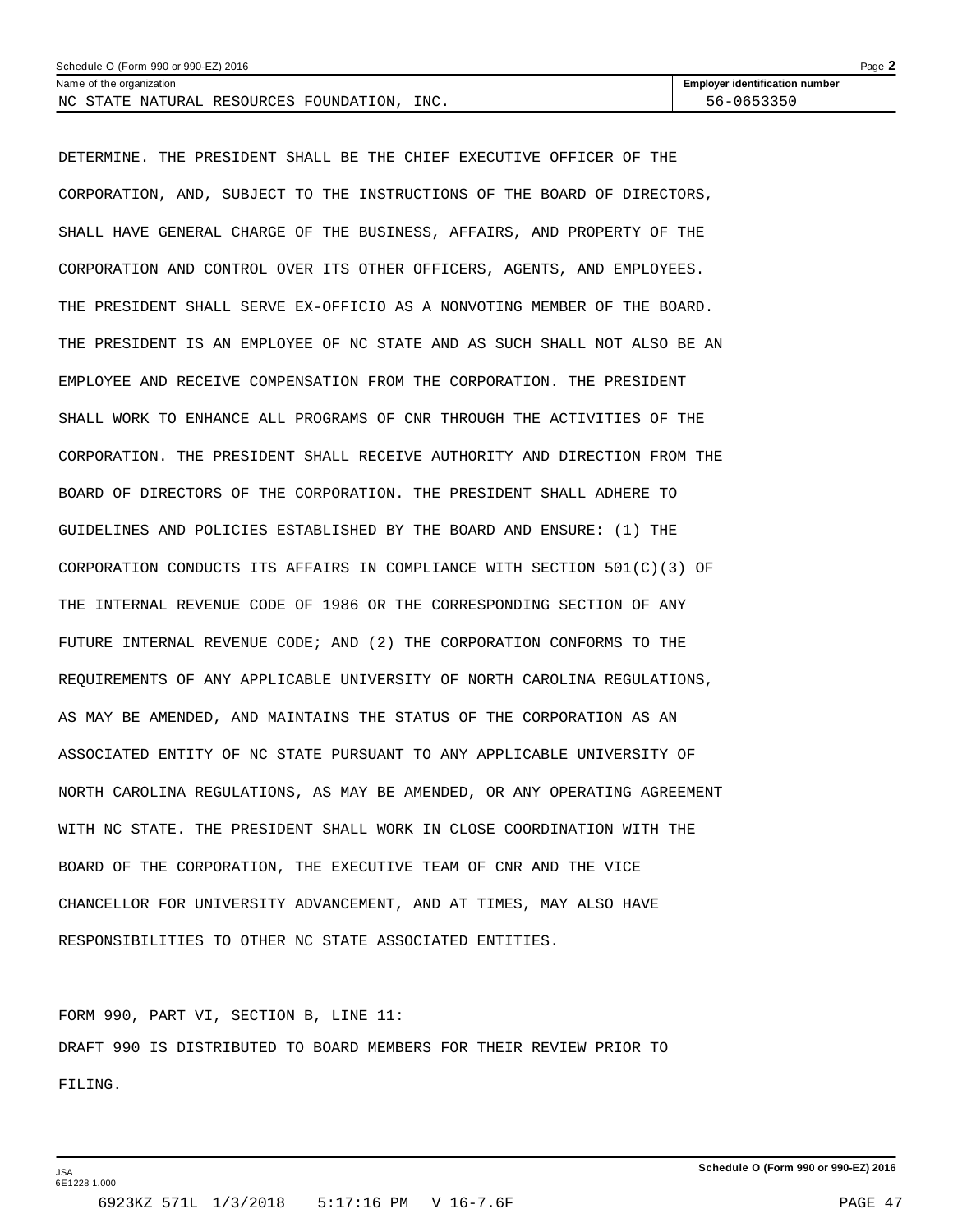| Schedule O (Form 990 or 990-EZ) 2016 |                          |  |  |                                        | Page $\angle$ |                                       |  |
|--------------------------------------|--------------------------|--|--|----------------------------------------|---------------|---------------------------------------|--|
|                                      | Name of the organization |  |  |                                        |               | <b>Employer identification number</b> |  |
|                                      |                          |  |  | NC STATE NATURAL RESOURCES FOUNDATION, | INC.          | 56-0653350                            |  |

FORM 990, PART VI, SECTION B, LINE 12C: IN ORDER TO MONITOR AND ENFORCE COMPLIANCE WITH THE ORGANIZATION'S CONFLICT OF INTEREST POLICY, NC STATE NATURAL RESOURCES FOUNDATION FOLLOWS THE FOLLOWING PRACTICES:

1) ALL TRANSACTIONS (OTHER THAN EXPENSE REIMBURSEMENTS) BETWEEN THE FOUNDATION AND A DIRECTOR, OFFICER, OR EMPLOYEE OF THE FOUNDATION, MUST BE AUTHORIZED AND APPROVED BY THE FOUNDATION'S BOARD OF DIRECTORS OR RATIFIED IN GOOD FAITH BY THE FOUNDATION'S BOARD OF DIRECTORS AT THE SUBSEQUENT MEETING FOLLOWING THE TRANSACTION.

2) NO FOUNDATION DIRECTOR, OFFICER, OR EMPLOYEE HAVING A DIRECT OR INDIRECT INTEREST IN ANY FOUNDATION BUSINESS TRANSACTION MAY BE INVOLVED IN THE DECISION WITH RESPECT TO WHETHER THE FOUNDATION SHOULD ENTER INTO SUCH TRANSACTION. FOR PURPOSES OF THIS SECTION, A DIRECTOR, OFFICER OR EMPLOYEE HAS AN INDIRECT INTEREST IN A TRANSACTION IF: (A) ANOTHER ENTITY IN WHICH HE HAS A MATERIAL FINANCIAL INTEREST OR IN WHICH HE IS A GENERAL PARTNER IS A PARTY TO THE TRANSACTION; OR (B) ANOTHER ENTITY OF WHICH HE IS A DIRECTOR, OFFICER, OR TRUSTEE IS A PARTY TO THE TRANSACTION AND THE TRANSACTION IS OR SHOULD BE CONSIDERED BY THE BOARD.

3) NO SCHOLARSHIP OR FELLOWSHIP AWARD MAY BE MADE TO A DIRECTOR, OFFICER, OR EMPLOYEE OF THE FOUNDATION OR TO A FAMILY MEMBER OF ANY SUCH PERSON UNLESS THE RECIPIENT OF THE AWARD IS DETERMINED BY AN INDEPENDENT AWARDS COMMITTEE.

FORM 990, PART VI, SECTION B, LINE 15: THE EXECUTIVE COMMITTEE OF THE BOARD OF DIRECTORS ALSO SERVES AS THE HR/EMPLOYEE BENEFITS COMMITTEE. COMPENSATION DECISIONS ARE RECOMMENDED TO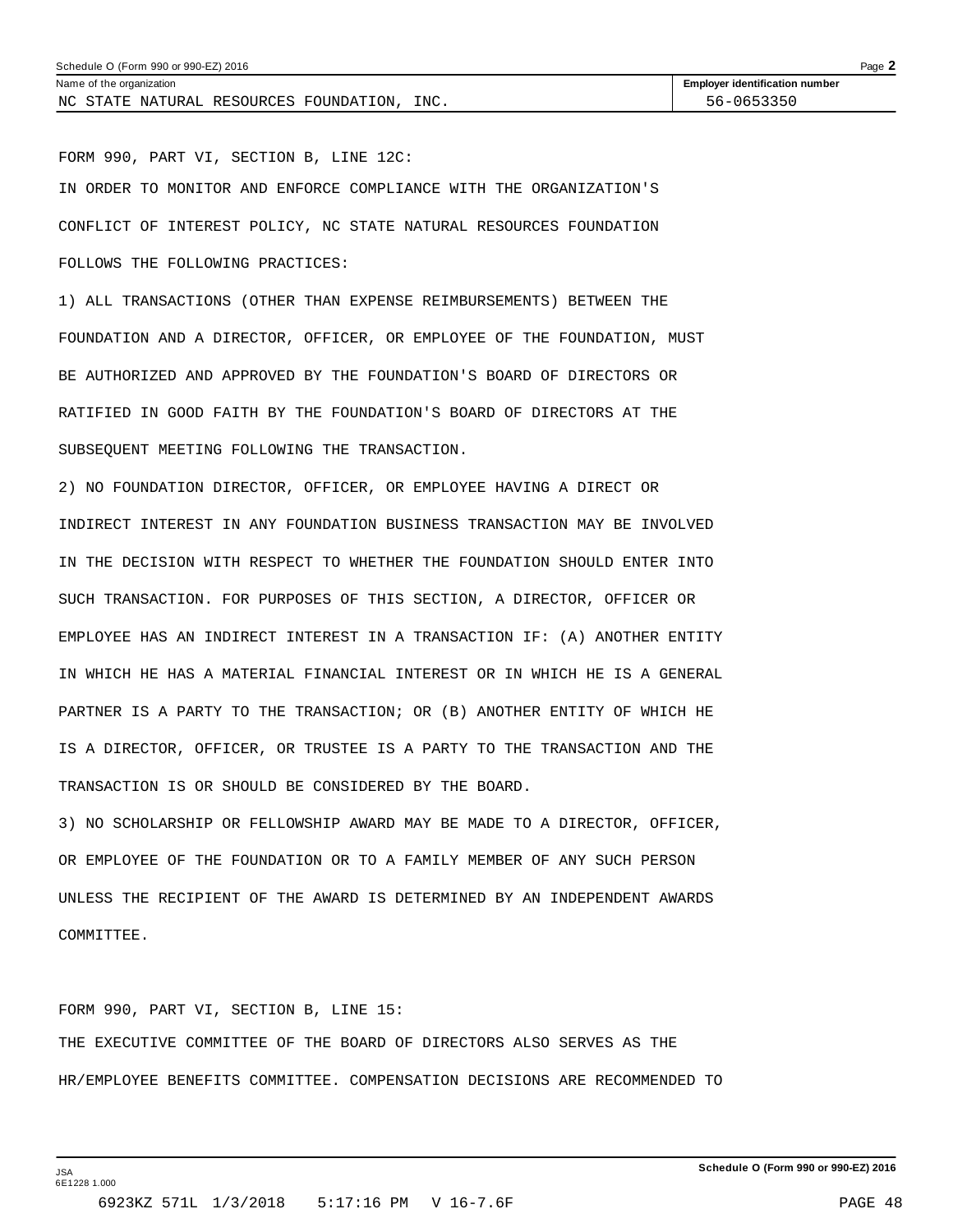<span id="page-49-0"></span>

| Schedule O (Form 990 or 990-EZ) 2016<br>Page $\blacktriangle$ |                                       |  |  |  |
|---------------------------------------------------------------|---------------------------------------|--|--|--|
| Name of the organization                                      | <b>Employer identification number</b> |  |  |  |
| INC.<br>NC STATE NATURAL RESOURCES FOUNDATION,                | 56-0653350                            |  |  |  |

THIS COMMITTEE BY THE DIRECTOR OF FOREST OPERATIONS FOR HIS EMPLOYEES AND ARE BROUGHT BEFORE THE COMMITTEE FOR APPROVAL. THE EXECUTIVE COMMITTEE RECOMMENDS, DETERMINES, AND APPROVES SALARY AND OTHER COMPENSATION ELEMENTS FOR THE DIRECTOR OF FOREST OPERATIONS, IN ADDITION TO APPROVING RECOMMENDATIONS FROM THE DIRECTOR ABOUT HIS STAFF.

FORM 990, PART VI, SECTION C, LINE 18: THE 990 IS LISTED ON THE WEBSITE. FORM 1023 (WHICH WAS FILED PRIOR TO JULY 15, 1987) IS NOT PUBLICLY AVAILABLE.

FORM 990, PART VI, SECTION C, LINE 19: THE AUDITED FINANCIAL STATEMENTS ARE AVAILABLE ON THE WEBSITE: HTTP://FOUNDATIONSACCOUNTING.OFA.NCSU.EDU/FOUNDATIONS/NC-STATE-NATURAL-RES OURCES-FOUNDATION-INC. OTHER GOVERNING DOCUMENTS ARE MADE AVAILABLE UPON REQUEST.

FORM 990, PART XI, LINE 9, CHANGES IN NET ASSETS: DECREASE IN VALUE OF SPLIT INTEREST AGREEMENT 283,254 TOTAL TO FORM 990, PART XI, LINE 9 283,254

PAGE 1, ITEM J- WEBSITE HTTP://FOUNDATIONSACCOUNTING.OFA.NCSU.EDU/FOUNDATIONS/NC-STATE-NATURAL-RES OURCES-FOUNDATION-INC ATTACHMENT 1

| 990, PART VII- COMPENSATION OF THE FIVE HIGHEST PAID IND. CONTRACTORS |                         |              |
|-----------------------------------------------------------------------|-------------------------|--------------|
| NAME AND ADDRESS                                                      | DESCRIPTION OF SERVICES | COMPENSATION |
| JONES LAND DEVELOPING<br>1293 DEPPE LOOP ROAD                         | STRIP SHEARING          | 205,135.     |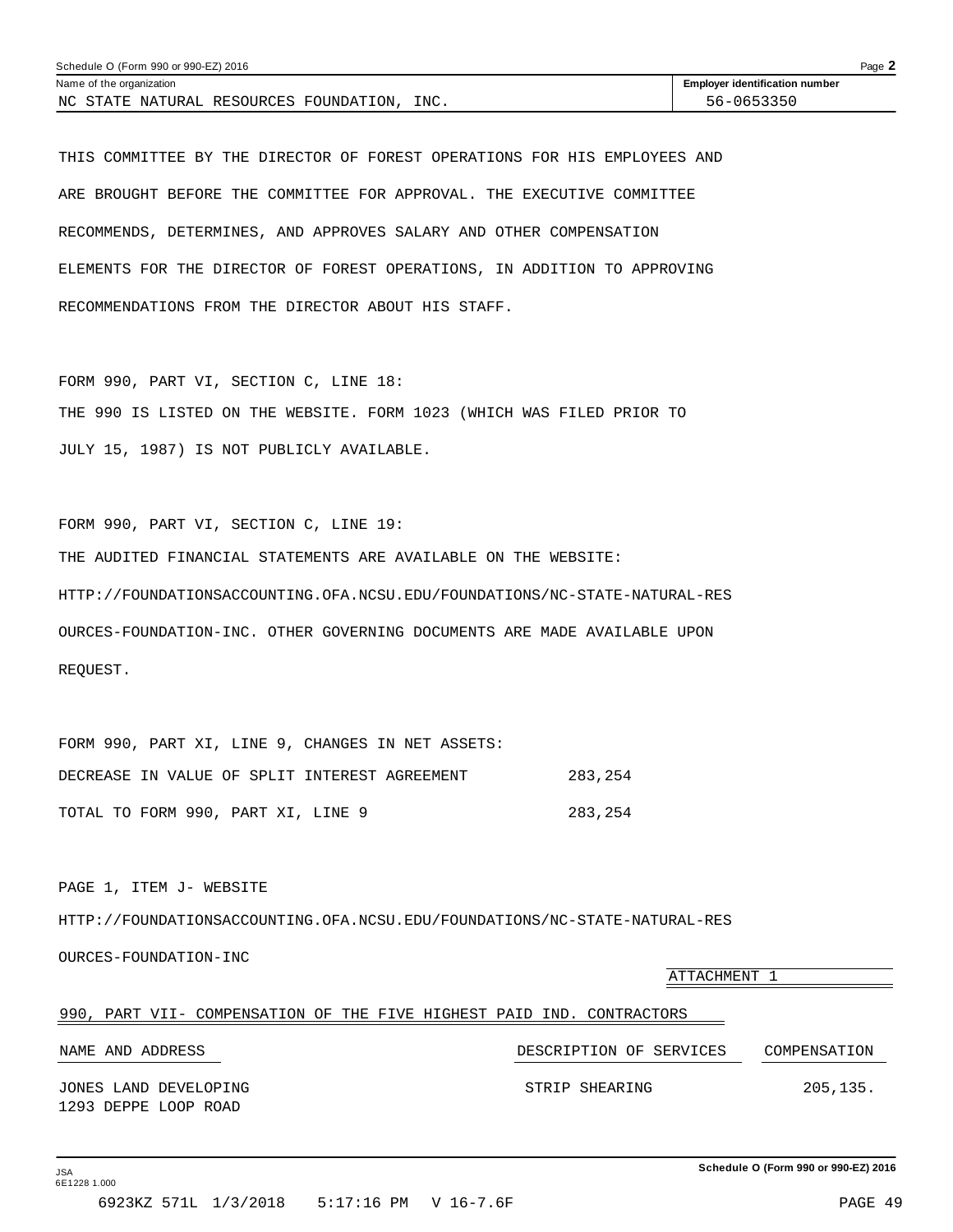<span id="page-50-0"></span>

| Schedule O (Form 990 or 990-EZ) 2016 |  |  |                                             |  |  |  |  |  |                                                                       | Page 2     |                                       |  |
|--------------------------------------|--|--|---------------------------------------------|--|--|--|--|--|-----------------------------------------------------------------------|------------|---------------------------------------|--|
| Name of the organization             |  |  |                                             |  |  |  |  |  |                                                                       |            | <b>Employer identification number</b> |  |
|                                      |  |  | NC STATE NATURAL RESOURCES FOUNDATION, INC. |  |  |  |  |  |                                                                       | 56-0653350 |                                       |  |
|                                      |  |  |                                             |  |  |  |  |  |                                                                       |            | ATTACHMENT 1 (CONT'D)                 |  |
|                                      |  |  |                                             |  |  |  |  |  | 990, PART VII- COMPENSATION OF THE FIVE HIGHEST PAID IND. CONTRACTORS |            |                                       |  |

| NAME AND ADDRESS               | DESCRIPTION OF SERVICES | COMPENSATION |
|--------------------------------|-------------------------|--------------|
| MAYSVILLE, NC 28555            |                         |              |
| DIRTWORKS GRADING COMPANY, LLC | GRADING                 | 108,927.     |
| 1089 ISLAND CREEK RD           |                         |              |
| POLLOCKSVILLE, NC 28573        |                         |              |

|                                         |              |                   | ATTACHMENT 2     |                        |
|-----------------------------------------|--------------|-------------------|------------------|------------------------|
| FORM 990, PART VIII - INVESTMENT INCOME |              |                   |                  |                        |
|                                         | (A)<br>TOTAL | (B)<br>RELATED OR | (C)<br>UNRELATED | (D)<br><b>EXCLUDED</b> |
| DESCRIPTION                             | REVENUE      | EXEMPT REVENUE    | BUSINESS REV.    | REVENUE                |
| INTEREST & DIVIDENDS                    | 81,965.      |                   |                  | 81,965.                |
| TOTALS                                  | 81,965.      |                   |                  | 81,965.                |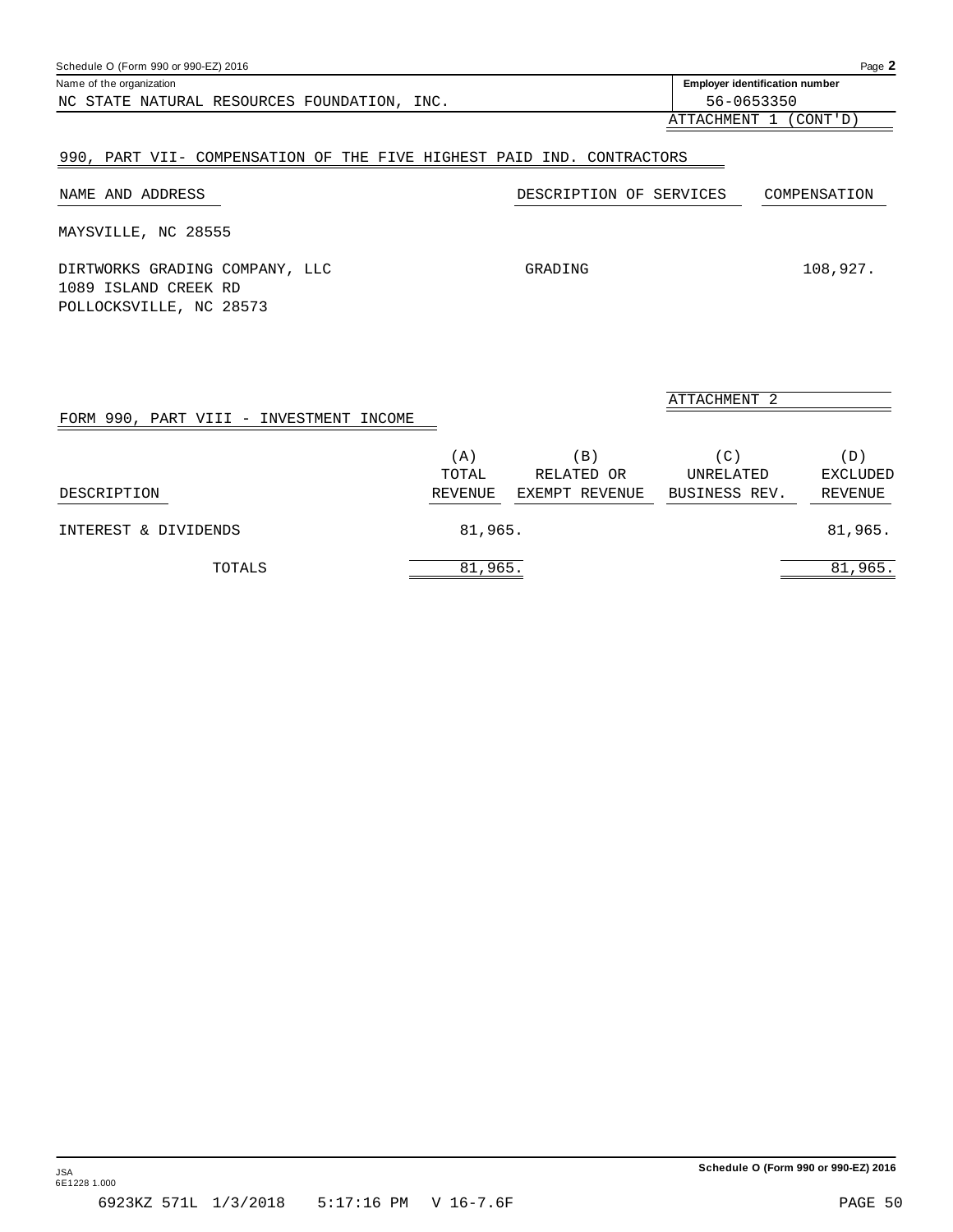## OMB No. 1545-0047 **SCHEDULE R (Form 990) Related Organizations and Unrelated Partnerships**

 $\triangleright$  Complete if the organization answered "Yes" on Form 990, Part IV, line 33, 34, 35b, 36, or 37.  $\overline{A}$  **CONTRES** on Form 990, Part IV, line 33, 34, 35b, 36, or 37.

Department of the Treasury<br>
Department of the Treasury Depart to Fublic<br>
Inspection<br>
Name of the organization<br>
Name of the organization

Department of the Treasury

NC STATE NATURAL RESOURCES FOUNDATION, INC. SALL AND SERVICE SERVICES AND LOCAL SERVICES SERVICES SERVICES SERVICES SERVICES SERVICES SERVICES SERVICES SERVICES SERVICES SERVICES SERVICES SERVICES SERVICES SERVICES SERVICE

## **Part I** Identification of Disregarded Entities. Complete if the organization answered "Yes" on Form 990, Part IV, line 33.

| (a)<br>Name, address, and EIN (if applicable) of disregarded entity | (b)<br>Primary activity | (c)<br>Legal domicile (state<br>or foreign country) | (d)<br>Total income | (e)<br>End-of-year assets | (f)<br>Direct controlling<br>entity |
|---------------------------------------------------------------------|-------------------------|-----------------------------------------------------|---------------------|---------------------------|-------------------------------------|
| (1)                                                                 |                         |                                                     |                     |                           |                                     |
| (2)                                                                 |                         |                                                     |                     |                           |                                     |
| (3)                                                                 |                         |                                                     |                     |                           |                                     |
| (4)                                                                 |                         |                                                     |                     |                           |                                     |
| (5)                                                                 |                         |                                                     |                     |                           |                                     |
| (6)                                                                 |                         |                                                     |                     |                           |                                     |

**Identification of Related Tax-Exempt Organizations.** Complete if the organization answered "Yes" on Form 990, Part IV, line 34 because it had **Part II** one or more related tax-exempt organizations during the tax year.

| (a)<br>Name, address, and EIN of related organization         | (b)<br>Primary activity | (c)<br>Legal domicile (state<br>or foreign country) | (d)<br><b>Exempt Code section</b> | (e)<br>Public charity status<br>(if section $501(c)(3)$ ) | (f)<br>Direct controlling<br>entity | (g)<br>Section 512(b)(13)<br>controlled<br>entity? |           |
|---------------------------------------------------------------|-------------------------|-----------------------------------------------------|-----------------------------------|-----------------------------------------------------------|-------------------------------------|----------------------------------------------------|-----------|
|                                                               |                         |                                                     |                                   |                                                           |                                     | Yes                                                | <b>No</b> |
| NORTH CAROLINA STATE UNIVERSITY FDN, INC<br>56-6049503<br>(1) |                         |                                                     |                                   |                                                           |                                     |                                                    |           |
| NCSU BOX 7207<br>RALEIGH, NC 27695                            | SUPPORT                 | ΝC                                                  | 501(C)(3)                         | $170(B)$ 1A IV $ N/A$                                     |                                     |                                                    | Χ         |
| (2) <sup>NC</sup> STATE INVESTMENT FUND, INC.<br>31-1607634   |                         |                                                     |                                   |                                                           |                                     |                                                    |           |
| RALEIGH, NC 27695<br>NCSU BOX 7207                            | FUND INVEST             | NC                                                  | 501(C)(3)                         | 509(A)(3)                                                 | N/A                                 |                                                    | Χ         |
| NORTH CAROLINA STATE UNIVERSITY<br>56-6000756<br>(3)          |                         |                                                     |                                   |                                                           |                                     |                                                    |           |
| RALEIGH, NC 27695<br>NCSU BOX 7205                            | EDUCATION               | NC                                                  | 170(C)(1)                         | $170(B)$ 1A IV $N/A$                                      |                                     |                                                    | X         |
| NORTH CAROLINA VETERINARY MEDICAL<br>58-1344473<br>(4)        |                         |                                                     |                                   |                                                           |                                     |                                                    |           |
| RALEIGH, NC 27695<br>FOUNDATION, INC. NCSU BOX 7207           | SUPPORT                 | NC                                                  | 501(C)(3)                         | $170(B)$ 1A IV $N/A$                                      |                                     |                                                    | Χ         |
| NORTH CAROLINA STATE UNIVERSITY ALUMNI<br>56-6035544<br>(5)   |                         |                                                     |                                   |                                                           |                                     |                                                    |           |
| ASSOCIATION, INC. NCSU BOX 7207<br>RALEIGH, NC 27695          | ALUMNI                  | ΝC                                                  | 501(C)(3)                         | $170(B)$ 1A IV $N/A$                                      |                                     |                                                    | X         |
| (6) NC STATE UNIVERSITY COLLEGE OF SCIENCES<br>58-1524289     |                         |                                                     |                                   |                                                           |                                     |                                                    |           |
| RALEIGH, NC 27695<br>FOUNDATION, INC. NCSU BOX 7207           | SUPPORT                 | NC                                                  | 501(C)(3)                         | $170(B)$ 1A IV $N/A$                                      |                                     |                                                    | Χ         |
| NORTH CAROLINA TOBACCO FOUNDATION<br>59-1715828<br>(7)        |                         |                                                     |                                   |                                                           |                                     |                                                    |           |
| RALEIGH, NC 27695<br>NCSU BOX 7207                            | SUPPORT                 | NC                                                  | 501(C)(3)                         | $170(B)$ 1A IV $ N/A$                                     |                                     |                                                    | Χ         |

**For Paperwork Reduction Act Notice, see the Instructions for Form 990. Schedule R (Form 990) 2016**

**Inspection**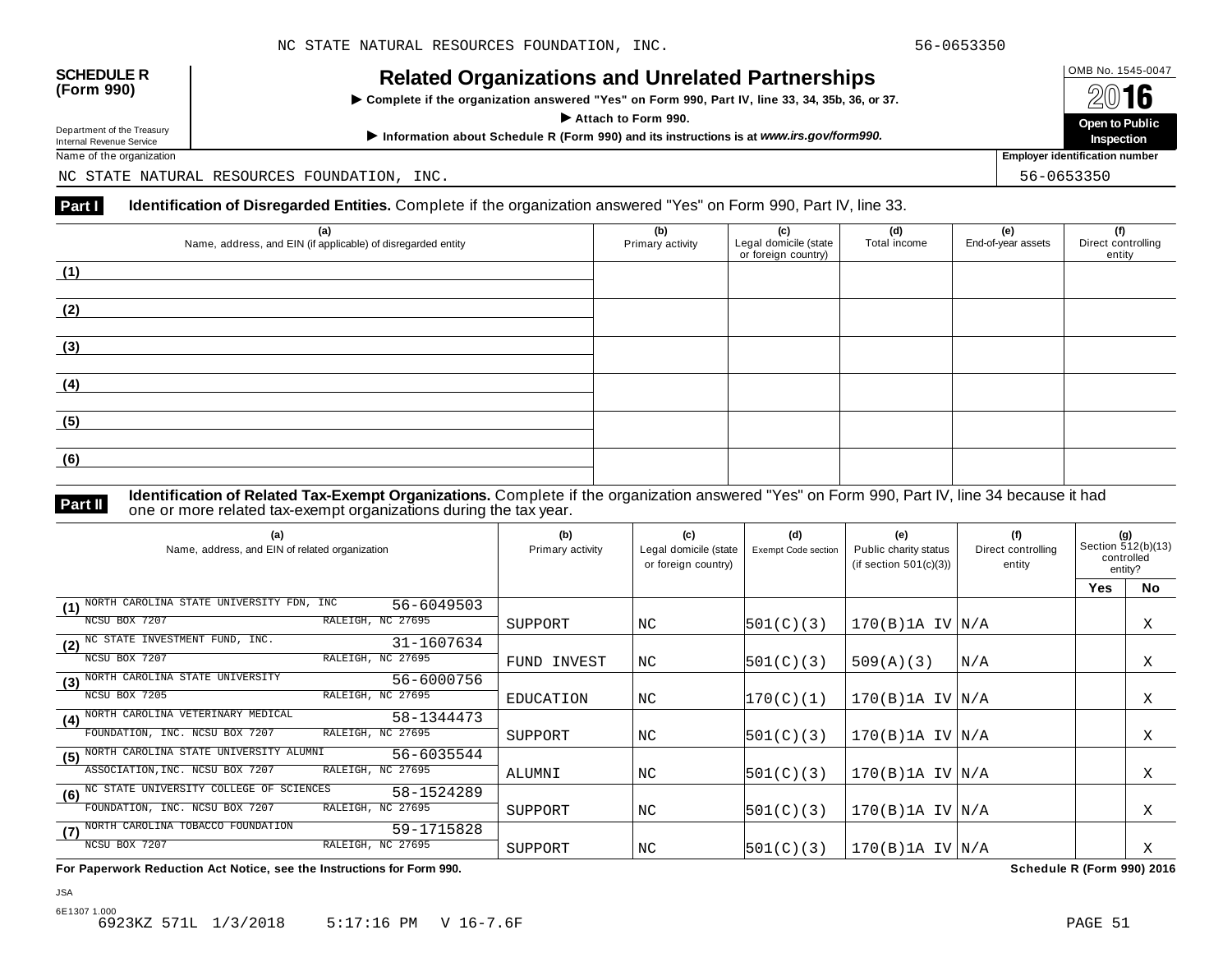## OMB No. 1545-0047 **SCHEDULE R (Form 990) Related Organizations and Unrelated Partnerships**

 $\triangleright$  Complete if the organization answered "Yes" on Form 990, Part IV, line 33, 34, 35b, 36, or 37.

 $\overline{A}$  **CONTRES** on Form 990, Part IV, line 33, 34, 35b, 36, or 37. **Inspection** Department of the Treasury<br>
Department of the Treasury Depart to Fublic<br>
Inspection<br>
Name of the organization<br>
Name of the organization

Department of the Treasury

NC STATE NATURAL RESOURCES FOUNDATION, INC. SALL AND SERVICE SERVICES AND LOCAL SERVICES SERVICES SERVICES SERVICES SERVICES SERVICES SERVICES SERVICES SERVICES SERVICES SERVICES SERVICES SERVICES SERVICES SERVICES SERVICE

## **Part I** Identification of Disregarded Entities. Complete if the organization answered "Yes" on Form 990, Part IV, line 33.

| (a)<br>Name, address, and EIN (if applicable) of disregarded entity | (b)<br>Primary activity | (c)<br>Legal domicile (state<br>or foreign country) | (d)<br>Total income | (e)<br>End-of-year assets | (f)<br>Direct controlling<br>entity |
|---------------------------------------------------------------------|-------------------------|-----------------------------------------------------|---------------------|---------------------------|-------------------------------------|
| (1)                                                                 |                         |                                                     |                     |                           |                                     |
| (2)                                                                 |                         |                                                     |                     |                           |                                     |
| (3)                                                                 |                         |                                                     |                     |                           |                                     |
| (4)                                                                 |                         |                                                     |                     |                           |                                     |
| (5)                                                                 |                         |                                                     |                     |                           |                                     |
| (6)                                                                 |                         |                                                     |                     |                           |                                     |

**Identification of Related Tax-Exempt Organizations.** Complete if the organization answered "Yes" on Form 990, Part IV, line 34 because it had **Part II** one or more related tax-exempt organizations during the tax year.

| (a)<br>Name, address, and EIN of related organization        | (b)<br>Primary activity | (c)<br>Legal domicile (state<br>or foreign country) | (d)<br><b>Exempt Code section</b> | (e)<br>Public charity status<br>(if section $501(c)(3)$ ) | (f)<br>Direct controlling<br>entity | (g)<br>Section 512(b)(13)<br>controlled<br>entity? |    |
|--------------------------------------------------------------|-------------------------|-----------------------------------------------------|-----------------------------------|-----------------------------------------------------------|-------------------------------------|----------------------------------------------------|----|
|                                                              |                         |                                                     |                                   |                                                           |                                     | <b>Yes</b>                                         | No |
| NC STATE ENGINEERING FOUNDATION<br>$56 - 6046987$<br>(1)     |                         |                                                     |                                   |                                                           |                                     |                                                    |    |
| RALEIGH, NC 27695<br>NCSU BOX 7207                           | SUPPORT                 | NC                                                  | 501(C)(3)                         | $170(B)$ 1A IV $N/A$                                      |                                     |                                                    | Χ  |
| NC STATE UNIVERSITY STUDENT AID<br>56-0650623<br>(2)         |                         |                                                     |                                   |                                                           |                                     |                                                    |    |
| RALEIGH, NC 27627<br>ASSOCIATION, INC. PO BOX 37100          | ATHLETIC                | NC.                                                 | 501(C)(3)                         | $170(B)$ 1A IV $N/A$                                      |                                     |                                                    | X  |
| NORTH CAROLINA TEXTILE FOUNDATION, INC.<br>56-6045324<br>(3) |                         |                                                     |                                   |                                                           |                                     |                                                    |    |
| NCSU BOX 8301<br>RALEIGH, NC 27695                           | SUPPORT                 | NC                                                  | 501(C)(3)                         | $170(B)$ 1A IV $ N/A$                                     |                                     |                                                    | Χ  |
| THE NORTH CAROLINA AGRICULTURAL<br>56-6049304<br>(4)         |                         |                                                     |                                   |                                                           |                                     |                                                    |    |
| RALEIGH, NC 27695<br>FOUNDATION, INC NCSU BOX 7207           | SUPPORT                 | NC                                                  | 501(C)(3)                         | $170(B)$ 1A $1V$ $N/A$                                    |                                     |                                                    | Χ  |
| (5) NC STATE UNIVERSITY PARTNERSHIP<br>56-1444287            |                         |                                                     |                                   |                                                           |                                     |                                                    |    |
| RALEIGH, NC 27695<br>CORPORATION, NCSU BOX 7207              | SUPPORT                 | NC.                                                 | 501(C)(3)                         | 509(A)(3)                                                 | N/A                                 |                                                    | Χ  |
| (6)                                                          |                         |                                                     |                                   |                                                           |                                     |                                                    |    |
|                                                              |                         |                                                     |                                   |                                                           |                                     |                                                    |    |
| (7)                                                          |                         |                                                     |                                   |                                                           |                                     |                                                    |    |
|                                                              |                         |                                                     |                                   |                                                           |                                     |                                                    |    |

**For Paperwork Reduction Act Notice, see the Instructions for Form 990. Schedule R (Form 990) 2016**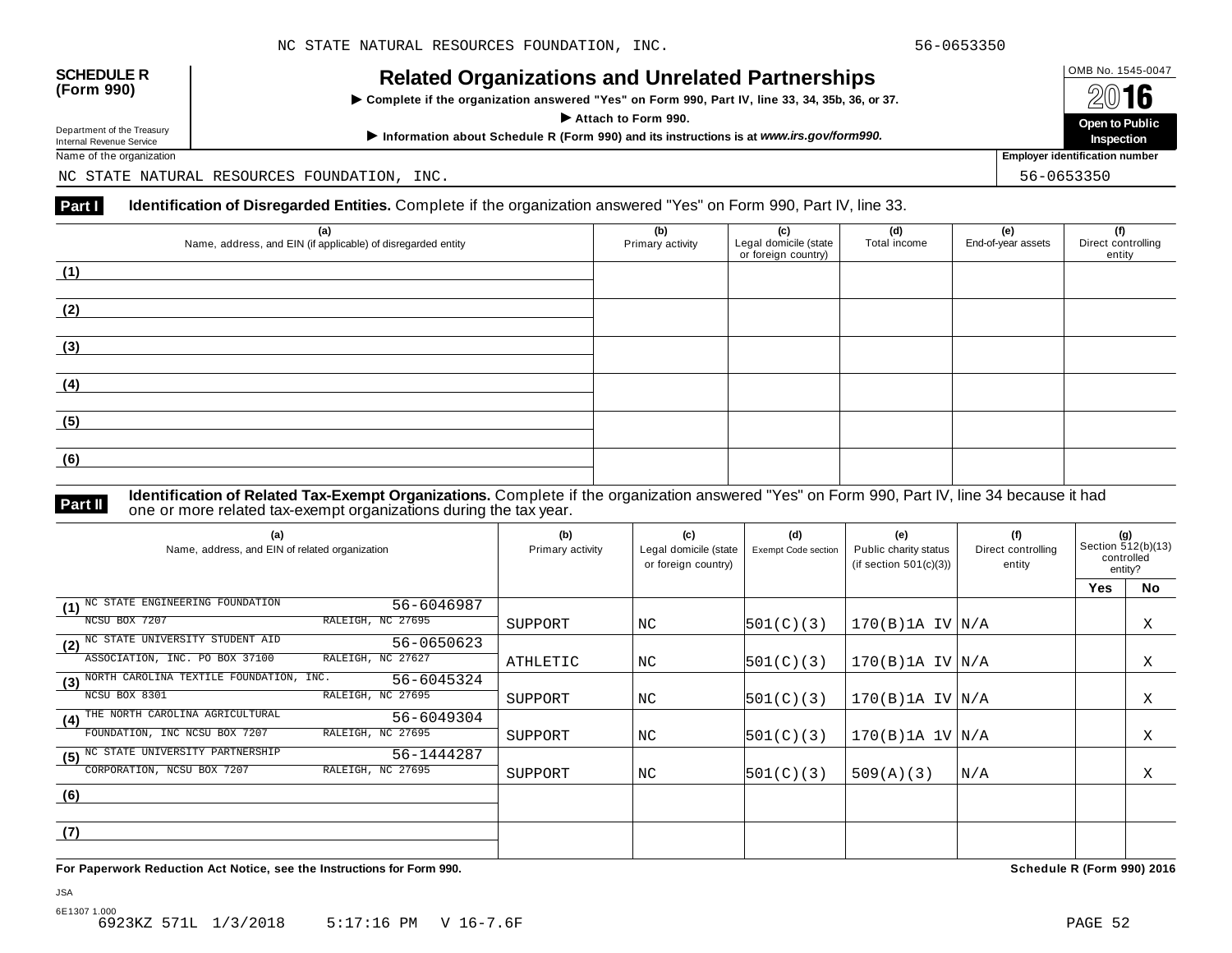Schedule <sup>R</sup> (Form 990) <sup>2016</sup> Page **2**

**Identification of Related Organizations Taxable as a Partnership** Complete if the organization answered "Yes" on Form 990, Part IV, line 34 **because it had one or more related organizations Taxable as a Partnership** Complete in the organization of the tax year.

| booddoo it nad ono or moro rolatod organizationo trodtod do a partnoromp danny tho tax your. |                         |                                                              |                                     |                                                                                                         |                                 |                                        |        |  |                                                                                                                      |            |                                           |                                |
|----------------------------------------------------------------------------------------------|-------------------------|--------------------------------------------------------------|-------------------------------------|---------------------------------------------------------------------------------------------------------|---------------------------------|----------------------------------------|--------|--|----------------------------------------------------------------------------------------------------------------------|------------|-------------------------------------------|--------------------------------|
| (a)<br>Name, address, and EIN of<br>related organization                                     | (b)<br>Primary activity | (c)<br>Legal<br>domicile<br>(state or<br>foreign<br>country) | (d)<br>Direct controlling<br>entity | (e)<br>Predominant<br>income (related,<br>unrelated,<br>excluded from<br>tax under<br>sections 512-514) | (f)<br>Share of total<br>income | (g)<br>Share of end-of-<br>year assets |        |  | (h)<br>(i)<br>Code V - UBI<br>Disproportionate<br>amount in box 20<br>allocations?<br>of Schedule K-1<br>(Form 1065) |            | (j)<br>General or<br>managing<br>partner? | (k)<br>Percentage<br>ownership |
|                                                                                              |                         |                                                              |                                     |                                                                                                         |                                 |                                        | Yes No |  |                                                                                                                      | $ Yes $ No |                                           |                                |
| (1)                                                                                          |                         |                                                              |                                     |                                                                                                         |                                 |                                        |        |  |                                                                                                                      |            |                                           |                                |
| (2)                                                                                          |                         |                                                              |                                     |                                                                                                         |                                 |                                        |        |  |                                                                                                                      |            |                                           |                                |
| (3)                                                                                          |                         |                                                              |                                     |                                                                                                         |                                 |                                        |        |  |                                                                                                                      |            |                                           |                                |
| (4)                                                                                          |                         |                                                              |                                     |                                                                                                         |                                 |                                        |        |  |                                                                                                                      |            |                                           |                                |
| (5)                                                                                          |                         |                                                              |                                     |                                                                                                         |                                 |                                        |        |  |                                                                                                                      |            |                                           |                                |
| (6)                                                                                          |                         |                                                              |                                     |                                                                                                         |                                 |                                        |        |  |                                                                                                                      |            |                                           |                                |
| (7)                                                                                          |                         |                                                              |                                     |                                                                                                         |                                 |                                        |        |  |                                                                                                                      |            |                                           |                                |

# **Part IV** Identification of Related Organizations Taxable as a Corporation or Trust. Complete if the organization answered "Yes" on Form 990, Part IV,<br>line 34 because it had one or more related organizations treated as a c

| (a)<br>Name, address, and EIN of related organization | (b)<br>Primary activity | (c)<br>Legal domicile<br>(state or foreign<br>country) | (d)<br>Direct controlling<br>entity | (e)<br>Type of entity<br>(C corp, S corp, or<br>trust) | (f)<br>Share of total<br>income | (g)<br>Share of<br>$\left  \begin{array}{c} 0.1816 \text{ N} \\ \text{end-of-year assets} \end{array} \right  \left  \begin{array}{c} 0.00116 \text{ N} \\ \text{ownership} \\ \text{controlled} \end{array} \right  \left  \begin{array}{c} 512(b)(13) \\ \text{controlled} \end{array} \right $ | (h) (i)<br>Percentage Section | entity? |   |
|-------------------------------------------------------|-------------------------|--------------------------------------------------------|-------------------------------------|--------------------------------------------------------|---------------------------------|---------------------------------------------------------------------------------------------------------------------------------------------------------------------------------------------------------------------------------------------------------------------------------------------------|-------------------------------|---------|---|
|                                                       |                         |                                                        |                                     |                                                        |                                 |                                                                                                                                                                                                                                                                                                   |                               | Yes No  |   |
| (1) CHARITABLE REMAINDER TRUSTS (2)                   | ASSET INVESTMENTS       | NC                                                     | NCSNR                               | TRUST                                                  |                                 |                                                                                                                                                                                                                                                                                                   |                               |         | X |
| (2)                                                   |                         |                                                        |                                     |                                                        |                                 |                                                                                                                                                                                                                                                                                                   |                               |         |   |
| (3)                                                   |                         |                                                        |                                     |                                                        |                                 |                                                                                                                                                                                                                                                                                                   |                               |         |   |
| (4)                                                   |                         |                                                        |                                     |                                                        |                                 |                                                                                                                                                                                                                                                                                                   |                               |         |   |
| (5)                                                   |                         |                                                        |                                     |                                                        |                                 |                                                                                                                                                                                                                                                                                                   |                               |         |   |
| (6)                                                   |                         |                                                        |                                     |                                                        |                                 |                                                                                                                                                                                                                                                                                                   |                               |         |   |
| (7)                                                   |                         |                                                        |                                     |                                                        |                                 |                                                                                                                                                                                                                                                                                                   |                               |         |   |

6E1308 1.000

JSA **Schedule R (Form 990) 2016**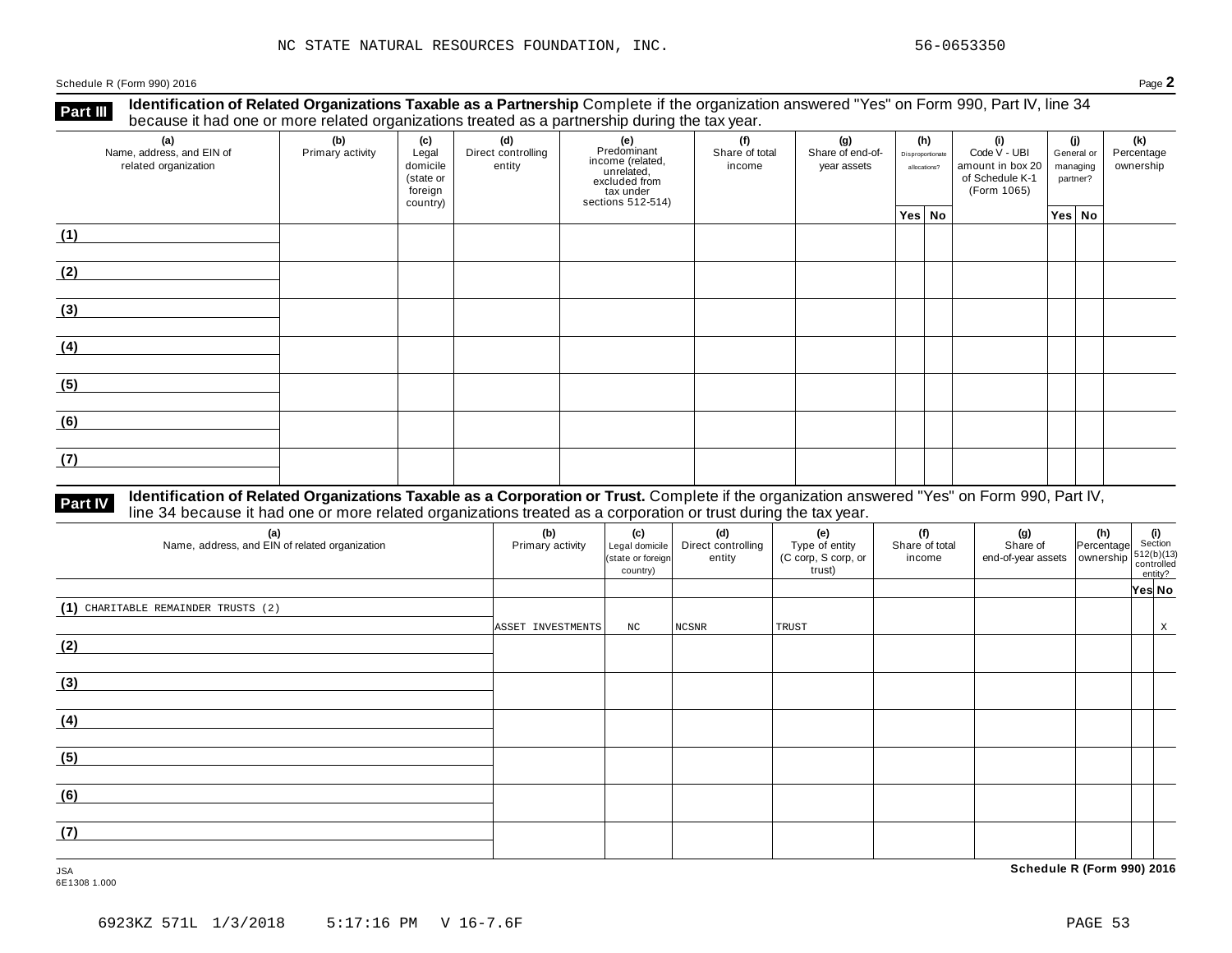Schedule R (Form 990) 2016  $\overline{\textbf{S}}$  Page  $\overline{\textbf{3}}$ 

| Part V              | Transactions With Related Organizations. Complete if the organization answered "Yes" on Form 990, Part IV, line 34, 35b, or 36.                                                                                               |             |                 |                            |                         |                         |  |  |  |  |
|---------------------|-------------------------------------------------------------------------------------------------------------------------------------------------------------------------------------------------------------------------------|-------------|-----------------|----------------------------|-------------------------|-------------------------|--|--|--|--|
|                     | Note: Complete line 1 if any entity is listed in Parts II, III, or IV of this schedule.                                                                                                                                       |             |                 |                            | Yes   No                |                         |  |  |  |  |
|                     | During the tax year, did the organization engage in any of the following transactions with one or more related organizations listed in Parts II-IV?                                                                           |             |                 |                            |                         |                         |  |  |  |  |
| a                   | 1a                                                                                                                                                                                                                            |             |                 |                            |                         |                         |  |  |  |  |
| b                   |                                                                                                                                                                                                                               |             |                 |                            |                         |                         |  |  |  |  |
| c                   |                                                                                                                                                                                                                               |             |                 |                            |                         |                         |  |  |  |  |
| d                   |                                                                                                                                                                                                                               |             |                 |                            |                         |                         |  |  |  |  |
|                     |                                                                                                                                                                                                                               |             |                 |                            |                         |                         |  |  |  |  |
|                     |                                                                                                                                                                                                                               |             |                 |                            |                         |                         |  |  |  |  |
| f                   |                                                                                                                                                                                                                               |             |                 | 1f                         |                         | X                       |  |  |  |  |
| q                   |                                                                                                                                                                                                                               |             |                 | 1 <sub>q</sub>             |                         | $\overline{\mathbf{x}}$ |  |  |  |  |
| h                   |                                                                                                                                                                                                                               |             |                 | 1 <sub>h</sub>             |                         | $\overline{\mathbf{x}}$ |  |  |  |  |
|                     | Exchange of assets with related organization(s) every even contact to contact the contact of the contact of the contact or contact or contact or contact or contact or contact or contact or contact or contact or contact or |             |                 | 11                         |                         | $\overline{\mathbf{x}}$ |  |  |  |  |
|                     |                                                                                                                                                                                                                               |             |                 | 1j                         |                         | $\mathbf X$             |  |  |  |  |
|                     |                                                                                                                                                                                                                               |             |                 |                            |                         |                         |  |  |  |  |
|                     |                                                                                                                                                                                                                               |             |                 | 1 <sub>k</sub>             |                         | X                       |  |  |  |  |
|                     |                                                                                                                                                                                                                               |             |                 | 11                         |                         | $\overline{\mathbf{x}}$ |  |  |  |  |
| m                   |                                                                                                                                                                                                                               |             |                 | 1m                         | $\mathbf{X}$            |                         |  |  |  |  |
| n                   |                                                                                                                                                                                                                               |             |                 | 1n                         | $\overline{\mathbf{x}}$ |                         |  |  |  |  |
| $\mathbf{o}$        |                                                                                                                                                                                                                               |             |                 | 1 <sub>o</sub>             | $\overline{\mathbf{x}}$ |                         |  |  |  |  |
|                     |                                                                                                                                                                                                                               |             |                 |                            |                         |                         |  |  |  |  |
| p                   |                                                                                                                                                                                                                               |             |                 | 1 <sub>p</sub>             | X                       |                         |  |  |  |  |
| a                   |                                                                                                                                                                                                                               |             |                 | 1q                         | $\overline{\mathbf{x}}$ |                         |  |  |  |  |
|                     |                                                                                                                                                                                                                               |             |                 |                            |                         |                         |  |  |  |  |
|                     |                                                                                                                                                                                                                               |             |                 | 1r                         |                         | X                       |  |  |  |  |
|                     |                                                                                                                                                                                                                               |             |                 | 1s                         |                         | $\overline{\mathbf{x}}$ |  |  |  |  |
| $\mathbf{2}$        | If the answer to any of the above is "Yes," see the instructions for information on who must complete this line, including covered relationships and transaction thresholds.                                                  |             |                 |                            |                         |                         |  |  |  |  |
|                     | (a)                                                                                                                                                                                                                           | (b)         | (c)             | (d)                        |                         |                         |  |  |  |  |
|                     | Name of related organization                                                                                                                                                                                                  | Transaction | Amount involved | Method of determining      |                         |                         |  |  |  |  |
|                     |                                                                                                                                                                                                                               | type (a-s)  |                 | amount involved            |                         |                         |  |  |  |  |
|                     |                                                                                                                                                                                                                               |             |                 |                            |                         |                         |  |  |  |  |
|                     |                                                                                                                                                                                                                               |             |                 |                            |                         |                         |  |  |  |  |
| (1)                 |                                                                                                                                                                                                                               |             |                 |                            |                         |                         |  |  |  |  |
|                     |                                                                                                                                                                                                                               |             |                 |                            |                         |                         |  |  |  |  |
| (2)                 |                                                                                                                                                                                                                               |             |                 |                            |                         |                         |  |  |  |  |
|                     |                                                                                                                                                                                                                               |             |                 |                            |                         |                         |  |  |  |  |
| (3)                 |                                                                                                                                                                                                                               |             |                 |                            |                         |                         |  |  |  |  |
|                     |                                                                                                                                                                                                                               |             |                 |                            |                         |                         |  |  |  |  |
| (4)                 |                                                                                                                                                                                                                               |             |                 |                            |                         |                         |  |  |  |  |
|                     |                                                                                                                                                                                                                               |             |                 |                            |                         |                         |  |  |  |  |
| (5)                 |                                                                                                                                                                                                                               |             |                 |                            |                         |                         |  |  |  |  |
|                     |                                                                                                                                                                                                                               |             |                 |                            |                         |                         |  |  |  |  |
| (6)                 |                                                                                                                                                                                                                               |             |                 |                            |                         |                         |  |  |  |  |
| JSA<br>6E1309 1.000 |                                                                                                                                                                                                                               |             |                 | Schedule R (Form 990) 2016 |                         |                         |  |  |  |  |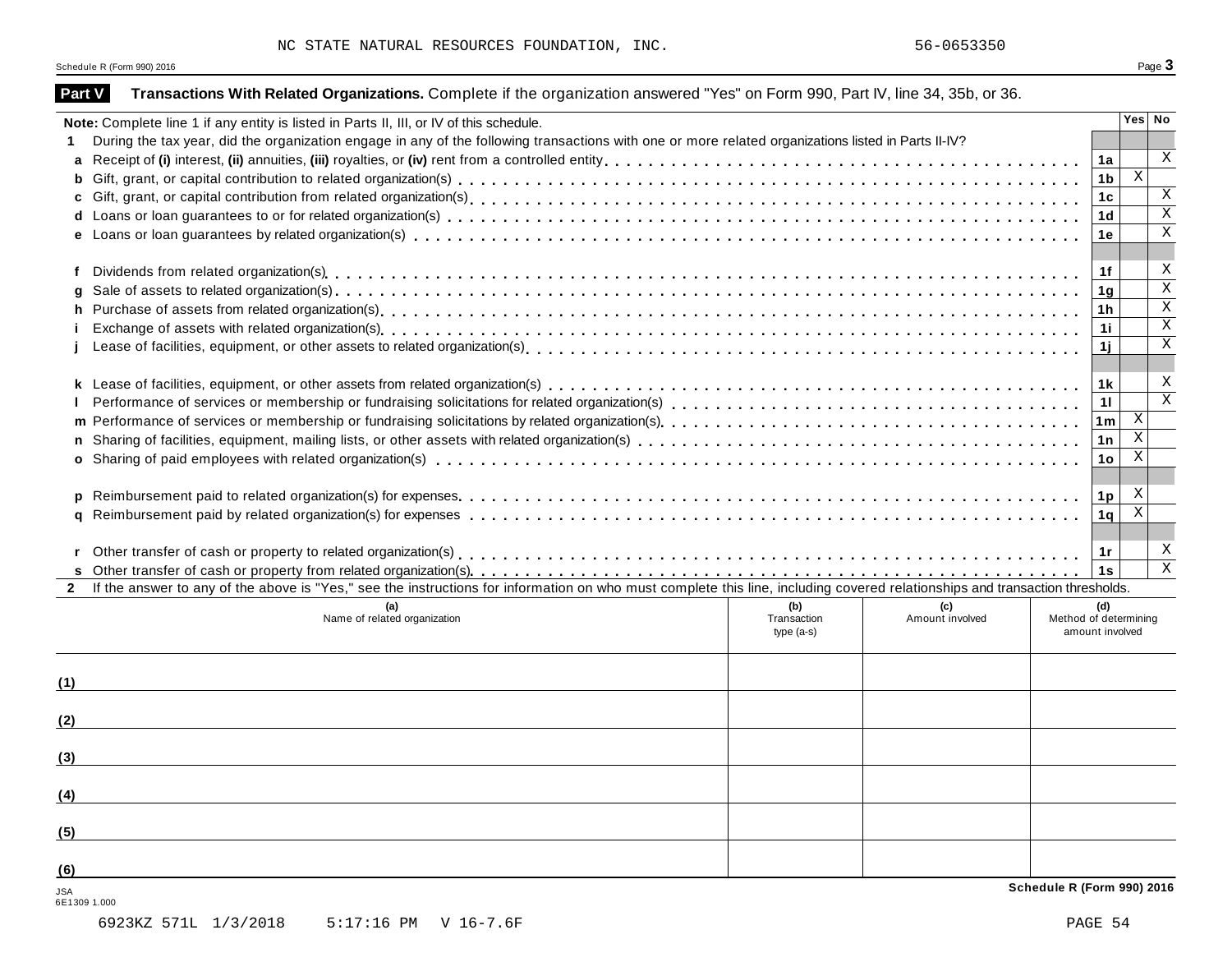## **Part VI Unrelated Organizations Taxable as a Partnership.** Complete if the organization answered "Yes" on Form 990, Part IV, line 37.

Provide the following information for each entity taxed as a partnership through which the organization conducted more than five percent of its activities (measured by total assets or gross revenue) that was not a related organization. See instructions regarding exclusion for certain investment partnerships.

| ັ<br>$\epsilon$<br>(a)<br>Name, address, and EIN of entity | ັ<br>(b)<br>Primary activity | (c)<br>Legal domicile<br>(state or foreign<br>country) |                   | (d)<br>Predominant<br>income (related,<br>unrelated, excluded<br>from tax under |        | (e)<br>Are all partners<br>section<br>501(c)(3)<br>organizations? |  | (f)<br>Share of<br>total income |           |  | (h)<br>Disproportionate<br>allocations? | $(i)$<br>Code $\vee$ - UBI<br>amount in box 20<br>of Schedule K-1<br>(Form 1065) | (j)<br>General or<br>managing<br>partner? |  | (k)<br>Percentage<br>ownership |
|------------------------------------------------------------|------------------------------|--------------------------------------------------------|-------------------|---------------------------------------------------------------------------------|--------|-------------------------------------------------------------------|--|---------------------------------|-----------|--|-----------------------------------------|----------------------------------------------------------------------------------|-------------------------------------------|--|--------------------------------|
|                                                            |                              |                                                        | sections 512-514) |                                                                                 | Yes No |                                                                   |  | <b>Yes</b>                      | <b>No</b> |  | Yes                                     | No                                                                               |                                           |  |                                |
| (1)                                                        |                              |                                                        |                   |                                                                                 |        |                                                                   |  |                                 |           |  |                                         |                                                                                  |                                           |  |                                |
| (2)                                                        |                              |                                                        |                   |                                                                                 |        |                                                                   |  |                                 |           |  |                                         |                                                                                  |                                           |  |                                |
| (3)                                                        |                              |                                                        |                   |                                                                                 |        |                                                                   |  |                                 |           |  |                                         |                                                                                  |                                           |  |                                |
| (4)                                                        |                              |                                                        |                   |                                                                                 |        |                                                                   |  |                                 |           |  |                                         |                                                                                  |                                           |  |                                |
| (5)                                                        |                              |                                                        |                   |                                                                                 |        |                                                                   |  |                                 |           |  |                                         |                                                                                  |                                           |  |                                |
| (6)                                                        |                              |                                                        |                   |                                                                                 |        |                                                                   |  |                                 |           |  |                                         |                                                                                  |                                           |  |                                |
| (7)                                                        |                              |                                                        |                   |                                                                                 |        |                                                                   |  |                                 |           |  |                                         |                                                                                  |                                           |  |                                |
| (8)                                                        |                              |                                                        |                   |                                                                                 |        |                                                                   |  |                                 |           |  |                                         |                                                                                  |                                           |  |                                |
| (9)                                                        |                              |                                                        |                   |                                                                                 |        |                                                                   |  |                                 |           |  |                                         |                                                                                  |                                           |  |                                |
| (10)                                                       |                              |                                                        |                   |                                                                                 |        |                                                                   |  |                                 |           |  |                                         |                                                                                  |                                           |  |                                |
| (11)                                                       |                              |                                                        |                   |                                                                                 |        |                                                                   |  |                                 |           |  |                                         |                                                                                  |                                           |  |                                |
| (12)                                                       |                              |                                                        |                   |                                                                                 |        |                                                                   |  |                                 |           |  |                                         |                                                                                  |                                           |  |                                |
| (13)                                                       |                              |                                                        |                   |                                                                                 |        |                                                                   |  |                                 |           |  |                                         |                                                                                  |                                           |  |                                |
| (14)                                                       |                              |                                                        |                   |                                                                                 |        |                                                                   |  |                                 |           |  |                                         |                                                                                  |                                           |  |                                |
| (15)                                                       |                              |                                                        |                   |                                                                                 |        |                                                                   |  |                                 |           |  |                                         |                                                                                  |                                           |  |                                |
| (16)                                                       |                              |                                                        |                   |                                                                                 |        |                                                                   |  |                                 |           |  |                                         |                                                                                  |                                           |  |                                |
| <b>JSA</b>                                                 |                              |                                                        |                   |                                                                                 |        |                                                                   |  |                                 |           |  |                                         |                                                                                  | Schedule R (Form 990) 2016                |  |                                |

6E1310 1.000